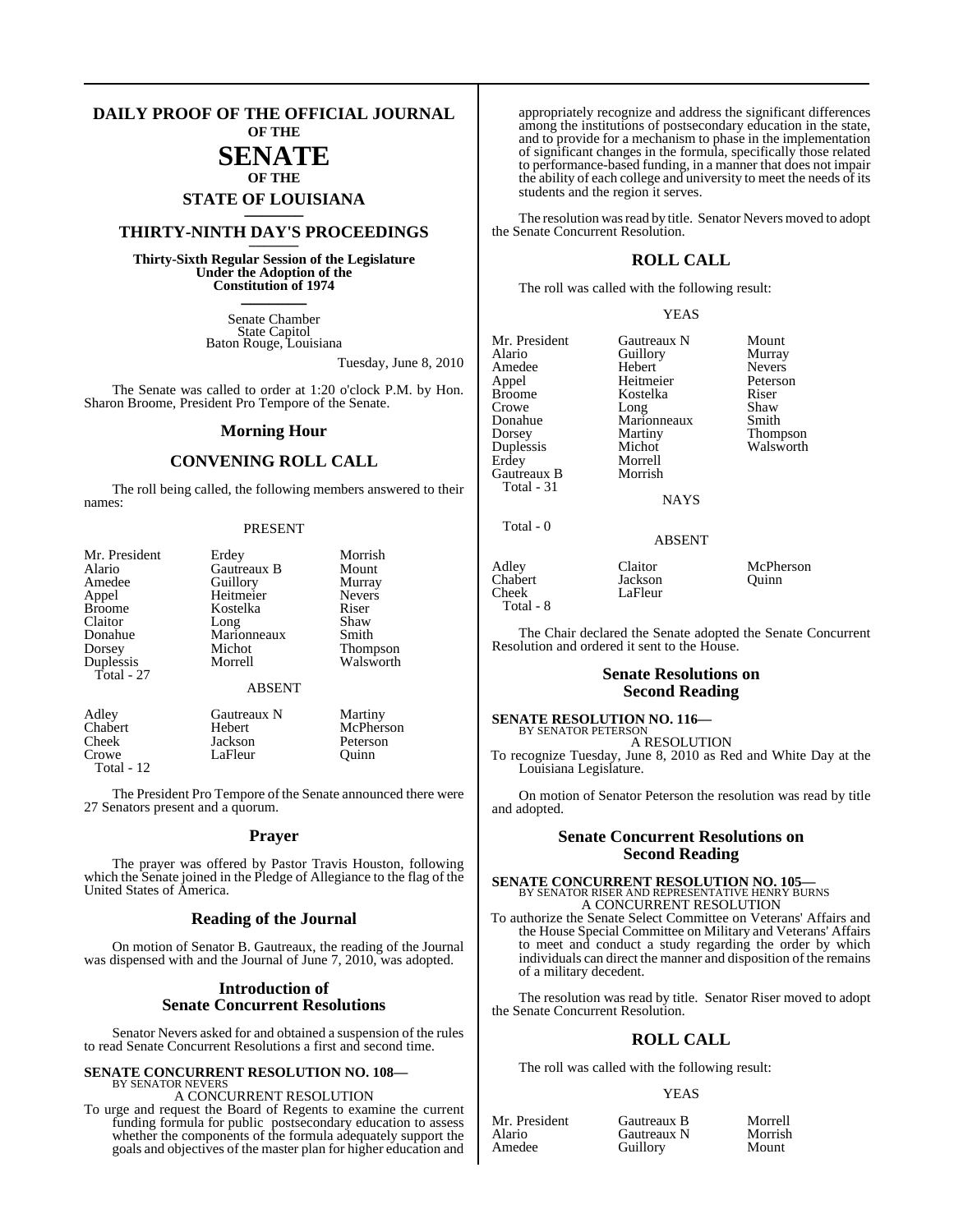| Appel         | Hebert        | Murray          |
|---------------|---------------|-----------------|
| <b>Broome</b> | Heitmeier     | <b>Nevers</b>   |
| Claitor       | Kostelka      | Peterson        |
| Crowe         | Long          | Riser           |
| Donahue       | Marionneaux   | Shaw            |
| Dorsey        | Martiny       | Smith           |
| Duplessis     | McPherson     | <b>Thompson</b> |
| Erdey         | Michot        | Walsworth       |
| Total - 33    |               |                 |
|               | <b>NAYS</b>   |                 |
| Total - 0     |               |                 |
|               | <b>ABSENT</b> |                 |
|               |               |                 |

Adley Cheek LaFleur<br>
Chabert Jackson Quinn Jackson Total - 6

The Chair declared the Senate adopted the Senate Concurrent Resolution and ordered it sent to the House.

### **SENATE CONCURRENT RESOLUTION NO. 106—** BY SENATOR QUINN A CONCURRENT RESOLUTION

To urge and request the Louisiana State Law Institute to study and make recommendations relative to the laws regarding spousal support, and to report its findings to the legislature prior to the convening of the 2011 Regular Session.

On motion of Senator Quinn the resolution was read by title and returned to the Calendar, subject to call.

#### **Messages from the House**

The following Messages from the House were received and read as follows:

#### **Message from the House**

#### **ASKING CONCURRENCE IN HOUSE CONCURRENT RESOLUTIONS**

#### June 7, 2010

To the Honorable President and Members of the Senate:

I am directed to inform your honorable body that the House of Representatives has finally passed and asks your concurrence in the following House Concurrent Resolutions:

HCR No. 227 HCR No. 228 HCR No. 229

Respectfully submitted, ALFRED W. SPEER Clerk of the House of Representatives

#### **House Concurrent Resolutions**

Senator Jackson asked for and obtained a suspension of the rules to read House Concurrent Resolutions a first and second time.

**HOUSE CONCURRENT RESOLUTION NO. 227—** BY REPRESENTATIVES PATRICIA SMITH, ROSALIND JONES, AND STIAES

A CONCURRENT RESOLUTION

To recognize Tuesday, June 8, 2010, as AKA Day at the capitol and to commend the members of Alpha Kappa Alpha Sorority, Incorporated.

The resolution was read by title. Senator Jackson moved to concur in the House Concurrent Resolution.

## **Page 2 SENATE 39th DAY'S PROCEEDINGS**

### **ROLL CALL**

The roll was called with the following result:

#### YEAS

Mr. President Gautreaux B Morrish<br>Alario Gautreaux N Mount Amedee Guillory Murray<br>Appel Hebert Nevers Appel Hebert Nevers<br>Broome Heitmeier Peterson Broome Heitmeier Peters<br>
Cheek Jackson Riser Cheek Jackson Riser Crowe Long Shaw<br>
Donahue Martiny Smith Donahue Martiny Smith<br>
Dorsey McPherson Thompson Dorsey McPherson<br>
Duplessis Michot Duplessis Michot Walsworth Total - 32 Total - 0

Morrell

Gautreaux N Mount<br> **Alario Guillory** Murray

NAYS

#### ABSENT

| Adley     | Kostelka    | Ouinn |
|-----------|-------------|-------|
| Chabert   | LaFleur     |       |
| Claitor   | Marionneaux |       |
| Total - 7 |             |       |

The Chair declared the Senate concurred in the House Concurrent Resolution and ordered it returned to the House.

#### **HOUSE CONCURRENT RESOLUTION NO. 228—** BY REPRESENTATIVE RICHMOND

A CONCURRENT RESOLUTION

To recognize Tuesday, June 8, 2010, as Red and White Day at the Louisiana Legislature.

The resolution was read by title. Senator Peterson moved to concur in the House Concurrent Resolution.

### **ROLL CALL**

The roll was called with the following result:

#### YEAS

| Mr. President<br>Adley<br>Alario<br>Amedee<br>Appel<br><b>Broome</b><br>Chabert<br>Donahue<br>Dorsey<br>Duplessis<br>Erdey<br>Total - 33 | Gautreaux B<br>Gautreaux N<br>Guillory<br>Hebert<br>Heitmeier<br>Jackson<br>Long<br>Marionneaux<br>Martiny<br>McPherson<br>Michot<br><b>NAYS</b> | Morrell<br>Morrish<br>Mount<br>Murray<br>Peterson<br>Ouinn<br>Riser<br>Shaw<br>Smith<br>Thompson<br>Walsworth |
|------------------------------------------------------------------------------------------------------------------------------------------|--------------------------------------------------------------------------------------------------------------------------------------------------|---------------------------------------------------------------------------------------------------------------|
| Total - 0                                                                                                                                | <b>ABSENT</b>                                                                                                                                    |                                                                                                               |
| Cheek<br>Claitor                                                                                                                         | Crowe<br>Kostelka                                                                                                                                | LaFleur<br><b>Nevers</b>                                                                                      |

Total - 6

The Chair declared the Senate concurred in the House Concurrent Resolution and ordered it returned to the House.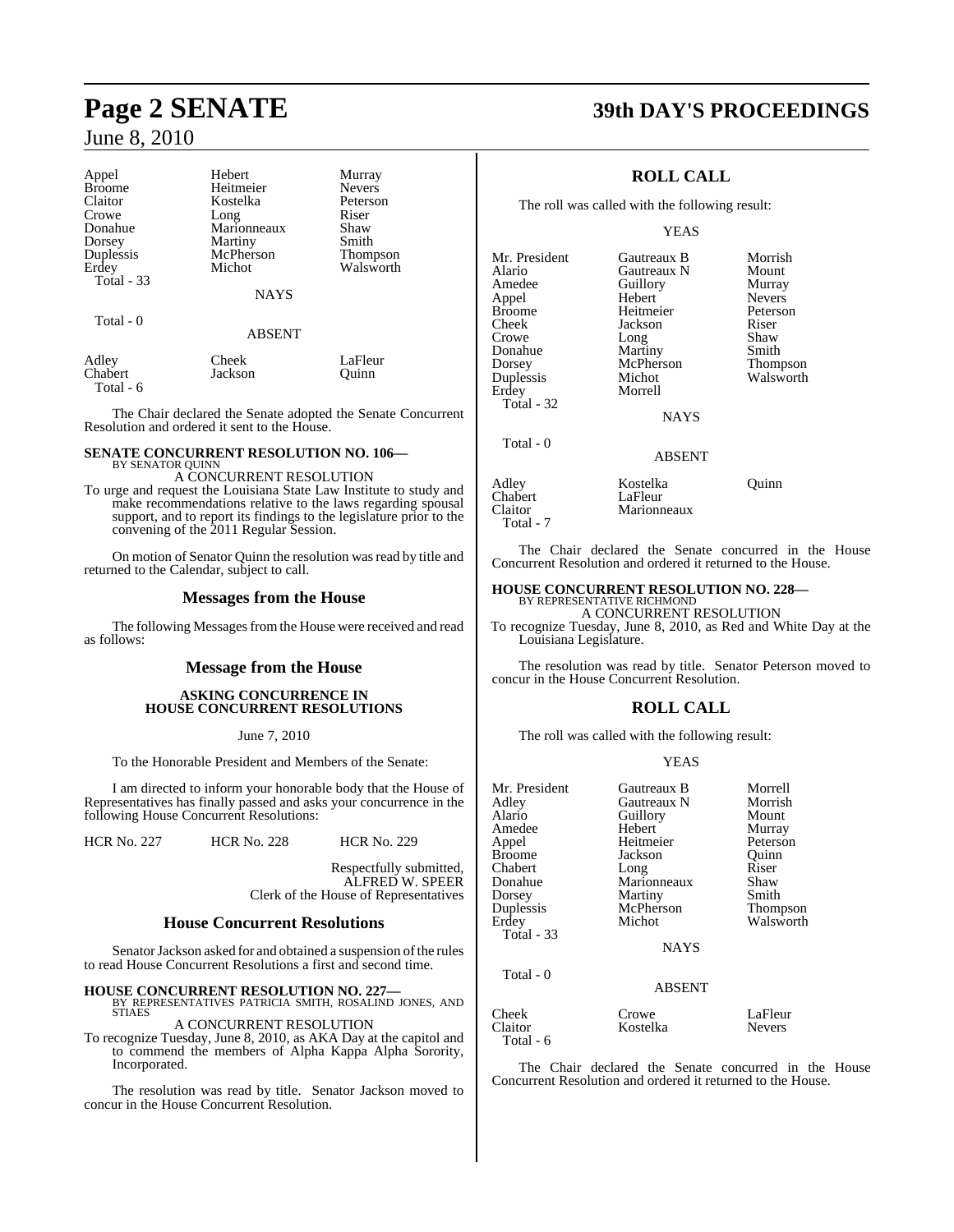## **39th DAY'S PROCEEDINGS Page 3 SENATE**

### **HOUSE CONCURRENT RESOLUTION NO. 229—** BY REPRESENTATIVE BURRELL

A CONCURRENT RESOLUTION

To memorialize the United States Congress to take such actions as are necessary to direct available federal funding and resources including the possible use of the federal Advanced Technology Vehicles Manufacturing Loan Program for the purpose of enhancing the monetary and workforce values to investors or manufacturers who may be interested in utilizing the existing facilities and workforce at the General Motors/Motors Liquidation Assembly Facility.

The resolution was read by title. Senator Jackson moved to concur in the House Concurrent Resolution.

#### **ROLL CALL**

The roll was called with the following result:

#### YEAS

| Mr. President | Erdey       | Michot          |
|---------------|-------------|-----------------|
| Adley         | Gautreaux B | Morrell         |
| Alario        | Gautreaux N | Mount           |
| Amedee        | Guillory    | Peterson        |
| Appel         | Hebert      | Ouinn           |
| <b>Broome</b> | Heitmeier   | Riser           |
| Chabert       | Jackson     | Shaw            |
| Cheek         | Long        | Smith           |
| Donahue       | Marionneaux | <b>Thompson</b> |
| Dorsey        | Martiny     | Walsworth       |
| Duplessis     | McPherson   |                 |
| Total - 32    |             |                 |
|               | NAYS        |                 |
| Total - 0     |             |                 |

#### ABSENT

| Claitor<br>Crowe      | LaFleur<br>Morrish | <b>Nevers</b> |
|-----------------------|--------------------|---------------|
| Kostelka<br>Total - 7 | Murray             |               |

The Chair declared the Senate concurred in the House Concurrent Resolution and ordered it returned to the House.

#### **House Concurrent Resolutions on Second Reading**

## **HOUSE CONCURRENT RESOLUTION NO. 221—** BY REPRESENTATIVE DOERGE

A CONCURRENT RESOLUTION

To express sincere and heartfelt condolences upon the death of Sergeant Joshua Abram Tomlinson, United States Army, of Dubberly in Webster Parish, who was killed in action in Afghanistan.

The resolution was read by title. Senator Adley moved to concur in the House Concurrent Resolution.

#### **ROLL CALL**

The roll was called with the following result:

#### YEAS

Mr. President Erdey Morrell<br>Adley Gautreaux B Morrish Cheek Long

Adley Gautreaux B Morrish Alario Gautreaux N Mount<br>Amedee Guillory Nevers Amedeuthory<br>
Hebert Peterson Appel Hebert Peterson<br>Broome Heitmeier Ouinn Broome Heitmeier Quinn<br>
Chabert Jackson Riser Jackson Riser<br>Long Shaw

June 8, 2010

| Claitor<br>Donahue<br>Dorsey<br>Duplessis<br>Total - 35 | Marionneaux<br>Martiny<br>McPherson<br>Michot | Smith<br>Thompson<br>Walsworth |
|---------------------------------------------------------|-----------------------------------------------|--------------------------------|
|                                                         | <b>NAYS</b>                                   |                                |
| Total - 0                                               | ABSENT                                        |                                |

Crowe LaFleur<br>Kostelka Murray

Kostelka

 Total - 4 The Chair declared the Senate concurred in the House Concurrent Resolution and ordered it returned to the House.

#### **HOUSE CONCURRENT RESOLUTION NO. 226—**

BY REPRESENTATIVE BURRELL A CONCURRENT RESOLUTION

To urge and request the Department of Public Safety and Corrections to study the feasibility of offering education-based programs to all inmates in state and private correctional facilities and to study funding mechanisms to provide these education-based programs for all inmates in state and private correctional facilities.

The resolution was read by title. Senator Jackson moved to concur in the House Concurrent Resolution.

#### **ROLL CALL**

The roll was called with the following result:

#### YEAS

| Mr. President<br>Adley<br>Alario<br>Amedee<br>Appel<br>Broome<br>Chabert<br>Cheek<br>Claitor<br>Donahue | Erdey<br>Gautreaux B<br>Gautreaux N<br>Guillory<br>Hebert<br>Heitmeier<br>Jackson<br>Long<br>Marionneaux<br>Martiny | Morrell<br>Morrish<br>Mount<br>Peterson<br>Quinn<br>Riser<br>Shaw<br>Smith<br>Thompson<br>Walsworth |
|---------------------------------------------------------------------------------------------------------|---------------------------------------------------------------------------------------------------------------------|-----------------------------------------------------------------------------------------------------|
| Dorsey<br>Duplessis                                                                                     | McPherson<br>Michot                                                                                                 |                                                                                                     |
| Total - 34                                                                                              | <b>NAYS</b>                                                                                                         |                                                                                                     |
| Total - 0                                                                                               | <b>ABSENT</b>                                                                                                       |                                                                                                     |

| Crowe     | LaFleur | <b>Nevers</b> |
|-----------|---------|---------------|
| Kostelka  | Murray  |               |
| Total - 5 |         |               |

The Chair declared the Senate concurred in the House Concurrent Resolution and ordered it returned to the House.

#### **Reports of Committees**

The following reports of committees were received and read:

#### **REPORT OF COMMITTEE ON**

#### **AGRICULTURE, FORESTRY, AQUACULTURE, AND RURAL DEVELOPMENT**

Senator Francis C. Thompson, Chairman on behalf of the Committee on Agriculture, Forestry, Aquaculture, and Rural Development, submitted the following report: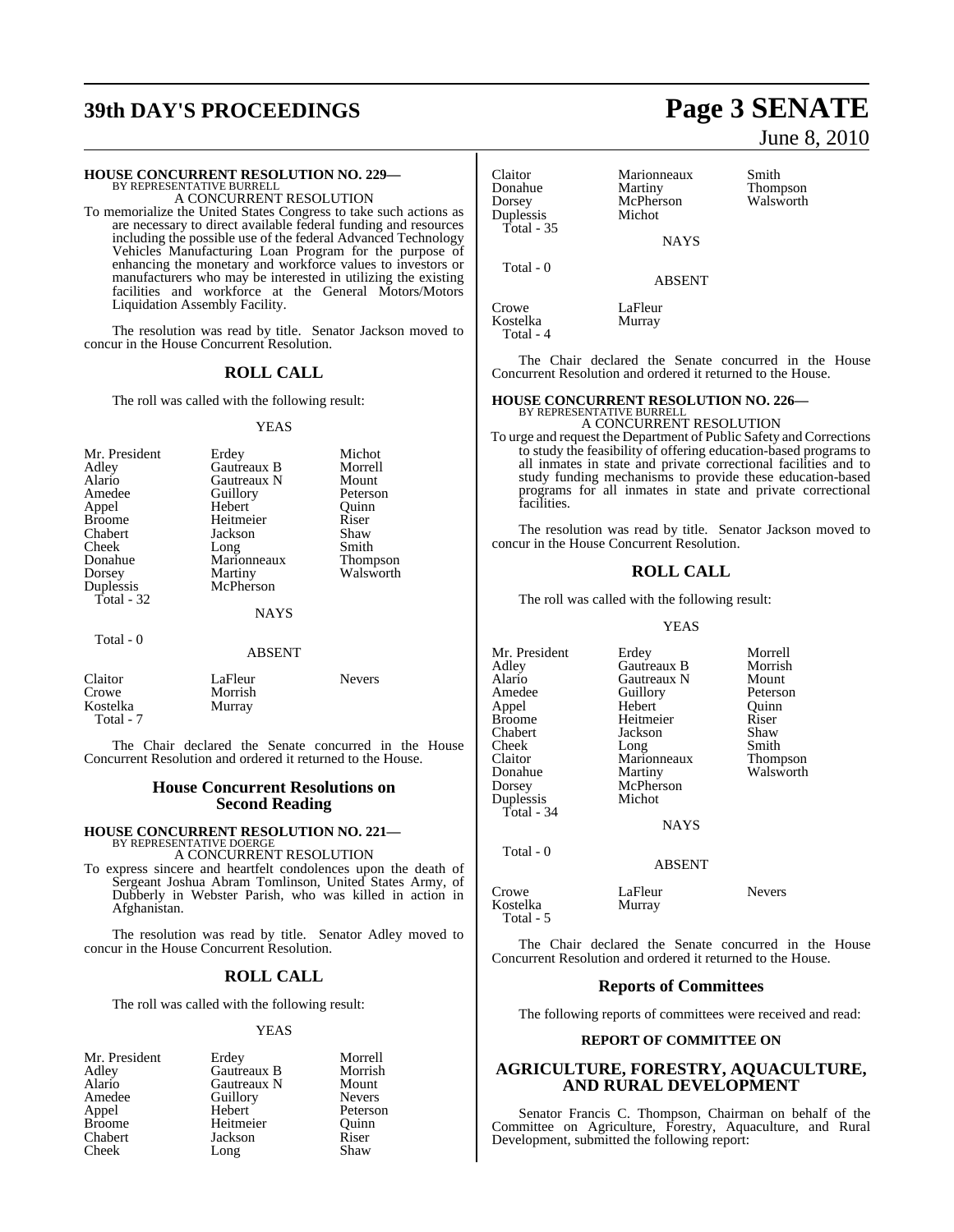#### June 8, 2010

To the President and Members of the Senate:

I am directed by your Committee on Agriculture, Forestry, Aquaculture, and Rural Development to submit the following report:

### **HOUSE BILL NO. 733—** BY REPRESENTATIVE ANDERS

AN ACT

To enact R.S. 3:1221, relative to carbon sequestration; to authorize participation in greenhouse gas emission reduction programs; to provide for the state's participation; and to provide for related **matters** 

Reported favorably.

Respectfully submitted, FRANCIS C. THOMPSON Chairman

### **Senate Bills and Joint Resolutions on Second Reading Reported by Committees**

**SENATE BILL NO. 215—**<br>BY SENATORS MOUNT, CROWE, DORSEY, DUPLESSIS AND GUILLORY AN ACT

To amend and reenact R.S.  $14:98(D)(1)(a)$  and  $(E)(1)(a)$  and  $(4)(b)$ , and Code of Criminal Procedure Art. 893 (B), relative to offenses involving operating a vehicle while intoxicated; to provide with respect to the crime of operating a vehicle while intoxicated; to amend the criminal penalties for such crime; to provide for certain circumstances to apply probation in felony cases; to provide for substance abuse treatment; to provide for a specified probationary period; and to provide for related matters.

Reported favorably by the Committee on Finance. The bill was read by title and passed to a third reading.

### **SENATE BILL NO. 516—** BY SENATOR MORRELL

AN ACT

To enact R.S. 33:4570.15 through 4570.19, relative to the city of New Orleans; to provide for the creation of a recreation commission; to provide relative to the powers, duties, and functions of the commission; to provide for the composition of the supervising commission; to authorize the commission to levy taxes and issue bonds; to provide for an effective date; and to provide for related matters.

Reported by substitute by the Committee on Local and Municipal Affairs. The bill wasread by title; the committee substitute bill was read.

#### **SENATE BILL NO. — (Substitute of Senate Bill No. 516 by Senator Morrell)**

BY SENATOR MORRELL AN ACT

To amend and reenact R.S. 33:2740.3(D)(1)(a) and (c), 4106,  $4702(B)(2)(b)$  and R.S. 34:1(B)(1)(a), relative to the city of New Orleans; to correct the name of the New Orleans Chamber of Commerce in statutes; and to provide for related matters.

Be it enacted by the Legislature of Louisiana:

Section 1. R.S. 33:2740.3(D)(1)(a) and (c), 4106, and 4702(B)(2)(b) are hereby amended and reenacted to read as follows: §2740.3. The Downtown Development District of the City of New Orleans; creation, composition, and powers; preparation of plans; levy of ad valorem taxes and issuance of bonds \* \* \*

D.(1) The board shall be composed of eleven members, at least nine of whom shall be qualified voters of the city of New Orleans, and shall have their principal place of businessin, or own property in,

#### the Downtown Development District. Such members shall possess additional qualifications and shall be appointed as follows:

(a) Nine of the members shall be appointed by the mayor with the approval of the city council, provided, however, that the mayor will select five of such members from a list of eight nominees named by the New Orleans Area Council of the New Orleans Regional Chamber of Commerce **New Orleans Chamber of Commerce**, or its successor.

\* \* \* (c) The members of the board thereafter appointed by the mayor upon the expiration of the respective terms of the initial appointees shall be selected and appointed in accordance with the procedures herein prescribed for the selection and appointment of the original members for the term of five years. However, vacancies shall be filled from nominations submitted by the New Orleans Area Council of the New Orleans Regional Chamber of Commerce **New Orleans Chamber of Commerce** in the following manner. The mayor shall select and appoint one of two names submitted to him by such council for each of the five vacancies for which the council is to submit nominees. If the selection and appointment by the mayor does not take place within thirty days following submission of the nominees by the New Orleans Area Council of the New Orleans Regional Chamber of Commerce **New Orleans Chamber of Commerce**, the selection and appointment shall be made by the city council. Any vacancy which occurs prior to the expiration of the term for which a member of the board has been appointed shall be filled in accordance with the procedures as set forth herein. However, the New Orleans Area Council of the New Orleans Regional Chamber of Commerce **New Orleans Chamber of Commerce** may submit additional nominees to either the mayor or the city council, as applicable, until all vacancies pursuant to this Subsection are filled. \* \* \*

§4106. New Orleans; classification for drainage purposes

At the present time the drainage development of the city of New Orleans is such as to create a natural difference in the classification for drainage purposes between the largely undrained sections of the city comprised of areas lying east of the Inner Harbor Navigation Canal and north of Florida Avenue and the following areas located in the Fifteenth Ward of the city of New Orleans known as Algiers, viz: (1) That area southeast of the Intra-Coastal Waterway Canal in Algiers; and (2) That area beginning at the intersection of the Orleans-Jefferson Parish line and the rear line of McDonough Cemetery, across the property of the Southern Pacific Railroad on a slight angle to the lower or east side of Thayer St., thence parallel to Shepard Street, 125 ft. south of the south property line of Shepard St., following the lot lines through squares 14 and 13, thence to Whitney Ave., northward, thence eastward still parallel to Shepard St. 125 ft. south of the south property line of Shepard Street through squares 61, 62, 63, 64, 65, and 66; continuing easterly across Victory Drive parallel to Copernicus St. and 400 ft. south of the south property line of Copernicus St. across squares 17 and 16; thence across said line crossing Saux Lane and ShirleyDrive and following a line coincident with the nearest lot line through squares 11 and 12 facing Shirley Drive to the east property line of Shirley Drive Subdivision and southward to an intersection with a line parallel to and 1000 ft. north of the north property line of Victory Drive and Victory Drive extension to the intersection with a line 1000 ft. north and parallel to the north right-of-way line of the Norman Canal to its intersection with the extension of the west property line of Arthur St. which is coincident with the east property line of River Park Subdivision to the Mississippi River, thence along the Mississippi River to the Northwest right-of-way of the Intracoastal Canal and along said right-of-way to its intersection with the Orleans-Plaquemines Parish line, thence along this line to its intersection with the Orleans-Jefferson Parish line to the point of beginning; which sections are hereinafter collectively referred to as Area A, and the remaining area of the city is to be identified as Area B. The sewerage and water board of New Orleans shall, for the purpose of planning and carrying out drainage in Area A, which area is at the present time largely undeveloped, inadequately drained, and presents hazards to health and property, divide that area on a logical basis of division into such number of defined drainage areas as are required to effect needed drainage. In defining such drainage areas the sewerage and water board shall fix the boundaries of each so asto include all land which,

**Page 4 SENATE 39th DAY'S PROCEEDINGS**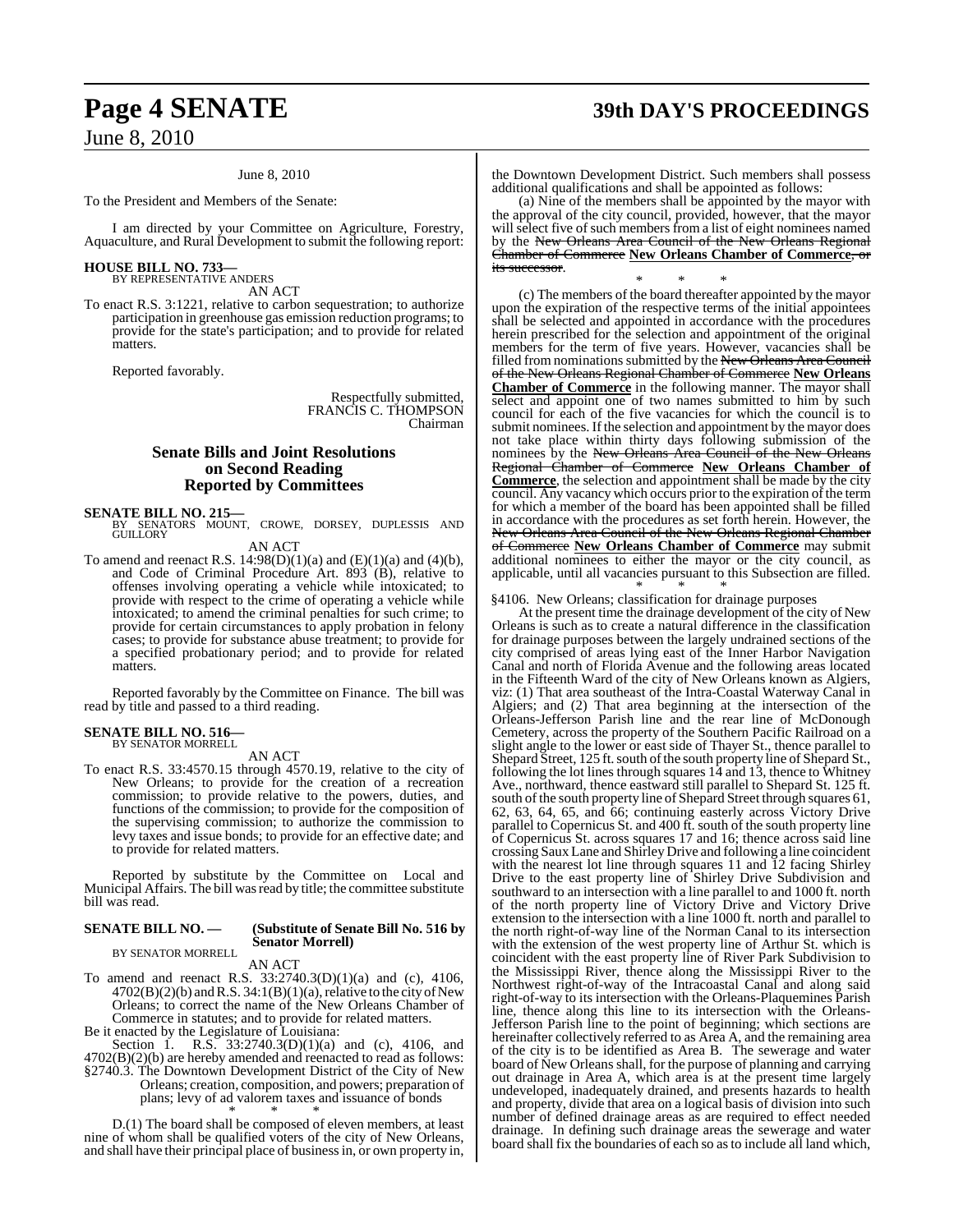## **39th DAY'S PROCEEDINGS Page 5 SENATE**

# June 8, 2010

based on sound engineering principles, logically forms part of such area, should be drained at the same time and will be served by the drainage improvements planned for the area. The drainage of all such defined drainage areas within the said Area A shall be carried out under the provisions of and in accordance with R.S. 33:4106 to R.S. 33:4120, inclusive, of this Part.

Whenever the sewerage and water board is prepared to drain any such defined drainage area, the board shall cause a plan for the drainage of the defined area to be made, accurately designating the boundaries of the area to be drained and describing in detail the canals and other drainage improvements, except subsurface drainage (which is otherwise provided for by law), designed for the drainage of said area. The plan shall include drainage improvements which have already been constructed with designed capacity to serve the newly defined drainage area in addition to other areas, and may include drainage improvements to be constructed with designed capacity to serve other areas in addition to the defined drainage area. The proportion of the capacity of such drainage improvements which is intended to serve the defined drainage area shall be set forth in the plan. All references in R.S. 33:4106 to 33:4120 of this Part to cost, probable cost, or estimated cost of the drainage works or improvements shall, with respect to drainage works or improvements which are designed to serve other areas as well as the defined drainage area, including those already constructed, mean only the proportion of the cost applicable to that part of the capacity of such drainage works or improvements which is designed to serve the defined drainage area.

The sewerage and water board, by the affirmative vote of threefourths of all members constituting said board, shall appoint a board of six appraisers to assess the benefits which would accrue to each lot, acre or tract of land according to ownership within the defined drainage area as a result of the drainage improvements, including new canals and the covering of existing canals, provided in the plan. The appraisers shall be residents of Louisiana, over the age of thirty years, shall not own land in the proposed drainage area nor be related within the fourth degree of consanguinity to any person owning land in such area, shall not be an employee, officer, stockholder or bondholder of any corporation owning land in the proposed drainage area, and shall not be paid public officials or employees. At least four of the appraisers shall be licensed realtors within a minimum of ten years experience each in the real estate business in Orleans Parish, and two shall hold degrees as civil engineers. Two of the realtors and one engineer shall be appointed by the sewerage and water board from names submitted by the Chamber of Commerce of the New Orleans Area **New Orleans Chamber of Commerce**. The chief engineer of the sewerage and water board or one of his assistants shall accompany the appraisers at all times and render his opinion in writing when so requested by them. The appraisers shall elect one of their number as chairman and the secretary of the sewerage and water board shall be ex officio secretary of the board of appraisers. A majority of the appraisers shall constitute a quorum and shall control the action of the board of appraisers on all questions.

The board of appraisers shall complete their work and file a written report thereof with the sewerage and water board within such time, prior to the deposit of the plan in the office of the recorder of mortgages, as may be specified by the board. The appraisers shall be paid a reasonable fee and reimbursed for necessary expenses.

A copy of the plan for the drainage of the defined area and the report of the board of appraisers shall be deposited in the office of the recorder of mortgages of the parish of Orleans. When such plan and report shall have been deposited in the office of the recorder of mortgages, the sewerage and water board may, by the vote of threefourths of all members constituting said board, adopt a resolution declaring that the sewerage and water board will bear a stated percentage of the cost of such works equal to the following: one percent of the assessed valuation of the real property located in the defined drainage area, as shown by the books of the assessor for the district at the time the plan is recorded in the mortgage office for the parish of Orleans, multiplied by the number of years during which the owner may pay his proportion of the cost in annual installments, as provided in the resolution of the board; for example, if ten years, multiply by ten, or a total contribution equal to ten percent of such assessed valuation; provided the proportion to be contributed by the sewerage and water board shall not exceed twenty percent of the total

cost of the proposed improvements; and the remaining costs will be assessed against the owners of land in the defined drainage areas, in proportion to the benefits assessed by the board of appraisers as the same may be modified by the sewerage and water board or by the court.

Said resolution of the sewerage and water board shall state that the sewerage and water board will meet on a date fixed by said resolution for the purpose of hearing protests against the carrying out of the drainage plan for the defined area, at which hearing any owner of land in the defined area may appear in person or by attorney, and will be heard by the sewerage and water board with respect to any provision of the drainage plan, including objections to the inclusion of his land in the defined drainage area for lack of benefit to said lands or for any other reason. Said resolution shall direct the publication of a notice of said hearing in two daily newspapers published in the city of New Orleans at least once a week for four successive weeks, the first publication to be made not less than thirty days prior to the date fixed for said hearing, which notice shall declare the intention of the sewerage and water board to drain the area defined by the resolution of said board; describe such area by metes and bounds; state that the plan of the drainage improvements and report of the board of appraisers has been deposited in the office of the recorder of mortgages of Orleans Parish; estimate the probable cost of the drainage works provided in the plan; state the percentage of the cost of such drainage works, which will be borne by the sewerage and water board and that the remaining percentage of such costs will be assessed upon the owners of land in the drainage area in proportion to the benefits assessed by the board of appraisers in their report as the same may be modified by the sewerage and water board or by the court; specify the time and place at which the sewerage and water board will meet for the purpose of hearing all objections of the owners of land in the drainage area to the construction of the improvements and the levy of said assessments on the lands in said area; and state that to be considered at said hearing objections must be in writing and filed in triplicate with the secretary of the sewerage and water board at least ten full calendar days prior to the date set for the hearing. The secretary of the sewerage and water board shall mail a copy of said notice not less than twenty days prior to the date fixed for the hearing to all owners of property and lands in the drainage area whose names and addresses are known or may be ascertained with reasonable diligence, and said secretary shall file with the sewerage and water board, prior to the hearing, his certificate evidencing compliancewith this direction. Said resolution shall take effect upon the adoption by a vote of two-thirds of all the members elected to the council of the city of New Orleans of a resolution approving it.

\* \* \* §4702. Board of commissioners; appointment and term; organization \* \* \*

$$
f_{\rm{max}}
$$

B. \* \* \* (2) The board shall be composed of fifteen members who shall be appointed as follows:

\* \* \* (b) The New Orleans Chamber Inc. **New Orleans Chamber of Commerce** shall appoint one member who shall serve an initial term of one year.

\* \* \* Section 2. R.S. 34:1(B)(1)(a) is hereby amended and reenacted to read as follows:

§1. Continuation; qualifications; appointments; terms; vacancies \* \* \*

B. Nominating agencies.

 $(1)$  For the purpose of selecting nominees for the four members, each of whom shall be appointed by the governor from the nominees selected by the Orleans Parish nominating organization, the following nominating agencies shall constitute and shall be designated as the Orleans Parish nominating organization:

(a) Chamber of Commerce of the New Orleans Area **New Orleans Chamber of Commerce** \* \* \*

On motion of Senator Morrell, the committee substitute bill was adopted and becomes Senate Bill No. 808 by Senator Morrell, substitute for Senate Bill No. 516 by Senator Morrell.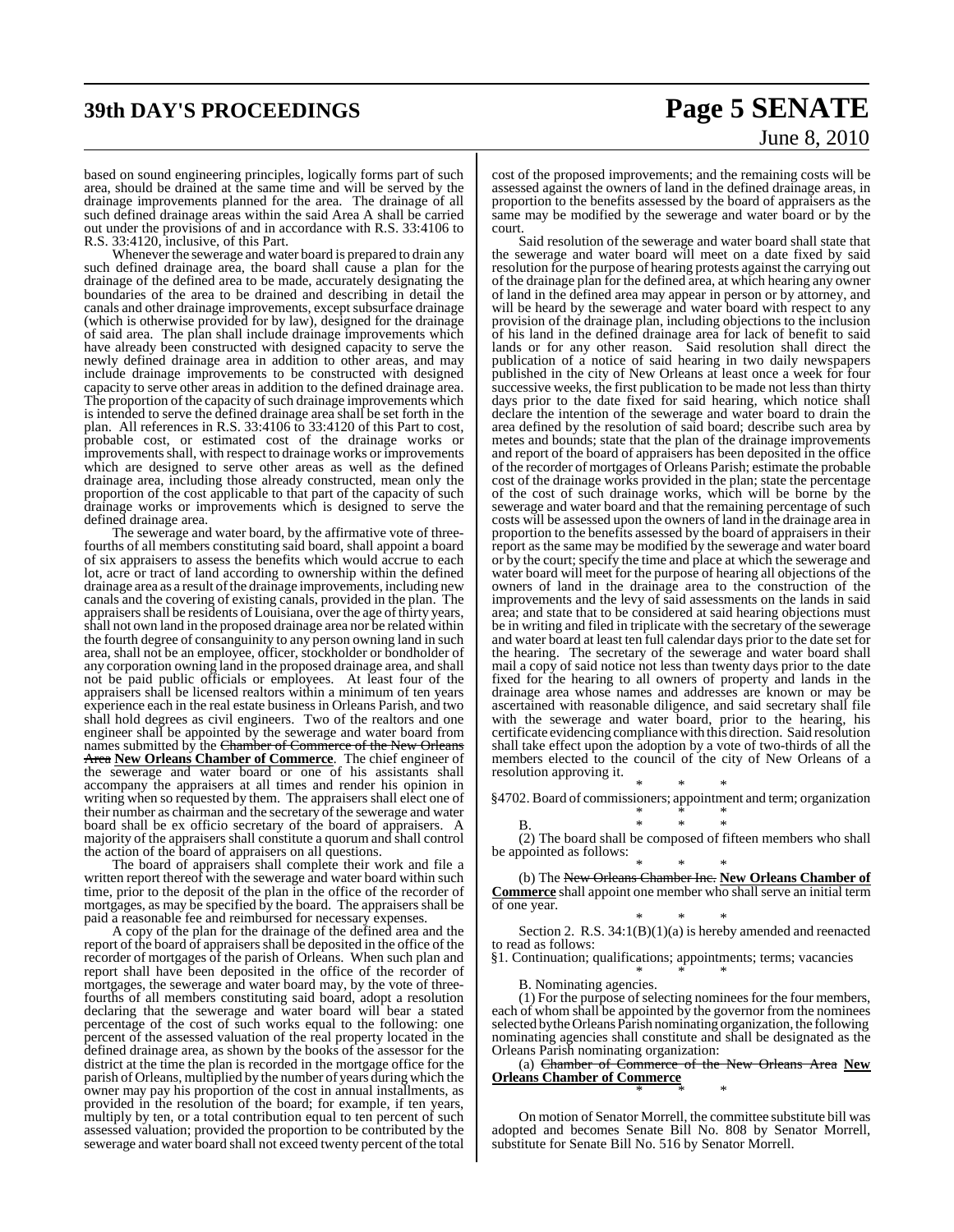## **Page 6 SENATE 39th DAY'S PROCEEDINGS**

June 8, 2010

#### **SENATE BILL NO. 808— (Substitute of Senate Bill No.**

**516 by Senator Morrell)**

BY SENATOR MORRELL AN ACT

To amend and reenact R.S. 33:2740.3(D)(1)(a) and (c), 4106,  $4702(B)(2)(b)$  and R.S.  $34:1(B)(1)(a)$ , relative to the city of New Orleans; to correct the name of the New Orleans Chamber of Commerce in statutes; and to provide for related matters.

The bill was read by title and placed on the Calendar for a second reading.

#### **SENATE BILL NO. 739—** BY SENATOR MORRISH

AN ACT

To enact Chapter 10 of Title 30 of the Louisiana Revised Statutes of 1950, to be comprised of R.S. 30:1001 through 1005, and R.S.  $39:94(A)(2)(a)(iv)$ , relative to the Louisiana Carbon Capture and Enhanced Oil Recovery Act; to provide relative to enhanced oil and gas recovery projects utilizing injection of carbon dioxide; to provide for the duties and powers of the secretary of the Department of Natural Resources; to provide definitions, terms and conditions; to establish a special custodial trust fund; to provide for the uses of certain monies deposited into such fund; and to provide for related matters.

Reported with amendments by the Committee on Finance.

#### **SENATE COMMITTEE AMENDMENTS**

Amendments proposed by Senate Committee on Finance to Engrossed Senate Bill No. 739 by Senator Morrish

#### AMENDMENT NO. 1

On page 3, delete line 20, and insert "**if the secretary determinesthe project shall meet**"

#### AMENDMENT NO. 2

On page 3, line 21, at the beginning of the line delete "**meets**" and at the end of the line insert "**The certification shall remain valid only if the project commences construction on or before December 31, 2015.**"

#### AMENDMENT NO. 3

On page 3, delete lines 25 through 29, and delete page 4, and insert: "**C. Upon issuance of the certificate certifying a project as a qualified low carbon energy project, the secretary shall make the monies in the fund available to any qualified low carbon energy project, in accordance with an irrevocable and binding agreement with the department, to offset, reimburse or ameliorate capital costs or debt service incurred by the owner of such project and related to such project after its commercial operation date, as provided in R.S. 30:1005.**

**D. Notwithstanding any provision of law to the contrary, the secretary shall provide a qualifiedlow carbonenergy project with monies from the fund that are generated through enhanced oil or gas recovery utilizing carbon dioxide from such project. Monies in the fund generated by enhanced oil or gas recovery attributable to one project shall not be provided to or for the benefit of another project.**"

#### AMENDMENT NO. 4

On page 5, delete lines 1 through 12

#### AMENDMENT NO. 5

On page 6, delete line 4, and insert:

"**B. At the time the secretary certifies a project as a low carbon energy project, the secretary or the State Mineral and Energy Board shall negotiate with the project a percentage of the royalties, rentals, and bonuses, but not severance taxes, due to the**"

AMENDMENT NO. 6

On page 6, line 7, after "**fund**" and before the comma "**,**" insert "**after commercial operation of the project**"

AMENDMENT NO. 7 On page 6, line 9, delete "**fifty**" and insert "**percentage**"

#### AMENDMENT NO. 8

On page 6, at the beginning of line 10, delete "**percent portion**"

#### AMENDMENT NO. 9

On page 6, at the end of line 11, insert "**No royalties, rentals, or bonuses resulting from production of oil or gas existing at the time such enhanced oil or gas recovery is begun shall be deposited into the fund. However, no negotiated rate shall be authorized until reviewed and approved by the Joint Legislative Committee on the Budget.**"

AMENDMENT NO. 10 On page 6, delete lines 12 through 23

AMENDMENT NO. 11 On page 6, line 24, change "**D**" to "**C**"

AMENDMENT NO. 12 On page 6, line 25, after "**project**" delete the comma and the remainder of the line

AMENDMENT NO. 13 On page 6, at the beginning of line 26, delete "**order of the Public Service Commission,**"

AMENDMENT NO. 14 On page 6, line 28, change "**E**" to "**D**" and delete "**one hundred fifty**" and insert "**thirty-five**"

AMENDMENT NO. 15 On page 7, line 5, change "**F**" to "**E**" and after "**available**" insert "**from the fund**"

#### AMENDMENT NO. 16

On page 7, line 6, after "**project**" delete the comma and the remainder of the line

AMENDMENT NO. 17 On page 7, at the beginning of line 7, delete "**order of the Public Service Commission,**" and after "**hundred**" insert "**fifty**"

AMENDMENT NO. 18 On page 7, delete lines 9 through 12

AMENDMENT NO. 19 On page 7, line 13, change "**(3)**" to "**(2)**"

AMENDMENT NO. 20 On page 7, line 18, change "**(4)**" to "**(3)**"

AMENDMENT NO. 21 On page 7, delete lines 24 through 28

<u>AMENDMENT NO. 22</u> On page 7, line 29, change "**H**" to "**F**"

AMENDMENT NO. 23 On page 8, line 2, delete "**the Public Service Commission**" and insert "**any qualified low carbon energy project**"

On motion of Senator Michot, the committee amendment was adopted. The amended bill was read by title, ordered reengrossed and passed to a third reading.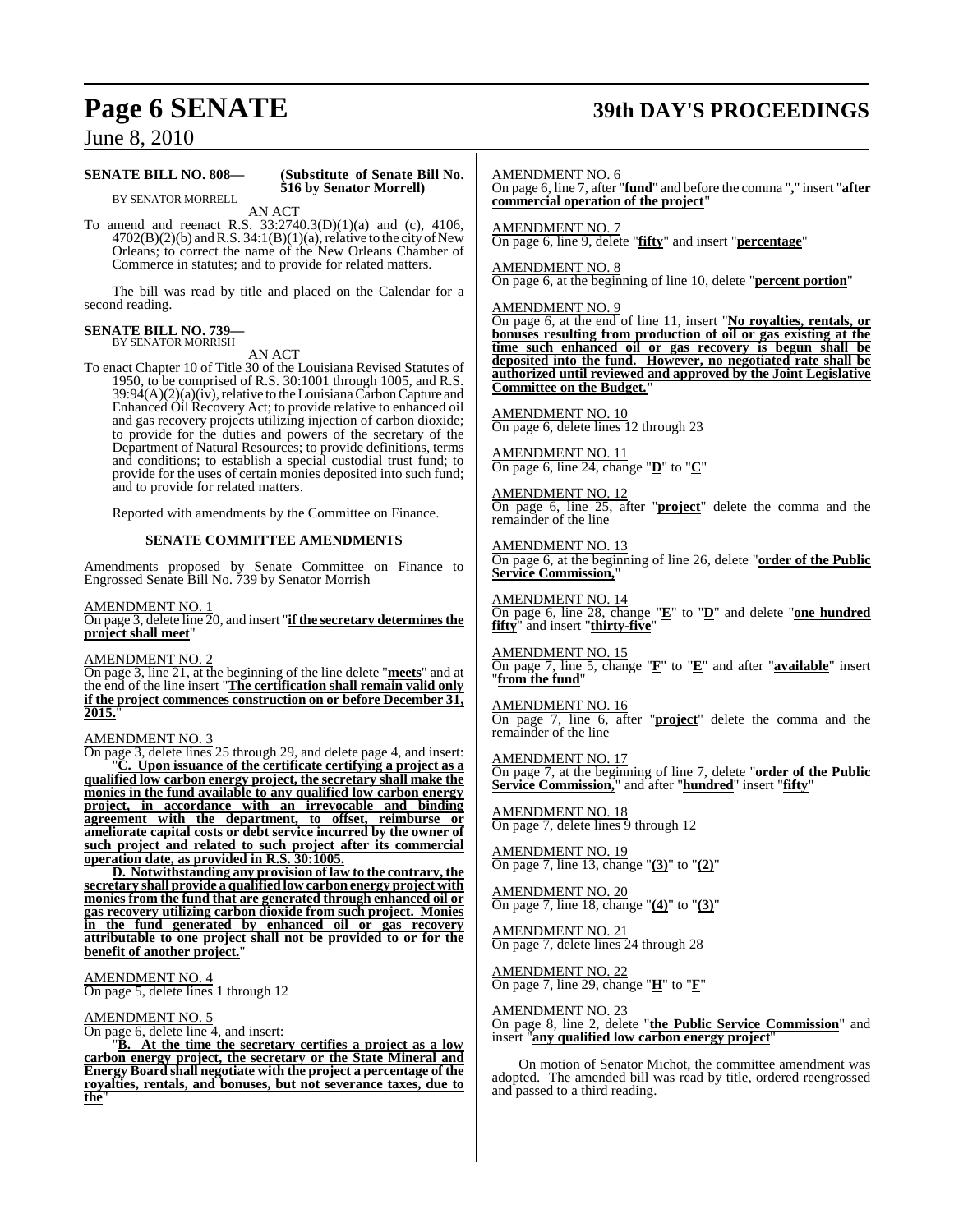## **39th DAY'S PROCEEDINGS Page 7 SENATE**

# June 8, 2010

#### **House Bills and Joint Resolutions on Second Reading Reported by Committees**

**HOUSE BILL NO. 32—** BY REPRESENTATIVE THIERRY AND SENATOR GUILLORY AN ACT

To amend and reenact R.S. 27:392(B)(3)(b)(i), relative to the St. Landry Parish Excellence Fund; to provide for use of monies appropriated from the fund; and to provide for related matters.

Reported favorably by the Committee on Finance. The bill was read by title and referred to the Legislative Bureau.

### **HOUSE BILL NO. 151—** BY REPRESENTATIVE CARMODY

AN ACT

To amend and reenact R.S. 17:158(A)(3), to authorize the Bossier Parish School Board and the Caddo Parish School Board to transport to school any student who resides one mile or less from the school; to provide conditions and limitations; to provide an effective date; and to provide for related matters.

Reported favorably by the Committee on Education. The bill was read by title and referred to the Legislative Bureau.

## **HOUSE BILL NO. 166—** BY REPRESENTATIVE GREENE

AN ACT

To enact R.S. 49:191(4)(f) and to repeal R.S. 49:191(3)(c), relative to the Department of Revenue, including provisions to provide for the re-creation of the Department of Revenue and the statutory entities made a part of the department by law; to provide for the effective termination date for all statutory authority for the existence of such statutory entities; and to provide for related matters.

Reported favorably by the Committee on Revenue and Fiscal Affairs. The bill was read by title and referred to the Legislative Bureau.

### **HOUSE BILL NO. 189—**

BY REPRESENTATIVE RICHARD AND SENATOR KOSTELKA AN ACT

To enact R.S. 11:441.2, relative to early retirement; to enact the Early Retirement and Payroll Reduction Act; to provide for a reduction in state employment and for early retirement of members of the Louisiana State Employees' Retirement System; to provide for eligibility, retirement benefits, restrictions on hiring new employees, abolition of vacated positions, restrictions on appropriated funds, and funding; to provide an effective date; and to provide for related matters.

Reported favorably by the Committee on Retirement. The bill was read by title and referred to the Legislative Bureau.

#### **HOUSE BILL NO. 234—** BY REPRESENTATIVE CARTER

AN ACT

To enact R.S. 47:337.10(N) and to repeal R.S. 47:337.9(D)(30), relative to sales and use taxes imposed by political subdivisions; to provide relative to optional and mandatory exclusions and exemptions; to provide with respect to the optional sales and use tax exemption for the purchase, lease, or repair of certain equipment by qualifying radiation therapy treatment centers; and to provide for related matters.

Reported favorably by the Committee on Revenue and Fiscal Affairs. The bill was read by title and referred to the Legislative Bureau.

HOUSE BILL NO. 246—<br>BY REPRESENTATIVES POPE, ARMES, ARNOLD, AUBERT, BARRAS,<br>BARROW, BILLIOT, BURFORD, TIM BURNS, BURRELL, CARMODY,<br>CARTER, CHANDLER, CHANEY, CONNICK, CORTEZ, DIXON, DOERGE,<br>DOWNS, ELLINGTON, FANNIN, FOIL, G

#### A JOINT RESOLUTION

Proposing to add Article VII, Section 21(K) of the Constitution of Louisiana, relative to ad valorem property tax exemptions; to provide an exemption for certain property owned by certain disabled veterans and their spouses; to provide for the amount of the exemption; to prohibit the loss of revenue associated with this exemption from impacting the calculation of millage rates by taxing authorities; to require taxing authorities to absorb the loss of revenue as a result of this exemption; to prohibit the reappraisal and valuation of property for purposes of millage adjustment under certain circumstances; to require a local election called by resolution or ordinance by the local governing authority for the establishment of the exemption; to provide for submission of the proposed amendment to the electors; to provide for an effective date; and to provide for related matters.

Reported favorably by the Committee on Revenue and Fiscal Affairs. The bill was read by title and referred to the Legislative Bureau.

#### **HOUSE BILL NO. 300—**

BY REPRESENTATIVE RITCHIE AN ACT

To amend and reenact R.S. 47:1838(introductory paragraph), relative to fees levied by the Louisiana Tax Commission; to authorize the continued levy and collection of fees associated with the various services performed by the commission; to provide an effective date; and to provide for related matters.

Reported favorably by the Committee on Revenue and Fiscal Affairs. The bill was read by title and referred to the Legislative Bureau.

#### **HOUSE BILL NO. 433—**

BY REPRESENTATIVES HARDY AND HINES AN ACT

To enact R.S. 17:7(29), relative to the duties, functions, and responsibilities of the State Board of Elementary and Secondary Education; to require the State Board of Elementary and Secondary Education to develop, adopt, and provide for the implementation of a uniform grading scale for use in public schools; to provide for enforcement and exceptions; to provide for a task force to provide recommendations; to provide for rules and regulations; to provide for effectiveness; and to provide for related matters.

Reported with amendments by the Committee on Education.

#### **SENATE COMMITTEE AMENDMENTS**

Amendments proposed by Senate Committee on Education to Reengrossed House Bill No. 433 by Representative Hardy

#### AMENDMENT NO. 1

On page 1, at the end of line 20, delete "be"

#### AMENDMENT NO. 2

 $\frac{\overline{X_{MLL}} \cdot \overline{X_{MLL}} \cdot \overline{X_{MLL}}}{\overline{X_{MRL}}}$  and insert "apply to any school operated by the United States Department of Defense that is located on a federal military installation.

On motion of Senator Nevers, the committee amendment was adopted. The amended bill was read by title and referred to the Legislative Bureau.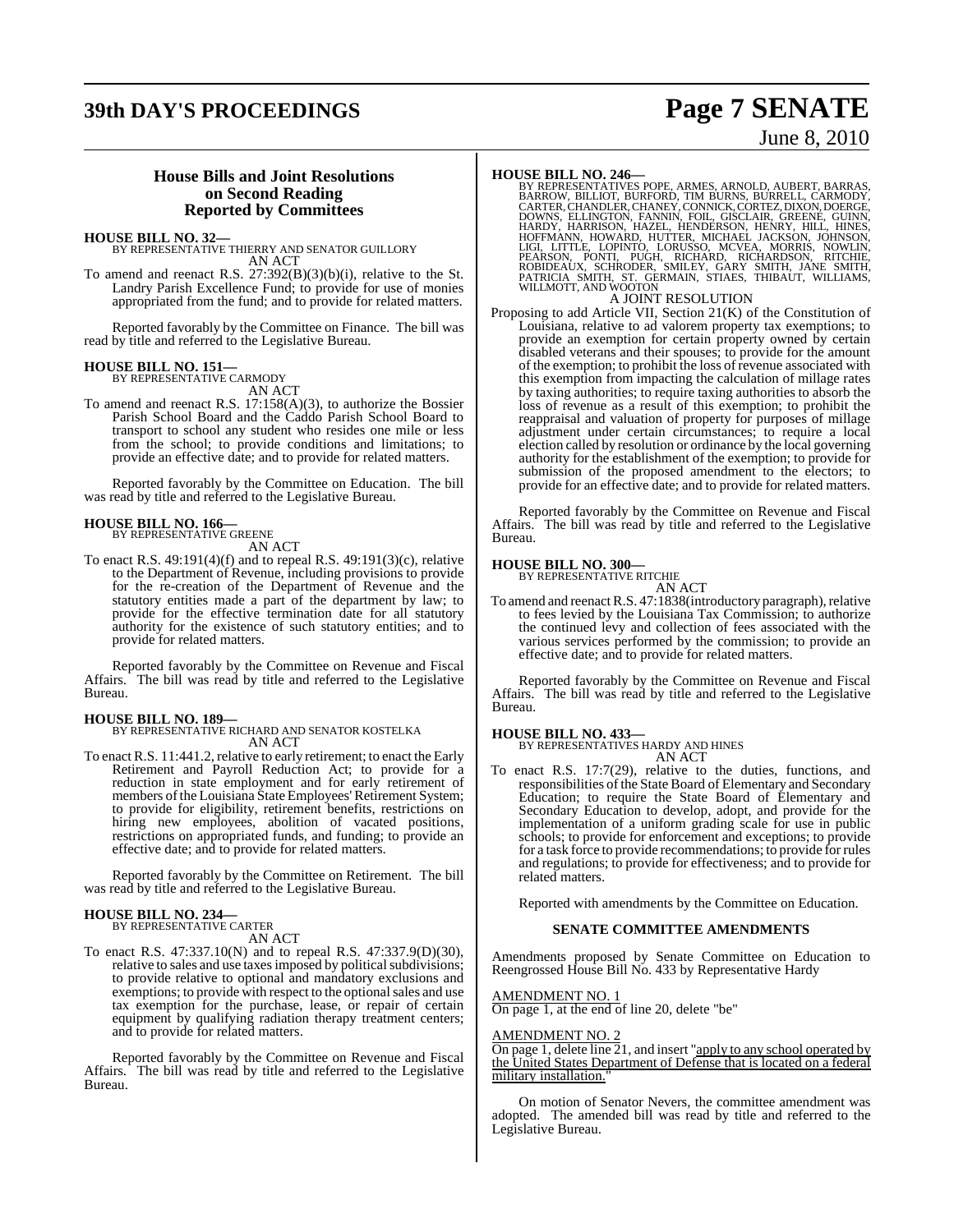## **Page 8 SENATE 39th DAY'S PROCEEDINGS**

June 8, 2010

### **HOUSE BILL NO. 468—**

BY REPRESENTATIVE HOFFMANN AN ACT

To amend and reenact R.S. 17:46(A)(1)(b) and 1170, relative to school employees; to provide eligibility for sabbatical leaves to certain certified school nurses, audiologists, educational diagnosticians, and speech-language pathologists employed by state special schools and by city, parish, and other local public school systems; to provide for limitations on such eligibility with respect to fiscal conditions; and to provide for related matters.

Reported favorably by the Committee on Education. The bill was read by title and referred to the Legislative Bureau.

#### **HOUSE BILL NO. 481—** BY REPRESENTATIVE ROY

AN ACT

To amend and reenact R.S. 33:1423.1(B), (C), and (D), relative to collection of certain taxes and other obligations by sheriffs and ex officio tax collectors; to authorize sheriffs and ex officio tax collectors to employ certain parties to aid in the collection of certain delinquent taxes and obligations; to provide for the payment for collection services on a fee basis; to provide for the amount and payment of the fee; to provide relative to requirements for employing certain parties to aid in the collection of certain delinquent taxes and obligations; and to provide for related matters.

Reported favorably by the Committee on Local and Municipal Affairs. The bill was read by title and referred to the Legislative Bureau.

**HOUSE BILL NO. 486—**<br>BY REPRESENTATIVES HARRISON, ARNOLD, BALDONE, HENRY<br>BURNS, CARMODY, CARTER, ELLINGTON, GISCLAIR, HARDY, GARY<br>SMITH, PATRICIA SMITH, ST. GERMAIN, STIAES, TEMPLET, TUCKER,<br>AND WILLIAMS

#### AN ACT

To enact R.S. 17:3006, relative to school guidance counselors; to require school guidance counselors employed in public high schools to complete an academic profile for each student in the ninth grade; to provide for information to be included in the profile; to provide for student and parental involvement in completing the profile; to provide for annual review of the profile; and to provide for related matters.

Reported with amendments by the Committee on Education.

#### **SENATE COMMITTEE AMENDMENTS**

Amendments proposed by Senate Committee on Education to Reengrossed House Bill No. 486 by Representative Harrison

#### AMENDMENT NO. 1

On page 1, at the end of line 12, delete the period "." and insert ", or any other appropriate web-based student guidance system."

On motion of Senator Nevers, the committee amendment was adopted. The amended bill was read by title and referred to the Legislative Bureau.

**HOUSE BILL NO. 488—** BY REPRESENTATIVES HARRISON, CARTER, GISCLAIR, HARDY, AND ST. GERMAIN

### AN ACT

To amend and reenact R.S. 17:53, relative to training and instruction of school board members; to require each member of a local public school board to receive certain training; to authorize certain training during a member's first year of service; to provide for the designation of Distinguished School Board Member for school board members completing certain training; to require certain dissemination of information about training completed by school board members; and to provide for related matters.

Reported favorably by the Committee on Education. The bill was read by title and referred to the Legislative Bureau.

### **HOUSE BILL NO. 508—** BY REPRESENTATIVE ROY

AN ACT To amend and reenact R.S. 47:2153(B)(1), relative to ad valorem taxes; to provide relative to sales of immovable property due to delinquent taxes; to authorize use of the Internet to publish certain notice and other information related to a tax sale; and to provide for related matters.

Reported favorably by the Committee on Revenue and Fiscal Affairs. The bill was read by title and referred to the Legislative Bureau.

**HOUSE BILL NO. 521—** BY REPRESENTATIVE LORUSSO AN ACT

To amend and reenact R.S. 33:9091.8(F)(2) and (4)(c), relative to the Lakewood Crime Prevention and Improvement District; to authorize the district to expand the levy of the parcel fee; to provide for an election on the question of expanding the parcel fee; to authorize the renewal of the parcel fee at any election; and to provide for related matters.

Reported with amendments by the Committee on Local and Municipal Affairs.

#### **SENATE COMMITTEE AMENDMENTS**

Amendments proposed by Senate Committee on Local and Municipal Affairs to Reengrossed House Bill No. 521 by Representative Lorusso

#### AMENDMENT NO. 1

On page 1, line 2, change "9091.8(F)(2)" to "9091.8(F)(1), (2)"

#### AMENDMENT NO. 2

On page 1, line 11, change "9091.8(F)(2)" to "9091.8(F)(1), (2)"

#### AMENDMENT NO. 3

On page 1, delete lines 15 through 19 and insert the following: "F. Parcel fee. (1) The governing authority of the city of New Orleans is hereby authorized to impose and collect a parcel fee within the district subject to and in accordance with the provisions of this Subsection. For purposes of this Section, a parcel is defined as a lot or lots upon which only one main house is situated.

 $(2)$ (a) For purposes of this Section, a parcel is defined as a lot or lots upon which only one main house is situated. The fee shall be a flat fee and shall be imposed on each parcel located within the district. The amount of the fee shall be"

#### AMENDMENT NO. 4

On page 2, at the end of line 21, after "Paragraph." remove strikethrough of "Any" and remove strikethrough on line 22 in its entirety

### AMENDMENT NO. 5

On page 2, at the beginning of line 23, remove strikethrough on "be held" and insert "for that purpose in accordance with the Louisiana Election Code.

On motion of Senator Morrell, the committee amendment was adopted. The amended bill was read by title and referred to the Legislative Bureau.

### **HOUSE BILL NO. 535—** BY REPRESENTATIVE PUGH

AN ACT To amend and reenact R.S. 33:130.702(F) and to repeal Subpart B-42 of Part IV of Chapter 1 of Title 33 of the Louisiana Revised Statutes of 1950, comprised of R.S. 33:130.791, relative to certain economic development districts; to repeal provisions that provide relative to the schedule of regular and special meetings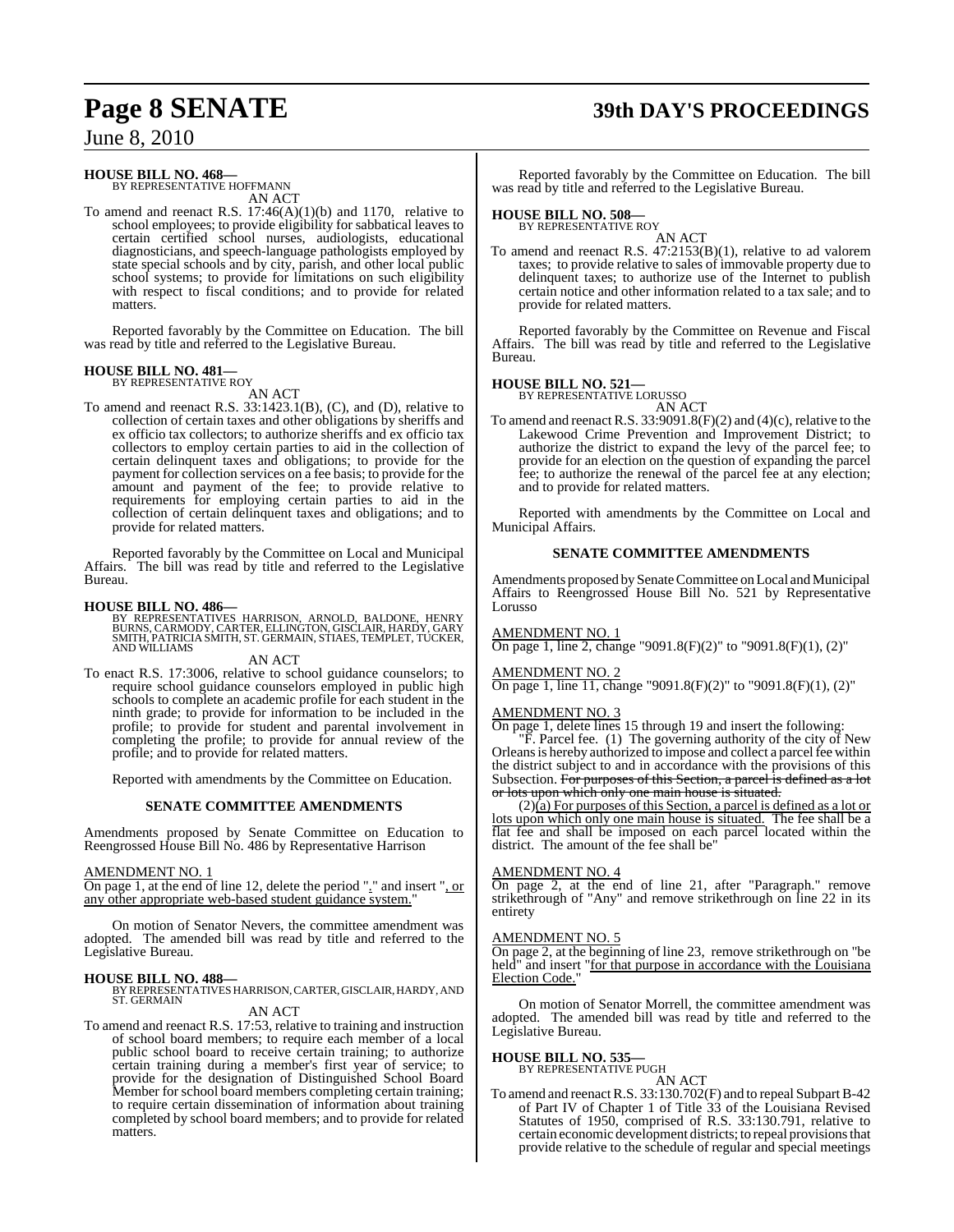## **39th DAY'S PROCEEDINGS Page 9 SENATE**

# June 8, 2010

held by the governing board of such districts; to provide relative to the Tangipahoa Parish Economic Development District; to change the frequency of regular meetings held by the governing board of the district; and to provide for related matters.

Reported favorably by the Committee on Local and Municipal Affairs. The bill was read by title and referred to the Legislative Bureau.

## **HOUSE BILL NO. 537—** BY REPRESENTATIVE WOOTON

AN ACT

To enact R.S. 33:381(C)(30), relative to the municipality of Jean Lafitte; to provide for the filling of the office of police chief by appointment; to provide for the time and method of appointment and for the salary, term, duties, qualifications, and supervision of an appointed police chief; and to provide for related matters.

Reported favorably by the Committee on Local and Municipal Affairs. The bill was read by title and referred to the Legislative Bureau.

#### **HOUSE BILL NO. 538—** BY REPRESENTATIVE BURFORD

AN ACT

To enact R.S. 33:2740.18.4, relative to the city of Mansfield; to authorize the governing authority of the city to levy and collect a hotel occupancy tax subject to voter approval; to provide for the use of such tax; and to provide for related matters.

Reported favorably by the Committee on Local and Municipal Affairs. The bill was read by title and referred to the Legislative Bureau.

#### **HOUSE BILL NO. 541—** BY REPRESENTATIVE PUGH

AN ACT

To enact R.S. 38:1794(B)(3), relative to Tangipahoa Parish; to provide relative to Consolidated Gravity Drainage District No. 1; to provide relative to the governing board of the district; to provide relative to the schedule of meetings held by the board; to provide relative to the compensation and reimbursement of board members; and to provide for related matters.

Reported favorably by the Committee on Local and Municipal Affairs. The bill was read by title and referred to the Legislative Bureau.

## **HOUSE BILL NO. 542—** BY REPRESENTATIVE RICHMOND

AN ACT

To amend and reenact R.S.  $33:9078(F)(4)(c)$ , relative to the Kenilworth Improvement District in Orleans Parish; to provide relative to the renewal of parcel fees in the district; and to provide for related matters.

Reported favorably by the Committee on Local and Municipal Affairs. The bill was read by title and referred to the Legislative Bureau.

### **HOUSE BILL NO. 544—** BY REPRESENTATIVE PUGH

AN ACT

To amend and reenact R.S. 33:3813.2(C)(2), relative to Tangipahoa Parish; to provide relative to the Tangipahoa Water District; to increase the amount of per diem paid to members of the governing board; and to provide for related matters.

Reported favorably by the Committee on Local and Municipal Affairs. The bill was read by title and referred to the Legislative Bureau.

#### **HOUSE BILL NO. 579—**

BY REPRESENTATIVE SAM JONES AN ACT

To amend and reenact R.S. 47:818.40(F) relative to motor fuel taxes; to provide relative to surety bond requirements of certain licensees; to require the secretary of the Department of Revenue to waive surety bond requirements for certain licensees under certain circumstances; and to provide for related matters.

Reported favorably by the Committee on Revenue and Fiscal Affairs. The bill was read by title and referred to the Legislative Bureau.

#### **HOUSE BILL NO. 602—**

BY REPRESENTATIVE GARY SMITH AN ACT

To amend and reenact R.S. 47:2153(A), relative to the notice of delinquent ad valorem taxes; to provide for the time within which to send notice; and to provide for related matters.

Reported favorably by the Committee on Revenue and Fiscal Affairs. The bill was read by title and referred to the Legislative Bureau.

**HOUSE BILL NO. 648—** BY REPRESENTATIVE SAM JONES AN ACT

To repeal R.S. 17:221(E), relative to school attendance; to repeal provisions relative to permitting children of certain ages to withdraw from school under specified circumstances.

Reported favorably by the Committee on Education. The bill was read by title and referred to the Legislative Bureau.

**HOUSE BILL NO. 684—** BY REPRESENTATIVE MONTOUCET AN ACT

To amend and reenact the heading of Chapter 31 of Title 48 of the Louisiana Revised Statutes of 1950, R.S. 48:2091, 2092, 2093, and 2094(A), (C), and (H) relative to the Lafayette Metropolitan Expressway Commission, to change the name of the commission; to change the composition of the board of directors; to change the jurisdictional boundaries of the commission; and to provide for related matters.

Reported favorably by the Committee on Local and Municipal Affairs. The bill was read by title and referred to the Legislative Bureau.

#### **HOUSE BILL NO. 685—**

BY REPRESENTATIVE SAM JONES AN ACT

To amend and reenact R.S. 17:221(I), relative to school attendance; to provide relative to the enrollment of certain students in adult education programs that are approved by the State Board of Elementary and SecondaryEducation; and to provide for related matters.

Reported favorably by the Committee on Education. The bill was read by title and referred to the Legislative Bureau.

## **HOUSE BILL NO. 714—** BY REPRESENTATIVE RICHMOND

AN ACT

To amend and reenact R.S. 33:9073, relative to Orleans Parish, to provide relative to the Lake Willow Subdivision Improvement District; to provide relative to the governing board of the district; to provide for terms of board members; to provide relative to the powers and duties of the district; to provide relative to the imposition of taxes and fees within the district; to remove provisions authorizing the imposition of taxes within the district; to authorize the imposition of a parcel fee within the district; to provide for the use of such fee; and to provide for related matters.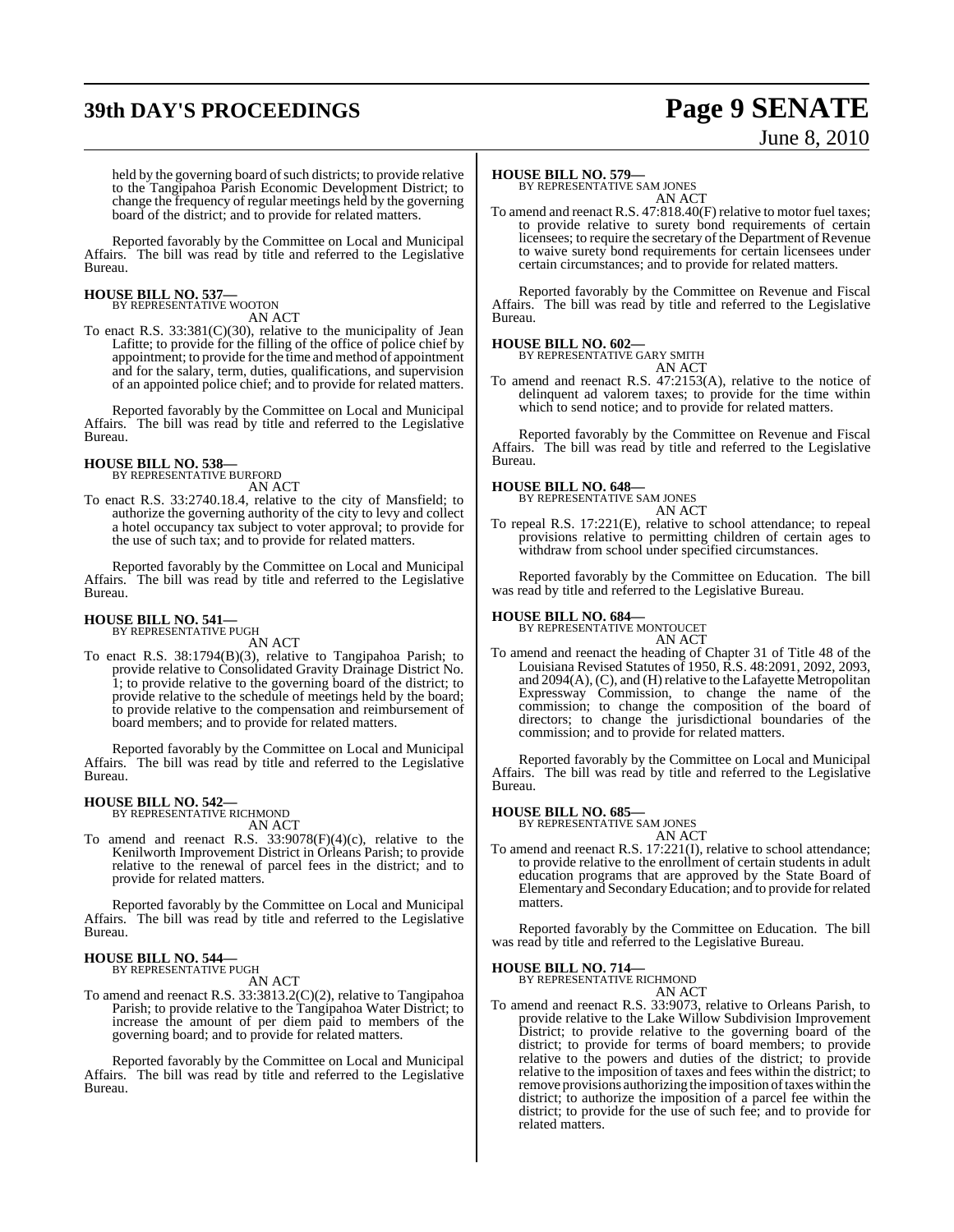## **Page 10 SENATE 39th DAY'S PROCEEDINGS**

### June 8, 2010

Reported favorably by the Committee on Local and Municipal Affairs. The bill was read by title and referred to the Legislative Bureau.

### **HOUSE BILL NO. 715—** BY REPRESENTATIVE GUINN

AN ACT

To enact R.S. 33:4581, relative to the creation of the Flyway Byway District in Jefferson Davis Parish; to provide for the purpose of the district; to provide the boundaries of the district; to provide for the governance and organization of the district; to provide the powers of the district; to provide for cooperation with state agencies and departments; and to provide for related matters.

Reported favorably by the Committee on Local and Municipal Affairs. The bill was read by title and referred to the Legislative Bureau.

#### **HOUSE BILL NO. 719—** BY REPRESENTATIVE RICHMOND

AN ACT

To enact Part IV of Chapter 29 of Title 33 of the Louisiana Revised Statutes of 1950, to be comprised of R.S. 33:9098.1, relative to neighborhood districts; to provide relative to district funds; to authorize the governing board of certain districts to combine the funds of their respective districts pursuant to a cooperative endeavor agreement, subject to limitations; to require the prior approval of members of the homeowners association located within each such district; to provide for the use of the combined funds; and to provide for related matters.

Reported favorably by the Committee on Local and Municipal Affairs. The bill was read by title and referred to the Legislative Bureau.

#### **HOUSE BILL NO. 729—** BY REPRESENTATIVE CARMODY

AN ACT

To amend and reenact R.S. 41:892(C), (D), and (E) and to enact R.S. 41:892(F), relative to surplus property of school boards; to provide relative to the minimum bid which may be accepted when a school board attempts to sell such property; and to provide for related matters.

Reported favorably by the Committee on Education. The bill was read by title and referred to the Legislative Bureau.

### **HOUSE BILL NO. 781—**

BY REPRESENTATIVE CHAMPAGNE AN ACT

To enact R.S. 33:7714, relative to wastewater districts; to create a consolidated wastewater district for the towns of Erath and Delcambre; to provide for the purpose, boundaries, and powers of the district; to provide for the governance of the district; to provide for the issuance of bonds; to provide restrictions on the issuance of bonds; to provide for the assumption of debt; to provide for the levy of an ad valorem tax; to provide for an election on the question of such ad valorem tax; to provide for the powers, rights, and duties of districts subsumed by this district; to provide for existing contractual rights; and to provide for related matters.

Reported favorably by the Committee on Local and Municipal Affairs. The bill was read by title and referred to the Legislative Bureau.

#### **HOUSE BILL NO. 841—**

BY REPRESENTATIVE ARNOLD AND SENATOR MICHOT AN ACT

To enact Chapter 10 of Subtitle I of Title 30 of the Louisiana Revised Statutes of 1950, to be comprised of R.S. 30:1001 through 1003, relative to the development of renewable energy sources; to authorize the Department of Natural Resources to execute leases on state lands for development and production of energy from hydrokinetics; to provide for legislative finding; to provide a process for executing leases on state lands for the development and production of energy from hydrokinetics; to provide for the powers and duties of the secretary of natural resources; to provide for the powers and duties of the State Mineral and Energy Board; to authorize the implementation of fees; to provide for the promulgation of rules and regulations; and to provide for related matters.

Reported with amendments by the Committee on Natural Resources.

#### **SENATE COMMITTEE AMENDMENTS**

Amendments proposed by Senate Committee on Natural Resources to Reengrossed House Bill No. 841 by Representative Arnold

#### AMENDMENT NO. 1

On page 1, line 2, after "To" delete the remainder of the line and delete lines 3 through 20 and delete page 2 and insert: "amend and reenact R.S. 30:124, relative to the State Mineral and Energy Board; to provide for alternate energy resources; to authorize the State Mineral and Energy Board to lease state lands for the exploration, development, and production of energy from alternative energy resources; to provide definitions, terms, and conditions; to provide for rulemaking authority; to provide for approval of certain leases by port or port, harbor, and terminal districts; and to provide for related matters.

Be it enacted by the Legislature of Louisiana:

Section 1. R.S. 30:124 is hereby amended and reenacted to read as follows:

§124. Board may lease public lands; fee

The legislature finds that the state, through the Department of Natural Resources, should promote the generation and use of alternative energy sources, including but not limited to wind energy, geothermal energy, solar energy and hydrokinetic energy, throughout the state to ensure the viability of the state's natural resources, to provide a continuing utility-scale clean energy source for the citizens and businesses of Louisiana, to support economic development through job retention and creation in Louisiana, and to promote a clean environment.

B. The State Mineral and Energy Board, hereinafter referred to as the "board", has authority to lease for the development and production of minerals, oil, and gas, or alternative energy sources, any lands belonging to the state, or the title to which is in the public, including road beds, water bottoms, vacant state lands, and lands adjudicated to the state at tax sale. The board, in consultation with the Department of Transportation and Development, shall adopt rules and regulations in accordance with the Administrative Procedure Act to implement the provisions of this Subpart.

As used in this Section, "alternative energy sources" means energy sources other than oil, gas, and other liquid, solid or gaseous minerals. It shall include, but not be limited to, wind energy, geothermal energy, solar energy and hydrokinetic energy. It shall not include the cultivation or harvesting of biomass fuels or the use of state land or water bottoms for facilities which utilize biomass fuel to produce energy.

D. No lease shall be granted for hydrokinetic energy development that is inconsistent with the terms of a preliminary permit, license, exemption, or other authorization issued by the Federal Energy Regulatory Commission pursuant to its authority under the Federal Power Act, 16 U.S.C. Sec 791a, et seq.

 $E(1)(a)$  No lease affecting the following lands shall be granted for alternative energy sources development on such lands without prior written approval of a port or port, harbor, and terminal district:

(i) Lands held in title by the port or port, harbor, and terminal district or held by lease or servitude by such port or port, harbor, and terminal district.

(ii) Public navigable waters that flow through any lands within the jurisdiction of a port or port, harbor, and terminal district. Approval pursuant to this Item shall not be unreasonably withheld unlesssuch lease would be detrimental to the needs of commerce and navigation.

(b) No port or port, harbor, and terminal district shall receive compensation for their approval.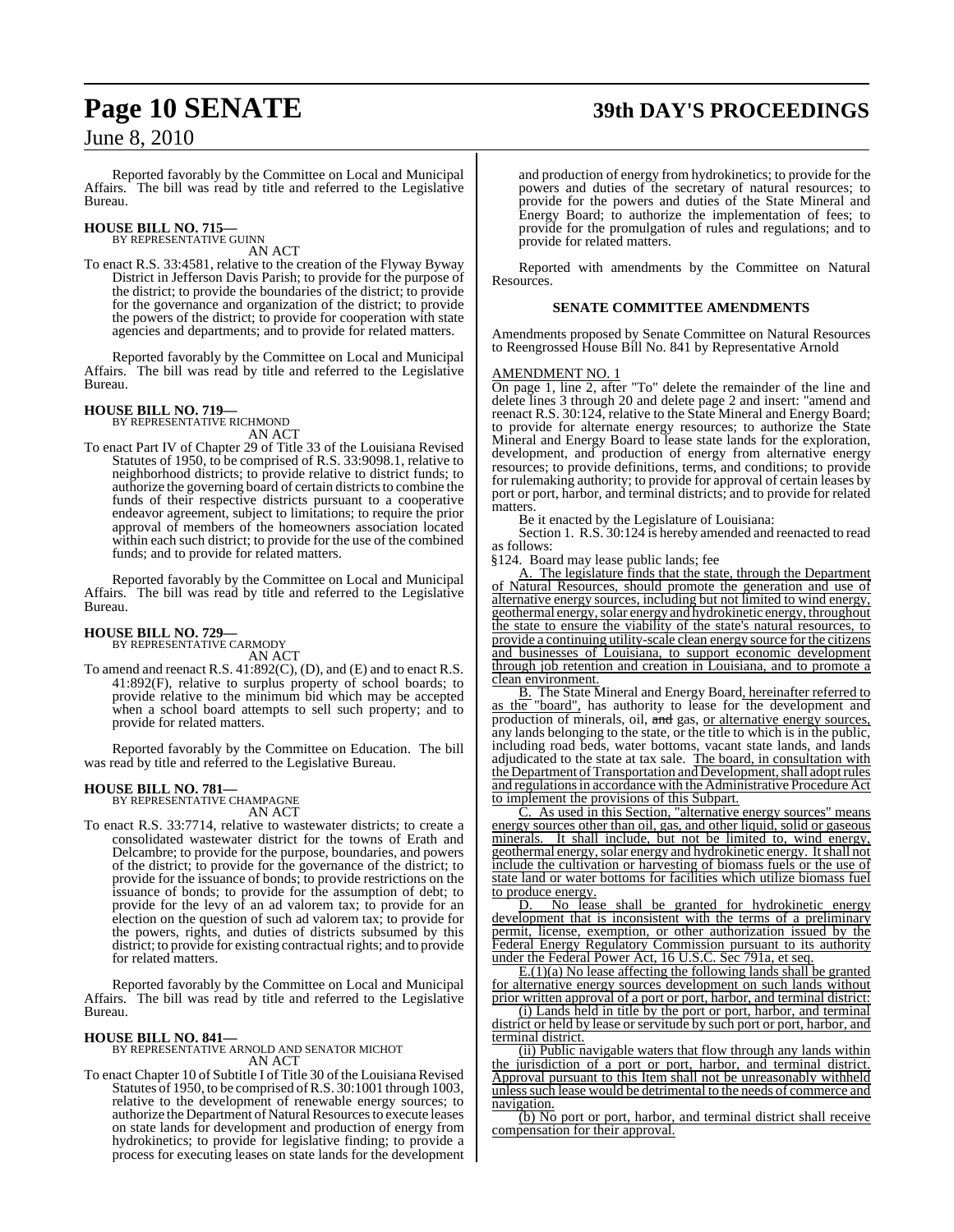## **39th DAY'S PROCEEDINGS Page 11 SENATE** June 8, 2010

(2) After the port or port, harbor, and terminal district decides whether or not to grant approval, the board shall send a notice by certified mail to the lease applicant for alternative energy sources development. The notice shall include the following:

(a) The decision of the port or port, harbor, and terminal district to provide either prior written approval of the lease or to deny approval of such lease.

(b) If the port or port, harbor, and terminal district does not grant prior written approval, notice that the lease applicant has sixty days from receipt of the notice to request an administrative hearing with the division of administrative law pursuant to Chapter 13-B of Title 49 of the Louisiana Revised Statutes. The request for an administrative hearing shall be filed with the division of administrative law, with copies mailed to the board and the port or terminal district.

(3) The port or port, harbor, and terminal district which does not grant prior written approval of a lease shall have the burden of proof, at the administrative hearing, that the lease is detrimental to the needs of commerce and navigation.

(4) The port or port, harbor, and terminal district shall contract with the division of administrative law to conduct the hearing. The administrative law judge may, in his discretion, assess the costs of the administrative hearing and reasonable attorney fees of the prevailing party against the losing party.

 $(5)$  Notwithstanding any provision of the law to the contrary, the lease applicant or the port or port, harbor, and terminal district may petition the district court for the parish of East Baton Rouge for judicial review of any final decision or order of the administrative law judge.

F. The mineral board is further authorized to collect a fee for such leasing in the amount of ten percent of the total cash bonus paid at the lease sale. The fee shall be in addition to the total cash bonus paid.

### AMENDMENT NO. 2

On page 3, delete lines 1 through 8

On motion of Senator N. Gautreaux, the committee amendment was adopted. The amended bill was read by title and referred to the Legislative Bureau.

#### **HOUSE BILL NO. 849—** BY REPRESENTATIVE ROY

AN ACT

To enact R.S. 33:2841.1, relative to the collection of municipal taxes; to authorize the employment of private counsel or an agency to assist in the collection of delinquent taxes; to require the payment of attorney fees by a tax delinquent; to provide for the amount of the attorney fees; and to provide for related matters.

Reported favorably by the Committee on Local and Municipal Affairs. The bill was read by title and referred to the Legislative Bureau.

### **HOUSE BILL NO. 850—** BY REPRESENTATIVE ROY

AN ACT

To enact R.S. 47:2153(B)(7), relative to ad valorem tax; to authorize the collection of a refundable deposit from certain participants at a tax sale; to provide for use of deposits; to provide for the form of the deposit; to provide for refunds; and to provide for related matters.

Reported favorably by the Committee on Revenue and Fiscal Affairs. The bill was read by title and referred to the Legislative Bureau.

**HOUSE BILL NO. 925—**<br>BY REPRESENTATIVES AUSTIN BADON, BOBBY BADON, HENRY<br>BURNS, TIM BURNS, CARMODY, CARTER, CHAMPAGNE, GISCLAIR,<br>GUILLORY, HARDY, HOFFMANN, LIGI, AND ROBIDEAUX AND<br>SENATORS APPEL, DONAHUE, DUPLESSIS, MARTI AN ACT

To enact R.S. 17:10.1(D), relative to the Louisiana school and district accountability system; to provide for the assignment of letter

grades to schools and school districts that are reflective of their performance; and to provide for related matters.

Reported with amendments by the Committee on Education.

#### **SENATE COMMITTEE AMENDMENTS**

Amendments proposed by Senate Committee on Education to Engrossed House Bill No. 925 by Representative Austin Badon

#### AMENDMENT NO. 1

On page 1, line 12, between "Education" and "shall" insert ", in consultation with parents, teachers, school administrators, and other education stakeholders,

#### AMENDMENT NO. 2

On page 1, line 16, between "upon" and "school" insert "the current method of determining"

On motion of Senator Nevers, the committee amendment was adopted. The amended bill was read by title and referred to the Legislative Bureau.

#### **HOUSE BILL NO. 956—**

BY REPRESENTATIVES DOVE AND BALDONE AN ACT

To amend and reenact R.S.  $33:130.252(A)(1)(b)$  and (2), relative to the Terrebonne Economic Development Authority; to provide for membership on the board of commissioners; and to provide for related matters.

Reported favorably by the Committee on Local and Municipal Affairs. The bill was read by title and referred to the Legislative Bureau.

#### **HOUSE BILL NO. 962—**

BY REPRESENTATIVES CARTER, BOBBY BADON, HENRY BURNS,<br>TIMBURNS,CARMODY,CHAMPAGNE,CONNICK,GISCLAIR,HARDY,<br>HOFFMANN, KATZ, LABRUZZO, LIGI, NOWLIN, RICHARD,<br>ROBIDEAUX, SIMON, SMILEY, WILLIAMS, AND WOOTON AND<br>SENATORS APPEL,BRO **QUINN** 

#### AN ACT

To amend and reenact R.S.  $17:3982(A)(1)(a)$  and  $(2)$  and  $(B)$  and  $3992(A)(1)$  and  $(2)$ , relative to charter schools; to provide relative to the process for submission, review, and approval of charter school proposals and renewal of charters; to provide relative to the use of local school board facilities and property by a chartering group; and to provide for related matters.

Reported favorably by the Committee on Education. The bill was read by title and referred to the Legislative Bureau.

### **HOUSE BILL NO. 973—** BY REPRESENTATIVE FOIL

AN ACT To amend and reenact R.S. 33:130.812(C), relative to Sustainable Energy Financing Districts; to provide relative to financing for projectsin such districts; to provide for property assessment and collection of such assessments within such districts; and to provide for related matters.

Reported with amendments by the Committee on Local and Municipal Affairs.

#### **SENATE COMMITTEE AMENDMENTS**

Amendments proposed by Senate Committee on Local and Municipal Affairs to Reengrossed House Bill No. 973 by Representative Foil

#### AMENDMENT NO. 1

On page 1, line 2, after "33:130.812" and before the comma "," delete  $\Gamma(C)$  and insert  $\Gamma(B)$  and (C) and to enact R.S. 33:130.812(D) $\Gamma$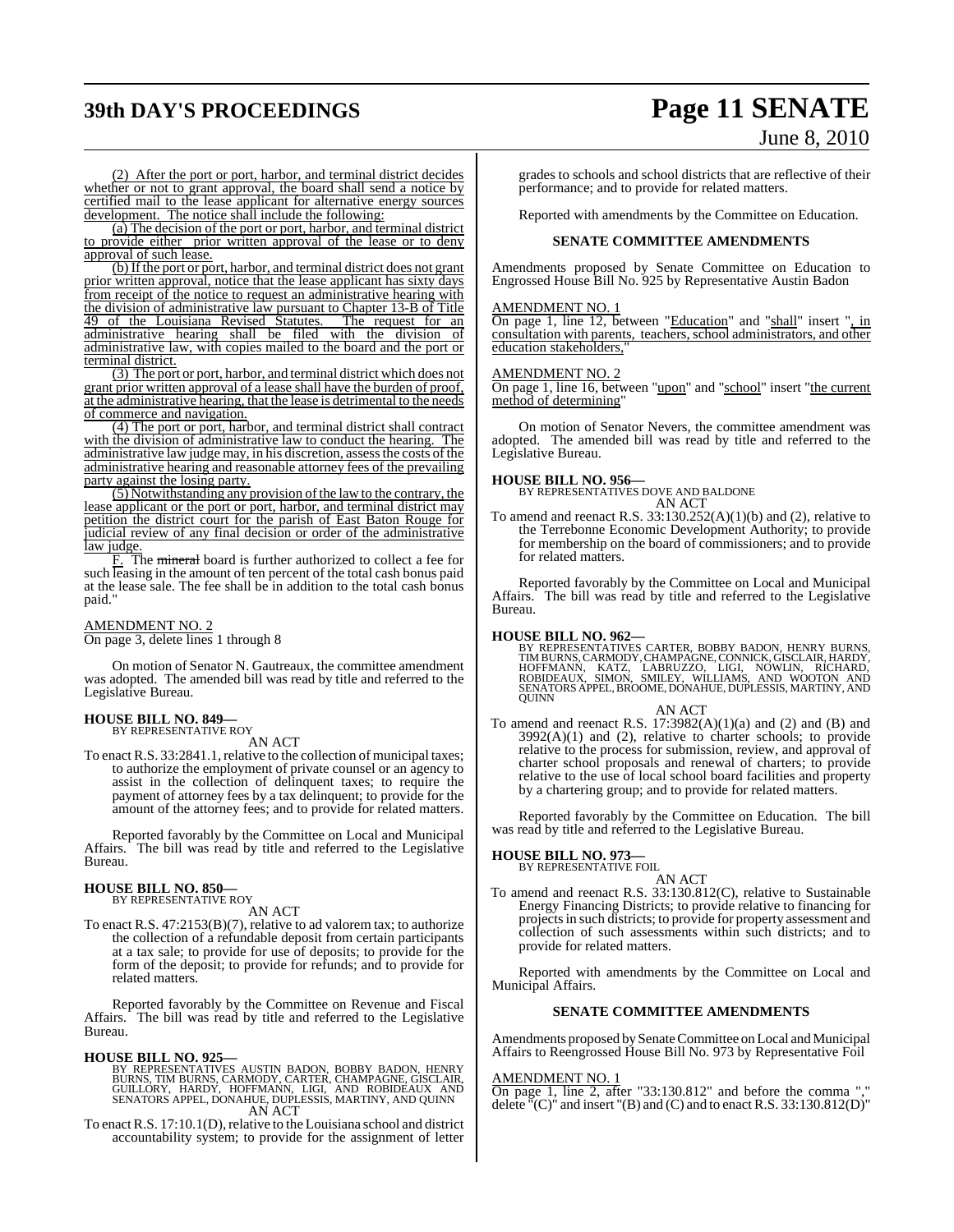## **Page 12 SENATE 39th DAY'S PROCEEDINGS**

### June 8, 2010

#### AMENDMENT NO. 2

On page 1, line 7, after "33:130.812" and before"(C)" insert "(B) and" and after "reenacted" and before "to" insert "and R.S. 33:130.812(D) is hereby enacted"

#### AMENDMENT NO. 4

On page 1, between lines 9 and 10 insert the following:

 $\overline{B(1)}$  The owner of residential or commercial immovable property within the district may request financing in the form of a loan from the district to cover the costs of energy efficiency improvements or renewable energy improvements that the owner contracts to make to the immovable property. Such financing shall include interest rates and administrative fees as determined by the district. The district shall accept or reject the request according to criteria established by the district and make such loan upon terms and conditions that shall be set forth in the ordinance or resolution. However, the term for repayment of a loan, together with interest rates and administrative fees, shall not exceed twenty years.

(2) In the event that the property for which an energy efficiency improvement or renewable energy improvement loan is sought is encumbered by a mortgage, then the total amount loaned for such property shall not exceed ten percent of the reasonable expected fair market value of the property, determined using an appropriate value test, which may include an assessment of the reasonable expected value of the property with the completed improvements on the property as defined and provided in program rules, or the price of the property at its last sale.

(3) No owner of immovable property shall be eligible for a loan from a district unless there is available equity in the property, meaning that the current value as determined using an appropriate value test of the subject property exceeds the current mortgage loan balances for the mortgage loans encumbering the subject property, and that the dollar amount of loans from the district for a particular property shall not exceed the remaining equity value in the property. The total loan-to-value ratio for all loans secured by the immovable property shall not exceed one hundred percent. The calculation of equity value used to determine the maximum amount of financing available for a particular property may take into account the reasonable expected value of the property with the proposed energy efficiency or renewable energy improvements installed.

(4) The maximum amount of any assessment to be repaid in any year shall not exceed the amount of principal and interest based on a minimum ten year amortization. In the event of nonpayment or default, there shall be no acceleration of the debt, and tax delinquency shall exist only for assessments not paid when due.

(5) In order to qualify for financing, the property owner shall be current on all outstanding mortgage loans encumbering the property upon which the energy efficiency improvements or renewable energy improvements are proposed to be installed.

(6) In order to qualify for financing, the property owner shall demonstrate an ability to repay the loan by having a minimum debtto- income ratio of fifty percent.

(7) It shall be required that an appropriate evaluation such as energy audit or renewable energy system feasibility study be conducted on the qualifying real property and reviewed by the district prior to approval of the financing.

(8) Where energy efficiency or renewable energy improvements are proposed to be installed on residential properties, the district shall make written verification that the improvements are installed and all work is completed satisfactorily before program loan funds are disbursed. In the alternative, funds for improvements may be disbursed based on multiple stages of completion, and loan funds for a particular stage of completion shall not be disbursed until the district conducts written verification that the corresponding stage of work is satisfactorily completed.

(9) All energy efficiency and renewable energy improvements financed by the program shall be performed by duly qualified contractors, subcontractors, or tradesmen pursuant to program rules.

(10) Where an energy efficiency or renewable energy improvements loan is proposed for a commercial property and that property is encumbered by a mortgage, the mortgagee shall be given prior written notice of the proposed program loan, and in order to proceed with the program loan the property owner shall obtain the prior written approval of the mortgagee.

(11) Failure to comply with the requirements of this Subsection shall render the lien and privilege of the district or local governmental subdivision inferior to all mortgages that are effective against third parties prior to the recordation of the statement of lien.

#### AMENDMENT NO. 5

On page 1, line  $10$ , after "C.(1)" insert "The" and remove strikethrough on "amount of the loan including interest rates"

#### AMENDMENT NO. 6

On page 1, remove strikethrough of lines 11 through 13

#### AMENDMENT NO. 7

On page 1, line 14, remove strikethrough of "subdivision creating the district"

#### AMENDMENT NO. 8

On page 1, line 15, after "a" and before "loan" insert "program"

#### AMENDMENT NO. 9

On page 1, line 17, after "located" delete the remainder of the line and insert a period "**.**"

#### AMENDMENT NO. 10

On page 1, line 18, at the beginning of the line, delete "to have legal effect."

#### AMENDMENT NO. 11

 $\frac{\Delta W_{12} + \Delta W_{23} + \Delta W_{33}}{\Delta n}$  after "rank" delete the remainder of the line and insert the following: "equivalent to that of ad valorem taxes or local assessments and liens and privileges as provided in La. R.S. 9:4821(1). The statement of lien shall contain the following:

(a) Identity of the lien holder, including a contact name, address, and phone number.

(b) Identity of borrower, including borrower's full name, domicile, and permanent mailing address, and last four digits of the borrower's social security number or taxpayer identification number, whichever is applicable.

(c) Legal description of the property encumbered by the lien. (d) Date that the lien is created, which means the date that the loan agreement or promissory note is signed.

(e) Dollar amount of the loan for which the lien is created. (f) Maturity date of the loan for which the lien is created.

#### AMENDMENT NO. 12

On page 1, delete lines 21 through 22

### AMENDMENT NO. 13

On page 2, delete lines 1 through 2

#### AMENDMENT NO. 14

On page 2, line 3, after "(2)" remove the strikethrough of the remainder of the line and remove strikethrough of lines 4 through 6

#### AMENDMENT NO. 15

On page 2, line 6, delete "The" and on line 7, delete the entire line

#### AMENDMENT NO. 16

On page 2, delete lines 8 through 15

#### AMENDMENT NO. 17

On page 2, delete lines 16 through 28 and insert the following:

 $\sqrt{3}$ ) Upon failure of the property owner to pay the current year's assessment when due within thirty days of receipt, the local governmental subdivision and district shall have a lien and privilege for the value of the current year's unpaid assessment. may file a certified copy of said charges with the recorder of mortgages, and the same, when so filed and recorded, shall operate as a lien and privilege in favor of the local governmental subdivision and district. Such lien and privilege shall have the same ranking as an ad valorem tax lien on immovable property as provided in R.S. 9:4821(1), and may be enforced and collected by ordinary civil proceeding in accordance with La. C.C.P. articles 851 et seq. or by executory process if the loan documentation contains a confession of judgment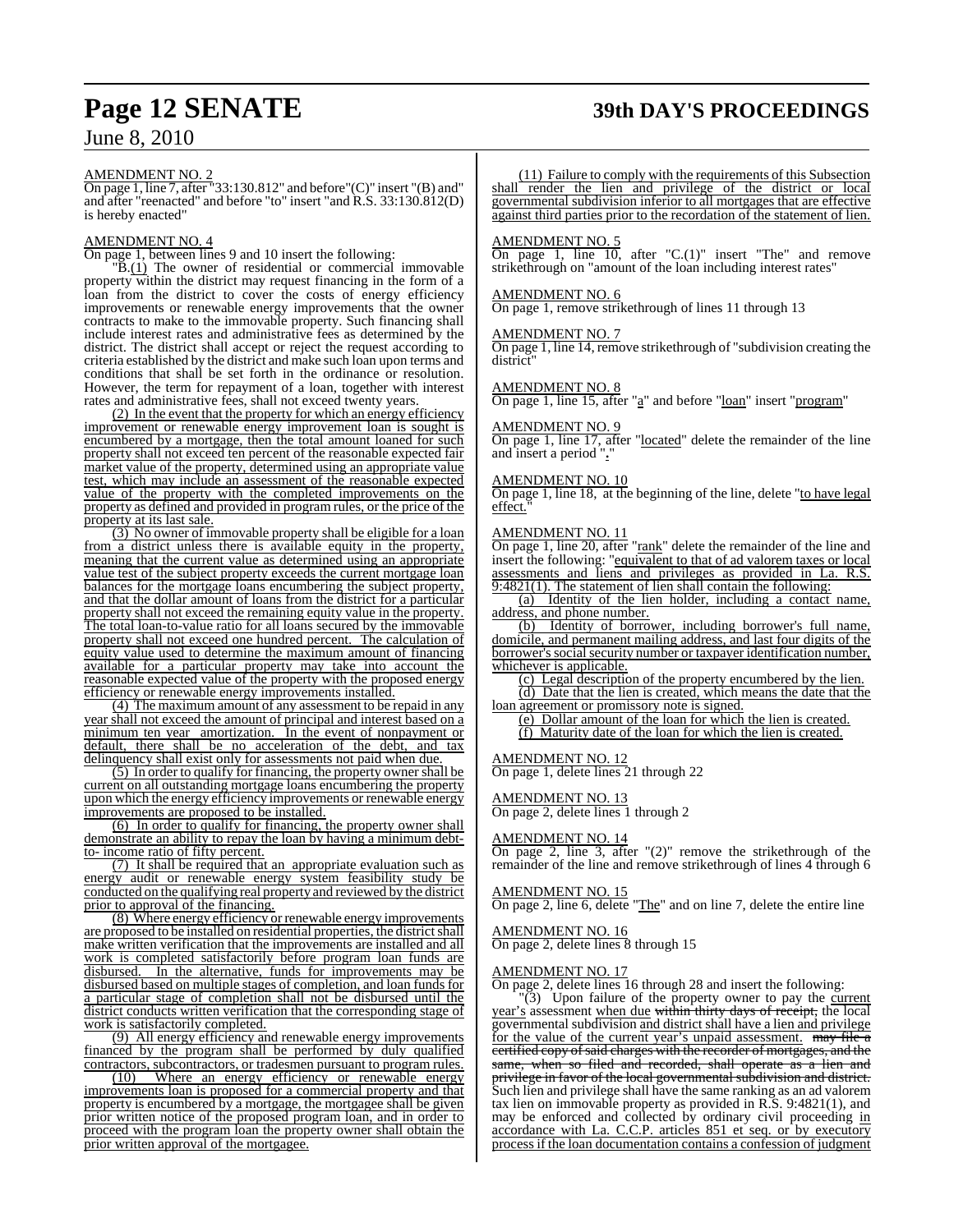## **39th DAY'S PROCEEDINGS Page 13 SENATE**

# June 8, 2010

or by any other applicable state law to enforce and collect the amount due or enforced and collected as any ordinary a property tax lien assessed against the property and collected in any the manner fixed for collection of taxes  $\tan x$  and subject to the same civil penalties for delinquencies, together with attorneys' fees and costs incurred in notification to the owner and the enforcement and collection of the amounts owed.

#### AMENDMENT NO. 18

On page 3, line 4, after "Title XXII-A" and before "of" insert ", of Registry," and after "Code" insert "and treated like a mortgage for such purposes'

#### AMENDMENT NO. 19

On page 3, after line 4 insert the following:

 $\sqrt{5}$ ) In the event that a program loan is paid in full, then the district shall provide written evidence of cancellation and release of its lien and have it recorded in the public mortgage records for the parish where the immovable property is located.

(6) Prepayment of the remaining balance of energy efficiency and renewable energy improvement program loans is permitted.

D. A loan financing program for energy efficiency improvements or renewable energy improvements for residential property shall both:

(1) Impose requirements and conditions on financing arrangements to ensure timely repayment.

(2) Require disclosures to borrowers by the district of the risks involved in borrowing, including the risk of foreclosure if a tax delinquency results from default."

On motion of Senator Morrell, the committee amendment was adopted. The amended bill was read by title and referred to the Legislative Bureau.

**HOUSE BILL NO. 976—** BY REPRESENTATIVES WILLMOTT AND LIGI AND SENATOR MARTINY

AN ACT

To amend and reenact R.S. 33:2740.17(A) and (C), relative to the New Orleans International Airport Sales Tax District; to provide definitions for the district; and to provide for related matters.

Reported with amendments by the Committee on Local and Municipal Affairs.

#### **SENATE COMMITTEE AMENDMENTS**

Amendments proposed by Senate Committee on Local and Municipal Affairs to Reengrossed House Bill No. 976 by Representative Willmott

#### AMENDMENT NO. 1

On page 1, delete lines 18 and 19 in their entirety and on page 2 delete lines 1 through 10 in their entirety and insert in lieu thereof:

"(2) For the purposes of this Subsection, the phrase "terminal building" shall include the building having facilities for the handling of commercial aviation passengers that allow such passengers to purchase tickets, check in, or check baggage with commercial airline companies, and to board or disembark fromaircraft, and shall include all other airport commercial aviation passengerfacilities, concourses, or appurtenances physically connected or adjacent to such building, located on property owned by the City of New Orleans at the Louis Armstrong New Orleans International Airport, but excluding facilities for parking, limousines, and taxicabs.

(3) If any provision of Paragraph (2) of this Subsection or the"

On motion of Senator Morrell, the committee amendment was adopted. The amended bill was read by title and referred to the Legislative Bureau.

#### **HOUSE BILL NO. 1021—**

BY REPRESENTATIVE GREENE AN ACT

To amend and reenact R.S. 47:2433 and Sections 2 and 3 of Act No. 822 of the 2008 Regular Session of the Legislature, relative to inheritance and estate taxes; to provide for the accrual of interest on delinquent estate transfer taxes; to provide relative to filing extensions for estate transfer tax returns; to provide relative to the prescription period for estate transfer taxes; to provide for an effective date; and to provide for related matters.

Reported favorably by the Committee on Revenue and Fiscal Affairs. The bill was read by title and referred to the Legislative Bureau.

#### **HOUSE BILL NO. 1032—**

BY REPRESENTATIVE BARROW AN ACT

To amend and reenact R.S.  $33:2740.67(C)(1)$ ,  $(2)$ , and  $(3)$ , relative to theGreenwell Springs-Airline Economic Development District; to change the membership of the board of commissioners of the district; to provide relative to terms of board members; and to provide for related matters.

Reported with amendments by the Committee on Local and Municipal Affairs.

#### **SENATE COMMITTEE AMENDMENTS**

Amendments proposed by Senate Committee on Local and Municipal Affairs to Engrossed House Bill No. 1032 by Representative Barrow

#### <u>AMENDMENT NO. 1</u>

On page 1, line 19, remove strikethrough of "nine-member" to and delete "seven-member"

#### AMENDMENT NO. 2

On page 2, line 24, change "Three" to "Two"

#### AMENDMENT NO. 3

On page 2, delete lines 28 and 29 in their entirety and on page 3, delete lines 1 through 7 in their entirety and insert the following:

"(c) One member shall be appointed by the mayor-president of the parish of East Baton Rouge.

(d) One member shall be appointed by the member or members of the governing authority of the parish of East Baton Rouge who represent the district.

(e) One member shall be appointed by the owner of the largest parcel of land located within the district.

(f) The branch manager of a bank located within the district to be selected by a subcommittee formed by the board.

(g) One representative of a civic association located within the district to be selected by a subcommittee formed by the board.

 $(2)(a)(i)$  Members serving pursuant to Subparagraphs  $(1)(a)$ through (e) of this Subsection shall serve four-year terms after initial terms as provided by Item (ii) of this Subparagraph.

(ii) Two members shall serve an initial term of one year; two shall serve two years; two shall serve three years; and one shall serve four years, as determined by lot at the first meeting of the board.

(b) Members serving pursuant to Subparagraphs  $(1)(f)$  and  $(g)$ of this Subsection shall serve at the pleasure of the subcommittee formed by the board.

#### AMENDMENT NO. 4

On page 3, at the end of line 13, insert "However, any such president or branch manager shall be eligible to be selected to serve on the board pursuant to Subparagraphs (1)(f) and (g) of this Subsection."

On motion of Senator Morrell, the committee amendment was adopted. The amended bill was read by title and referred to the Legislative Bureau.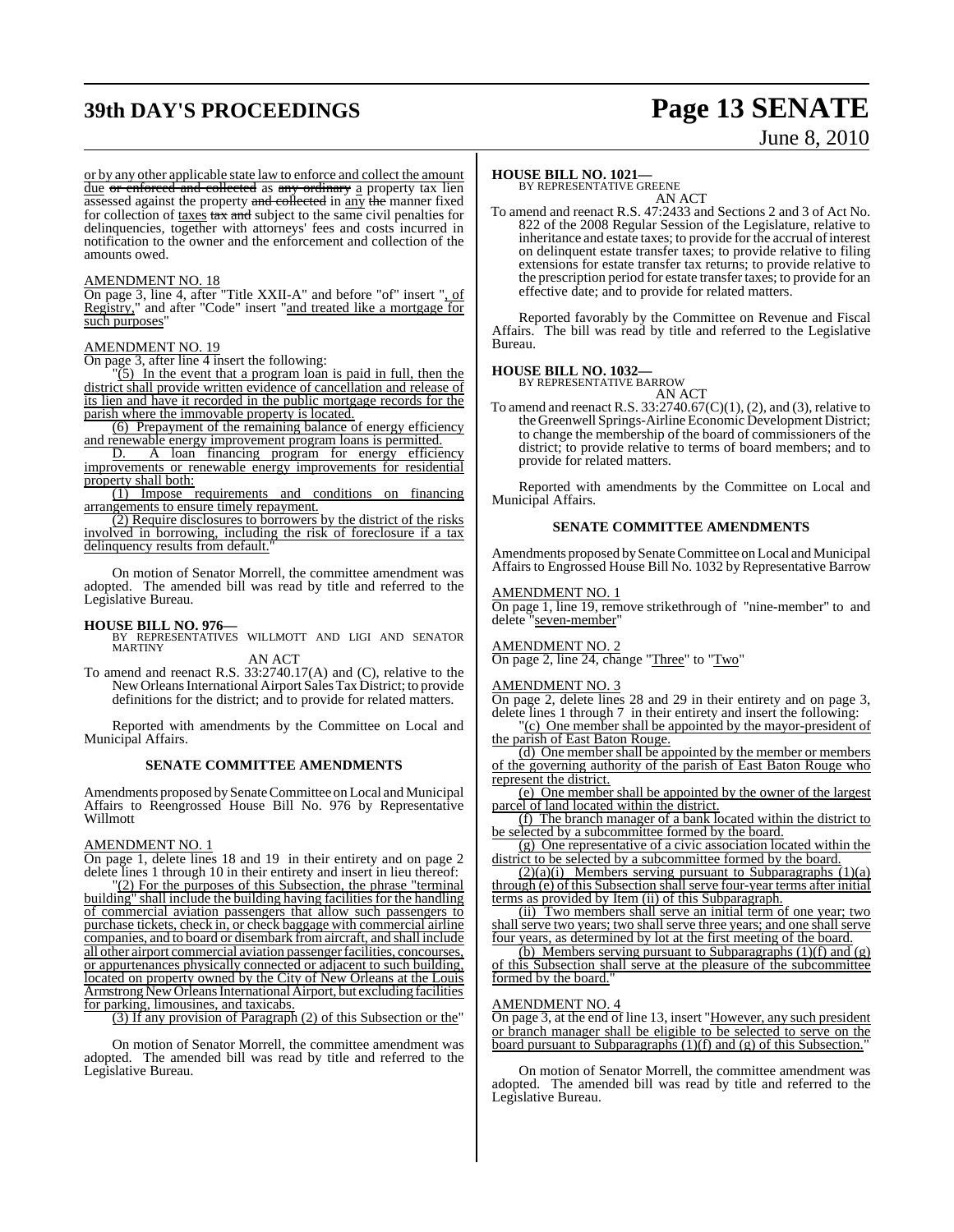## **Page 14 SENATE 39th DAY'S PROCEEDINGS**

June 8, 2010

#### **HOUSE BILL NO. 1045—**

BY REPRESENTATIVE PONTI AN ACT

To enact R.S. 47:1508(B)(28), relative to the confidentiality of tax records; to provide for the furnishing of tax record information to the Louisiana Workforce Commission for the purpose of determining, investigating, and prosecuting fraud; to provide for the confidentiality of such information; and to provide for related matters.

Reported favorably by the Committee on Revenue and Fiscal Affairs. The bill was read by title and referred to the Legislative Bureau.

#### **HOUSE BILL NO. 1138—** BY REPRESENTATIVE PONTI

AN ACT

To amend and reenact R.S. 23:1123, 1172.2(E), and 1201(A) and to repeal R.S. 23:1201.1, relative to workers' compensation; to provide for an examination of an injured employee when certain disputes arise; to provide for the prompt reporting of certain information relative to payment of workers' compensation premiums which may be considered false, fraudulent, or misleading; to require payors and insurers to make weekly indemnity payments by electronic funds transfer; to repeal provisions requiring workers' compensation indemnity payments be mailed; and to provide for related matters.

Reported with amendments by the Committee on Labor and Industrial Relations.

#### **SENATE COMMITTEE AMENDMENTS**

Amendments proposed by Senate Committee on Labor and Industrial Relations to Reengrossed House Bill No. 1138 by Representative Ponti

#### AMENDMENT NO. 1

On page 1, line 2 after "R.S. 23:" delete the remainder of the line and lines 3 through 9 in their entirety and insert the following:

 $"1203.1(B)(I)$  and (J), relative to workers' compensation; to provide relative to the medical treatment schedule; to provide relative to a date by which rules will be promulgated; to provide for implementation and application of such rules; to provide for an effective date; and to provide for related matters."

#### AMENDMENT NO. 2

On page 1, delete lines 11 through 19 and delete pages 2 and 3 in their entirety and on page 4, delete lines 1 through 4 on page 4 and insert the following:

"Section 1.  $\overline{R}$ .S. 23:1203.1(B)(1) and (J) are hereby amended and reenacted to read as follows:

§1203.1. Medical treatment schedule

\* \* \* B. The director shall, through the office of workers'

compensation administration, promulgate rules in accordance with the Administrative Procedure Act, R.S. 49:950, et seq., to establish a medical treatment schedule.

(1) Such rules shall be promulgated no later than September 30, 2010 **January 1, 2011**.

\* \* \* J. After a medical provider has submitted to the payor the request for authorization and the information required by the Louisiana Administrative Code, Title 40, Chapter 27, the payor shall notify the medical provider of their action on the request within five business days of receipt of the request. If any dispute arises after September 30, 2010 **January 1, 2011**, as to whether the recommended care, services, or treatment is in accordance with the medical treatment schedule, or whether a variance from the medical treatment schedule is reasonably required as contemplated in Subsection I of this Section, any aggrieved party shall file, within fifteen calendar days, an appeal with the office of workers' compensation administration medical director on a form promulgated by the director. The medical director shall render a decision as soon

as is practicable, but in no event, not more than thirty calendar days from the date of filing. \* \* \*"

#### AMENDMENT NO. 3

On page 4, at the beginning of line 5, change "Section 3." to "Section 2."

On motion of Senator Riser, the committee amendment was adopted. The amended bill was read by title and referred to the Legislative Bureau.

## **HOUSE BILL NO. 1188—** BY REPRESENTATIVE HARDY

AN ACT

To enact R.S. 17:62.1; relative to the Lafayette Parish school system; to provide relative to guidelines and procedures regarding the transportation of students on field trips within or outside the geographic boundaries of the school system, including equipment used, driver compensation, and operational costs; to provide limitations; to provide applicability; to provide effectiveness; to provide an effective date; and to provide for related matters.

Reported without action by the Committee on Education. The bill was read by title and returned to the calendar, subject to call.

#### **HOUSE BILL NO. 1198—**

BY REPRESENTATIVE KATZ

AN ACT To amend and reenactR.S. 17:1518.1(J) and 1519.5(C),R.S. 23:1(A) and 17(A), R.S. 28:821(C) and 824(I), (J)(1)(b), (K), and (L), R.S. 36:258(F), 301(B), 308(B), and 471(B), R.S. 38:2261(C) and (D), R.S. 39:1554(D)(1)(d) and 1595.4(B), (C), and (D), R.S. 40:1300.14(B)(introductory paragraph) and (13), R.S. 46:51(2) and (10), 2116.1(1), (2), and (4), 2116.2(A), 2351(A)(introductory paragraph), 2353, 2632(2), 2633(C) and (E),  $2634(A)$  and (B)(1), and  $2635(B)$ , R.S.  $47:305.15(A)$  and 360(A), R.S. 48:307(B)(2) and (3), to enact R.S. 23:1(B)(6) and Chapter 15 of Title 23 of the Louisiana Revised Statutes of 1950, to be comprised of R.S. 23:3001 through 3061, R.S. 36:259(K) and (N), and 309(E), and to repeal R.S. 36:474(F) and 478(C), (D), (E), (G), (I), and (J), Subparts B and C of Part III of Chapter 3 of Title 46 of the Louisiana Revised Statutes of 1950, comprised of R.S. 46:331 through 373, Chapter 26 of Title 46 of the Louisiana Revised Statutes of 1950, comprised of R.S. 46:2101 through 2106, and Chapter 50 of Title 46 of the Louisiana Revised Statutes of 1950, comprised of R.S. 46:2651 through 2655, relative to the office of Louisiana Rehabilitation Services within the Department of Social Services; to provide for the transfer of such functions from the Department of Social Services to the Department of Health and Hospitals and the Louisiana Workforce Commission; and to provide for related matters.

Reported favorably by the Committee on Finance. The bill was read by title and referred to the Legislative Bureau.

#### **HOUSE BILL NO. 1251—**

BY REPRESENTATIVES CONNICK, CHAMPAGNE, CORTEZ, FANNIN,<br>GEYMANN, HAZEL, LAMBERT, LEBAS, LEGER, LIGI, MCVEA,<br>MORRIS, SMILEY, AND WHITE

AN ACT

To enact R.S. 39:116, relative to capital outlay; to require certain information relative to capital outlay projects to be reported annually; to require the reporting of information on certain completed capital outlay projects; to provide relative to the information that must be reported; to provide for certain requirements; and to provide for related matters.

Reported favorably by the Committee on Finance. The bill was read by title and referred to the Legislative Bureau.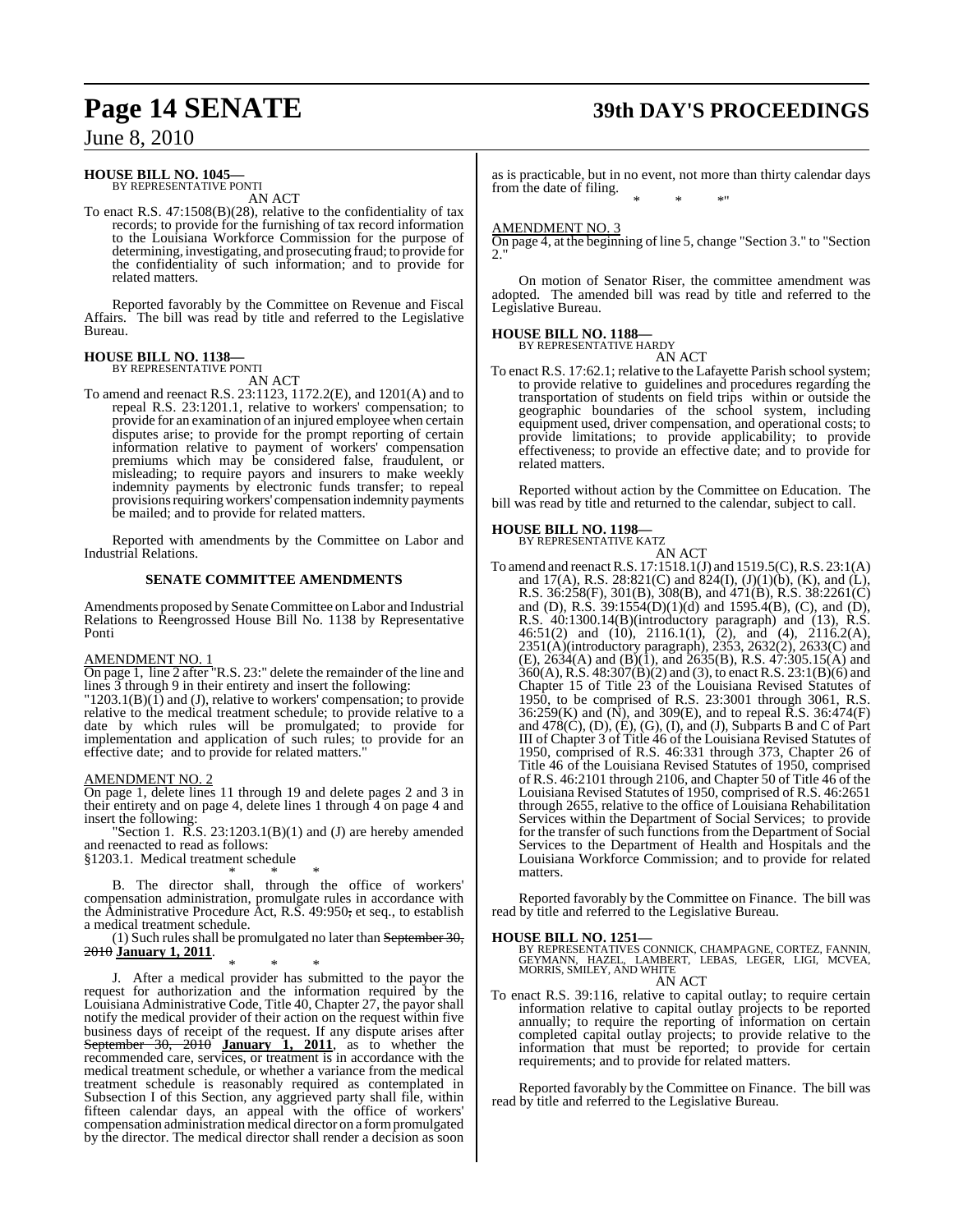## **39th DAY'S PROCEEDINGS Page 15 SENATE**

# June 8, 2010

**HOUSE BILL NO. 1276**<br>BY REPRESENTATIVES HARDY, AUBERT, BARRAS, BILLIOT, HENRY<br>BURNS, TIM BURNS, CARMODY, CARTER, CHAMPAGNE, DOWNS,<br>GUILLORY, HOFFMANN, LABRUZZO, LEGER, LIGI, MILLS, POPE,<br>PUGH, RICHARD, RICHARDSON, JANE SM APPEL, BROOME, LONG, MARTINY, MORRELL, MOUNT, AND WALSWORTH

AN ACT

To amend and reenact R.S. 17:493(A) and (C) and to enact R.S. 17:491.3 and 3996(B)(24), relative to school bus operators; to require a school bus operator to report his arrest for specified offenses involving operating a vehicle; to provide relative to guidelines, procedures, and timelines for such reporting; to provide relative to administration; to provide definitions; to provide applicability; to provide relative to the failure of the operator to report; to provide effectiveness; to provide an effective date; and to provide for related matters.

Reported favorably by the Committee on Education. The bill was read by title and referred to the Legislative Bureau.

**HOUSE BILL NO. 1287—** BY REPRESENTATIVES LORUSSO, HENDERSON, AND HUTTER AN ACT

To enact Chapter 27 of Title 25 of the Louisiana Revised Statutes of 1950, to be comprised of R.S. 25:1231 through 1237, and R.S. 36:209(Q), relative to creating the Battle of New Orleans Bicentennial Commission; to provide for membership on the commission and its operation; to provide relative to powers, duties, and activities of the commission; to provide relative to funds and property of the commission; to provide for termination of the commission; and to provide for related matters.

Reported favorably by the Committee on Local and Municipal Affairs. The bill was read by title and referred to the Legislative Bureau.

## **HOUSE BILL NO. 1290—** BY REPRESENTATIVE AUBERT

AN ACT

To enact R.S. 33:423.20, relative to the power of an elected chief of police in certain municipalities; to provide that the police chief shall appoint, promote, discipline, and discharge police personnel subject to limitations; and to provide for related matters.

Reported favorably by the Committee on Local and Municipal Affairs. The bill was read by title and referred to the Legislative Bureau.

## **HOUSE BILL NO. 1293—** BY REPRESENTATIVE PUGH

AN ACT

To enact R.S. 33:423.20, relative to the power of an elected chief of police in certain municipalities; to provide that the police chief shall appoint, promote, discipline, and discharge police personnel subject to limitations; and to provide for related matters.

Reported with amendments by the Committee on Local and Municipal Affairs.

#### **SENATE COMMITTEE AMENDMENTS**

Amendments proposed by Senate Committee on Local and Municipal Affairs to Engrossed House Bill No. 1293 by Representative Pugh

#### AMENDMENT NO. 1

On page 1, line 2, between "To" and "enact" insert "amend and reenact R.S. 33:2213(H) and to"

#### AMENDMENT NO. 2

On page 1, line 4, between "limitations;" and "and to" insert "to provide relative to maximum hours regulations applicable to municipal police departments; to provide for exceptions;

#### AMENDMENT NO. 3

On page 1, between lines 16 and 17, insert the following: "Section 2. R.S. 33:2213(H) is hereby amended and reenacted

to read as follows:

§2213. Maximum hours; overtime or compensatory time; exceptions for certain cities \* \* \*

H. Any municipality subject to the provisions of this Subpart except a municipality with a population below twelve thousand seven hundred, to maximize police protection, may establish and implement a fourteen-day shift cycle for all full-time paid patrolmen, patrolmen first class, sergeants, lieutenants, captains, or any other employees of the police department except those in a position, grade, or class above that of captain which may require such officers to work Monday, Tuesday, Friday, Saturday, and Sunday of the first week of the cycle, and Wednesday and Thursday of the second week of the cycle. The workday shall consist of twelve hours on the above specified days. Such officers shall be paid overtime at one and onehalf times their usual salary when the number of hours worked during the two-week cycle exceeds eighty hours or shall be credited with compensatory time on a one and one-half basis for all hours in said cycle that exceed eighty hours.

#### AMENDMENT NO. 4

On page 1, at the beginning of line 17, change "Section 2." to Section 3."

\* \* \*"

On motion of Senator Morrell, the committee amendment was adopted. The amended bill was read by title and referred to the Legislative Bureau.

#### **HOUSE BILL NO. 1297—**

BY REPRESENTATIVE WHITE

AN ACT To amend and reenact R.S. 33:2476(B)(1)(b) and 2536(B)(1)(b) and to enact R.S. 33:2476(B)(1)(c) and  $2536(B)(1)$ (c), relative to the municipal fire and police civil service; to provide relative to the qualifications of certain members appointed to municipal fire and police civil service boards; to provide that members appointed from fire and police departments shall not be required to be residents or qualified voters of the area in which they are appointed to serve or the parish in which the area is located, subject to approval of the local governing authority; and to provide for related matters.

Reported favorably by the Committee on Local and Municipal Affairs. The bill was read by title and referred to the Legislative Bureau.

**HOUSE BILL NO. 1368—**<br>BY REPRESENTATIVES JANE SMITH, BOBBY BADON, HENRY BURNS, TIM BURNS, CARMODY, CARTER, CHAMPAGNE, CONNICK, DOVE,<br>GISCLAIR, HARDY, HOFFMANN, KATZ, LABRUZZO, LIGI, NOWLIN,<br>ROBIDEAUX. SIMON, SMILEY, WILLI

#### AN ACT

To enact Chapter 44 of Title 17 of the Louisiana Revised Statutes of 1950, to be comprised of R.S. 17:4031 through 4040, relative to public elementary and secondary education; to authorize the State Board of Elementary and Secondary Education to exempt school districts from various laws and regulations pertaining to education; to provide procedures regarding request for and approval of such waivers; to provide for terms and conditions on such waivers; to provide with respect to schools within the jurisdiction of the Recovery School District and schools which may be transferred to that jurisdiction; to provide for reports; and to provide for related matters.

Reported with amendments by the Committee on Education.

#### **SENATE COMMITTEE AMENDMENTS**

Amendments proposed by Senate Committee on Education to Engrossed House Bill No. 1368 by Representative Jane Smith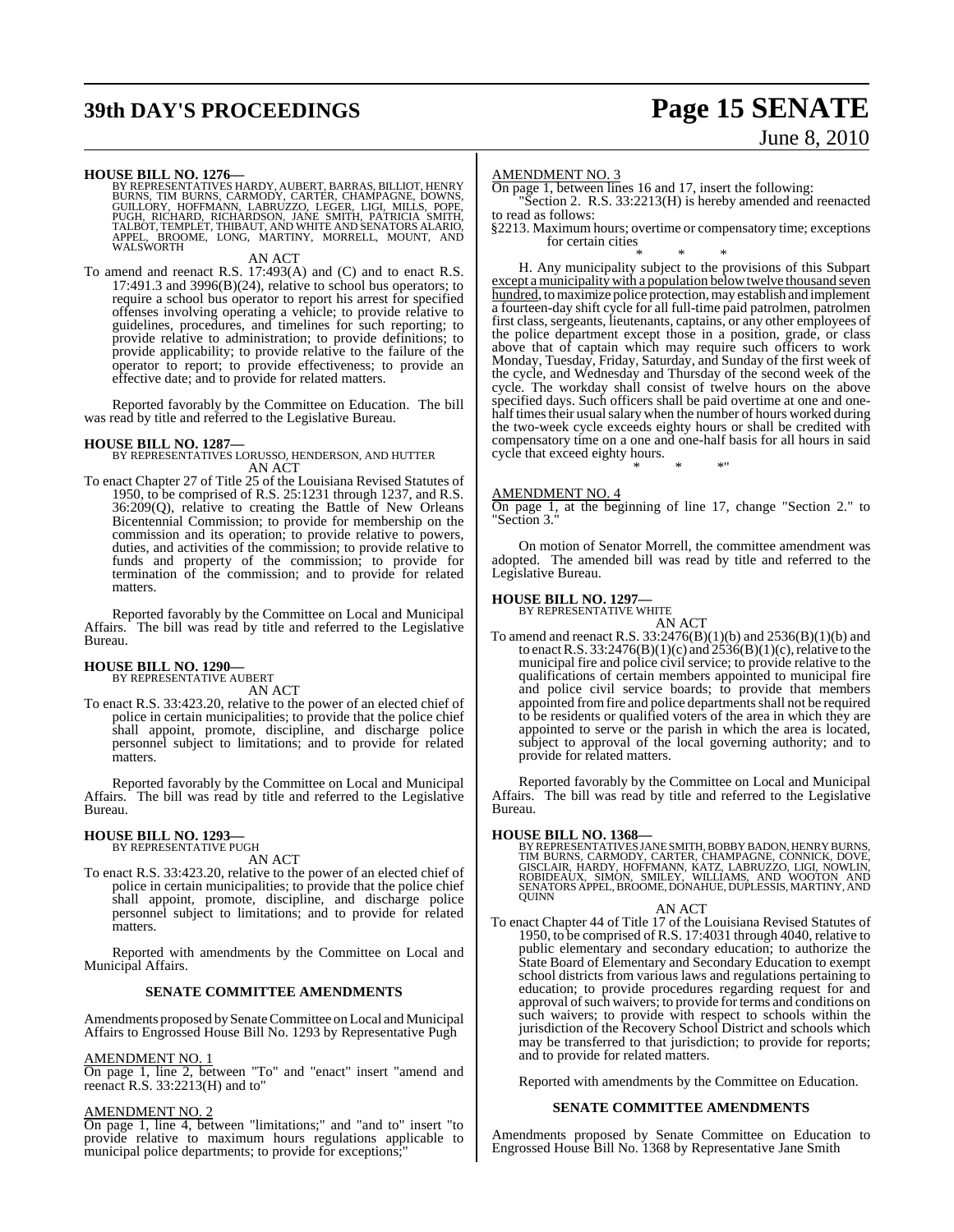## **Page 16 SENATE 39th DAY'S PROCEEDINGS**

AMENDMENT NO. 1 On page 1, line 3, change "4040" to "4039"

AMENDMENT NO. 2 On page 1, line 13, change "4040" to "4039"

AMENDMENT NO. 3 On page 2, line 19, between "R.S. 17:3996(B)" and "and those" delete  $(1)$  through  $(23)'$ 

AMENDMENT NO. 4 On page 2, line 20, between "R.S. 17:3996(A)" and "shall not" delete  $'(1)$  through  $(17)'$ 

AMENDMENT NO. 5 On page 2, line 25, between "from a" and "as set" change "superintendent" to "governing authority"

AMENDMENT NO. 6 On page 3, line 2, between  $A''$  and "governing" delete "superintendent under the direction of the"

#### AMENDMENT NO. 7

On page 3, at the end of line 4, insert "However, a governing authority shall not request a waiver for any school unless a majority of the classroom teachers employed in the school, voting by secret ballot, vote in favor of inclusion of such school in the waiver request."

#### AMENDMENT NO. 8

On page 3, line 5, between " $\underline{A}$ " and "requesting" change "superintendent" to "governing authority"

#### AMENDMENT NO. 9

On page 3, line 21, between "The" and "of" change "superintendent" to "governing authority"

#### AMENDMENT NO. 10

On page 3, line 23, after "teachers" delete the remainder of the line and insert "pursuant to Part II of Chapter 39 of Title 17 of the Louisiana Revised Statutes of 1950."

#### AMENDMENT NO. 11

On page 3, delete lines 24 through 28 and on page 4, delete lines 1 through 3

AMENDMENT NO. 12

On page 4, at the end of line 9, delete the comma "," and insert "as approved by the school's governing authority,"

#### AMENDMENT NO. 13

On page 4, line 11, after "Restart:" delete the remainder of the line, delete line 12 in its entirety, and insert "Convert the school to a charter school. However, every teacher employed in such school prior to its conversion to a charter school, who has been determined to be effective in accordance with the provisions of Part II of Chapter 39 of Title 17 of the Louisiana Revised Statutes of 1950, shall be given the option to remain at the school or to be reassigned by the governing authority to another school under its jurisdiction.

#### AMENDMENT NO. 14

On page 4, at the beginning of line 18, delete "this option, and no superintendent shall" and insert "to"

#### AMENDMENT NO. 15

On page 5, delete lines 1 through 25 and insert the following:

"B. A school implementing any of the intervention options prescribed in Paragraph (A)(2) of this Section shall not be subject to transfer to the Recovery School District for the duration of the waiver period. Upon termination of the waiver, a school that has not met its growth targets as established by the school and district accountability system shall be transferred to the jurisdiction of the Recovery School District or the governing authority of such school shall enter into a

memorandum of understanding with the Recovery School District which shall govern the operation of the school.

C. A school that entered into a memorandum of understanding with the Recovery School District prior to receipt of a waiver, and which upon expiration of the memorandum of understanding or termination of the waiver has not met its growth targets as established by the school and district accountability system, shall be transferred to the jurisdiction of the Recovery School District.

D. A school under the jurisdiction of the Recovery School District which has been granted a waiver, and upon termination of the waiver has not met its growth targets as established by the school and district accountability system, shall be subject to one of the following actions as determined by the board:

(1) A school that is directly operated by the Recovery School District shall be converted to a charter school. If the school is a charter school, the Recovery School District shall terminate the school's charter and enter into a contract with a new chartering group for the operation of the school. Such schools shall remain under the jurisdiction of the Recovery School District.

(2) The school shall be closed and its students transferred to a higher performing school within the Recovery School District."

#### AMENDMENT NO. 16

On page 6, line 5, between "superintendent" and "in the" insert ", subject to the approval of the governing authority,

#### AMENDMENT NO. 17

On page 6, line 7, between "and the" and "governing" delete superintendent or any'

#### AMENDMENT NO. 18

On page 6, line 8, between "from the" and "and" change "superintendent" to "governing authority"

#### AMENDMENT NO. 19

On page 6, delete line 13, and insert "prevent a school otherwise eligible from being subject to transfer to the Recovery School District.

#### AMENDMENT NO. 20

On page 6, line  $15$ , between "The" and " $of$  any" change "superintendent" to "governing authority"

#### AMENDMENT NO. 21

On page 6, line 19, between "B." and "March" change "By" to "Not later than'

#### AMENDMENT NO. 22

On page 6, line 20, change "legislature" to "Senate Committee on Education and the House Committee on Education"

#### AMENDMENT NO. 23

On page 6, line 25, between "any" and "legislative" insert "proposed" and between "changes" and "if" insert a comma ","

#### AMENDMENT NO. 24

On page 6, line 27, between "changes in" and "provision" change "a waived" to "an existing"

#### AMENDMENT NO. 25

On page 7, line 2, between "A." and "board" delete "Upon a recommendation by the department, the" and insert "The"

#### AMENDMENT NO. 26

On page 7, delete lines 19 through 27 in their entirety.

#### AMENDMENT NO. 27

On page 7, at the beginning of line 28, change "Section 3." to Section 2.

On motion of Senator Nevers, the committee amendment was adopted. The amended bill was read by title and referred to the Legislative Bureau.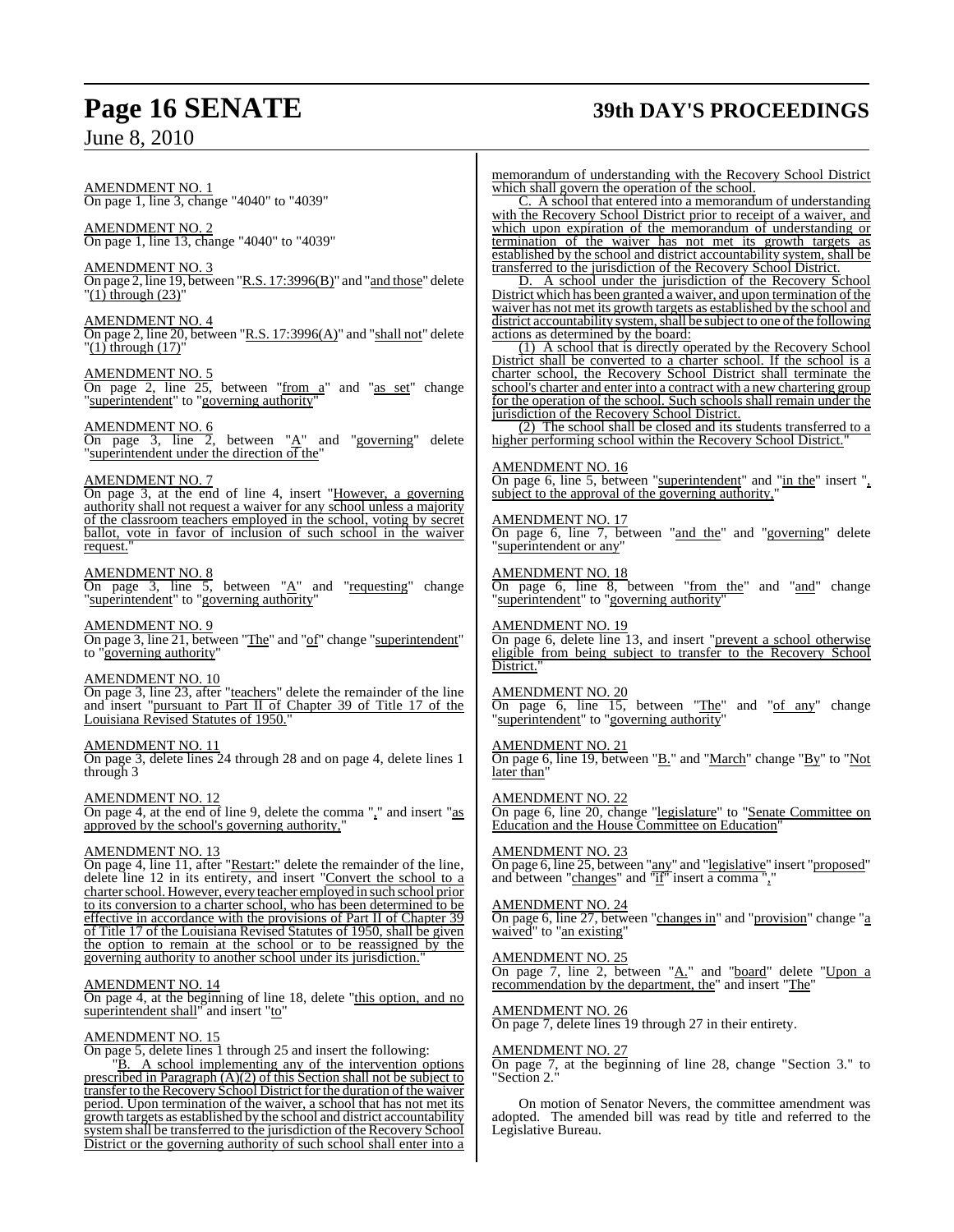## **39th DAY'S PROCEEDINGS Page 17 SENATE**

# June 8, 2010

### **HOUSE BILL NO. 1389—**

BY REPRESENTATIVE LIGI AN ACT

To amend and reenact R.S. 47:2202(A), 2203(C), and 2204, relative to the sale of adjudicated property; to exempt certain property sales from the minimum bid and appraisal requirements for adjudicated property; to provide relative to advertising requirements for adjudicated property sold at public sale; to provide relative to certain public sales by a political subdivision; to provide for certain limitations; and to provide for related matters.

Reported favorably by the Committee on Revenue and Fiscal Affairs. The bill was read by title and referred to the Legislative Bureau.

**HOUSE BILL NO. 1397—** BY REPRESENTATIVES ELLINGTON AND ROBIDEAUX AN ACT

To amend and reenact R.S. 49:330, relative to certain mineral revenue contracts; to establish an advisory committee relative to contracting with respect to such contracts; to provide for committee membership, powers, duties, and functions; to provide for annual meetings; to provide for annual reporting; and to provide for related matters.

Reported with amendments by the Committee on Finance.

#### **SENATE COMMITTEE AMENDMENTS**

Amendments proposed by Senate Committee on Finance to Reengrossed House Bill No. 1397 by Representative Ellington

#### AMENDMENT NO. 1

On page 2, line 2, after "committee" and before the period "." insert "for the first two years and then the chairman of the Senate Committee on Finance, or his designee, shall serve as chairman for the next two years. Subsequently, the chairmanship shall rotate between the House and Senate committees every two years.

On motion of Senator Michot, the committee amendment was adopted. The amended bill was read by title and referred to the Legislative Bureau.

#### **HOUSE BILL NO. 1409—**

BY REPRESENTATIVE GIROD JACKSON

- AN ACT
- To amend and reenact R.S. 33:4762(D), relative to notices for demolition or removal of buildings; to provide that notice of demolition or removal of a building is de facto proof that a building is more than fifty percent damaged; and to provide for related matters.

Reported with amendments by the Committee on Local and Municipal Affairs.

#### **SENATE COMMITTEE AMENDMENTS**

Amendments proposed by Senate Committee on Local and Municipal Affairs to Engrossed House Bill No. 1409 by Representative Girod Jackson

#### AMENDMENT NO. 1

On page 1, line 3, after "to provide that" insert "in certain instances a"

#### AMENDMENT NO. 2

On page 1, at the beginning of line 16, after "(2)" delete "Any" and insert "For purposes of any type of funding assistance being sought by the building or structure owner, any"

On motion of Senator Morrell, the committee amendment was adopted. The amended bill was read by title and referred to the Legislative Bureau.

#### **HOUSE BILL NO. 1442—**

BY REPRESENTATIVES CARMODY, ARMES, CARTER, DIXON, DOWNS, RITCHIE, PATRICIA SMITH, AND THIBAUT AN ACT

To enact R.S. 17:81.6(C), (D), (E), and (F), relative to public school employees; to provide for the reporting by public school employees ofirregularities orimproprieties in the administration of standardized tests; to prohibit certain actions relative to such reporting; to provide for penalties; to provide for the recovery of damages, attorney fees, and court costs under certain circumstances; and to provide for related matters.

Reported favorably by the Committee on Education. The bill was read by title and referred to the Legislative Bureau.

### **HOUSE BILL NO. 1458—** BY REPRESENTATIVE LABRUZZO

AN ACT To enact R.S. 17:416.13(C) and (D), relative to student codes of conduct; to provide relative to a review by a local school board of the student code of conduct; to provide relative to the purpose of such review and to require certain actions as necessary; to provide guidelines and a timeline for such review; to provide definitions; to provide relative to certain notifications to students; to provide relative to the investigation of reports of certain prohibited actions; to provide an effective date; and to provide for related matters.

Reported favorably by the Committee on Education. The bill was read by title and referred to the Legislative Bureau.

## **HOUSE BILL NO. 1460— (Substitute for HouseBill No. 225 by**

**Representative LaBruzzo)** BY REPRESENTATIVES LABRUZZO, BARROW, HENRY BURNS, TIM BURNS, LEGER, JANE SMITH, STIAES, TUCKER, WILLMOTT, AND WOOTON

AN ACT

To amend and reenact R.S.  $11:446(A)(2)(b)$  and to enact R.S. 11:446(G), relative to the Louisiana State Employees' Retirement System; to allow a trust to receive benefits on behalf of a retiree's child beneficiary; and to provide for related matters.

Reported favorably by the Committee on Retirement. The bill was read by title and referred to the Legislative Bureau.

#### **HOUSE BILL NO. 1486— (Substitute for HouseBill No. 926 by Representative Little)**

BY REPRESENTATIVES MORRIS, ARMES, BOBBY BADON, BILLIOT,<br>BURFORD, HENRY BURNS, BURRELL, CARMODY, CHAMPAGNE,<br>EDWARDS, GISCLAIR, HARDY, HARRISON, HENDERSON, HENRY,<br>GIROD JACKSON, LITTLE, LORUSSO, NOWLIN, GARY SMITH, JANE<br>SMIT

- AN ACT
- To enact Chapter 9-B of Title 30 of the Louisiana Revised Statutes of 1950, to be comprised of R.S. 30:961 through 963, relative to the use of surface water; to provide for definitions; to provide for cooperative endeavor agreements to withdraw running surface water; to provide for findings and purpose; to provide for requirements for cooperative endeavor agreements to withdraw running surface water; to provide for the authority of the secretary of the Department of Natural Resources; to provide for legislative intent; and to provide for related matters.

Reported with amendments by the Committee on Natural Resources.

#### **SENATE COMMITTEE AMENDMENTS**

Amendments proposed by Senate Committee on Natural Resources to Reengrossed House Bill No. 1486 by Representative Morris

#### AMENDMENT NO. 1

On page 2, line 12, after "contained on" delete "a" and insert "an uniform"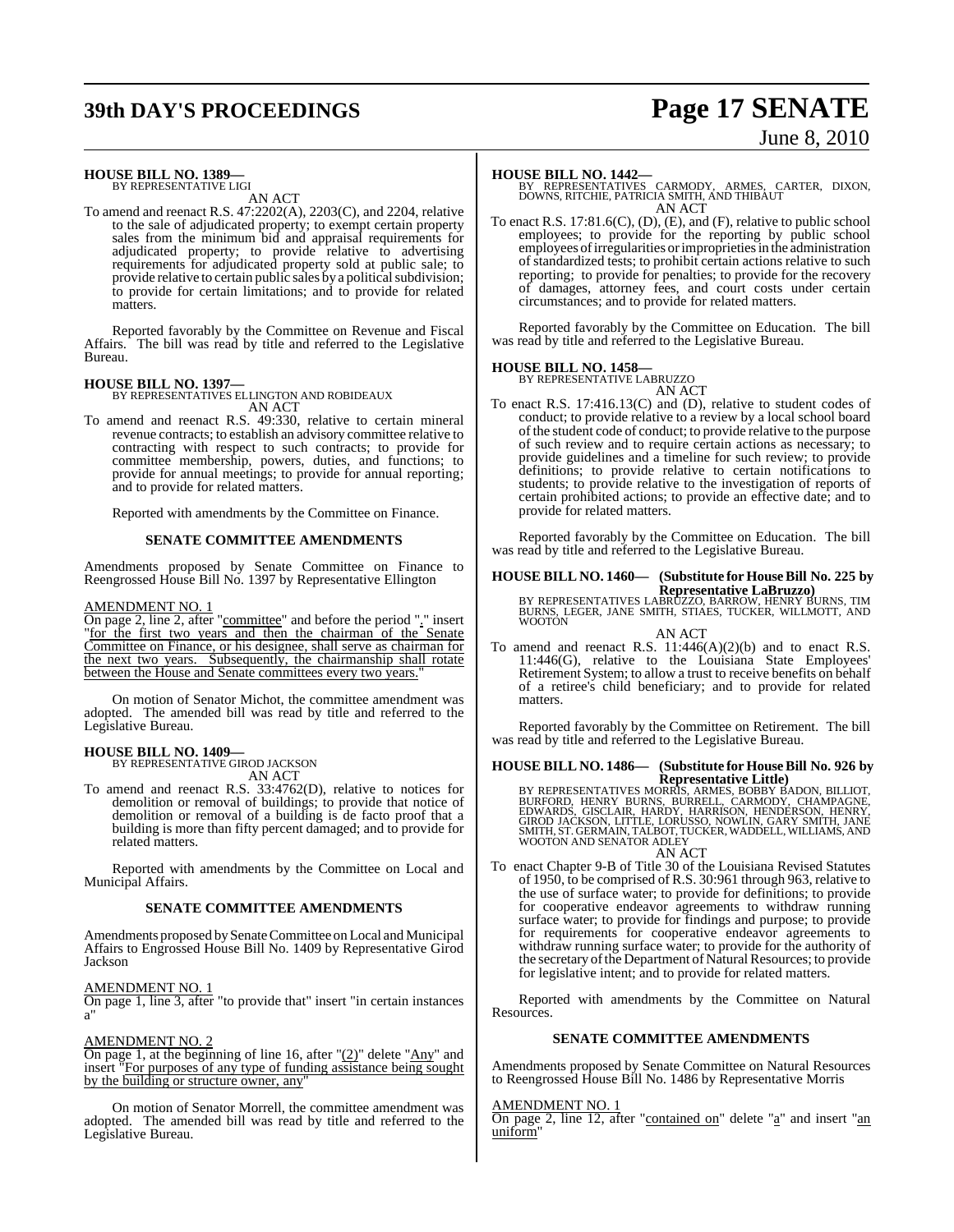#### AMENDMENT NO. 2

On page 2, line 14, after "general." insert "Fair market value to the state shall include, but not be limited to, the economic development, employment, and increased tax revenues created by the activities associated with the withdrawal of running surface water."

#### AMENDMENT NO. 3

On page 2, at the end of line 19, insert "If the secretary denies the application, the secretary shall provide written reasons for the denial at the time of the denial."

#### AMENDMENT NO. 4

On page 3, line 1, delete "good" and insert "best"

#### AMENDMENT NO. 5

On page 3, at the end of line 13, insert "A person or entity who has entered into a cooperative endeavor agreement to withdraw running surface waters or has obtained an assignment of such, may terminate such agreement effective December 21, 2012. In order to be effective, the person or entity seeking to terminate shall provide written notice by certified mail to the secretary at least thirty days prior to termination.

#### AMENDMENT NO. 6

On page 4, line 7, after "industrial" insert "or mining"

#### AMENDMENT NO. 7

On page 5, delete line 9, and insert "to issue contracts or enter into"

On motion of Senator N. Gautreaux, the committee amendment was adopted. The amended bill was read by title and referred to the Legislative Bureau.

#### **Special Order of the Day No. 1**

## **SENATE BILL NO. 432—** BY SENATOR MARIONNEAUX

A JOINT RESOLUTION

Proposing to Article VII, Section 4(B) and to repeal Article IX, Section 9 of the Constitution of Louisiana, relative to taxes related to natural resources and the use of such taxes; to repeal certain severance taxes; to allow certain natural resources to be subject to the levy of a tax upon hydrocarbon processing in the state imposed under the legislature's general authority to tax under the Constitution of Louisiana; to require certain dedications if such tax is levied; to provide for distribution of the revenues from such tax; and to specify an election for submission of the proposition to electors and provide a ballot proposition.

#### **Floor Amendments**

Senator Marionneaux sent up floor amendments.

#### **SENATE FLOOR AMENDMENTS**

Amendments proposed by Senator Marionneaux on behalf of the Legislative Bureau to Engrossed Senate Bill No. 432 by Senator Marionneaux

AMENDMENT NO. 1

On page 1, line 2, following "to" and before "Article VII" insert 'amend

AMENDMENT NO. 2 On page 2, line 1, change "**Section**" to "**Paragraph**"

AMENDMENT NO. 3 On page 2, line 6, following "**repealed**" and before "**and**" insert "**,**"

AMENDMENT NO. 4

On page 2, line 11, following "**(c)**" and before "**natural**" change "**On**" to "**The severance tax on**"

## **Page 18 SENATE 39th DAY'S PROCEEDINGS**

On motion of Senator Marionneaux, the amendments were adopted.

The bill was read by title. Senator Marionneaux moved the final passage of the amended bill.

### **ROLL CALL**

The roll was called with the following result:

YEAS

NAYS

| Dorsey    | Marionneaux | Murray   |
|-----------|-------------|----------|
| Jackson   | McPherson   | Peterson |
| Total - 6 |             |          |

Amedee Gautreaux N Quinn<br>
Appel Guillory Riser **Guillory** Chabert Heitmeier<br>
Cheek Kostelka

Mr. President Duplessis Morrish<br>
Adley Erdey Mount Adley Erdey Mount Alario Gautreaux B Nevers Broome Hebert Shaw<br>
Shaw Heitmeier Smith Cheek Kostelka Thompson Claitor Long Walsworth<br>Crowe Martiny Walsworth

#### ABSENT

LaFleur Morrell

Martiny<br>Michot

Total - 2

Donahue Total - 31

The Chair declared the amended bill failed to pass.

### **Senate Bills and Joint Resolutions Returned from the House of Representatives with Amendments**

#### **SENATE BILL NO. 407—**

BY SENATORS MCPHERSON, ADLEY, BROOME, HEITMEIER,<br>LAFLEUR, NEVERS AND SHAW AND REPRESENTATIVES NORTON,<br>AUSTINBADON,BOBBYBADON,BARRAS,BARROW,HENRYBURON,<br>TIMBURNS,CHANEY,CORTEZ,DIXON,GISCLAIR,GREENE,HARDY,<br>HAZEL,HENRY,HINES,G

AN ACT To amend and reenact R.S. 32:409.1(A)(6)(c)(iii), relative to drivers' licenses and application or special certificate applications; to delete authority to impose a record check fee on an applicant for a Class "D" chauffeur's license or a Class "E" personal vehicle driver's license; and to provide for related matters.

The bill was read by title. Returned from the House of Representatives with amendments:

#### **HOUSE FLOOR AMENDMENTS**

Amendments proposed by Representative Morris to Reengrossed Senate Bill No. 407 by Senator McPherson

#### AMENDMENT NO. 1

On page 2, line 22, after "2010." insert "The department shall not close regional, parish, or local offices of motor vehicles to supplant the loss in revenue as a result of this refund."

Senator McPherson moved to concur in the amendments proposed by the House.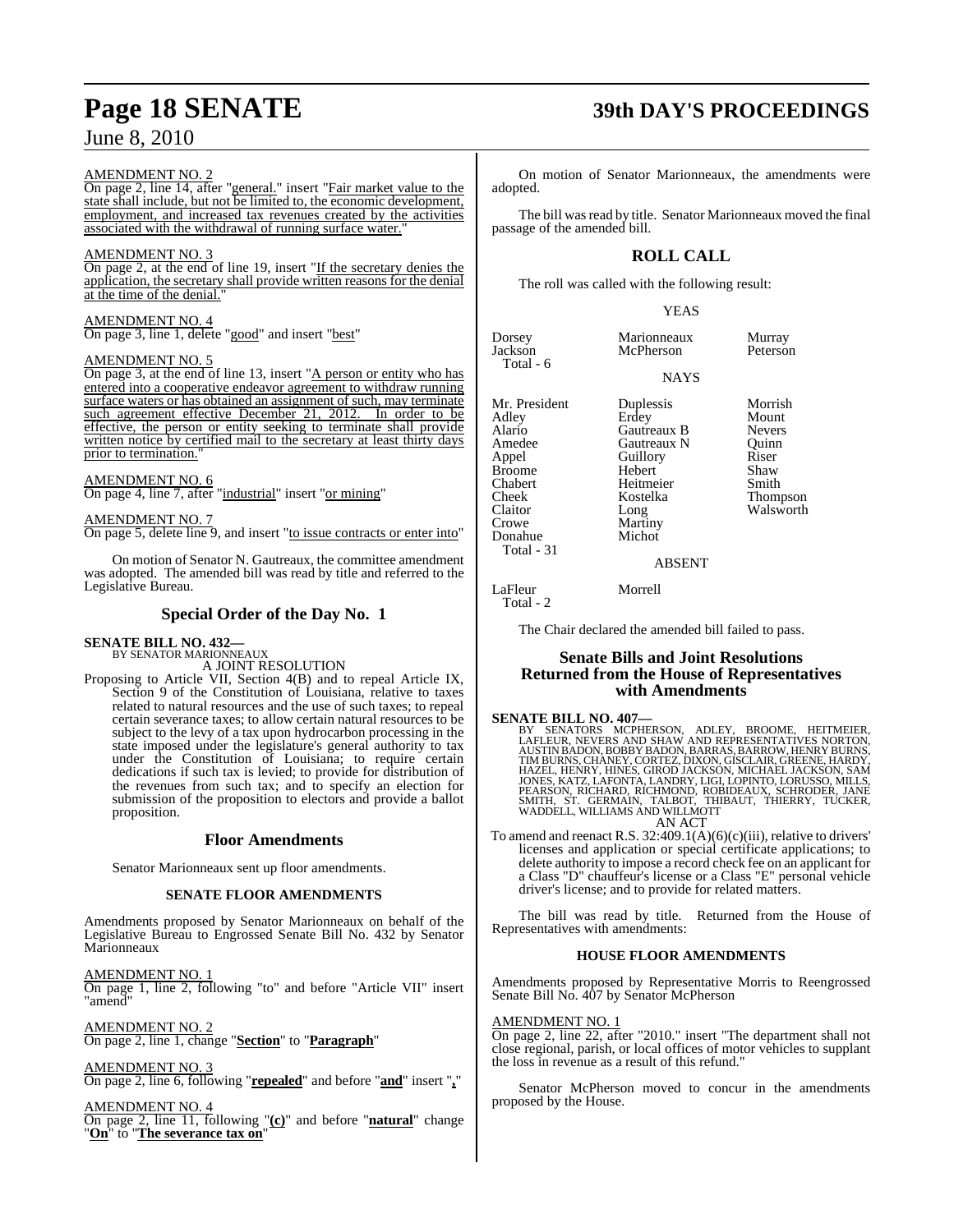## **39th DAY'S PROCEEDINGS Page 19 SENATE**

### **ROLL CALL**

The roll was called with the following result:

#### YEAS

| Adley<br>Alario<br>Amedee<br>Appel<br>Chabert<br>Cheek<br>Claitor<br>Crowe<br>Dorsey<br>Erdey<br>Total - 28 | Gautreaux B<br>Gautreaux N<br>Hebert<br>Heitmeier<br>Jackson<br>Long<br>Marionneaux<br>Martiny<br>McPherson<br>Morrish<br><b>NAYS</b> | Mount<br>Murray<br><b>Nevers</b><br>Riser<br>Shaw<br>Smith<br>Thompson<br>Walsworth |
|-------------------------------------------------------------------------------------------------------------|---------------------------------------------------------------------------------------------------------------------------------------|-------------------------------------------------------------------------------------|
| Duplessis<br>Guillory<br>Total - 6                                                                          | Kostelka<br>Morrell<br><b>ABSENT</b>                                                                                                  | Peterson<br>Ouinn                                                                   |
| Mr. President<br>Broome                                                                                     | Donahue<br>LaFleur                                                                                                                    | Michot                                                                              |

The Chair declared the amendments proposed by the House were concurred in. Senator McPherson moved to reconsider the vote by which the amendments were concurred in and laid the motion on the table.

#### **House Concurrent Resolutions on Second Reading Reported by Committees**

#### **HOUSE CONCURRENT RESOLUTION NO. 20—**

Total - 5

BY REPRESENTATIVES CARTER, BOBBY BADON, HENRY BURNS,<br>TIMBURNS,CARMODY,CHAMPAGNE,CONNICK,GISCLAIR,HARDY,<br>HOFFMANN,KATZ,LABRUZZO,LIGI,NOWLIN,ROBIDEAUX,SIMON,<br>SMILEY, WILLIAMS, AND WOOTON AND SENATORS APPEL,<br>DONAHUE,DUPLESSIS A CONCURRENT RESOLUTION

To urge and request the State Board of Elementary and Secondary Education to make certain changes to the minimum foundation program formula beginning with the minimum foundation program formula adopted for the 2010-2011 school year.

Reported favorably by the Committee on Education.

The resolution was read by title. Senator Nevers moved to concur in the House Concurrent Resolution.

#### **ROLL CALL**

The roll was called with the following result:

#### YEAS

| Adley         | Erdey       | Morrell         |
|---------------|-------------|-----------------|
| Alario        | Gautreaux B | Morrish         |
| Amedee        | Gautreaux N | Mount           |
| Appel         | Guillory    | Murray          |
| <b>Broome</b> | Hebert      | <b>Nevers</b>   |
| Chabert       | Heitmeier   | Peterson        |
| Cheek         | Jackson     | Ouinn           |
| Claitor       | Kostelka    | Riser           |
| Crowe         | Long        | Smith           |
| Donahue       | Marionneaux | <b>Thompson</b> |
| Dorsey        | Martiny     | Walsworth       |
| Duplessis     | McPherson   |                 |
| Total - 35    |             |                 |
|               | NAYS        |                 |

June 8, 2010

Total - 0

ABSENT

Mr. President Michot<br>LaFleur Shaw LaFleur Total - 4

The Chair declared the Senate concurred in the House Concurrent Resolution and ordered it returned to the House.

### **HOUSE CONCURRENT RESOLUTION NO. 147—** BY REPRESENTATIVE HARDY A CONCURRENT RESOLUTION

To urge and request the State Board of Elementary and Secondary Education to study the rate of suspensions and expulsions in Louisiana and to submit a written report of its findings and conclusions, including any recommendations for legislation relative to the issue, to the House Committee on Education and the Senate Committee on Education not later than sixty days prior to the beginning of the 2011 Regular Session of the Legislature of Louisiana.

Reported favorably by the Committee on Education.

The resolution was read by title. Senator Guillory moved to concur in the House Concurrent Resolution.

#### **ROLL CALL**

The roll was called with the following result:

#### YEAS

Adley Gautreaux B Morrell<br>Alario Gautreaux N Morrish Alario Gautreaux N Morrish Amedee Guillory Mount<br>Appel Hebert Murray Appel Hebert Murray Chabert Heitmeier Nevers<br>
Cheek Jackson Quinn Cheek Jackson Quinn Crowe Long<br>
Dorsey Martiny Dorsey Martiny Thompson<br>
Duplessis McPherson Walsworth Duplessis McPherson<br>Erdey Michot Total - 32

Total - 0

Kostelka Riser<br>Long Smith

**NAYS** 

Mr. President LaFleur Shaw<br>Broome Marionneaux Shaw Marionneaux<br>Peterson Donahue Total - 7

Michot

The Chair declared the Senate concurred in the House Concurrent Resolution and ordered it returned to the House.

ABSENT

#### **HOUSE CONCURRENT RESOLUTION NO. 148—** BY REPRESENTATIVE AUSTIN BADON A CONCURRENT RESOLUTION

To urge and request the State Board of Elementary and Secondary Education to consolidate the administration and evaluation of the LA4 and 8(g) prekindergarten programs under the state Department of Education beginning with the 2010-2011 school year and to adopt identical standards for these programs.

Reported with amendments by the Committee on Education.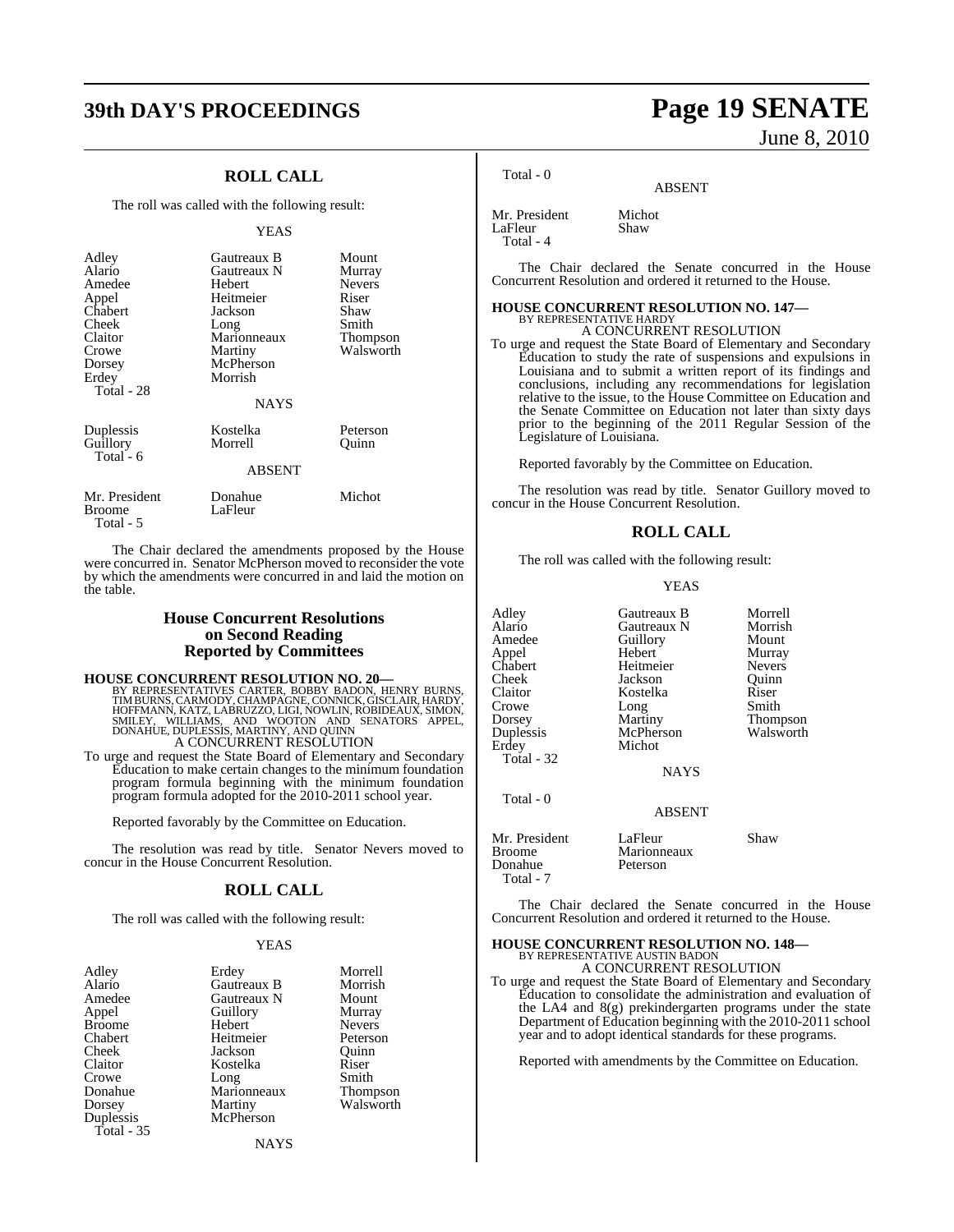#### **SENATE COMMITTEE AMENDMENTS**

Amendments proposed by Senate Committee on Education to Engrossed House Concurrent Resolution No. 148 by Representative Austin Badon

#### AMENDMENT NO. 1

On page 1, at the end of line 2, delete "consolidate" and insert "study the feasibility of consolidating"

#### AMENDMENT NO. 2 On page 1, delete line 4 in its entirety

AMENDMENT NO. 3

On page 2, line 5, between "in" and "local" change "some" to "most"

#### AMENDMENT NO. 4

On page 3, line 14, after "Education" delete the remainder of the line, delete lines 15 and 16, and insert "to study the feasibility of consolidating the administration and evaluation of the LA4 and  $8(g)$ prekindergarten programs and to ensure that school districts receive the support necessary to spend all available funds to serve eligible children in both programs.

#### AMENDMENT NO. 5

On page 3, line 18, between "identical" and "standards" insert "program"

#### AMENDMENT NO. 6

On page 3, line 20, between "services to" and "children" delete "four-year-old" and insert "all at-risk Louisiana four-year old"

#### AMENDMENT NO. 7

On page 3, between lines 24 and 25, insert the following:

"BE IT FURTHER RESOLVED that the State Board of Elementary and Secondary Education submit a written report of its findings and recommendations to the governor, the Senate Committee on Education, and the House Committee on Education, not later than sixty days prior to the 2011 Regular Session."

On motion of Senator Nevers, the committee amendment was adopted.

The resolution was read by title. Senator Nevers moved to concur in the amended House Concurrent Resolution.

### **ROLL CALL**

The roll was called with the following result:

#### YEAS

| Mr. President | Duplessis   | Morrell         |
|---------------|-------------|-----------------|
| Adley         | Erdey       | Morrish         |
| Alario        | Gautreaux B | Mount           |
| Amedee        | Gautreaux N | Murray          |
| Appel         | Guillory    | <b>Nevers</b>   |
| <b>Broome</b> | Hebert      | Peterson        |
| Chabert       | Heitmeier   | Ouinn           |
| Cheek         | Jackson     | Riser           |
| Claitor       | Long        | Smith           |
| Crowe         | Martiny     | <b>Thompson</b> |
| Donahue       | McPherson   | Walsworth       |
| Dorsey        | Michot      |                 |
| Total - 35    |             |                 |
|               | NAYS        |                 |

Total - 0

## **Page 20 SENATE 39th DAY'S PROCEEDINGS**

#### ABSENT

Kostelka Marionneaux<br>LaFleur Shaw LaFleur Total - 4

The Chair declared the Senate had concurred in the amended

House Concurrent Resolution and ordered it returned to the House.

### **HOUSE CONCURRENT RESOLUTION NO. 179—** BY REPRESENTATIVE AUSTIN BADON A CONCURRENT RESOLUTION

To urge and request the Department of Social Services and the state Department of Education to work collaboratively to ensure that children enter kindergarten ready to learn, to establish and maintain an infrastructure for the coordination of data, and to submit by March first annually a school readiness report to the governor, the House Committee on Education, the Senate Committee on Education, and the State Board of Elementary and Secondary Education.

Reported favorably by the Committee on Education.

The resolution was read by title. Senator Nevers moved to concur in the House Concurrent Resolution.

### **ROLL CALL**

The roll was called with the following result:

#### YEAS

Mr. President Erdey Morrish<br>Adlev Gautreaux B Mount Adley Gautreaux B Mount Alario Gautreaux N Murray Amedee Guillory<br>Appel Hebert Appel Hebert Peterson Broome Jackson<br>Chabert Kostelka Cheek Long Shaw<br>Crowe Martiny Smith Crowe Martiny<br>
Donahue McPherson Dorsey Michot Walsworth<br>
Duplessis Morrell Duplessis

Total - 35

Kostelka Riser<br>Long Shaw McPherson Thompson<br>Michot Walsworth

Total - 0

Claitor LaFleur<br>
Heitmeier Marionr Total - 4

The Chair declared the Senate concurred in the House Concurrent Resolution and ordered it returned to the House.

NAYS

ABSENT

## **HOUSE CONCURRENT RESOLUTION NO. 214—**<br>BY REPRESENTATIVE DOVE AND SENATOR CHABERT A CONCURRENT RESOLUTION

Marionneaux

To urge and request Secretary of the Interior, Ken Salazar, to reconsider the directive that he issued which instituted sixmonth moratorium on oil and gas exploration in the Gulf of Mexico and to possibly alter that directive to minimize the negative economic impact of such directive on the already damaged economies of the state of Louisiana and the other oil and gas producing states along the Gulf of Mexico.

Reported with amendments by the Committee on Natural Resources.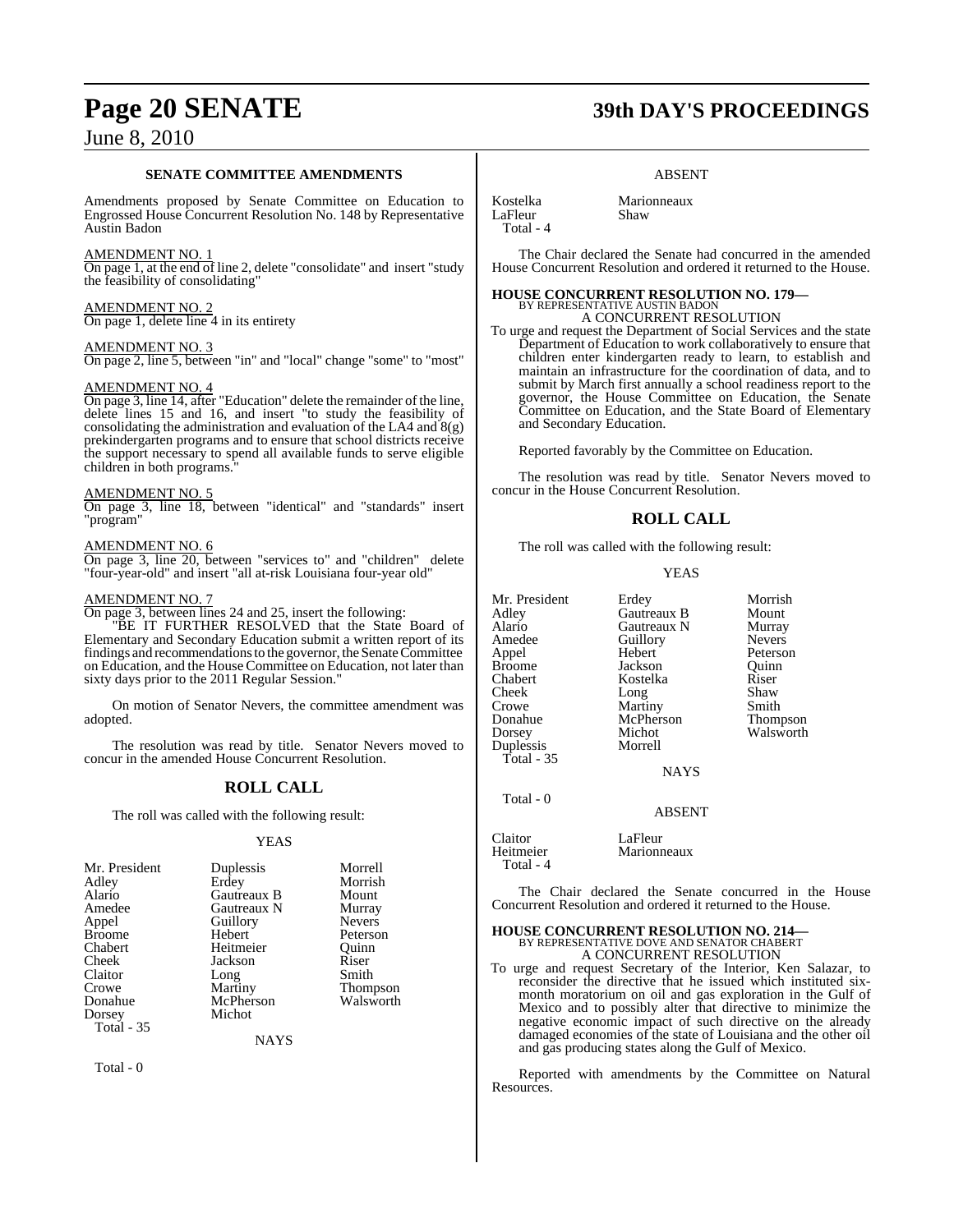## **39th DAY'S PROCEEDINGS Page 21 SENATE** June 8, 2010

#### **SENATE COMMITTEE AMENDMENTS**

Amendments proposed by Senate Committee on Natural Resources to Original House Concurrent Resolution No. 214 by Representative Dove

#### AMENDMENT NO. 1

On page 1, between lines 6 and 7, insert:

"WHEREAS, some fifty miles off the Louisiana coast, the Deepwater Horizon drilling rig experienced a massive and deadly explosion and fire on April 20, 2010, before sinking and leaking oil into the Gulf of Mexico; and

WHEREAS, such explosion and fire resulted in the death of Gordon Jones, Roy Wyatt Kemp, Karl Kleppinger, Jr., Keith Blair Manuel, Shane Roshto, Adam Weise, Aaron Dale Burkeen, Jason Anderson, Donald Clark, Stephen Ray Curtis, and Dewey Revette; and

WHEREAS, in addition to the deaths, other rig employees were injured and continue to suffer from their injuries; and

WHEREAS, in addition to the tragic loss of life and injuries, the resulting oil spill and leak has potentially created the greatest environmental disaster in United States history; and

WHEREAS, at least one hundred and thirty miles of shoreline is being affected by oil coming ashore; and

WHEREAS, the oil spill and leak continues to directly and indirectly affect the lives and the economic and environmental wellbeing of the citizens and communities of Louisiana and other Gulf Coast states; and"

#### AMENDMENT NO. 2

On page 1, line 8, delete "the sinking of the platform three days later.

AMENDMENT NO. 3 On page 1, line 9, delete "environmental"

#### AMENDMENT NO. 4

On page 2, line 11, delete "and will" and delete lines 12 and 13, and insert "and"

#### AMENDMENT NO. 5

On page 2, line 20, delete "that our country so" and delete line 21 and insert "needed by our country to avoid a dangerous dependence on foreign oil and gas"

#### AMENDMENT NO. 6

On page 2, line 25, delete "and exploration companies, and their" and delete lines 26 and 27, and insert: "exploration companies, and their contractors, who have been involved in the drilling and safe operation of thousands of wells; and

WHEREAS, the moratorium could also result in further direct and indirect impacts upon individuals, communities, local retailers and small businesses already affected by the disaster; and"

#### AMENDMENT NO. 7

On page 2, line 28, delete "fear" and insert "deep concern"

#### AMENDMENT NO. 8

On page 2, line 29, after "economy" insert "and citizens"

#### <u>AMENDMENT NO. 9</u>

On page 3, line 14, delete "to no more than thirty days"

#### AMENDMENT NO. 10

On page 3, delete lines 20 through 24, and insert: "of Mexico is lessened.

BE IT FURTHER RESOLVED that the secretary shall consider in altering the moratorium technological and other alternatives, including verification of the safety of the following:"

#### AMENDMENT NO. 11

On page 3, line 27, after "requirements" insert: "for all equipment, including OCTG inspection guidelines, such as (i) identifying information; (ii) wall thickness reading on 100% of pipe; (iii) data points should be capable of being stored for 3-D image and future purposes and verifying strength of pipe; and (iv) burst and collapse calculations based on pressure"

#### AMENDMENT NO. 12

On page 3, line 30, delete "; and" and insert a period "."

#### AMENDMENT NO. 13

On page 4, line 2, delete "; and" and insert ", subject to heightened safety, inspection, and reporting requirements."

#### AMENDMENT NO. 14

On page 4, line 8, after drilling insert a period "." and delete the remainder of the line and delete lines 9 and 10

#### AMENDMENT NO. 15

On page 4, between lines 10 and 11, insert:

"BEITFURTHERRESOLVED that such considerations should include safety, environmental, and economic effects at both the state and local levels.

BE IT FURTHER RESOLVED that the Secretary of the Interior should utilize all available personnel and resources to immediately perform all necessary inspections and reviews in an expedited process."

#### AMENDMENT NO. 16

On page 4, line 12, delete "could" and insert "should"

#### AMENDMENT NO. 17

On page 4, line 15, after "operation" and before the period "." insert ", as well as all applicable laws and regulations pertaining to such equipment"

On motion of Senator N. Gautreaux, the committee amendment was adopted.

The resolution was read by title. Senator Chabert moved to concur in the amended House Concurrent Resolution.

#### **ROLL CALL**

The roll was called with the following result:

#### YEAS

| Mr. President<br>Adley<br>Alario<br>Amedee<br>Appel<br><b>Broome</b><br>Chabert | Erdey<br>Gautreaux B<br>Gautreaux N<br>Guillory<br>Hebert<br>Heitmeier<br>Jackson | Morrish<br>Mount<br>Murray<br><b>Nevers</b><br>Peterson<br>Ouinn<br>Riser |
|---------------------------------------------------------------------------------|-----------------------------------------------------------------------------------|---------------------------------------------------------------------------|
|                                                                                 |                                                                                   |                                                                           |
|                                                                                 |                                                                                   |                                                                           |
|                                                                                 |                                                                                   |                                                                           |
| Cheek                                                                           | Kostelka                                                                          | Shaw                                                                      |
| Claitor                                                                         | Long                                                                              | Smith                                                                     |
| Crowe                                                                           | Martiny                                                                           | Thompson                                                                  |
| Donahue                                                                         | McPherson                                                                         | Walsworth                                                                 |
| Dorsey                                                                          | Michot                                                                            |                                                                           |
| Duplessis                                                                       | Morrell                                                                           |                                                                           |
| Total - $37$                                                                    |                                                                                   |                                                                           |
|                                                                                 | <b>NAYS</b>                                                                       |                                                                           |
| Total - 0                                                                       |                                                                                   |                                                                           |
|                                                                                 | ABSENT                                                                            |                                                                           |

LaFleur Marionneaux Total - 2

The Chair declared the Senate had concurred in the amended House Concurrent Resolution and ordered it returned to the House.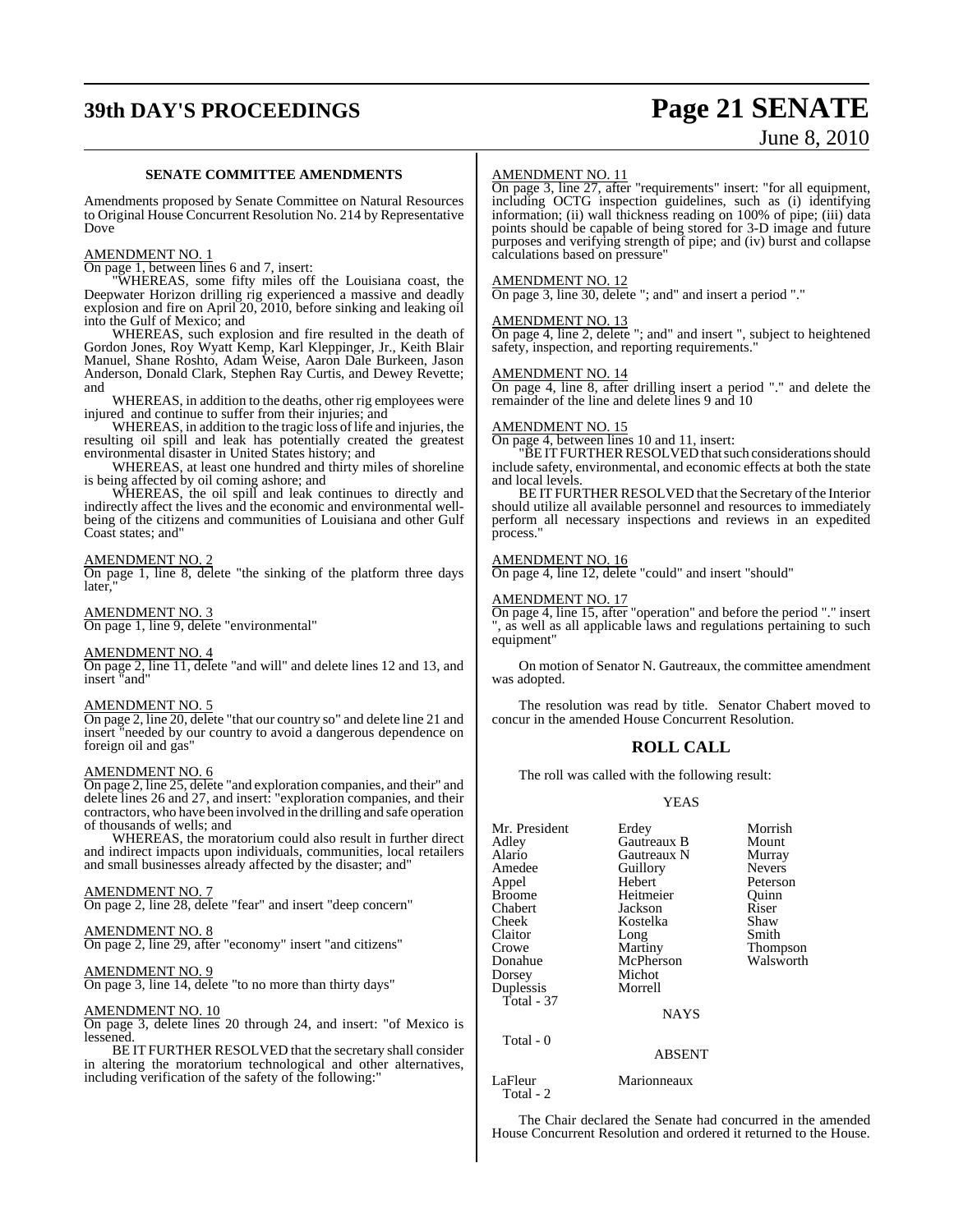#### **House Bills and Joint Resolutions on Third Reading and Final Passage**

### **HOUSE BILL NO. 36—** BY REPRESENTATIVE BALDONE

AN ACT

To amend and reenact R.S. 15:709(C), relative to prisoners; to provide for the housing of certain prisoners convicted and sentenced in another state; and to provide for related matters.

The bill was read by title. Senator Guillory moved the final passage of the bill.

#### **ROLL CALL**

The roll was called with the following result:

#### YEAS

| Mr. President                      | Dorsey                                 | Morrell       |
|------------------------------------|----------------------------------------|---------------|
| Adley                              | Duplessis                              | Morrish       |
| Alario                             | Erdey                                  | Mount         |
| Amedee                             | Gautreaux B                            | Murray        |
| Appel                              | Gautreaux N                            | <b>Nevers</b> |
| <b>Broome</b>                      | Guillory                               | Peterson      |
| Chabert                            | Hebert                                 | Ouinn         |
| Cheek                              | Heitmeier                              | Shaw          |
| Claitor                            | Long                                   | Smith         |
| Crowe                              | McPherson                              | Thompson      |
| Donahue<br>Total - 33<br>Total - 0 | Michot<br><b>NAYS</b><br><b>ABSENT</b> | Walsworth     |

| Total - 6                                                     |                                                                |  |  |  |
|---------------------------------------------------------------|----------------------------------------------------------------|--|--|--|
|                                                               | The Chair declared the bill was passed and ordered it returned |  |  |  |
| to the House Senator Guillery moyed to reconsider the yote by |                                                                |  |  |  |

to the House. Senator Guillory moved to reconsider the vote by which the bill was passed and laid the motion on the table.

### **HOUSE BILL NO. 647—** BY REPRESENTATIVE ST. GERMAIN

AN ACT

Jackson LaFleur Martiny **Marionneaux** 

To enact R.S. 32:318(H), relative to audible and visual signals on certain vehicles; to provide for exceptions; to provide for publicly owned fire trucks with fire apparatuses; and to provide for related matters.

#### **Floor Amendments**

Senator Cheek proposed the following amendments.

#### **SENATE FLOOR AMENDMENTS**

Amendments proposed by Senator Cheek to Engrossed House Bill No. 647 by Representative St. Germain

#### AMENDMENT NO. 1

On page 1, line 4, after "apparatuses" and before ";" insert "and publicly owned ambulances

#### AMENDMENT NO. 2

On page 1, line 10, after "apparatuses" and before "may" insert "and publicly owned ambulances

On motion of Senator Cheek, the amendments were adopted.

The bill was read by title. Senator B. Gautreaux moved the final passage of the amended bill.

### **Page 22 SENATE 39th DAY'S PROCEEDINGS**

### **ROLL CALL**

The roll was called with the following result:

#### YEAS

| Gautreaux N   | Mount         |
|---------------|---------------|
| Guillory      | Murray        |
| Hebert        | <b>Nevers</b> |
| Heitmeier     | Peterson      |
| Kostelka      | Ouinn         |
| Long          | Riser         |
| Martiny       | Shaw          |
| McPherson     | Smith         |
| Michot        | Thompson      |
| Morrell       | Walsworth     |
| Morrish       |               |
|               |               |
| <b>NAYS</b>   |               |
|               |               |
|               |               |
| <b>ABSENT</b> |               |
| Gautreaux B   | LaFleur       |
| Jackson       | Marionneaux   |
|               |               |

The Chair declared the amended bill was passed and ordered it returned to the House. Senator B. Gautreaux moved to reconsider the vote by which the bill was passed and laid the motion on the table.

### **HOUSE BILL NO. 748—** BY REPRESENTATIVE PEARSON

Total - 6

To amend and reenact R.S.  $11:102(B)(3)(a)$  and  $(d)(v)$  and to enact R.S. 11:102(C), relative to the Louisiana State Employees' Retirement System; to provide relative to system funding; to require individualized normal cost payments for employers; to require individualized payments for changes in actuarial liability for employers; to provide an effective date; and to provide for related matters.

On motion of Senator B. Gautreaux, the bill was read by title and returned to the Calendar, subject to call.

#### **HOUSE BILL NO. 749—**

BY REPRESENTATIVES POPE, CORTEZ, DOERGE, DOWNS, HENDERSON, HOFFMANN, AND MONTOUCET AN ACT

To amend and reenact R.S. 11:1503(7) and 1530(K)(2) and to repeal R.S. 11:231(A)(5), relative to the Clerks' of Court Retirement and Relief Fund; to provide for average compensation; to provide for calculation of additional benefits following participation in the Deferred Retirement Option Plan; to provide for transitional provisions; to provide an effective date; and to provide for related matters.

The bill was read by title. Senator B. Gautreaux moved the final passage of the bill.

#### **ROLL CALL**

The roll was called with the following result:

#### YEAS

| Mr. President | Duplessis   | Morrish       |
|---------------|-------------|---------------|
| Adley         | Erdey       | Mount         |
| Alario        | Gautreaux B | Murray        |
| Amedee        | Gautreaux N | <b>Nevers</b> |
| Appel         | Guillory    | Peterson      |
| <b>Broome</b> | Hebert      | Ouinn         |
| Chabert       | Heitmeier   | Riser         |
| Cheek         | Kostelka    | Shaw          |

AN ACT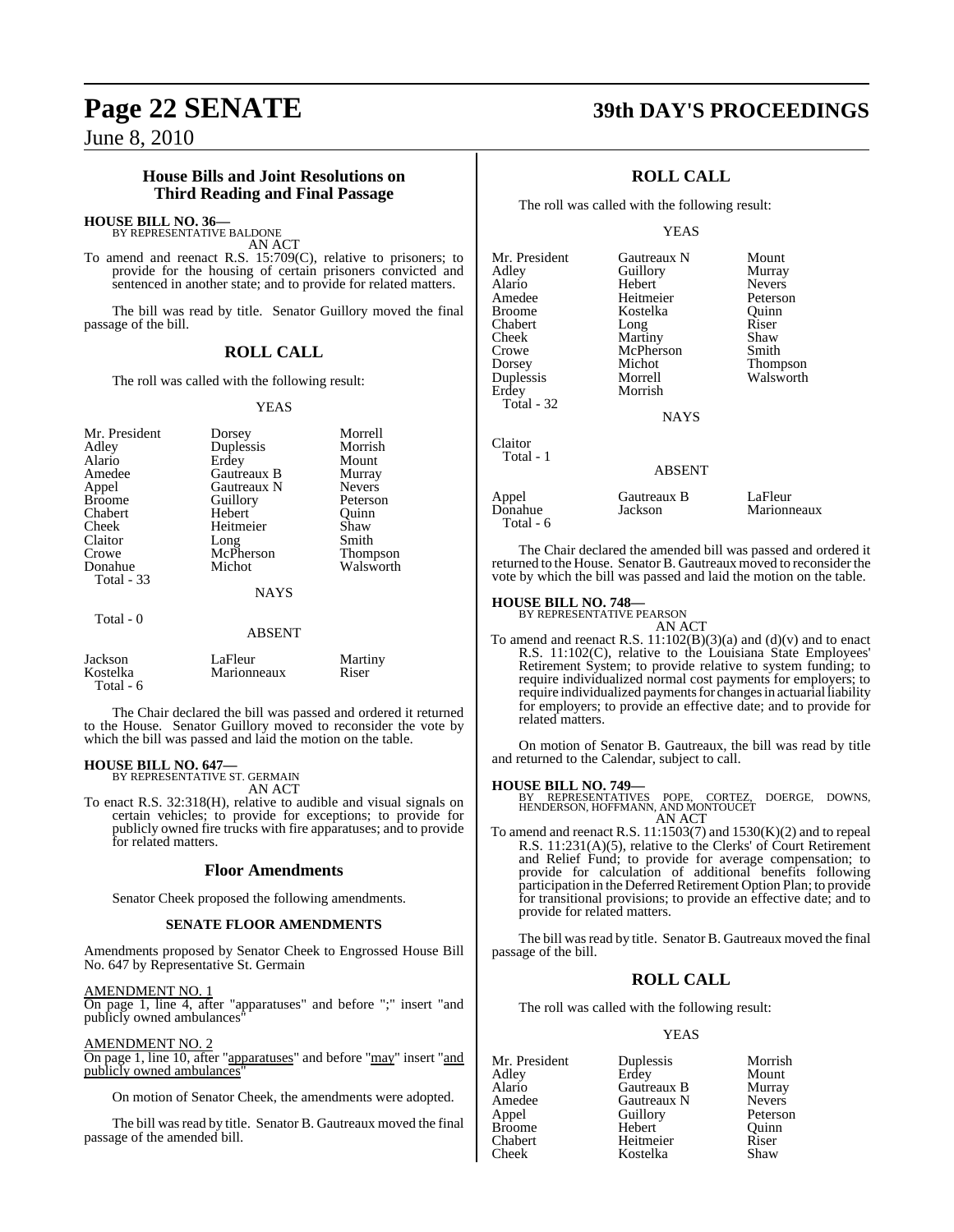## **39th DAY'S PROCEEDINGS Page 23 SENATE**

Claitor Long Smith<br>Crowe Martiny Thom Crowe Martiny Thompson<br>
Donahue McPherson Walsworth Donahue McPherson<br>Dorsey Michot Total - 35

Total - 0

Michot

NAYS

ABSENT

Jackson Marionneaux LaFleur Total - 4

The Chair declared the bill was passed and ordered it returned to the House. Senator B. Gautreaux moved to reconsider the vote by which the bill was passed and laid the motion on the table.

## **HOUSE BILL NO. 759—** BY REPRESENTATIVE ST. GERMAIN

AN ACT

To amend and reenact R.S. 32:1(26), relative to the traffic regulations; to revise the definition of "intersection"; and to provide for related matters.

The bill was read by title. Senator B. Gautreaux moved the final passage of the bill.

### **ROLL CALL**

The roll was called with the following result:

#### YEAS

| Mr. President<br>Adley<br>Alario<br>Amedee | Erdey<br>Gautreaux B<br>Gautreaux N<br>Guillory | Mount<br>Murray<br><b>Nevers</b><br>Peterson |
|--------------------------------------------|-------------------------------------------------|----------------------------------------------|
| Appel                                      | Hebert                                          | Ouinn                                        |
| <b>Broome</b>                              | Heitmeier                                       | Riser                                        |
| Chabert                                    | Long                                            | Shaw                                         |
| Cheek                                      | Martiny                                         | Smith                                        |
| Claitor                                    | McPherson                                       | Thompson                                     |
| Donahue                                    | Michot                                          | Walsworth                                    |
| Dorsey                                     | Morrell                                         |                                              |
| Duplessis<br>Total - 34                    | Morrish                                         |                                              |
|                                            | <b>NAYS</b>                                     |                                              |
| Total - 0                                  |                                                 |                                              |
|                                            | <b>ABSENT</b>                                   |                                              |
| Crowe<br>Jackson<br>Total - 5              | Kostelka<br>LaFleur                             | Marionneaux                                  |

The Chair declared the bill was passed and ordered it returned to the House. Senator B. Gautreaux moved to reconsider the vote by which the bill was passed and laid the motion on the table.

### **HOUSE BILL NO. 835—** BY REPRESENTATIVE DOVE

AN ACT

To amend and reenact R.S. 47:2243, 2245, and 2246 and to enact R.S. 47:2196(E), relative to redemption of properties adjudicated at tax sales; to provide for the lease, transfer, and sale of property adjudicated to the state for nonpayment of taxes for the years 1880 through 1973; to provide for redemption of property adjudicated to the state; and to provide for related matters.

The bill was read by title. Senator N. Gautreaux moved the final passage of the bill.

# June 8, 2010

### **ROLL CALL**

The roll was called with the following result:

YEAS

| Mr. President | Erdey         | Morrish       |
|---------------|---------------|---------------|
| Adley         | Gautreaux B   | Mount         |
| Alario        | Gautreaux N   | Murray        |
| Amedee        | Guillory      | <b>Nevers</b> |
| Appel         | Hebert        | Peterson      |
| <b>Broome</b> | Heitmeier     | Quinn         |
| Chabert       | Jackson       | Riser         |
| Cheek         | Kostelka      | Shaw          |
| Claitor       | Long          | Smith         |
| Crowe         | Martiny       | Thompson      |
| Donahue       | McPherson     | Walsworth     |
| Dorsey        | Michot        |               |
| Duplessis     | Morrell       |               |
| Total - 37    |               |               |
|               | <b>NAYS</b>   |               |
| Total - 0     |               |               |
|               | <b>ABSENT</b> |               |
| LaFleur       | Marionneaux   |               |

Total - 2

Total - 3

The Chair declared the bill was passed and ordered it returned to the House. Senator N. Gautreaux moved to reconsider the vote by which the bill was passed and laid the motion on the table.

### **HOUSE BILL NO. 842—** BY REPRESENTATIVE DOVE

AN ACT

To amend and reenact R.S. 41:131, 133, 134(D), and 135 and to enact R.S. 41:1338(A)(2)(c), relative to sale of public lands; to provide for the sale of property adjudicated to the state for nonpayment of taxes for the years 1880 through 1973; to provide for the advertisement of sale of property adjudicated to the state; and to provide for the disposition of proceeds from the sale of property adjudicated to the state; and to provide for related matters.

The bill was read by title. Senator B. Gautreaux moved the final passage of the bill.

#### **ROLL CALL**

The roll was called with the following result:

#### YEAS

| Mr. President     | Duplessis     | Michot          |
|-------------------|---------------|-----------------|
| Adley             | Erdey         | Morrell         |
| Alario            | Gautreaux B   | Morrish         |
| Amedee            | Gautreaux N   | Murray          |
| Appel             | Guillory      | <b>Nevers</b>   |
| <b>Broome</b>     | Hebert        | Peterson        |
| Chabert           | Heitmeier     | Ouinn           |
| Cheek             | Jackson       | Riser           |
| Claitor           | Kostelka      | Shaw            |
| Crowe             | Long          | Smith           |
| Donahue           | Martiny       | <b>Thompson</b> |
| Dorsey            | McPherson     | Walsworth       |
| <b>Total - 36</b> |               |                 |
|                   | <b>NAYS</b>   |                 |
| Total - 0         |               |                 |
|                   | <b>ABSENT</b> |                 |
| LaFleur           | Marionneaux   | Mount           |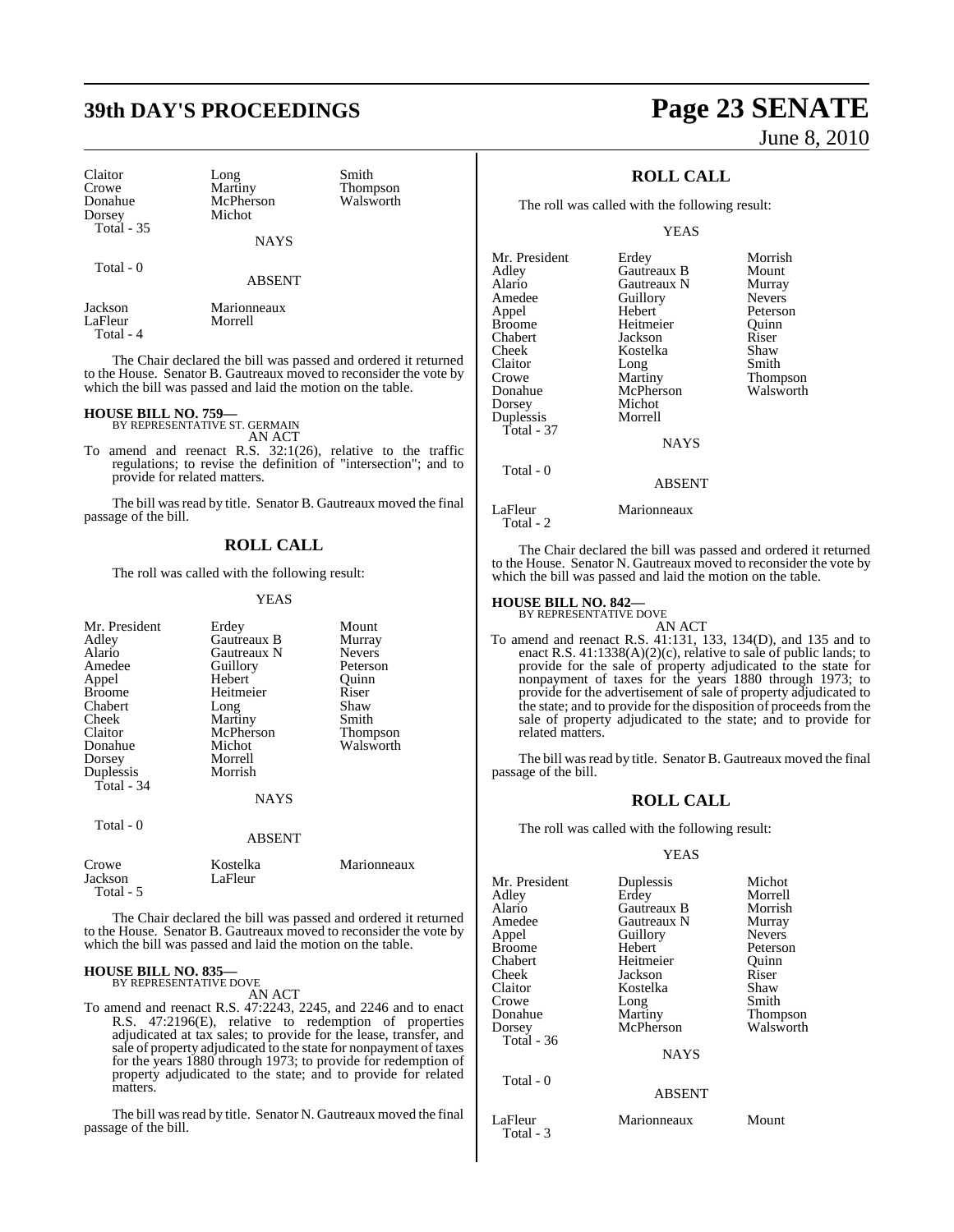## **Page 24 SENATE 39th DAY'S PROCEEDINGS**

### June 8, 2010

The Chair declared the bill was passed and ordered it returned to the House. Senator B. Gautreaux moved to reconsider the vote by which the bill was passed and laid the motion on the table.

## **HOUSE BILL NO. 1043—** BY REPRESENTATIVE HENRY

AN ACT

To enact R.S. 32:1734(E), relative to gate fees; to prohibit towing or storage companies from charging gate fees when a vehicle is towed outside of normal business hours; and to provide for related matters.

#### **Floor Amendments**

Senator McPherson proposed the following amendments.

#### **SENATE FLOOR AMENDMENTS**

Amendments proposed by Senator McPherson to Reengrossed House Bill No. 1043 by Representative Henry

#### AMENDMENT NO. 1

On page 1, delete lines 2 and 3 and insert "To amend and reenact R.S.  $32:\hat{1734}(\hat{C})$  and to enact R.S.  $32:1734(E)$ , relative to gate fees; to provide for normal business hours of towing or storage companies;"

#### AMENDMENT NO. 2

On page 1, line 6, after "Section 1." insert "R.S. 32:1734(C) is hereby amended and reenacted and"

#### AMENDMENT NO. 3

On page 1, delete lines 9 through 12 and insert the following:

"C. For the purposes of this Section, a "gate fee" shall mean a charge assessed by a towing or storage company for releasing a towed vehicle before or after normal business hours. \* \* \*

E. For purposes of this Section, "normal business hours" of any towing or storage company shall be from  $8:00$  a.m. to  $5:00$  p.m., Monday through Friday, exclusive of legal holidays."

On motion of Senator McPherson, the amendments were adopted.

The bill was read by title. Senator McPherson moved the final passage of the amended bill.

### **ROLL CALL**

The roll was called with the following result:

#### YEAS

| Adley<br>Alario<br>Appel<br>Chabert<br>Claitor<br>Crowe<br>Donahue<br>Total - 21 | Dorsey<br>Duplessis<br>Gautreaux B<br>Hebert<br>Heitmeier<br>Martiny<br>McPherson<br><b>NAYS</b> | Murray<br>Peterson<br>Ouinn<br>Shaw<br>Smith<br>Thompson<br>Walsworth |
|----------------------------------------------------------------------------------|--------------------------------------------------------------------------------------------------|-----------------------------------------------------------------------|
| Amedee<br>Cheek<br>Gautreaux N<br>Total - 9                                      | Kostelka<br>Long<br>Morrell<br><b>ABSENT</b>                                                     | Morrish<br>Mount<br>Riser                                             |
| Mr. President<br><b>Broome</b><br>Erdey<br>Total - 9                             | Guillory<br>Jackson<br>LaFleur                                                                   | Marionneaux<br>Michot<br><b>Nevers</b>                                |

The Chair declared the amended bill was passed and ordered it returned to the House. Senator McPherson moved to reconsider the vote by which the bill was passed and laid the motion on the table.

**HOUSE BILL NO. 1090—** BY REPRESENTATIVE DOVE AND SENATOR CHABERT AN ACT

To amend and reenact R.S. 36:351(B), R.S. 38:111, 112, 213, 221, and 226, R.S. 39:366.3(1), 1482(A)(1)(a), R.S. 41:1701.1(D) and  $1702(D)(1)$ , and R.S.  $49:214.61(A)$  and to enact R.S. 39:14(7) and R.S. 49:214.5.2(F) and 214.6.10(C), relative to the Office ofCoastal Protection and Restoration; to provide relative to responsibilities of the office with coastal levees; to provide relative to immunity for cooperating landowners; to provide for the responsibilities of the office in reclamation of land; and to provide for related matters.

#### **Floor Amendments**

Senator Chabert proposed the following amendments.

#### **SENATE FLOOR AMENDMENTS**

Amendments proposed by Senator Chabert to Reengrossed House Bill No. 1090 by Representative Dove

#### AMENDMENT NO. 1

On page 1, line 2, after "reenact" insert "R.S. 30:2459(A) and (D) and  $2460(A)(14)$ ,"

#### AMENDMENT NO. 2

On page 1, line 5, after "Restoration;" insert "to provide relative to the role of the Coastal Protection and Restoration Authority and the Office of Coastal Protection and Restoration in response to oil spills;"

#### AMENDMENT NO. 3

On page 1, between lines 9 and 10, insert the following:

"Section 1. R.S. 30:2459(A) and (D) and  $2460(A)(14)$  are hereby amended and reenacted to read as follows:

§2459. State oil spill contingency plan

A. The coordinator shall develop and distribute to the public a state oil spill contingency plan of response for actual or threatened unauthorized discharges of oil and clean up of pollution from such discharges. In addition, the Department of Environmental Quality, in cooperation with the coordinator, shall recommend provisions of the plan relating to unauthorized discharges of oil. The Department of Wildlife and Fisheries, in cooperation with the coordinator, shall recommend provisions of the plan providing for protection, rescue, and rehabilitation of aquatic life and wildlife and appropriate habitats on which they depend under its jurisdiction. The director of the Office of Coastal Protection and Restoration, in cooperation with the coordinator, shall recommend provisions of the plan for providing for the protection and restoration of the coastal areas of the state. The Department of Natural Resources, in cooperation with the coordinator, shall recommend provisions of the plan providing for protection and rehabilitation of appropriate resources under its jurisdiction. The Department of Public Safety and Corrections, in cooperation with the coordinator, shall recommend provisions of the plan providing for emergency response coordination to protect life and property, excluding prevention, abatement, containment, and removal of pollution from an unauthorized discharge.

\* \* \* D. Prior to adopting the state oil spill contingency plan, the coordinatorshall adopt a fully delineated inland boundary for coastal waters as defined in this Chapter, which boundary shall be based upon data provided by, including but not limited to the United States Army Corps of Engineers, United States Department of the Interior, Minerals Management Service, the Coastal Protection and Restoration Authority, the Louisiana Department of Natural Resources, and the oil and gas industry. The coordinator shall be authorized to amend the boundary by rule as conditions may warrant. The boundary, as adopted, shall be clearly marked on large scale maps or charts, official copies of which shall be available for public inspection in the Office of Coastal Protection and Restoration, the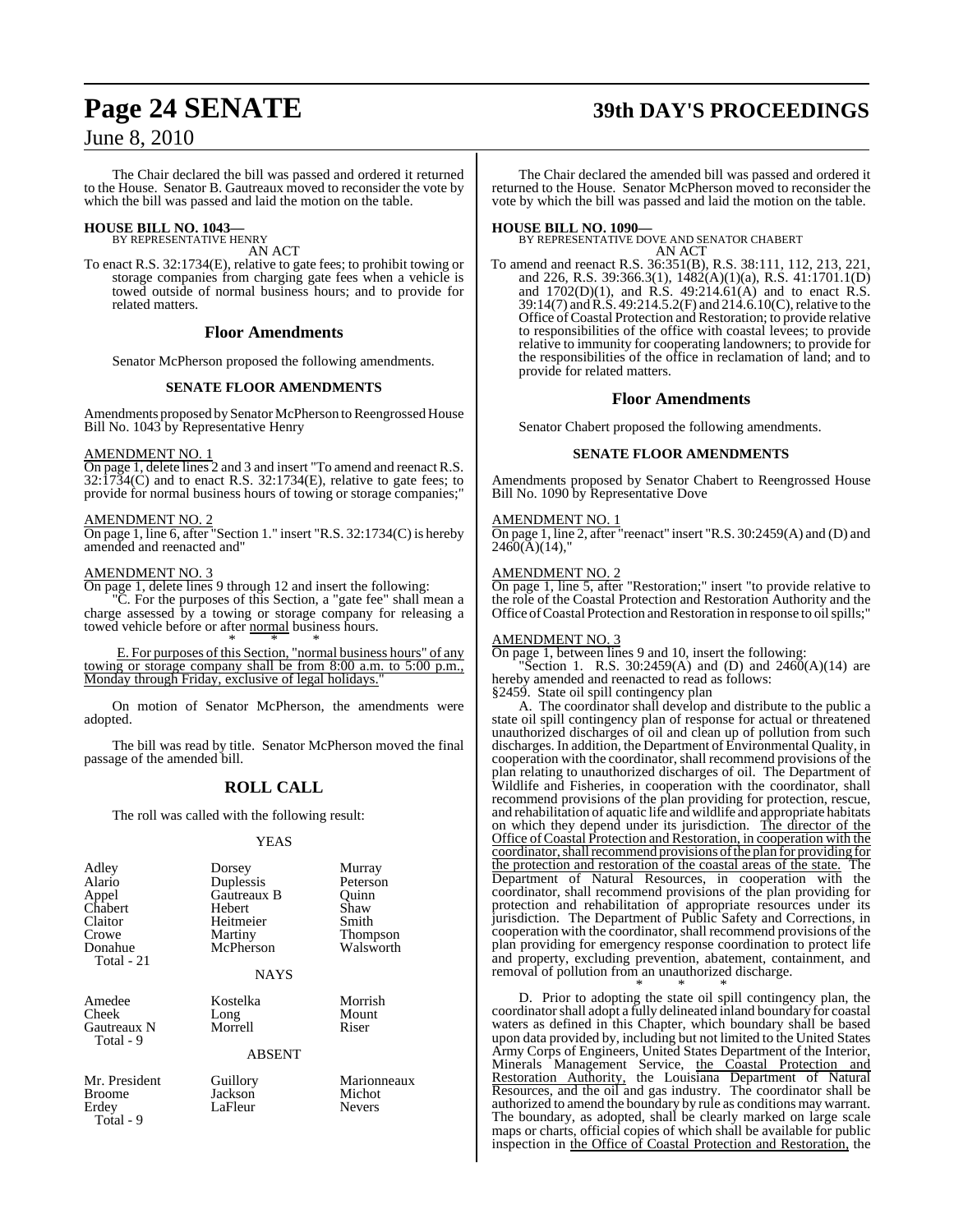## **39th DAY'S PROCEEDINGS Page 25 SENATE**

# June 8, 2010

office of coastal restoration and management in the Department of Natural Resources, in each agency comprising the interagency council, and in the parish seat of each parish located within the boundary.

§2460. Contingency plan provisions

A. The plan shall include all of the following:

\* \* \* (14) Procedures established in cooperation with the Department of Environmental Quality, Department of Wildlife and Fisheries, the Coastal Protection and Restoration Authority, and Department of Natural Resources for assessment of natural resources damages and plans for mitigation of damage to and restoration, protection, rehabilitation, or replacement of damaged natural resources. Pursuant to R.S. 49:214.1 et seq., the Coastal Protection and Restoration Authority is responsible for integrated coastal protection in the coastal area of the state, therefore, the Coastal Protection and Restoration Authority and the Office of Coastal Protection and Restoration shall assist the coordinator in a primary role in assessing natural resource damages in the coastal area. \* \* \*"

AMENDMENT NO. 4 On page 1, line 10, change "Section 1." to "Section 2."

AMENDMENT NO. 5 On page 2, line 1, change "Section 2." to "Section 3."

AMENDMENT NO. 6 On page 5, line 11, change "Section 3." to "Section 4."

AMENDMENT NO. 7 On page 6, line 23, change "Section 4." to "Section 5."

AMENDMENT NO. 8 On page 8, line 10, change "Section 5." to "Section 6."

On motion of Senator Chabert, the amendments were adopted.

The bill was read by title. Senator Chabert moved the final passage of the amended bill.

### **ROLL CALL**

The roll was called with the following result:

#### YEAS

| Mr. President<br>Adley<br>Alario<br>Amedee<br>Appel<br><b>Broome</b> | Duplessis<br>Erdey<br>Gautreaux B<br>Gautreaux N<br>Guillory<br>Hebert | Morrell<br>Morrish<br>Mount<br>Murray<br><b>Nevers</b><br>Peterson |
|----------------------------------------------------------------------|------------------------------------------------------------------------|--------------------------------------------------------------------|
| Chabert                                                              | Heitmeier                                                              | Ouinn                                                              |
| Cheek                                                                | Jackson                                                                | Riser                                                              |
| Claitor                                                              | Kostelka                                                               | Shaw                                                               |
| Crowe                                                                | Long                                                                   | Smith                                                              |
| Donahue                                                              | McPherson                                                              | Thompson                                                           |
| Dorsey                                                               | Michot                                                                 | Walsworth                                                          |
| Total - 36                                                           |                                                                        |                                                                    |
|                                                                      | <b>NAYS</b>                                                            |                                                                    |
| Total - 0                                                            |                                                                        |                                                                    |
|                                                                      | <b>ABSENT</b>                                                          |                                                                    |
| $L = \mathbf{E} \mathbf{1}$                                          | $M = 12.5$                                                             | $M = 1$                                                            |

Total - 3

LaFleur Marionneaux Martiny

The Chair declared the amended bill was passed and ordered it returned to the House. Senator Chabert moved to reconsider the vote by which the bill was passed and laid the motion on the table.

**HOUSE BILL NO. 1165**<br>BY REPRESENTATIVES ARNOLD, ABRAMSON, ANDERS, ARMES,<br>AUBERT, AUSTIN BADON, BOBBY BADON, BALDONE, BARRAS,<br>BARROW, BILLIOT, BROSSETT, HENRY BURNS, TIM BURNS,<br>CARMODY,CHAMPAGNE,CHANDLER,CHANEY,CONNICK,COR GISCLAIR, GUILLORY, GUINN, HARDY, HENDERSON, HENRY, HILL,<br>HINES, HOFFMANN, HOWARD, GIROD JACKSON, MICHAEL<br>JACKSON, JOHNSON, HOWARD, JONES, SAM JONES, KATZ,<br>LABRUZZO, LAFONTA, LEBAS, LIGI, LOPINTO, LORUSSO, MILLS,<br>MONICA, M AN ACT

To enact R.S. 47:463.141, relative to motor vehicle special prestige license plates; to honor the 2009 World Champion New Orleans Saints; to provide for the creation and issuance of such plates; to provide for the design of such plates; to provide relative to the fee and application of the fee for such plates; to create a

foundation and provide for foundation members; to authorize the promulgation of rules and regulations; and to provide for related matters.

#### **Floor Amendments**

Senator Murray proposed the following amendments.

#### **SENATE FLOOR AMENDMENTS**

Amendments proposed by Senator Murray to Reengrossed House Bill No. 1165 by Representative Arnold

#### AMENDMENT NO. 1

In Senate Committee Amendment No. 5 proposed by the Senate Committee on Transportation, Highways and Public Works and adopted by the Senate on May 18, 2010, on page 1, line15, change "**state treasury**" to "**Louisiana Stadium and Exposition District License Plate Fund**"

#### AMENDMENT NO. 2

In Senate Committee Amendment No. 6 proposed by the Senate Committee on Transportation, Highways and Public Works and adopted by the Senate on May 18, 2010, on page 1, line19, change "**G.**" to "**H.**"

#### AMENDMENT NO. 3

On page 3, between lines 16 and 17, insert the following:

"**G. There is hereby created, as a special fund within the State Treasury, the Louisiana Stadium and Exposition District License Plate Fund, hereafter sometimes referred to as the "Fund". Notwithstanding any other provision of law, after compliance with the requirements of Article VII, Section 9(B) of the Constitution of Louisiana relative to the Bond Security and Redemption Fund, and after a sufficient amount is allocated to pay all of the obligations secured by the full faith and credit of the State which become due and payable within any fiscal year, the treasurer shall pay an amount equal to the annual royalty fee collected by the department into the Fund. All of the monies in the Fund shall be appropriated each year by the legislature to the Louisiana Stadium and Exposition District for application first to pay principal and interest on any debt issued by the Louisiana Stadium andExposition District and second to pay any operating expenses of the Louisiana Stadium and Exposition District.**"

On motion of Senator Murray, the amendments were adopted.

The bill was read by title. Senator Murray moved the final passage of the amended bill.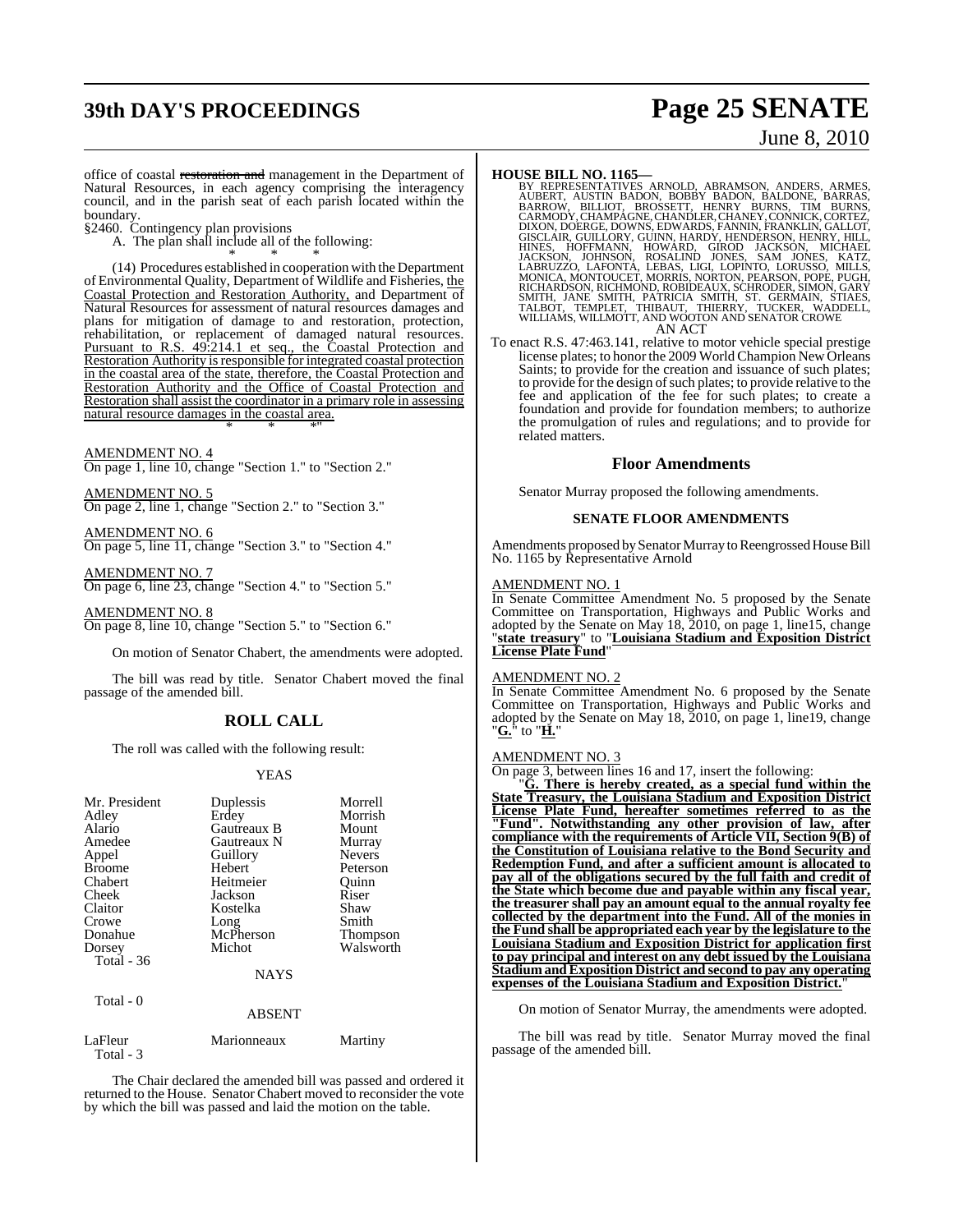### **ROLL CALL**

The roll was called with the following result:

#### YEAS

| Mr. President<br>Adley<br>Alario<br>Amedee<br>Appel<br><b>Broome</b><br>Chabert<br>Cheek<br>Crowe<br>Donahue<br>Dorsey<br><b>Total - 33</b> | Duplessis<br>Erdey<br>Gautreaux B<br>Hebert<br>Heitmeier<br>Jackson<br>Kostelka<br>Long<br>McPherson<br>Michot<br>Morrell<br><b>NAYS</b> | Morrish<br>Mount<br>Murray<br><b>Nevers</b><br>Peterson<br>Ouinn<br>Riser<br>Shaw<br>Smith<br>Thompson<br>Walsworth |
|---------------------------------------------------------------------------------------------------------------------------------------------|------------------------------------------------------------------------------------------------------------------------------------------|---------------------------------------------------------------------------------------------------------------------|
|                                                                                                                                             |                                                                                                                                          |                                                                                                                     |
| Claitor                                                                                                                                     |                                                                                                                                          |                                                                                                                     |

Total - 1

#### ABSENT

| Gautreaux N | LaFleur     | Martiny |
|-------------|-------------|---------|
| Guillory    | Marionneaux |         |
| Total $-5$  |             |         |

The Chair declared the amended bill was passed and ordered it returned to the House. Senator Murray moved to reconsider the vote by which the bill was passed and laid the motion on the table.

**HOUSE BILL NO. 286—** BY REPRESENTATIVES BURRELL, BARROW, AND HARDY AN ACT

To amend and reenact Code of Criminal Procedure Articles 312, 313, 315, 318, 319, 322(A), (B), and (C), 326(B), 330.2(E), 332(A), 334.1, 334.3(A)(2), 338, 342, 344, 345(A), (B), (C), (D)(introductory paragraph) and (1) and (2), (G), (I)(introductory paragraph) and (2), (J)(introductory paragraph) and (2) and 955(F), R.S. 13:846(A)(1)(c), R.S. 15:85, 86, and 88, and R.S. 22:1441(A)(2), (4), and (5), (C)(1) and (2)(b), (d), and (e), and (D), and 1585(A), to enact Code of Criminal Procedure Articles 349 through 349.9, and to repeal Code of Criminal Procedure Articles 322(D) and (E), 339, and 340(E) and R.S. 15:87, relative to bail; to provide for a comprehensive revision of the law regarding bail; to provide for the types of bail; to provide relative to sureties, personal sureties, and secured personal sureties; to provide for bail procedures; to provide relative to the establishment of a legal mortgage over immovable property to secure a bail obligation; to provide for procedures for the establishment of a legal mortgage; to provide for the cancellation of the mortgage; to provide for sanctions for furnishing false or incorrect information; to provide for bail at various stages of proceedings; to provide with respect to forfeitures and forfeiture procedures; to provide for the failure to appear and issuance of arrest warrant; to provide for procedures relative to recordation of judgments of bond forfeitures; to provide for appeals; to provide for enforcement and satisfaction of judgments of bond forfeiture; to provide for failure to satisfy judgment of bond forfeiture; and to provide for related matters.

On motion of Senator Broome, the bill was read by title and returned to the Calendar, subject to call.

#### **HOUSE BILL NO. 904—** BY REPRESENTATIVE AUSTIN BADON

AN ACT

To enact R.S.  $30:2154(B)(2)(h)$ , relative to solid waste; to provide for the registration and permits of certain solid waste facilities; to provide for buffer zones; to provide for exceptions; and to provide for related matters.

### **Page 26 SENATE 39th DAY'S PROCEEDINGS**

#### **Floor Amendments**

Senator Marionneaux sent up floor amendments.

#### **SENATE FLOOR AMENDMENTS**

Amendments proposed by Senator Marionneaux to Reengrossed House Bill No. 904 by Representative Austin Badon

#### AMENDMENT NO. 1

On page 1, line 14, after "within" delete "two" and insert "twentyfive<sup>'</sup>

AMENDMENT NO. 2

On page 1, line 16, after "be" delete "three" and insert "twenty-five"

AMENDMENT NO. 3 On page 1, line 19, after "than" delete "two" and insert "twenty-five"

On motion of Senator Marionneaux, the amendments were adopted.

Senator Duplessis asked for and obtained a suspension of the rules to reconsider the vote by which Amendment No. 4218 to House Bill No. 904 was adopted.

Without objection, so ordered.

#### **Floor Amendments**

Senator Duplessis submitted the following amendments on behalf of Senator Marionneaux.

#### **SENATE FLOOR AMENDMENTS**

Amendments proposed by Senator Marionneaux to Reengrossed House Bill No. 904 by Representative Austin Badon

#### AMENDMENT NO. 1

On page 1, line 14, after "within" delete "two" and insert "twentyfive

AMENDMENT NO. 2 On page 1, line 16, after "be" delete "three" and insert "twenty-five"

AMENDMENT NO. 3 On page 1, line 19, after "than" delete "two" and insert "twenty-five"

Senator Duplessis moved adoption of the amendments.

Senator Amedee objected.

#### **ROLL CALL**

The roll was called with the following result:

Kostelka<br>Michot

#### YEAS

Alario Heitmeier Peterson Appel Jackson Quinn Cheek Michot Shaw<br>
Dorsey Morrell Smith Dorsey Morrel<br>
Duplessis Mount Gautreaux N Total - 23

Total - 8

Adley Hebert Nevers Mount Thompson<br>Murrav

NAYS

Chabert Donahue<br>Claitor Erdev Erdey

Amedee Crowe Gautreaux B<br>
Chabert Donahue Morrish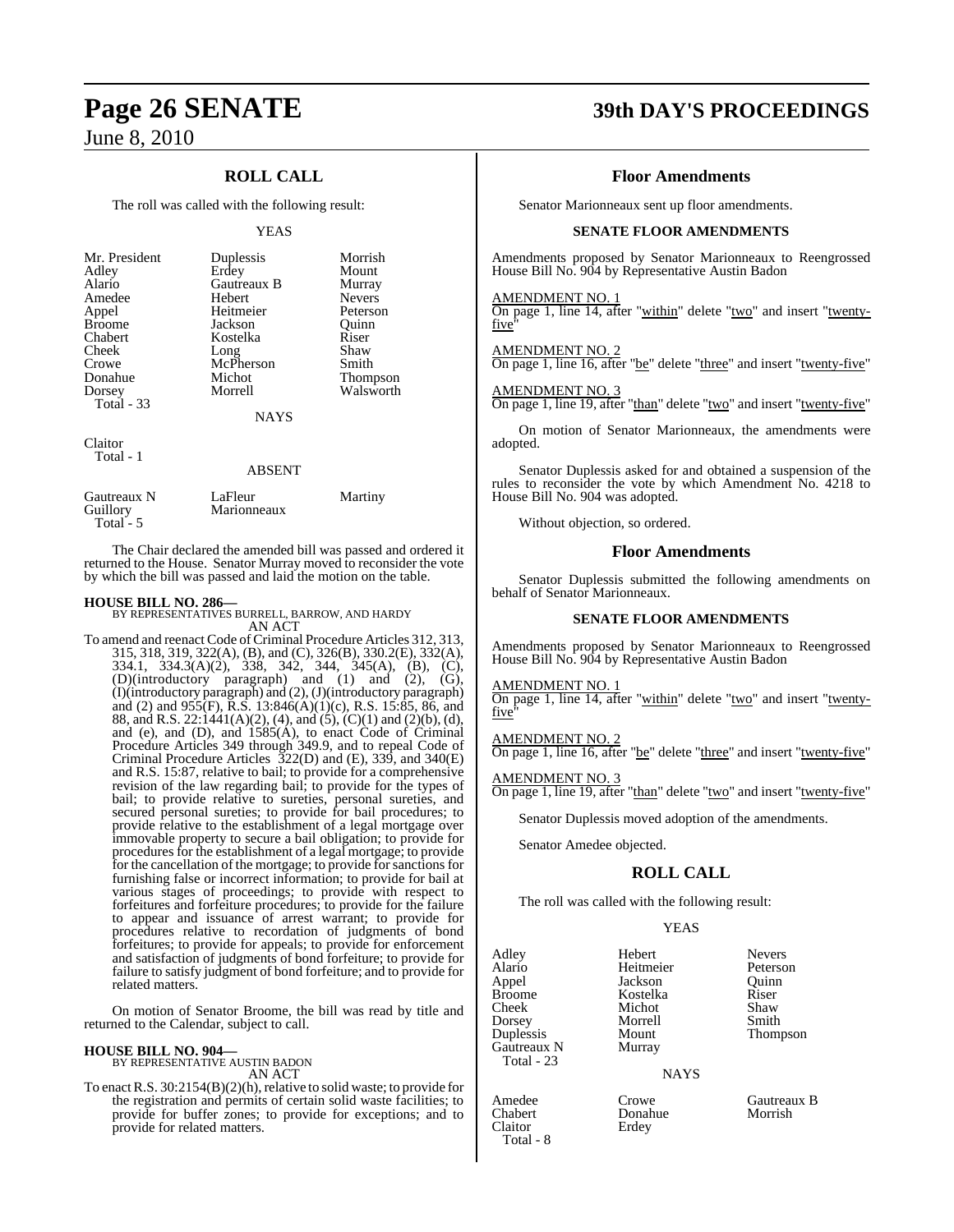## **39th DAY'S PROCEEDINGS Page 27 SENATE**

#### ABSENT

Guillory Marionneaux<br>LaFleur Martiny Total - 8

Mr. President Long McPherson<br>
Cuillory Marionneaux Walsworth

The Chair declared the amendments were adopted.

Martiny

The bill was read by title. Senator Duplessis moved the final passage of the amended bill.

### **ROLL CALL**

The roll was called with the following result:

#### YEAS

| Adley<br>Alario<br>Appel<br>Broome<br>Chabert<br>Cheek<br>Crowe<br>Dorsey<br>Duplessis<br><b>Total</b> - 25 | Gautreaux N<br>Guillory<br>Hebert<br>Heitmeier<br>Jackson<br>Kostelka<br>Michot<br>Morrell<br>Morrish<br><b>NAYS</b> | Mount<br>Murray<br>Peterson<br>Ouinn<br>Riser<br>Smith<br>Thompson |
|-------------------------------------------------------------------------------------------------------------|----------------------------------------------------------------------------------------------------------------------|--------------------------------------------------------------------|
| Amedee<br>Claitor<br>Total - 5                                                                              | Donahue<br>Erdey<br><b>ABSENT</b>                                                                                    | Gautreaux B                                                        |
| Mr. President<br>LaFleur<br>Long<br>Total - 9                                                               | Marionneaux<br>Martiny<br>McPherson                                                                                  | <b>Nevers</b><br>Shaw<br>Walsworth                                 |

The Chair declared the amended bill was passed and ordered it returned to the House. Senator Duplessis moved to reconsider the vote by which the bill was passed and laid the motion on the table.

#### **Mr. President in the Chair**

#### **HOUSE BILL NO. 1259—**

BY REPRESENTATIVE BURRELL AN ACT

To enact R.S. 14:40.7, relative to assault and battery and related offenses; to create the crime of cyberbullying; to provide for definitions; to provide for penalties; and to provide for related matters.

#### **Floor Amendments**

Senator Duplessis proposed the following amendments.

#### **SENATE FLOOR AMENDMENTS**

Amendments proposed by Senator Duplessis to Reengrossed House Bill No. 1259 by Representative Burrell

#### AMENDMENT NO. 1

In Senate Committee Amendment No. 2 proposed by the Senate Committee on Judiciary C and adopted by the Senate on May 18, 2010, on line 5 thereof, change "Whoever" to the following: "Notwithstanding the provisions of R.S.  $14:40.7(D)(1)$ , whoever"

On motion of Senator Duplessis, the amendments were adopted.

June 8, 2010

#### **Floor Amendments**

Senator Crowe proposed the following amendments.

#### **SENATE FLOOR AMENDMENTS**

Amendments proposed by Senator Crowe to Reengrossed House Bill No. 1259 by Representative Burrell

### AMENDMENT NO. 1

On page 1, delete line 10 and insert the following: "to a person under the age of eighteen."

#### AMENDMENT NO. 2

On page 1, line 19, after " $D.(1)$ " insert the following: "If a parent or guardian has evidence that their minor child is being subjected to cyberbullying by another minor, the parent or guardian may file a complaint with the office of juvenile justice within the Department of Public Safety and Corrections. The office of juvenile justice shall promulgate a form in which to file the complaint and shall post the form on the office's Internet web site. A copy of any evidence to establish cyberbullying shall be attached to the complaint.

(2) If the office of juvenile justice finds that there is reason to believe that the crime of cyberbullying has occurred pursuant to the complaint, the office shall notify the parties in writing, by certified mail, and conduct a hearing before an administrative law judge.

(3) On the first and subsequent two offences, if the administrative law judge finds that the minor has committed cyberbullying, the administrative law judge may order a civil fine of not more than one hundred dollars.

(4) If the minor offender fails to appear at the administrative hearing, after receiving proper notice, or fails to timely pay the civil fine within thirty days from the date of the order of the administrative law judge, the office of juvenile justice shall notify the district attorney for the parish where the minor offender resides.

(5)(i) When the minor has been found to have committed and has been found guilty three separate times for cyberbullying pursuant to Paragraph (1) of this Subsection, upon the forth or subsequent offense, the district attorney may file charges against the minor offender.

(ii) If the minor violates the provisions of Subparagraph  $(D)(1)(iv)$  of this Section, the district attorney may file charges against the minor and prosecute the case in place of the administrative law judge.

E. When any one under the age of eighteen commits the crime of cyberbullying, the following penalties shall apply:  $(1)'$ 

### AMENDMENT NO. 3

On page 1, line 19, delete "Whoever commits the crime of cyberbullying" and insert the following: "When prosecution is initiated pursuant to Subparagraph  $(D(5)(i))$  of this Section, and the minor is found to be guilty, the minor offender"

#### AMENDMENT NO. 4

On page 2, line 1, between "the" and "offender" insert "minor"

#### AMENDMENT NO. 5

On page 2, line 3, between "the" and "offender" insert "minor"

#### AMENDMENT NO. 6

Delete the Senate Committee Amendment #2 proposed by the Senate Committee on Judiciary C on May 18, 2010 and adopted by the Senate on May 19, 2010 and insert, in lieu thereof, the following:

"(4) Whoever commits the crime of cyberbullying pursuant to Subparagraph (D)(2)(i) when the offender is eighteen years or older shall be fined not more than three thousand dollars or imprisoned for not more than one year."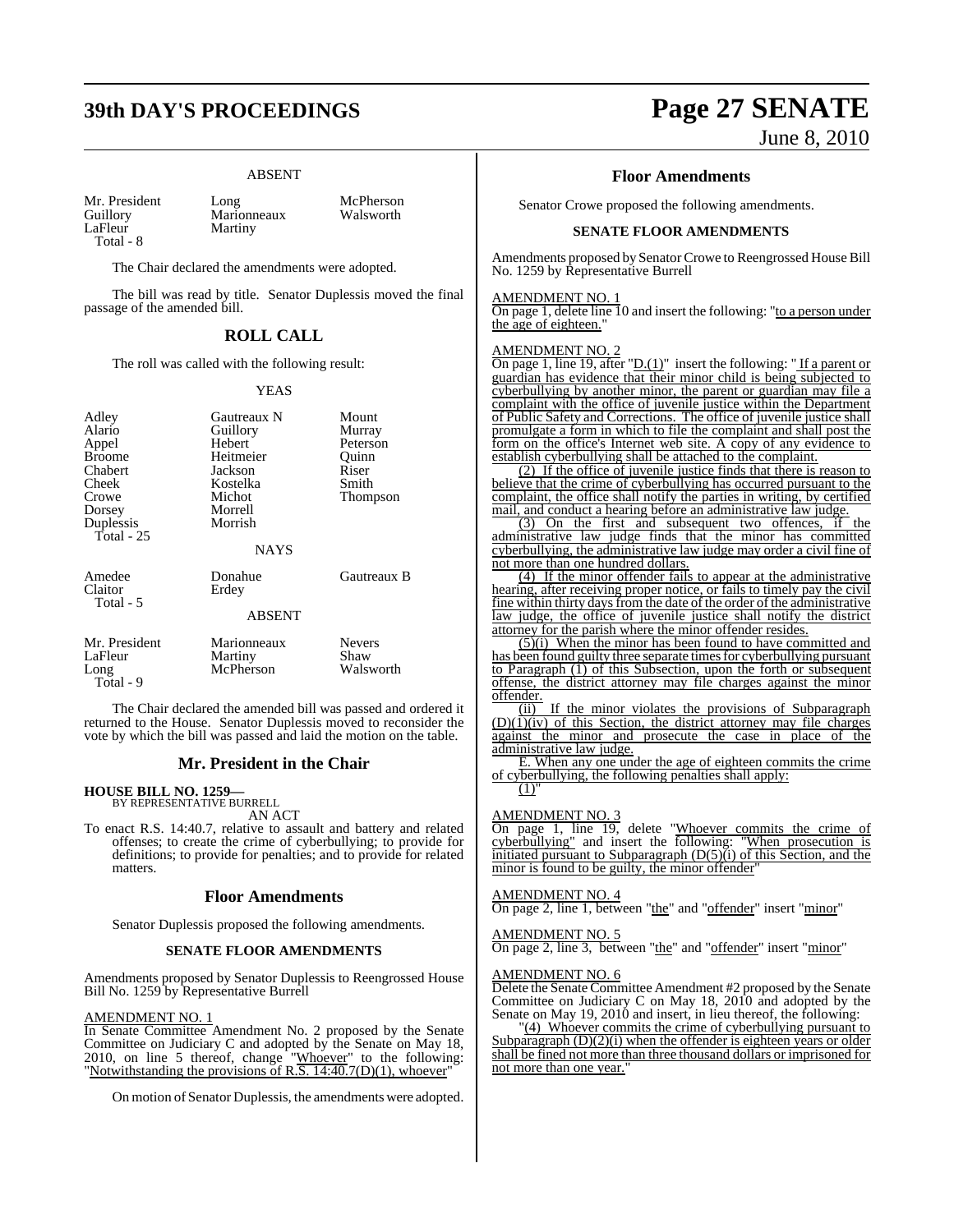#### AMENDMENT NO. 7

On page 2, after line 5, insert the following:

"F. Nothing herein shall be construed to prohibit or restrict religious free speech pursuant to Article I, Section 8 of the Constitution of Louisiana."

Senator Crowe moved adoption of the amendments.

Senator Morrell objected.

### **ROLL CALL**

The roll was called with the following result:

#### YEAS

| Adley      |
|------------|
| Alario     |
| Appel      |
| Crowe      |
| Donahue    |
| Total - 15 |

Puplessis Mount<br>
Frdev Nevers Erdey Nevers<br>Gautreaux N Smith Gautreaux N<br>Hebert Hebert Thompson<br>Heitmeier Walsworth

Walsworth

#### NAYS

Chabert Jackson<br>Cheek Long Cheek Long<br>Claitor Morre Total - 13

Mr. President Dorsey Murray<br>Amedee Gautreaux B Peterson Amedee Gautreaux B Peters<br>Chabert Jackson Riser Morrell

#### ABSENT

| Broome<br>Guillory | Marionneaux<br>Martiny | Morrish<br>Ouinn |  |
|--------------------|------------------------|------------------|--|
| Kostelka           | McPherson              | Shaw             |  |
| LaFleur            | Michot                 |                  |  |
| Total - 11         |                        |                  |  |

The Chair declared the amendments were adopted.

The bill was read by title. Senator Duplessis moved the final passage of the amended bill.

### **ROLL CALL**

The roll was called with the following result:

#### **YEAS**

| Mr. President<br>Adley<br>Alario<br>Amedee<br>Appel<br><b>Broome</b><br>Chabert<br>Cheek<br>Crowe<br>Donahue<br>Dorsey<br>Duplessis<br>$Total - 34$ | Erdey<br>Gautreaux B<br>Gautreaux N<br>Guillory<br>Hebert<br>Heitmeier<br>Jackson<br>Long<br>McPherson<br>Michot<br>Morrell<br>Morrish<br><b>NAYS</b> | Mount<br>Murray<br><b>Nevers</b><br>Peterson<br>Ouinn<br>Riser<br>Shaw<br>Smith<br>Thompson<br>Walsworth |
|-----------------------------------------------------------------------------------------------------------------------------------------------------|-------------------------------------------------------------------------------------------------------------------------------------------------------|----------------------------------------------------------------------------------------------------------|
| Claitor<br>Total - 1                                                                                                                                | <b>ABSENT</b>                                                                                                                                         |                                                                                                          |
| Kostelka<br>LaFleur<br>Total - 4                                                                                                                    | Marionneaux<br>Martiny                                                                                                                                |                                                                                                          |

## **Page 28 SENATE 39th DAY'S PROCEEDINGS**

The Chair declared the amended bill was passed and ordered it returned to the House. Senator Duplessis moved to reconsider the vote by which the bill was passed and laid the motion on the table.

## **HOUSE BILL NO. 1260—** BY REPRESENTATIVE HAZEL

AN ACT

To amend and reenact R.S. 14:95.1(C), relative to the possession of a firearm or carrying a concealed weapon by a person convicted of certain felonies; to remove the authorization for law enforcement to issue permits allowing certain felons to possess firearms or carry concealed weapons; and to provide for related matters.

On motion of Senator McPherson, the bill was read by title and returned to the Calendar, subject to call.

### **HOUSE BILL NO. 297—** BY REPRESENTATIVE GUINN

AN ACT

To enact Part VIII of Chapter 6 of Title 40 of the Louisiana Revised Statutes of 1950, to be comprised of R.S. 40:1486.1 and 1486.2, relative to safe transportation of offshore oil platform workers; to provide for purpose; to provide for flotation devices to be equipped with personal locator beacons; and to provide for related matters.

#### **Floor Amendments**

Senator Morrish proposed the following amendments.

#### **SENATE FLOOR AMENDMENTS**

Amendments proposed by Senator Morrish to Engrossed House Bill No. 297 by Representative Guinn

#### AMENDMENT NO. 1

On page 1, line 18, after "contrary" and before the comma "," insert "and prior to January 1, 2011"

#### AMENDMENT NO. 2

On page 2, after line 4, add the following:

"Section 3. This Act shall become effective upon signature by the governor or, if not signed by the governor, upon expiration of the time for bills to become law without signature by the governor, as provided by Article III, Section 18 of the Constitution of Louisiana. If vetoed by the governor and subsequently approved by the legislature, this Act shall become effective on the day following such approval."

On motion of Senator Morrish, the amendments were adopted.

The bill was read by title. Senator Morrish moved the final passage of the amended bill.

### **ROLL CALL**

The roll was called with the following result:

### YEAS

| Mr. President     | Duplessis   | Morrish         |
|-------------------|-------------|-----------------|
| Adley             | Erdey       | Mount           |
| Alario            | Gautreaux B | Murray          |
| Amedee            | Gautreaux N | <b>Nevers</b>   |
| Appel             | Guillory    | Peterson        |
| <b>Broome</b>     | Hebert      | Ouinn           |
| Chabert           | Heitmeier   | Riser           |
| Cheek             | Jackson     | Shaw            |
| Claitor           | Kostelka    | Smith           |
| Crowe             | Long        | <b>Thompson</b> |
| Donahue           | Michot      | Walsworth       |
| Dorsey            | Morrell     |                 |
| <b>Total - 35</b> |             |                 |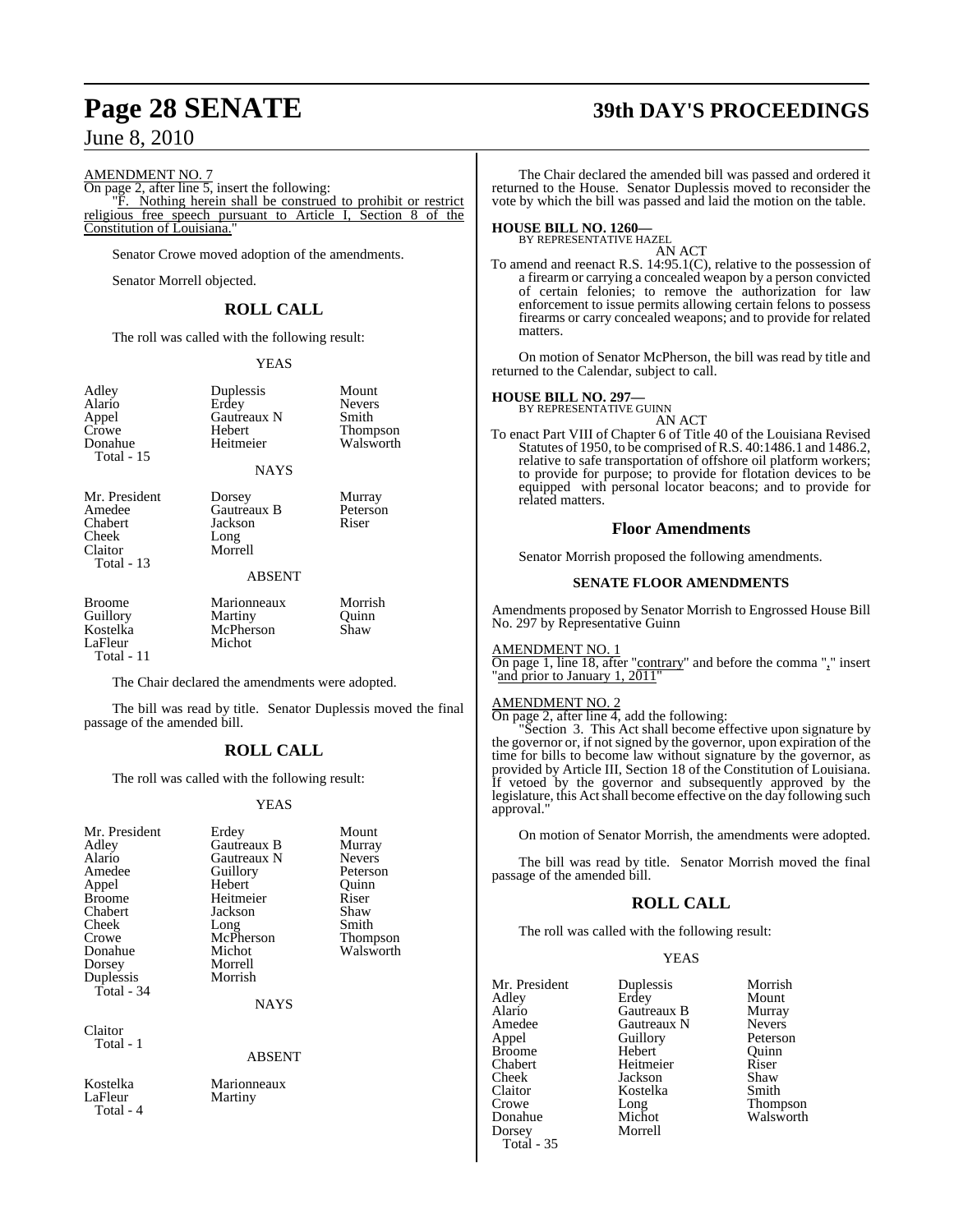## **39th DAY'S PROCEEDINGS Page 29 SENATE**

#### **NAYS**

#### Total - 0

#### ABSENT

LaFleur Martiny<br>Marionneaux McPherson Marionneaux Total - 4

The Chair declared the amended bill was passed and ordered it returned to the House. Senator Morrish moved to reconsider the vote by which the bill was passed and laid the motion on the table.

#### **HOUSE BILL NO. 370—**

BY REPRESENTATIVE ARNOLD AN ACT

To amend and reenact R.S. 9:3891(8) and (9) and to enact R.S. 9:3891(14), relative to agency relations in real estate transactions; to provide for a change in the definition of "designated agency" and "designated agent"; to provide for a definition of "substantive contact"; and to provide for related matters.

The bill was read by title. Senator Appel moved the final passage of the bill.

#### **ROLL CALL**

The roll was called with the following result:

#### YEAS

| Mr. President<br>Adley<br>Alario<br>Amedee<br>Appel<br><b>Broome</b><br>Chabert<br>Cheek<br>Claitor<br>Crowe<br>Donahue<br>Dorsey | Duplessis<br>Erdey<br>Gautreaux B<br>Gautreaux N<br>Guillory<br>Hebert<br>Heitmeier<br>Jackson<br>Kostelka<br>Long<br>McPherson<br>Michot | Morrell<br>Morrish<br>Mount<br>Murray<br><b>Nevers</b><br>Peterson<br>Quinn<br>Riser<br>Shaw<br>Smith<br>Thompson<br>Walsworth |
|-----------------------------------------------------------------------------------------------------------------------------------|-------------------------------------------------------------------------------------------------------------------------------------------|--------------------------------------------------------------------------------------------------------------------------------|
| <b>Total - 36</b>                                                                                                                 | <b>NAYS</b>                                                                                                                               |                                                                                                                                |
| Total - 0                                                                                                                         | <b>ABSENT</b>                                                                                                                             |                                                                                                                                |
| LaFleur<br>Total - 3                                                                                                              | Marionneaux                                                                                                                               | Martiny                                                                                                                        |

The Chair declared the bill was passed and ordered it returned to the House. Senator Appel moved to reconsider the vote by which the bill was passed and laid the motion on the table.

#### **HOUSE BILL NO. 448—** BY REPRESENTATIVE FOIL

AN ACT

To amend and reenact R.S. 37:1864.1(A), 1866, and 1867(A) and to enact R.S. 37:1862.1, relative to secondhand dealers; to provide for record and reporting requirements; to require secondhand dealers to photograph merchandise that is purchased; to provide for changes to daily reports required by secondhand dealers; to provide for the location of items purchased by a secondhand dealer; and to provide for related matters.

On motion of Senator N. Gautreaux, the bill was read by title and returned to the Calendar, subject to call.

# June 8, 2010

#### **HOUSE BILL NO. 582—**

BY REPRESENTATIVE BALDONE AN ACT

To amend and reenact R.S. 39:1659 and 40:1300.281(F), relative to prosthetic and orthotic services; to provide for exceptions; and to provide for related matters.

The bill was read by title. Senator Amedee moved the final passage of the bill.

### **ROLL CALL**

The roll was called with the following result:

YEAS

| Mr. President | Duplessis   | Morrell         |
|---------------|-------------|-----------------|
| Adley         | Erdey       | Morrish         |
| Alario        | Gautreaux B | Mount           |
| Amedee        | Gautreaux N | Murray          |
| Appel         | Guillory    | <b>Nevers</b>   |
| <b>Broome</b> | Hebert      | Peterson        |
| Chabert       | Heitmeier   | Ouinn           |
| Cheek         | Jackson     | Riser           |
| Claitor       | Kostelka    | Shaw            |
| Crowe         | Long        | Smith           |
| Donahue       | McPherson   | <b>Thompson</b> |
| Dorsey        | Michot      | Walsworth       |
| Total - 36    |             |                 |
|               | NI A V.C    |                 |

Total - 0

### NAYS

#### ABSENT

LaFleur Marionneaux Martiny Total - 3

The Chair declared the bill was passed and ordered it returned to the House. Senator Amedee moved to reconsider the vote by which the bill was passed and laid the motion on the table.

#### **HOUSE BILL NO. 1030—**

BY REPRESENTATIVES ST. GERMAIN, BOBBY BADON, BARROW,<br>BILLIOT, BURRELL, DIXON, DOERGE, GISCLAIR, GUILLORY, HILL,<br>JOHNSON, LAFONTA, MONTOUCET, NORTON, PUGH, GARY SMITH,<br>PATRICIA SMITH, AND STIAES

AN ACT

To amend and reenact R.S. 40:1232.1(A)(2) and (3) and 1232.3, relative to emergency medical services; to set a maximum fee for an emergency medical technician-basic certification and recertification for any individual who is an employee or volunteer of the state of Louisiana or another public entity, a municipal fire department, a fire protection district, a volunteer fire department, or a municipal law enforcement agency; to exempt certain employees or volunteers of the state of Louisiana or another public entity, a municipal fire department, a fire protection district, or a volunteer fire department from the authority of the Louisiana Emergency Medical Services Certification Commission to conduct disciplinary hearings, request investigations, and initiate prosecution, with certain exceptions and conditions; and to provide for related matters.

The bill was read by title. Senator Mount moved the final passage of the bill.

#### **ROLL CALL**

The roll was called with the following result:

#### YEAS

| Mr. President | Gautreaux B | Mount         |
|---------------|-------------|---------------|
| Alario        | Gautreaux N | Murray        |
| Appel         | Guillory    | <b>Nevers</b> |
| <b>Broome</b> | Hebert      | Peterso       |

Gautreaux N Murray<br>
Guillorv Nevers Hebert Peterson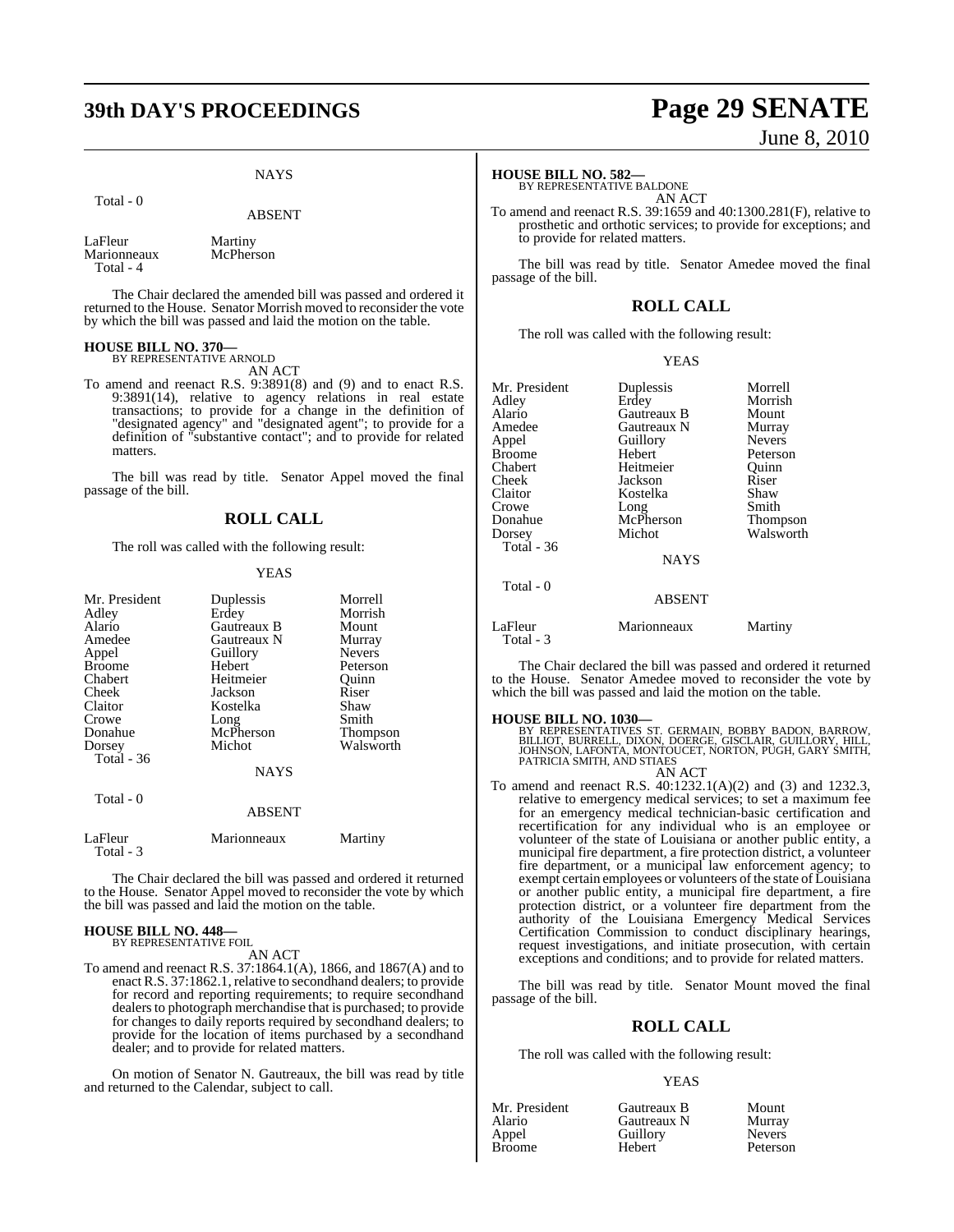| Chabert<br>Cheek<br>Claitor<br>Donahue<br>Dorsey<br>Duplessis<br>Erdey<br>Total - 32 | Heitmeier<br>Jackson<br>Kostelka<br>McPherson<br>Michot<br>Morrell<br>Morrish<br><b>NAYS</b> | Quinn<br>Riser<br>Shaw<br>Smith<br><b>Thompson</b><br>Walsworth |
|--------------------------------------------------------------------------------------|----------------------------------------------------------------------------------------------|-----------------------------------------------------------------|
| Adley<br>Total - 2                                                                   | Long<br><b>ABSENT</b>                                                                        |                                                                 |
| Amedee<br>Crowe<br>Total - 5                                                         | LaFleur<br>Marionneaux                                                                       | Martiny                                                         |

The Chair declared the bill as previously amended was passed and ordered it returned to the House. Senator Mount moved to reconsider the vote by which the bill was passed and laid the motion on the table.

#### **HOUSE BILL NO. 1078—** BY REPRESENTATIVE FOIL

AN ACT

To amend and reenact R.S. 36:104(A)(7) and (14) and R.S. 51:935, 2341(D)(2), and 2461 and to repeal R.S. 25:318(E), R.S. 33:130.753(C) and 4708(C)(5), R.S. 36:104(A)(8), R.S. 39:1953(B)(8), 2006(E), and 2176(E), R.S. 47:6020.4, 6027(F), and 6036(D)(5) and R.S. 51:1786(4), 1927.2, 2312(F), and 2319, relative to reporting requirements of the Louisiana Department of Economic Development and the Louisiana Economic Development Corporation; to provide for changes to reporting requirements of the Louisiana Department of Economic Development to various state agencies; and to provide for related matters.

On motion of Senator Chaisson, the bill was read by title and returned to the Calendar, subject to call.

## **HOUSE BILL NO. 1095—** BY REPRESENTATIVE MILLS

AN ACT

To amend and reenact R.S. 40:1006(B) and (E) and R.S. 40:1007(D), (E)(1) and (2), and (F)(introductory paragraph), relative to the Prescription Monitoring Program; to provide for reporting; to provide for access to information; and to provide for related matters.

The bill was read by title. Senator Mount moved the final passage of the bill.

### **ROLL CALL**

The roll was called with the following result:

#### YEAS

| Mr. President     | Duplessis   | Morrell       |
|-------------------|-------------|---------------|
| Adley             | Erdey       | Morrish       |
| Alario            | Gautreaux B | Mount         |
| Amedee            | Gautreaux N | Murray        |
| Appel             | Guillory    | <b>Nevers</b> |
| <b>Broome</b>     | Hebert      | Peterson      |
| Chabert           | Heitmeier   | Ouinn         |
| Cheek             | Jackson     | Riser         |
| Claitor           | Kostelka    | Shaw          |
| Crowe             | Long        | Smith         |
| Donahue           | McPherson   | Thompson      |
| Dorsey            | Michot      |               |
| <b>Total - 35</b> |             |               |
|                   | NAYS        |               |

## **Page 30 SENATE 39th DAY'S PROCEEDINGS**

#### ABSENT

LaFleur Martiny<br>Marionneaux Walswo Total - 4

Walsworth

The Chair declared the bill was passed and ordered it returned to the House. Senator Mount moved to reconsider the vote by which the bill was passed and laid the motion on the table.

### **HOUSE BILL NO. 1207—**

BY REPRESENTATIVE ARNOLD AN ACT

To amend and reenact R.S.  $10:9-109(c)(4)$ , (5), and (6)(C) and to enact R.S.  $10:9-109(c)(7)$  and Part VII of Chapter 9 of Title 45 of the Louisiana Revised Statutes of 1950, to be comprised of R.S. 45:1251 through 1261, relative to utilities; to provide for security interests in investment recovery property; to provide for legislative intent and definitions; to provide with respect to issuance of financing orders; to provide for appeals of financing orders; to provide for a utility's interest in a financing order; to provide for investment recovery property; to provide for the sale of investment recovery property; to provide for the perfection and true sale status of a sale of investment recovery property; to provide for subsidiaries of electric utilities; to provide for conflicts of laws; to provide for the creation, perfection, and priority of security interests in investment recovery property; to provide a state pledge of non-impairment of investment recovery bonds; to exempt investment recovery bonds from being public debt; to provide an exclusion from secured transaction provisions of the uniform commercial laws; to provide for non-impairment of the jurisdiction of the commission; and to provide for related matters.

### **Floor Amendments**

Senator Duplessis proposed the following amendments.

#### **SENATE FLOOR AMENDMENTS**

Amendments proposed by Senator Duplessis to Reengrossed House Bill No. 1207 by Representative Arnold

AMENDMENT NO. 1 On page 14, line 12, between "H." and "An" insert "(1)"

MEND<u>MENT NO. 2</u> On page 14, line 23, after "possible." delete the remainder of the line.

AMENDMENT NO. 3 On page 14, at the beginning of line 24, add  $\frac{1}{2}$  No appeal to the Louisiana Supreme Court shall be allowed"

#### AMENDMENT NO. 4

On page 14, line 29 and page 15, line 1, change "the immediately preceding two sentences of this Subsection" to "this Paragraph"

On motion of Senator Duplessis, the amendments were adopted.

The bill was read by title. Senator Duplessis moved the final passage of the amended bill.

### **ROLL CALL**

The roll was called with the following result:

#### YEAS

Adley Erdey Morrish Alario Gautreaux B Mount Amedee Gautreaux N Murray<br>
Appel Guillory Nevers Appel Guillory<br>
Rroome Hebert

Mr. President Duplessis Morrell

Peterson

Total - 0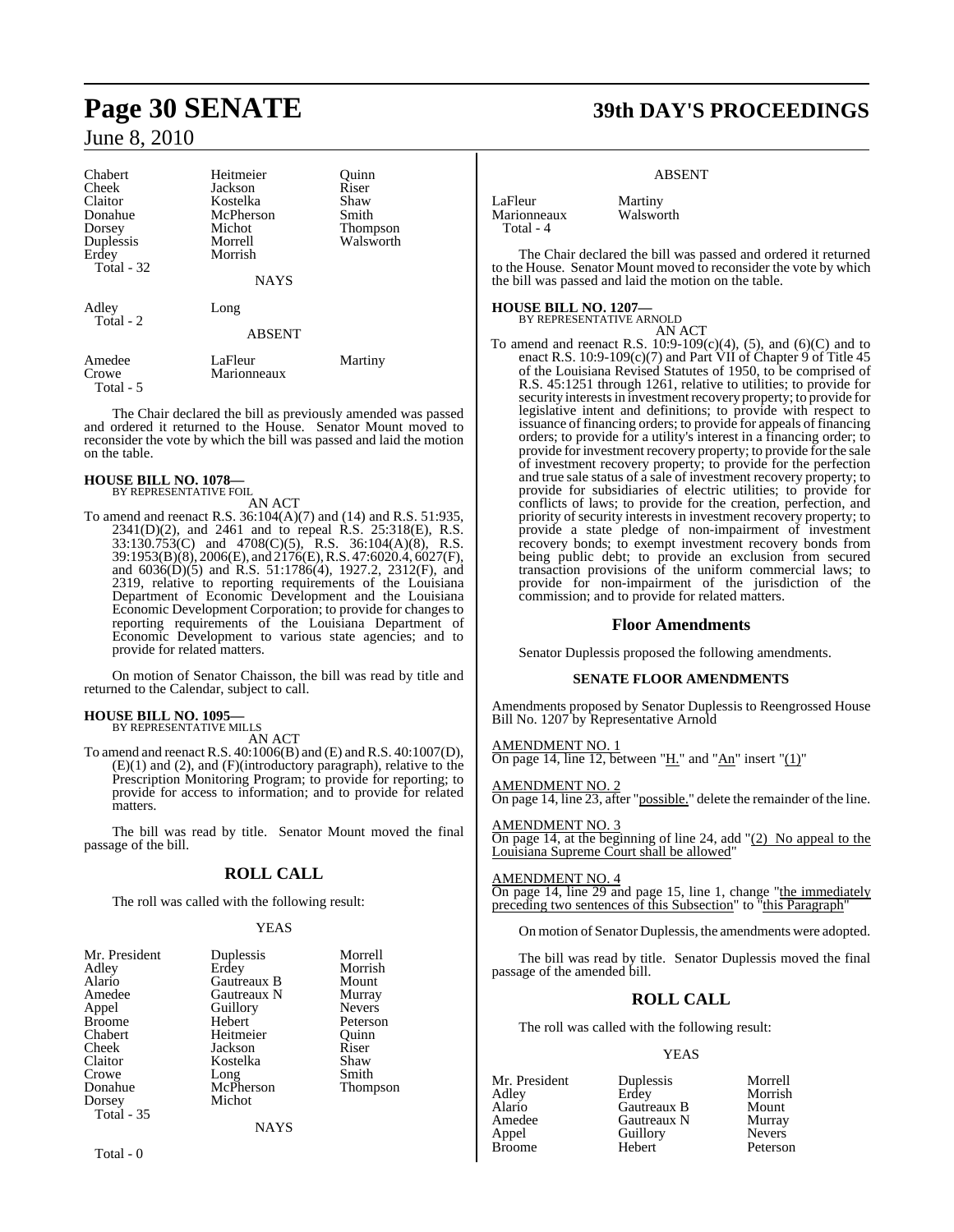## **39th DAY'S PROCEEDINGS Page 31 SENATE**

| Chabert<br>Cheek<br>Claitor | Heitmeier<br>Jackson<br>Kostelka | Ouinn<br>Riser<br>Shaw |
|-----------------------------|----------------------------------|------------------------|
| Crowe                       | Long                             | Smith                  |
| Donahue                     | McPherson                        | <b>Thompson</b>        |
| Dorsey                      | Michot                           | Walsworth              |
| Total - 36                  |                                  |                        |
|                             | <b>NAYS</b>                      |                        |
| Total - 0                   |                                  |                        |
|                             | <b>ABSENT</b>                    |                        |
| LaFleur                     | Marionneaux                      | Martinv                |

Total - 3

The Chair declared the amended bill was passed and ordered it returned to the House. Senator Duplessis moved to reconsider the vote by which the bill was passed and laid the motion on the table.

#### **HOUSE BILL NO. 1271—**

BY REPRESENTATIVE ST. GERMAIN AN ACT

To amend and reenact R.S. 40:1232.2(B)(1)(introductory paragraph) and (b) and to enact R.S.  $40:1232.2(B)(1)(d)$  and (e), relative to the Louisiana Emergency Medical Services Certification Commission; to provide for membership; to provide for a date for change of certain membership; and to provide for related matters.

The bill was read by title. Senator Mount moved the final passage of the bill.

#### **ROLL CALL**

The roll was called with the following result:

#### YEAS

| Mr. President<br>Adley<br>Alario<br>Amedee<br>Appel<br><b>Broome</b><br>Chabert<br>Cheek<br>Claitor<br>Crowe<br>Donahue<br>Dorsey<br>Total - 34 | Duplessis<br>Erdey<br>Gautreaux B<br>Gautreaux N<br>Guillory<br>Hebert<br>Heitmeier<br>Jackson<br>Long<br>McPherson<br>Michot<br>Morrell | Morrish<br>Mount<br>Murray<br><b>Nevers</b><br>Ouinn<br>Riser<br>Shaw<br>Smith<br>Thompson<br>Walsworth |
|-------------------------------------------------------------------------------------------------------------------------------------------------|------------------------------------------------------------------------------------------------------------------------------------------|---------------------------------------------------------------------------------------------------------|
|                                                                                                                                                 | <b>NAYS</b>                                                                                                                              |                                                                                                         |
| Total - 0                                                                                                                                       | <b>ABSENT</b>                                                                                                                            |                                                                                                         |
| $\bm{V} = -4 - 11$                                                                                                                              | $M = 12.2$                                                                                                                               | $D - 1 - 2 - 3$                                                                                         |

| Kostelka  | Marionneaux | Peterson |
|-----------|-------------|----------|
| LaFleur   | Martiny     |          |
| Total - 5 |             |          |

The Chair declared the bill was passed and ordered it returned to the House. Senator Mount moved to reconsider the vote by which the bill was passed and laid the motion on the table.

#### **HOUSE BILL NO. 1407— (Substitute for HouseBill No. 450 by Representative Foil)**

BY REPRESENTATIVE FOIL AN ACT

To amend and reenact R.S. 3:3807(B)(2), relative to retail florists; to repeal certain examination requirements for retail florists; and to provide for related matters.

# June 8, 2010

#### **Floor Amendments**

Senator Claitor proposed the following amendments.

#### **SENATE FLOOR AMENDMENTS**

Amendments proposed by Senator Claitor to Reengrossed House Bill No. 1407 by Representative Foil

#### AMENDMENT NO. 1

Total - 3

On page 1, below line 18, add the following:

"Section 2. This Act shall become effective upon signature by the governor or, if not signed by the governor, upon expiration of the time for bills to become law without signature by the governor, as provided by Article III, Section 18 of the Constitution of Louisiana. If vetoed by the governor and subsequently approved by the legislature, this Act shall become effective on the day following such approval."

On motion of Senator Claitor, the amendments were adopted.

The bill was read by title. Senator Claitor moved the final passage of the amended bill.

### **ROLL CALL**

YEAS

The roll was called with the following result:

| Mr. President<br>Adlev<br>Alario<br>Amedee<br>Appel<br>Broome<br>Chabert<br>Cheek<br>Claitor<br>Crowe<br>Donahue<br>Dorsey<br>Total - 36 | Duplessis<br>Erdey<br>Gautreaux B<br>Gautreaux N<br>Guillory<br>Hebert<br>Heitmeier<br>Jackson<br>Kostelka<br>Long<br>McPherson<br>Michot<br><b>NAYS</b> | Morrell<br>Morrish<br>Mount<br>Murray<br><b>Nevers</b><br>Peterson<br>Ouinn<br>Riser<br>Shaw<br>Smith<br>Thompson<br>Walsworth |
|------------------------------------------------------------------------------------------------------------------------------------------|----------------------------------------------------------------------------------------------------------------------------------------------------------|--------------------------------------------------------------------------------------------------------------------------------|
| Total $-0$                                                                                                                               | <b>ABSENT</b>                                                                                                                                            |                                                                                                                                |
| LaFleur                                                                                                                                  | Marionneaux                                                                                                                                              | Martiny                                                                                                                        |

The Chair declared the amended bill was passed and ordered it returned to the House. Senator Claitor moved to reconsider the vote by which the bill was passed and laid the motion on the table.

#### **HOUSE BILL NO. 1408— (Substitute for House Bill No. 1208 by Representative Tucker)** BY REPRESENTATIVE TUCKER

AN ACT

To enact R.S. 4:185.1, relative to gaming proceeds; to provide for auditing of the Horsemen's Benevolent and Protective Association and its operations and programs by the legislative auditor; to provide for guidelines; and to provide for related matters.

The bill was read by title. Senator N. Gautreaux moved the final passage of the bill.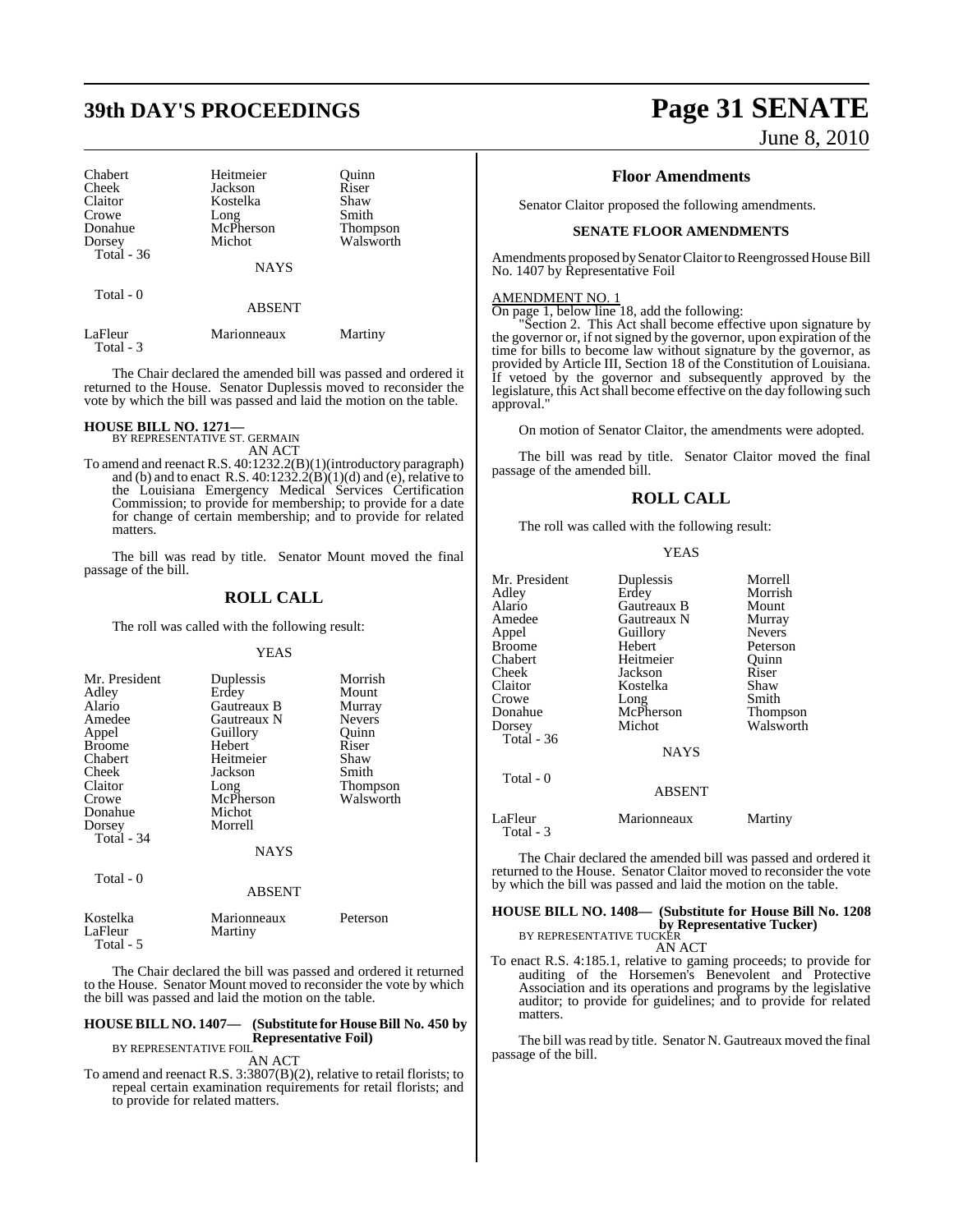### **ROLL CALL**

The roll was called with the following result:

#### YEAS

| Mr. President           | Duplessis   | Morrell         |
|-------------------------|-------------|-----------------|
| Adley                   | Erdey       | Morrish         |
| Alario                  | Gautreaux B | Mount           |
| Amedee                  | Gautreaux N | Murray          |
| Appel                   | Guillory    | <b>Nevers</b>   |
| <b>Broome</b>           | Hebert      | Peterson        |
| Chabert                 | Heitmeier   | Quinn           |
| Cheek                   | Jackson     | Riser           |
| Claitor                 | Kostelka    | Shaw            |
| Crowe                   | Long        | Smith           |
| Donahue                 | McPherson   | <b>Thompson</b> |
| Dorsey                  | Michot      | Walsworth       |
| Total - 36<br>Total - 0 | <b>NAYS</b> |                 |

#### ABSENT

| Marionneaux | Martiny |
|-------------|---------|
|             |         |

The Chair declared the bill was passed and ordered it returned to the House. Senator N. Gautreaux moved to reconsider the vote by which the bill was passed and laid the motion on the table.

### **HOUSE BILL NO. 1464— (Substitute for House Bill No. 1089 by Representative Ellington)**<br>BY REPRESENTATIVE ELLINGTON

AN ACT

To enact R.S. 32:1268.3 and to repeal R.S. 32:1268.1(B), relative to repurchase of marine products; to provide for the repurchase of marine products by a manufacturer, distributor, or wholesaler; to provide for termination agreements; to provide for exemptions; and to provide for related matters.

On motion of Senator Riser, the bill was read by title and returned to the Calendar, subject to call.

#### **HOUSE BILL NO. 45—**

BY REPRESENTATIVE LAMBERT AN ACT

To amend and reenact R.S. 56:320(B)(3), relative to taking of crabs; to remove the requirement for a crab trap to have a float and float line if the trap is placed in certain locations of the state; and to provide for related matters.

The bill was read by title. Senator Amedee moved the final passage of the bill.

#### **ROLL CALL**

The roll was called with the following result:

#### YEAS

| Mr. President | Duplessis   | Morrell         |
|---------------|-------------|-----------------|
| Adley         | Erdey       | Morrish         |
| Alario        | Gautreaux B | Mount           |
| Amedee        | Gautreaux N | Murray          |
| Appel         | Guillory    | <b>Nevers</b>   |
| <b>Broome</b> | Hebert      | Peterson        |
| Chabert       | Heitmeier   | Ouinn           |
| Cheek         | Jackson     | Riser           |
| Claitor       | Kostelka    | Shaw            |
| Crowe         | Long        | Smith           |
| Donahue       | McPherson   | <b>Thompson</b> |
| Dorsey        | Michot      | Walsworth       |
| Total - 36    |             |                 |

## **Page 32 SENATE 39th DAY'S PROCEEDINGS**

#### **NAYS**

| Total - 0 | <b>ABSENT</b> |         |
|-----------|---------------|---------|
| LaFleur   | Marionneaux   | Martiny |

Total - 3

The Chair declared the bill was passed and ordered it returned to the House. Senator Amedee moved to reconsider the vote by which the bill was passed and laid the motion on the table.

**HOUSE BILL NO. 97—** BY REPRESENTATIVES CORTEZ, ARMES, BILLIOT, HENRY BURNS, DIXON, DOERGE, GISCLAIR, SAM JONES, AND POPE AN ACT

To amend and reenact R.S. 32:402.1(D), relative to driver's education; to allow for certain personsto participate in a portion of a driver's education course prior to their fifteenth birthday; and to provide for related matters.

The bill was read by title. Senator Michot moved the final passage of the bill.

#### **ROLL CALL**

The roll was called with the following result:

#### **YEAS**

| Mr. President<br>Adley<br>Alario<br>Amedee<br>Appel<br>Cheek<br>Claitor<br>Crowe<br>Donahue<br>Dorsey<br>Total - 30 | Duplessis<br>Erdey<br>Gautreaux B<br>Guillory<br>Hebert<br>Heitmeier<br>Jackson<br>Kostelka<br>Long<br>McPherson<br><b>NAYS</b> | Michot<br>Morrell<br>Morrish<br>Mount<br>Murray<br><b>Nevers</b><br>Riser<br>Shaw<br>Smith<br>Thompson |
|---------------------------------------------------------------------------------------------------------------------|---------------------------------------------------------------------------------------------------------------------------------|--------------------------------------------------------------------------------------------------------|
| Broome<br>Total - 3                                                                                                 | Peterson<br><b>ABSENT</b>                                                                                                       | Walsworth                                                                                              |
| Chabert<br>Gautreaux N<br>Total - 6                                                                                 | LaFleur<br>Marionneaux                                                                                                          | Martiny<br>Ouinn                                                                                       |

The Chair declared the bill was passed and ordered it returned to the House. Senator Michot moved to reconsider the vote by which the bill was passed and laid the motion on the table.

## **HOUSE BILL NO. 152—** BY REPRESENTATIVE HARDY

AN ACT To amend and reenact R.S. 32:415(B)(1) and 415.1(A)(1) and (C), relative to driver's license suspensions and revocations; to provide for extension of a driver's license suspension period after certain convictions; to provide for economic and medical hardship license application procedures; and to provide for related matters.

On motion of Senator Guillory, the bill was read by title and returned to the Calendar, subject to call.

**HOUSE BILL NO. 168—** BY REPRESENTATIVES HENRY BURNS, BILLIOT, CHANDLER, EDWARDS, LEGER, RICHARD, RICHMOND, AND SMILEY

- AN ACT
- To amend and reenact R.S. 38:214 and 218 and to enact R.S. 48:223(G), relative to drainage obstruction; to provide for the issuance of citations; to provide for enforcement of penalties; to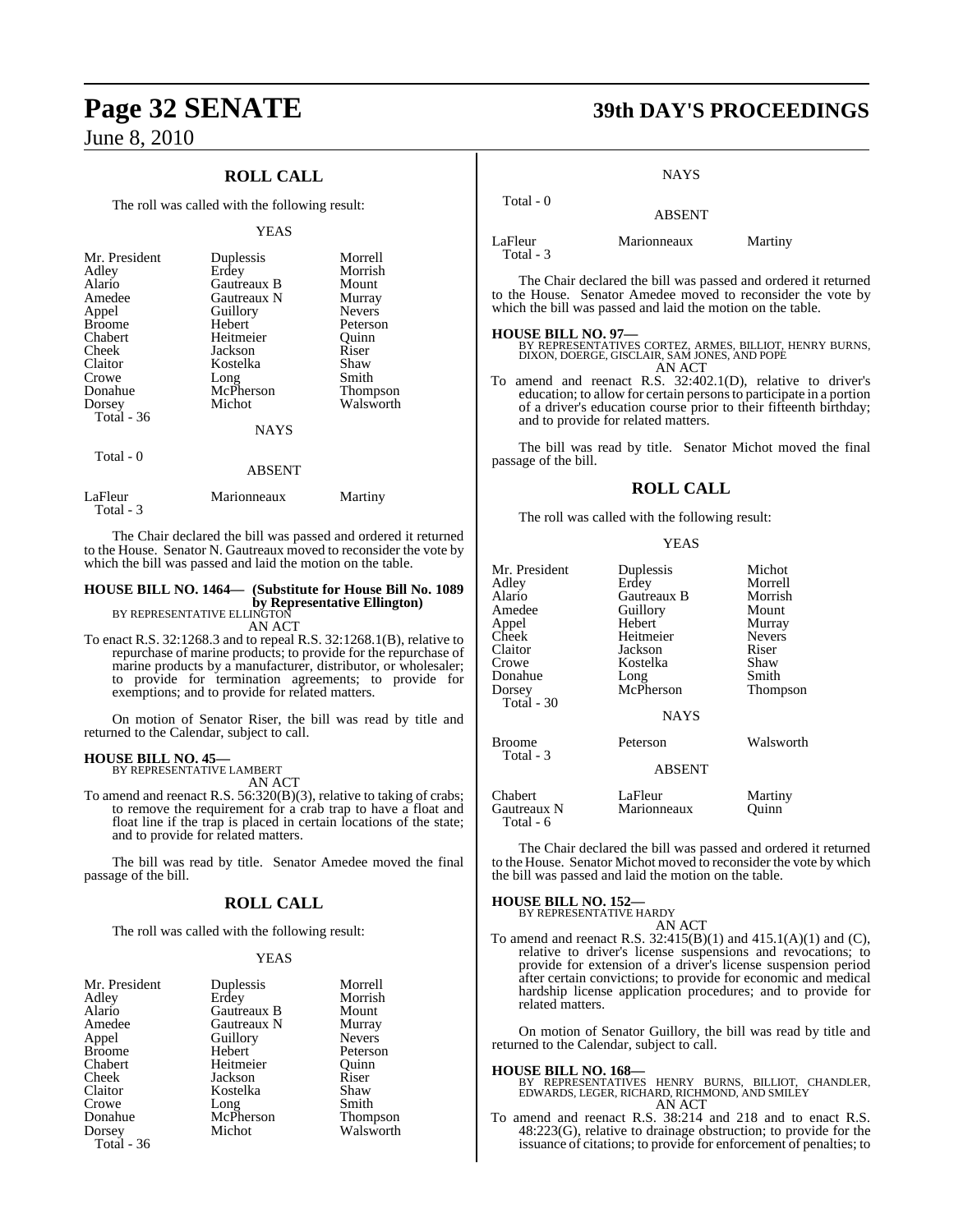## **39th DAY'S PROCEEDINGS Page 33 SENATE**

provide for collection of fines; and to provide for related matters.

The bill was read by title. Senator McPherson moved the final passage of the bill.

#### **ROLL CALL**

The roll was called with the following result:

#### YEAS

| Mr. President | Erdey       | Morrish       |
|---------------|-------------|---------------|
|               |             |               |
| Adley         | Gautreaux B | Mount         |
| Alario        | Gautreaux N | Murray        |
| Appel         | Guillory    | <b>Nevers</b> |
| <b>Broome</b> | Hebert      | Peterson      |
| Chabert       | Heitmeier   | Ouinn         |
| Cheek         | Jackson     | Riser         |
| Claitor       | Kostelka    | Shaw          |
| Crowe         | Long        | Smith         |
| Donahue       | McPherson   | Thompson      |
| Dorsey        | Michot      | Walsworth     |
| Duplessis     | Morrell     |               |
| Total - 35    |             |               |
|               | <b>NAYS</b> |               |
| Total - 0     |             |               |

#### ABSENT

| Amedee    | Marionneaux |
|-----------|-------------|
| LaFleur   | Martiny     |
| Total - 4 |             |

The Chair declared the bill was passed and ordered it returned to the House. Senator McPherson moved to reconsider the vote by which the bill was passed and laid the motion on the table.

#### **HOUSE BILL NO. 229—**

Total - 5

BY REPRESENTATIVE PEARSON A JOINT RESOLUTION

Proposing to amend Article X, Section 29(E)(5) of the Constitution of Louisiana and to add Article X, Section 29(F) of the Constitution of Louisiana, to provide relative to benefit provisions for members of public retirement systems; to require a two-thirds vote for passage of a benefit provision having an actuarial cost; to provide for submission of the proposed amendment to the electors; and to provide for related matters.

The bill was read by title. Senator B. Gautreaux moved the final passage of the bill.

### **ROLL CALL**

The roll was called with the following result:

#### YEAS

| Mr. President | Dorsey      | Michot        |
|---------------|-------------|---------------|
| Adley         | Duplessis   | Morrish       |
| Alario        | Erdey       | Mount         |
| Amedee        | Gautreaux B | <b>Nevers</b> |
| Appel         | Guillory    | Riser         |
| Chabert       | Hebert      | Smith         |
| Cheek         | Heitmeier   | Thompson      |
| Claitor       | Kostelka    | Walsworth     |
| Crowe         | Long        |               |
| Donahue       | McPherson   |               |
| Total - 28    |             |               |
|               | <b>NAYS</b> |               |
| <b>Broome</b> | Murray      | Shaw          |
| Morrell       | Peterson    |               |

# June 8, 2010

#### ABSENT

| Gautreaux N | LaFleur     | Martiny |
|-------------|-------------|---------|
| Jackson     | Marionneaux | Ouinn   |
| Total - $6$ |             |         |

The Chair declared the bill was passed and ordered it returned to the House. Senator B. Gautreaux moved to reconsider the vote by which the bill was passed and laid the motion on the table.

#### **HOUSE BILL NO. 251—**

BY REPRESENTATIVE PATRICIA SMITH AN ACT

To amend and reenact R.S. 17:21(B), relative to the state superintendent of education for public elementary and secondary education; to provide that the state superintendent shall possess certain minimum qualifications at the time of appointment by the State Board of Elementary and Secondary Education; to provide that the state board may establish additional qualifications; to provide limitations; to provide an effective date; and to provide for related matters.

The bill was read by title. Senator Nevers moved the final passage of the bill.

#### **ROLL CALL**

The roll was called with the following result:

YEAS

| Mr. President<br>Adley<br>Alario<br>Amedee<br>Appel<br><b>Broome</b> | Duplessis<br>Erdey<br>Gautreaux B<br>Gautreaux N<br>Guillory<br>Hebert | Morrell<br>Morrish<br>Mount<br>Murray<br><b>Nevers</b><br>Peterson |
|----------------------------------------------------------------------|------------------------------------------------------------------------|--------------------------------------------------------------------|
| Chabert                                                              | Heitmeier                                                              | Ouinn                                                              |
| Cheek                                                                | Jackson                                                                | Riser                                                              |
| Claitor                                                              | Kostelka                                                               | Shaw                                                               |
| Crowe                                                                | Long                                                                   | Smith                                                              |
| Donahue                                                              | McPherson                                                              | Thompson                                                           |
| Dorsey                                                               | Michot                                                                 | Walsworth                                                          |
| Total $-36$                                                          |                                                                        |                                                                    |
|                                                                      | <b>NAYS</b>                                                            |                                                                    |
| Total - 0                                                            |                                                                        |                                                                    |
|                                                                      | <b>ABSENT</b>                                                          |                                                                    |
| LaFleur<br>Total - 3                                                 | Marionneaux                                                            | Martiny                                                            |

The Chair declared the bill was passed and ordered it returned to the House. Senator Nevers moved to reconsider the vote by which the bill was passed and laid the motion on the table.

### **HOUSE BILL NO. 388—** BY REPRESENTATIVE PATRICIA SMITH

AN ACT

To amend and reenact R.S. 17:3973(4) and 3997(B)(1) and (E), relative to teachers transferring to a charter school from a city, parish, or other local public school system; to provide relative to certain leaves of absence for such teachers; to provide definitions; to provide effectiveness; to provide guidelines relative to the transfer of an employee of a city, parish, or other local public school system to a Type 4 charter school; to provide an effective date; and to provide for related matters.

The bill was read by title. Senator Dorsey moved the final passage of the bill.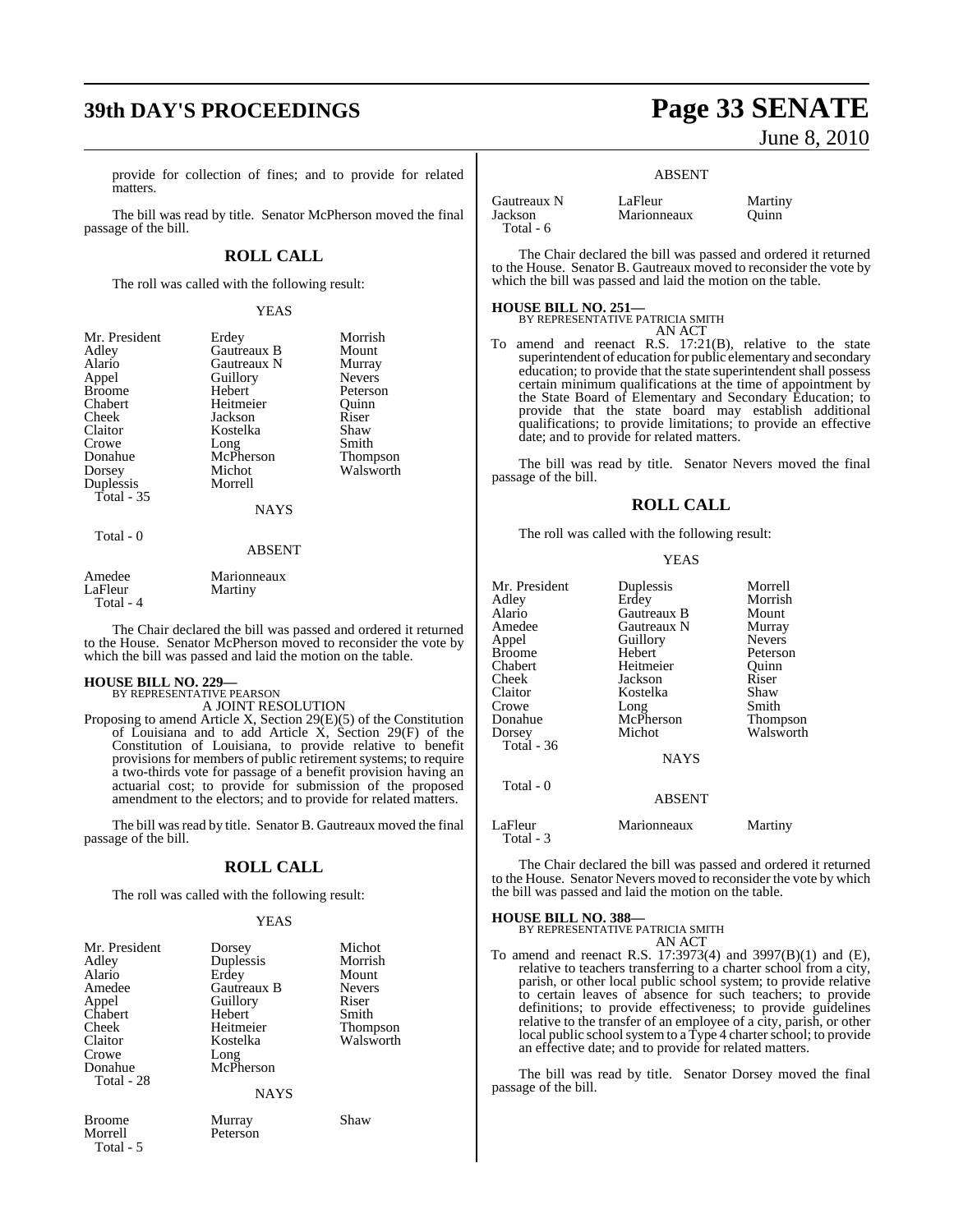### **ROLL CALL**

The roll was called with the following result:

#### YEAS

| Mr. President<br>Adley<br>Alario<br>Appel<br><b>Broome</b><br>Chabert<br>Cheek<br>Claitor<br>Crowe<br>Donahue<br>Dorsey<br>Total - 31 | Duplessis<br>Erdey<br>Gautreaux B<br>Guillory<br>Hebert<br>Heitmeier<br>Jackson<br>Kostelka<br>Long<br>McPherson<br>Michot<br><b>NAYS</b> | Morrell<br>Mount<br>Murray<br><b>Nevers</b><br>Peterson<br>Ouinn<br>Shaw<br>Smith<br>Walsworth |
|---------------------------------------------------------------------------------------------------------------------------------------|-------------------------------------------------------------------------------------------------------------------------------------------|------------------------------------------------------------------------------------------------|
| Morrish<br>Total - 2                                                                                                                  | Thompson<br><b>ABSENT</b>                                                                                                                 |                                                                                                |
| Amedee<br>Gautreaux N                                                                                                                 | LaFleur<br>Marionneaux                                                                                                                    | Martiny<br>Riser                                                                               |

Total - 6

The Chair declared the bill was passed and ordered it returned to the House. Senator Dorsey moved to reconsider the vote by which the bill was passed and laid the motion on the table.

### **HOUSE BILL NO. 438—** BY REPRESENTATIVE PEARSON

AN ACT

To enact R.S. 33:2956, relative to investments of foundations and similar entities created by the governing bodies of hospital service districts; to authorize and provide relative to investments of such entities; and to provide for related matters.

#### **Floor Amendments**

Senator Duplessis proposed the following amendments.

#### **SENATE FLOOR AMENDMENTS**

Amendments proposed bySenator Duplessis to Engrossed House Bill No. 438 by Representative Pearson

#### AMENDMENT NO. 1

On page 1, line 2, after "To" and before "enact" insert "amend and reenact R.S. 46:1095(C)," and after "R.S. 33:2956" insert "and to repeal R.S. 33:2956(D)"

#### AMENDMENT NO. 2

On page 1, line 3, after "districts;" and before "to" insert "to provide for the governing authorities of hospital service districts;"

#### AMENDMENT NO. 3

On page 1, line 6, after "Section 1." and before "R.S. 33:2956" insert "R.S. 46:1095 is hereby amended and reenacted and", and after

#### AMENDMENT NO. 4

On page 1, between lines 6 and 7 insert the following:

"§1095. Board of commissioners; membership; appointment; terms; compensation; removal

\* \* \* C.(1) The members serving pursuant to Paragraph (B) $\left(\frac{1}{1}\right)$  of this Section shall serve **at the pleasure of the chief executive officer of the parish.** six-year terms after initial terms as provided in this

## **Page 34 SENATE 39th DAY'S PROCEEDINGS**

Paragraph. One member shall serve an initial term of two years, two shall serve three years, three shall serve four years, and one shall serve six years, all as determined by lot at the first meeting of the board.

(2) The member serving pursuant to Paragraph (B)(2) of this Section shall serve a six-year term after an initial term of one year.

(3) The members serving pursuant to Paragraphs (B)(3) through (7) of this Section shall serve during their terms of office.

(4)**(2)** Any vacancy in the membership of the commission occurring by reason of the expiration of term of office, death, resignation, disqualification, or otherwise shall be filled in the same manner as the original appointment within thirty days of such vacancy. If the appointing authority fails to fill the vacancy within thirty days of such vacancy, the remaining members of the commission shall appoint an interim successor to serve on the commission until the position is filled by the appointing authority. \* \* \*"

#### AMENDMENT NO. 5

On page 2, after line 16, insert: "Section 2. R.S. 33:2956(D) is hereby repealed."

On motion of Senator Duplessis, the amendments were adopted.

The bill was read by title. Senator Nevers moved the final passage of the amended bill.

#### **ROLL CALL**

The roll was called with the following result:

#### YEAS

| Mr. President<br>Adley<br>Alario | Duplessis<br>Erdey<br>Gautreaux B | Morrell<br>Morrish<br>Mount |
|----------------------------------|-----------------------------------|-----------------------------|
| Amedee                           | Gautreaux N                       | Murray                      |
| Appel                            | Guillory                          | <b>Nevers</b>               |
| Broome                           | Hebert                            | Peterson                    |
| Chabert                          | Heitmeier                         | Ouinn                       |
| Cheek                            | Jackson                           | Riser                       |
| Claitor                          | Kostelka                          | Shaw                        |
| Crowe                            | Long                              | Smith                       |
| Donahue                          | McPherson                         | Thompson                    |
| Dorsey                           | Michot                            |                             |
| Total - 35                       |                                   |                             |
|                                  | <b>NAYS</b>                       |                             |
| Total $-0$                       | <b>ABSENT</b>                     |                             |
|                                  |                                   |                             |

LaFleur Martiny<br>Marionneaux Walsworth Marionneaux Total - 4

The Chair declared the amended bill was passed and ordered it returned to the House. Senator Nevers moved to reconsider the vote by which the bill was passed and laid the motion on the table.

#### **HOUSE BILL NO. 443—**

BY REPRESENTATIVE HUTTER AN ACT

To repeal R.S. 17:1994(B)(15), (33), (34), and (41); to repeal provisions designating the Jefferson, Sidney N. Collier, Slidell, and West Jefferson campuses as part of the Louisiana Technical College; to provide relative to the transfer of certain programs, courses of study, funds, facilities, property, obligations, and functions; to provide an effective date; and to provide forrelated matters.

The bill was read by title. Senator Duplessis moved the final passage of the bill.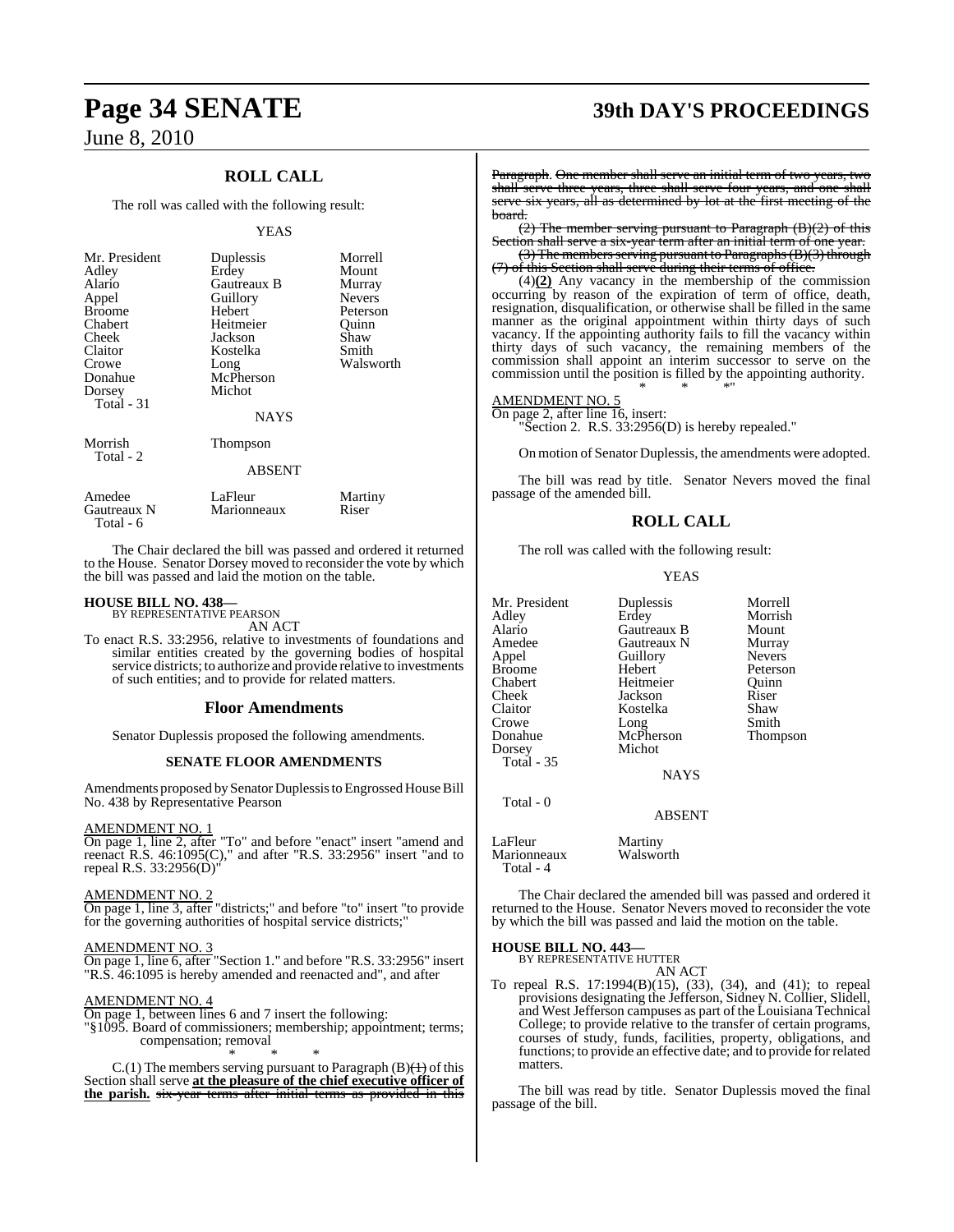## **39th DAY'S PROCEEDINGS Page 35 SENATE**

### **ROLL CALL**

The roll was called with the following result:

#### YEAS

| Mr. President | <b>Duplessi</b> |
|---------------|-----------------|
| Adley         | Erdey           |
| Alario        | Gautreau        |
| Amedee        | Guillory        |
| Appel         | Hebert          |
| <b>Broome</b> | Heitmeie        |
| Chabert       | Jackson         |
| Cheek         | Kostelka        |
| Claitor       | Long            |
| Crowe         | McPhers         |
| Donahue       | Michot          |
| Dorsey        | Morrell         |
| Total - 34    |                 |
|               |                 |

Puplessis Morrish<br>President Duplessis<br>Mount Alario Gautreaux B Murray Feitmeier Quinn<br>Broomen Riser ackson Riser<br>Costelka Shaw ong Smith<br>AcPherson Walsworth McPherson

Mount

Peterson<br>Quinn

Thompson Total - 1

#### ABSENT

NAYS

| Gautreaux N | Marionneaux |
|-------------|-------------|
| LaFleur     | Martiny     |
| Total - 4   |             |

The Chair declared the bill was passed and ordered it returned to the House. Senator Duplessis moved to reconsider the vote by which the bill was passed and laid the motion on the table.

### **HOUSE BILL NO. 485—** BY REPRESENTATIVE BILLIOT

AN ACT

To amend and reenact R.S. 38:301.1(A), relative to elevation reports; to require that levee elevation reports indicate the elevation based on the North American Vertical Datum of 1988; and to provide for related matters.

The bill was read by title. Senator Alario moved the final passage of the bill.

### **ROLL CALL**

The roll was called with the following result:

#### YEAS

| LaFleur   | Marionneaux | Martiny |
|-----------|-------------|---------|
| Total - 3 |             |         |

The Chair declared the bill was passed and ordered it returned to the House. Senator Alario moved to reconsider the vote by which the bill was passed and laid the motion on the table.

# June 8, 2010

#### **HOUSE BILL NO. 494—**

BY REPRESENTATIVE BILLIOT AN ACT

To amend and reenact R.S. 38:301(E)(1) and to enact R.S.  $38:301(A)(4)$  and (F), relative to bicycle paths and walkways adjacent to flood control levees orstructures; to authorize public use of property along or adjacent to any flood control levee or structure for recreational purposes; to authorize construction or permit bicycle paths and walkways; and to provide for related matters.

#### **Floor Amendments**

Senator Heitmeier proposed the following amendments.

#### **SENATE FLOOR AMENDMENTS**

Amendments proposed by Senator Heitmeier to Reengrossed House Bill No. 494 by Representative Billiot

#### AMENDMENT NO. 1

On page 1, line 17, delete "purposes, property owned or controlled by" and insert "purposes as long as the structural integrity of the levee or flood control structure is not compromised, levees under the jurisdiction of

#### AMENDMENT NO. 2

On page 2, line 3, after "purposes," insert "levees" and on line 4 delete "property owned or controlled by it*"*

#### AMENDMENT NO. 3

In Amendment No. 7 proposed by the Senate Committee on transportation, highways and public works and adopted by the Senate on May 25, 2010, on page 1, delete lines 18, 19, 20 and 21 and insert "a levee district or a levee and drainage district to allow the public to utilize for recreational purposes levees under the jurisdiction of the board or governing authority nor shall the provisions of this Section be interpreted to encourage or require a levee district or levee and drainage "

On motion of Senator Heitmeier, the amendments were adopted.

#### **Floor Amendments**

Senator McPherson proposed the following amendments.

#### **SENATE FLOOR AMENDMENTS**

Amendments proposed by Senator McPherson to Reengrossed House Bill No. 494 by Representative Billiot

#### AMENDMENT NO. 1

In Senate Committee Amendment No. 6 proposed by the Senate Committee on Transportation, Highways, and Public Works, and adopted by the Senate on June 4, 2010, on page 1, line 14, after "for recreational purposes" insert: ", unless the injury, damage, or loss was caused by the deliberate and wanton act or gross negligence of the state, the levee district, or the governing authority, or the owner, operator, or lessee of property utilized for levee or levee drainage purposes, or any officer, employee, or agent thereof.

On motion of Senator McPherson, the amendments were adopted.

The bill was read by title. Senator Appel moved the final passage of the amended bill.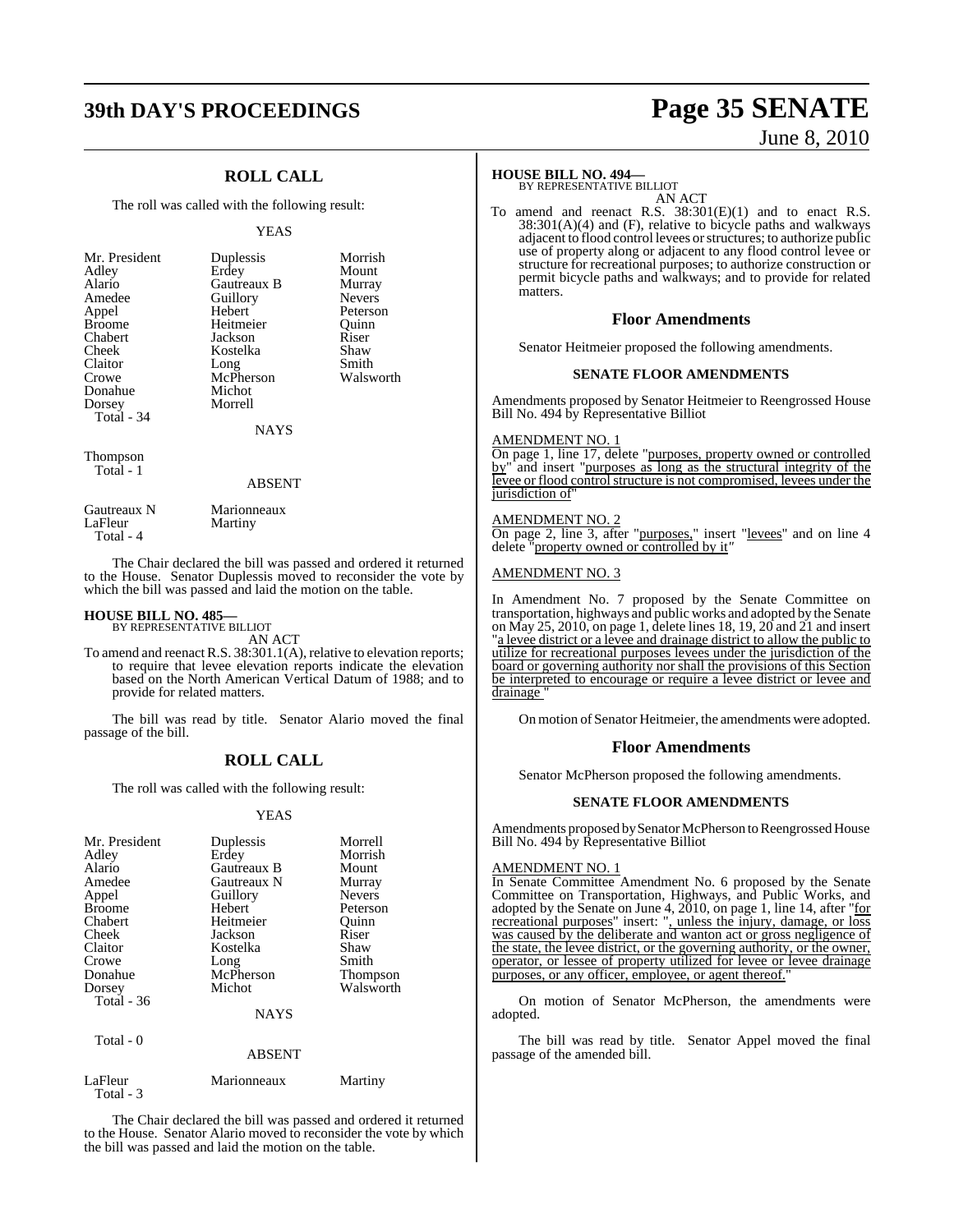## **Page 36 SENATE 39th DAY'S PROCEEDINGS**

June 8, 2010

### **ROLL CALL**

The roll was called with the following result:

#### YEAS

| Alario<br>Appel<br><b>Broome</b><br>Chabert<br>Cheek<br>Crowe<br>Donahue<br>Total - 20 | Dorsey<br>Duplessis<br>Erdey<br>Gautreaux B<br>Gautreaux N<br>Hebert<br>Heitmeier<br><b>NAYS</b> | Kostelka<br>Michot<br>Morrell<br>Murray<br>Ouinn<br>Smith |
|----------------------------------------------------------------------------------------|--------------------------------------------------------------------------------------------------|-----------------------------------------------------------|
| Mr. President<br>Adley<br>Claitor<br>Jackson<br>Total - 10                             | Mount<br>Peterson<br>Riser<br>Shaw<br><b>ABSENT</b>                                              | Thompson<br>Walsworth                                     |
| Amedee<br>Guillory<br>LaFleur                                                          | Long<br>Marionneaux<br>Martiny                                                                   | McPherson<br>Morrish<br><b>Nevers</b>                     |

The Chair declared the amended bill was passed and ordered it returned to the House. Senator Appel moved to reconsider the vote by which the bill was passed and laid the motion on the table.

Total - 9

**HOUSE BILL NO. 519—**<br>BY REPRESENTATIVES CORTEZ, BOBBY BADON, BARROW, HENRY<br>BURNS, TIM BURNS, CARTER, CONNICK, GISCLAIR, HARDY,<br>MICHAEL JACKSON, KLECKLEY, LANDRY, LORUSSO, PEARSON,<br>ROBIDEAUX, JANE SMITH, PATRICIA SMITH, AN AN ACT

To amend and reenact R.S. 11:710, relative to reemployment of retirees in the Teachers' Retirement System of Louisiana; to prohibit retirees reemployed in certain positions from receiving benefits during the period of reemployment; to provide relative to contributions during such period; to provide for an effective date; and to provide for related matters.

On motion of Senator B. Gautreaux, the bill was read by title and returned to the Calendar, subject to call.

**HOUSE BILL NO. 580—** BY REPRESENTATIVE PATRICIA SMITH

AN ACT

To amend and reenact R.S. 17:1945(A) and (B), relative to special schools for students with exceptionalities; to provide for a designation for certain special schools under the jurisdiction of the State Board of Elementary and Secondary Education; to authorize such schools to share services and functions under certain conditions; to allow forthe enrollment in such schools of children with orthopedic impairments under certain circumstances; and to provide for related matters.

The bill was read by title. Senator Dorsey moved the final passage of the bill.

#### **ROLL CALL**

The roll was called with the following result:

#### YEAS

| Mr. President | Erdey       | Morrish       |
|---------------|-------------|---------------|
| Alario        | Gautreaux B | Mount         |
| Appel         | Gautreaux N | Murray        |
| <b>Broome</b> | Guillory    | <b>Nevers</b> |
| Chabert       | Hebert      | Peterson      |
| Cheek         | Heitmeier   | Ouinn         |

| Claitor<br>Crowe<br>Donahue<br>Dorsey<br>Duplessis<br>Total $-33$ | Jackson<br>Long<br>McPherson<br>Michot<br>Morrell<br><b>NAYS</b> | Riser<br>Shaw<br>Smith<br><b>Thompson</b><br>Walsworth |
|-------------------------------------------------------------------|------------------------------------------------------------------|--------------------------------------------------------|
| Total - 0                                                         | <b>ABSENT</b>                                                    |                                                        |
| Adley<br>Amedee                                                   | Kostelka<br>LaFleur                                              | Marionneaux<br>Martiny                                 |

The Chair declared the bill was passed and ordered it returned to the House. Senator Dorsey moved to reconsider the vote by which the bill was passed and laid the motion on the table.

#### **HOUSE BILL NO. 584—**

Total - 6

BY REPRESENTATIVE MILLS AN ACT

To amend and reenact R.S. 32:300.3(D), relative to motor vehicles; to limit liability of law enforcement agencies involved in funeral processions; and to provide for related matters.

The bill was read by title. Senator Hebert moved the final passage of the bill.

### **ROLL CALL**

The roll was called with the following result:

#### YEAS

| Alario<br>Appel<br>Chabert<br>Cheek<br>Claitor<br>Donahue<br>Duplessis<br>Erdey<br>Gautreaux B<br>Guillory<br>Total - 28 | Hebert<br>Heitmeier<br>Jackson<br>Kostelka<br>Long<br>McPherson<br>Michot<br>Morrell<br>Morrish<br>Mount<br><b>NAYS</b> | Murray<br><b>Nevers</b><br>Peterson<br>Ouinn<br>Riser<br>Shaw<br>Smith<br>Thompson |
|--------------------------------------------------------------------------------------------------------------------------|-------------------------------------------------------------------------------------------------------------------------|------------------------------------------------------------------------------------|
| <b>Broome</b><br>Total - 2                                                                                               | Dorsey<br><b>ABSENT</b>                                                                                                 |                                                                                    |
| Mr. President<br>Adley<br>Amedee<br>Total - 9                                                                            | Crowe<br>Gautreaux N<br>LaFleur                                                                                         | Marionneaux<br>Martiny<br>Walsworth                                                |

The Chair declared the bill was passed and ordered it returned to the House. Senator Hebert moved to reconsider the vote by which the bill was passed and laid the motion on the table.

**HOUSE BILL NO. 642—**

BY REPRESENTATIVES HENDERSON AND HUTTER AN ACT

To amend and reenactR.S. 56:421(B)(introductory paragraph) and to enact R.S. 56:421(B)(14), relative to the Louisiana Oyster Task Force; to add a member to the task force; and to provide for related matters.

The bill was read by title. Senator Crowe moved the final passage of the bill.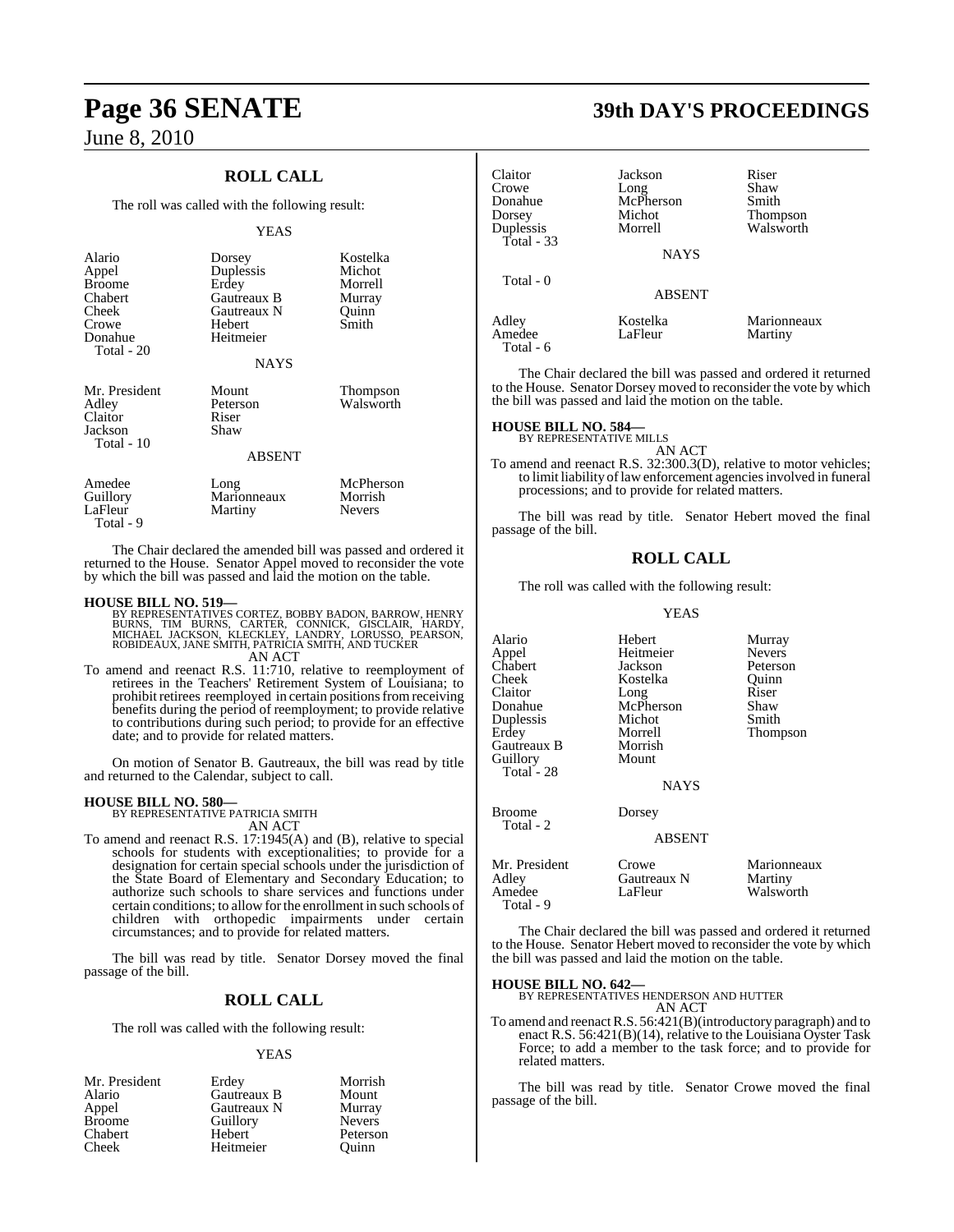## **39th DAY'S PROCEEDINGS Page 37 SENATE**

### **ROLL CALL**

The roll was called with the following result:

#### YEAS

| Mr. President<br>Alario<br>Appel<br><b>Broome</b><br>Chabert<br>Cheek<br>Crowe<br>Donahue<br>Dorsey<br>Duplessis<br>Erdey<br>Total - 32 | Gautreaux B<br>Gautreaux N<br>Guillory<br>Hebert<br>Heitmeier<br>Jackson<br>Kostelka<br>Long<br>McPherson<br>Michot<br>Morrell<br><b>NAYS</b> | Morrish<br>Mount<br>Murray<br><b>Nevers</b><br>Quinn<br>Riser<br>Shaw<br>Smith<br><b>Thompson</b><br>Walsworth |
|-----------------------------------------------------------------------------------------------------------------------------------------|-----------------------------------------------------------------------------------------------------------------------------------------------|----------------------------------------------------------------------------------------------------------------|
|                                                                                                                                         |                                                                                                                                               |                                                                                                                |
| Total - 0                                                                                                                               | <b>ABSENT</b>                                                                                                                                 |                                                                                                                |
| $A = 11 - 1$                                                                                                                            | $L = \Box L$                                                                                                                                  | $D - 1 - 2 - 2 - 2$                                                                                            |

Adley LaFleur Peterson<br>Amedee Marionneaux Amedee Marionneaux<br>Claitor Martiny Martiny Total - 7

The Chair declared the bill was passed and ordered it returned to the House. Senator Crowe moved to reconsider the vote by which the bill was passed and laid the motion on the table.

### **HOUSE BILL NO. 895—** BY REPRESENTATIVE MORRIS

AN ACT

To amend and reenactR.S. 30:2344(D), to enactR.S. 30:2344(E) and (F), and to repeal R.S. 30:2345, relative to asbestos abatement in schools; to provide for asbestos abatement; to provide for the methods of abatement; to repeal the Louisiana School Asbestos Abatement Commission; and to provide for related matters.

The bill was read by title. Senator Morrell moved the final passage of the bill.

### **ROLL CALL**

The roll was called with the following result:

#### YEAS

| Mr. President<br>Adley<br>Alario<br>Appel<br><b>Broome</b><br>Chabert<br>Cheek<br>Crowe<br>Donahue<br>Dorsey<br>Duplessis<br>Erdey<br>Total - 34 | Gautreaux B<br>Gautreaux N<br>Guillory<br>Hebert<br>Heitmeier<br>Jackson<br>Kostelka<br>Long<br>McPherson<br>Michot<br>Morrell<br>Morrish<br><b>NAYS</b> | Mount<br>Murray<br><b>Nevers</b><br>Peterson<br>Quinn<br>Riser<br>Shaw<br>Smith<br><b>Thompson</b><br>Walsworth |
|--------------------------------------------------------------------------------------------------------------------------------------------------|----------------------------------------------------------------------------------------------------------------------------------------------------------|-----------------------------------------------------------------------------------------------------------------|
| Total - 0                                                                                                                                        | ABSENT                                                                                                                                                   |                                                                                                                 |
| Amedee                                                                                                                                           | LaFleur                                                                                                                                                  | Martiny                                                                                                         |

# June 8, 2010

The Chair declared the bill was passed and ordered it returned to the House. Senator Morrell moved to reconsider the vote by which the bill was passed and laid the motion on the table.

**HOUSE BILL NO. 953—** BY REPRESENTATIVE LAMBERT AN ACT

To amend and reenact R.S. 56:332(M), relative to crab fishing; to allow commercial fishermen with appropriate gear licenses to keep finfish while crabbing; and to provide for related matters.

On motion of Senator Chaisson, the bill was read by title and returned to the Calendar, subject to call.

#### **HOUSE BILL NO. 1065—**

BY REPRESENTATIVE LEGER AN ACT

To amend and reenact R.S. 49:259(B), relative to the Department of Justice Legal Support Fund, to increase the maximum allowable fund balance; to provide for an effective date; and to provide for related matters.

On motion of Senator Chaisson the bill was read by title and returned to the Calendar, subject to call.

#### **Rules Suspended**

Senator Mount asked for and obtained a suspension of the rules to revert to the Morning Hour.

#### **Messages from the House**

The following Messages from the House were received and read as follows:

#### **Message from the House**

#### **PASSED SENATE BILLS AND JOINT RESOLUTIONS**

#### June 8, 2010

To the Honorable President and Members of the Senate:

I am directed to inform your honorable body that the House of Representatives has finally passed the following Senate Bills and Joint Resolutions:

### **SENATE BILL NO. 673—** BY SENATOR HEBERT

AN ACT

To amend and reenact R.S. 22:46(9)(b), (c), and (d), relative to the commissioner of insurance; to provide for the filing of annual audited statements by certain professional, trade, and occupational or public liability trust funds; and to provide for related matters.

Reported with amendments.

**SENATE BILL NO. 677—** BY SENATOR HEBERT

AN ACT

To amend and reenact R.S. 22:598(11), 692(3), and 703(K), relative to financial solvency and reporting requirements; to provide for investments of domestic insurers; to provide for investments in electronic data processing equipment; to provide definitions; to provide for a disclaimer of affiliation; and to provide for related matters.

Reported with amendments.

Claitor Marionneaux

Total - 5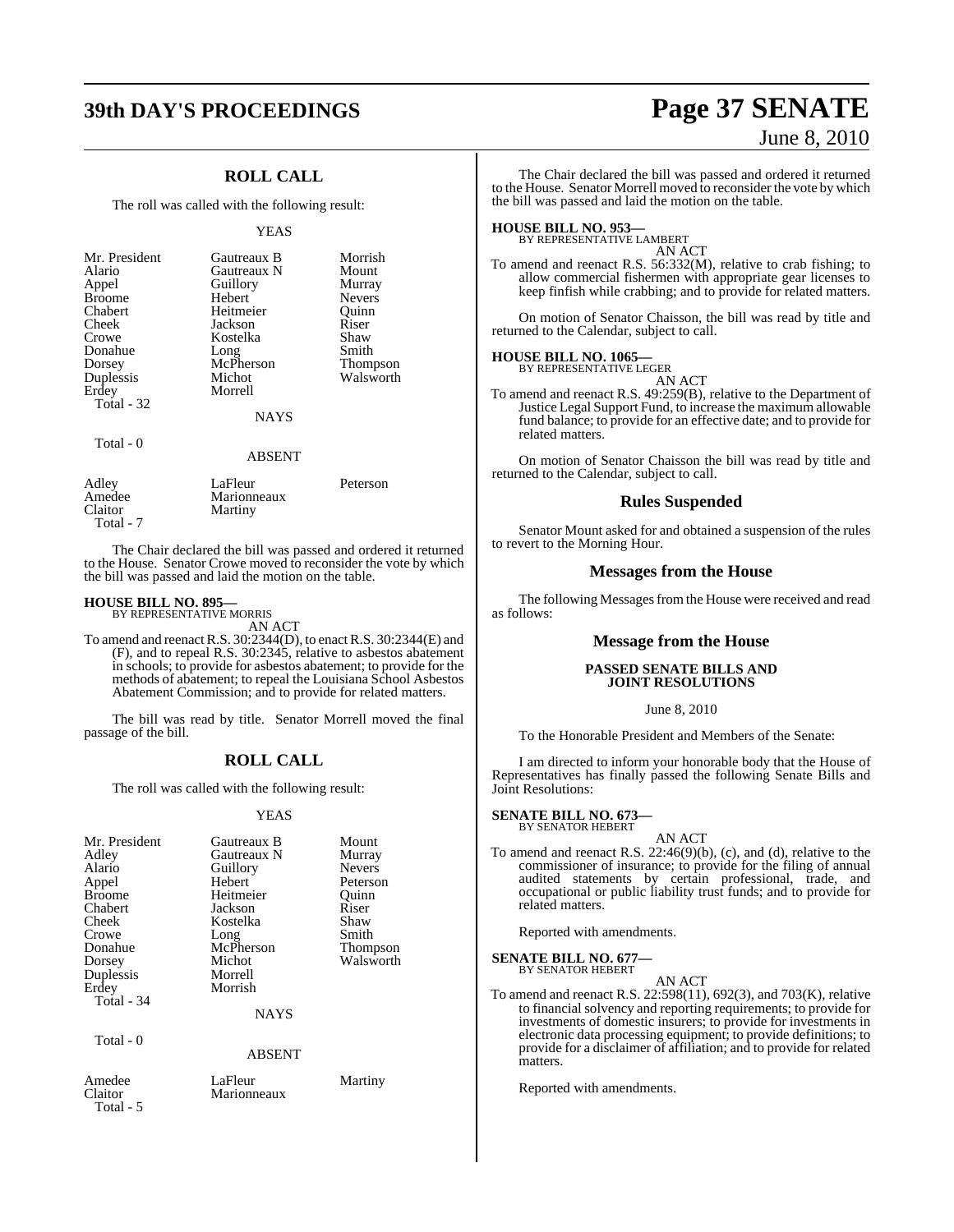#### **SENATE BILL NO. 683—** BY SENATOR LAFLEUR

AN ACT

To enact R.S. 22:1826, relative to noncontracted providers of emergency services; to require health insurance issuers to directly pay such providers pursuant to a plan or policy provisions for such services; and to provide for related matters.

Reported with amendments.

**SENATE BILL NO. 302—**<br>BY SENATORS APPEL, DONAHUE, DUPLESSIS, MARTINY AND QUINN<br>AND REPRESENTATIVES BOBBY BADON, HENRY BURNS, TIM<br>BURNS, CARTER, CHAMPAGNE, GISCLAIR, GUILLORY, HARDY,<br>HOFFMANN, LIGI AND ROBIDEAUX

AN ACT

To enact R.S. 17:10.1(D), relative to the Louisiana school and district accountability system; to provide for the assignment of letter grades to schools and school districts that are reflective of their performance; and to provide for related matters.

Reported with amendments.

#### **SENATE BILL NO. 344—**

- BY SENATORS DUPLESSIS, APPEL, BROOME, DONAHUE, LAFLEUR,<br>MARTINY AND QUINN AND REPRESENTATIVES BOBBY BADON,<br>HENRY BURNS, TIM BURNS, CARMODY, CHAMPAGNE, CONNICK,<br>GISCLAIR, HARDY, HOFFMANN, KATZ, LABRUZZO, LIGI, NOWLIN,<br>RICHA AN ACT
- To amend and reenact R.S.  $17:3982(A)(1)(a)$  and  $(2)$  and  $(B)$ , and  $3992(A)(1)$  and  $(2)$ , relative to charter schools; to provide relative to the process for submission, review, and approval of charter school proposals and renewal of charters; to provide relative to the use of local school board facilities and property by a chartering group; and to provide for related matters.

Reported with amendments.

#### **SENATE BILL NO. 473—** BY SENATOR LONG

AN ACT

To amend and reenact R.S. 56:649.4, relative to nonresident combination lifetime hunting and fishing licenses; to provide for the purchase of certain combination licenses for veterans who have been wounded or disabled; to provide requirements, terms, and conditions; and to provide for related matters.

Reported with amendments.

#### **SENATE BILL NO. 384—** BY SENATOR CLAITOR

AN ACT

To amend and reenact R.S. 56:699.6, relative to firearm and hunter education requirement; to provide an exemption for hunters who are under the direct supervision of a parent, step parent, grandparent or step grandparent from having to complete a firearm and hunter education course; and to provide for related matters.

Reported with amendments.

#### **SENATE BILL NO. 483—** BY SENATOR MCPHERSON

AN ACT

To enact R.S. 56:110.1, relative to the Quality Deer Management Program; to create the Quality Deer Management Program; to provide for the management of the program; to provide for the powers and duties of the Department of Wildlife and Fisheries; to provide for eligibility requirements; to provide terms and conditions; and to provide for related matters.

Reported with amendments.

## **Page 38 SENATE 39th DAY'S PROCEEDINGS**

#### **SENATE BILL NO. 663—**

BY SENATOR HEBERT

AN ACT To amend and reenact the introductory paragraph of R.S.  $22:1295(1)(d)$ , relative to uninsured motorist coverage; to provide with respect to minimum collision coverage amounts; and to provide for related matters.

Reported without amendments.

## **SENATE BILL NO. 674—** BY SENATOR HEBERT

AN ACT

To amend and reenact R.S. 22:771 and R.S. 44:4.1(B)(10), relative to property and casualty insurance companies; to provide with respect to the annual filing of actuarial opinions; to provide for the filing of actuarial opinion summaries; to provide for the filing of actuarial opinion reports and workpapers; to provide for the commissioners authority to engage actuaries; to provide for liability with respect to actuarial opinions; to provide for the confidentiality of certain documents; and to provide for related matters.

Reported without amendments.

#### **SENATE BILL NO. 675—** BY SENATOR HEBERT

- AN ACT
- To amend and reenact R.S. 22:68, relative to domestic insurers; to provide for the retention of original records; to provide for securities; and to provide for related matters.

Reported without amendments.

#### **SENATE BILL NO. 678—**

BY SENATOR MORRISH AN ACT

To enact R.S. 15:609(J), relative to drawing or taking of DNA samples; to provide for the collection of DNA samples; and to provide for related matters.

Reported without amendments.

#### **SENATE BILL NO. 721—** BY SENATOR NEVERS

AN ACT

To enact R.S. 47:1908(F), relative to certain Washington Parish elected officials; to provide an automobile expense allowance for the assessor; and to provide for related matters.

Reported without amendments.

#### **SENATE BILL NO. 94—**

BY SENATOR MURRAY AND REPRESENTATIVES BROSSETT, HINES AND STIAES

- AN ACT
- To enact R.S. 14:72.5, relative to a fraudulent postsecondary education degree; to create the crime of the unlawful production, manufacture, distribution, or possession of a fraudulent postsecondary education degree; to provide for definitions; to provide for an effective date; and to provide for related matters.

Reported without amendments.

#### **SENATE BILL NO. 544—**

BY SENATOR THOMPSON AN ACT

To amend and reenact R.S. 15:603(10), relative to DNA detection of sexual and violent offenders; to provide for the collection of DNA samples from certain offenders; to provide for certain crimes requiring the collection of DNA samples; and to provide for related matters.

Reported without amendments.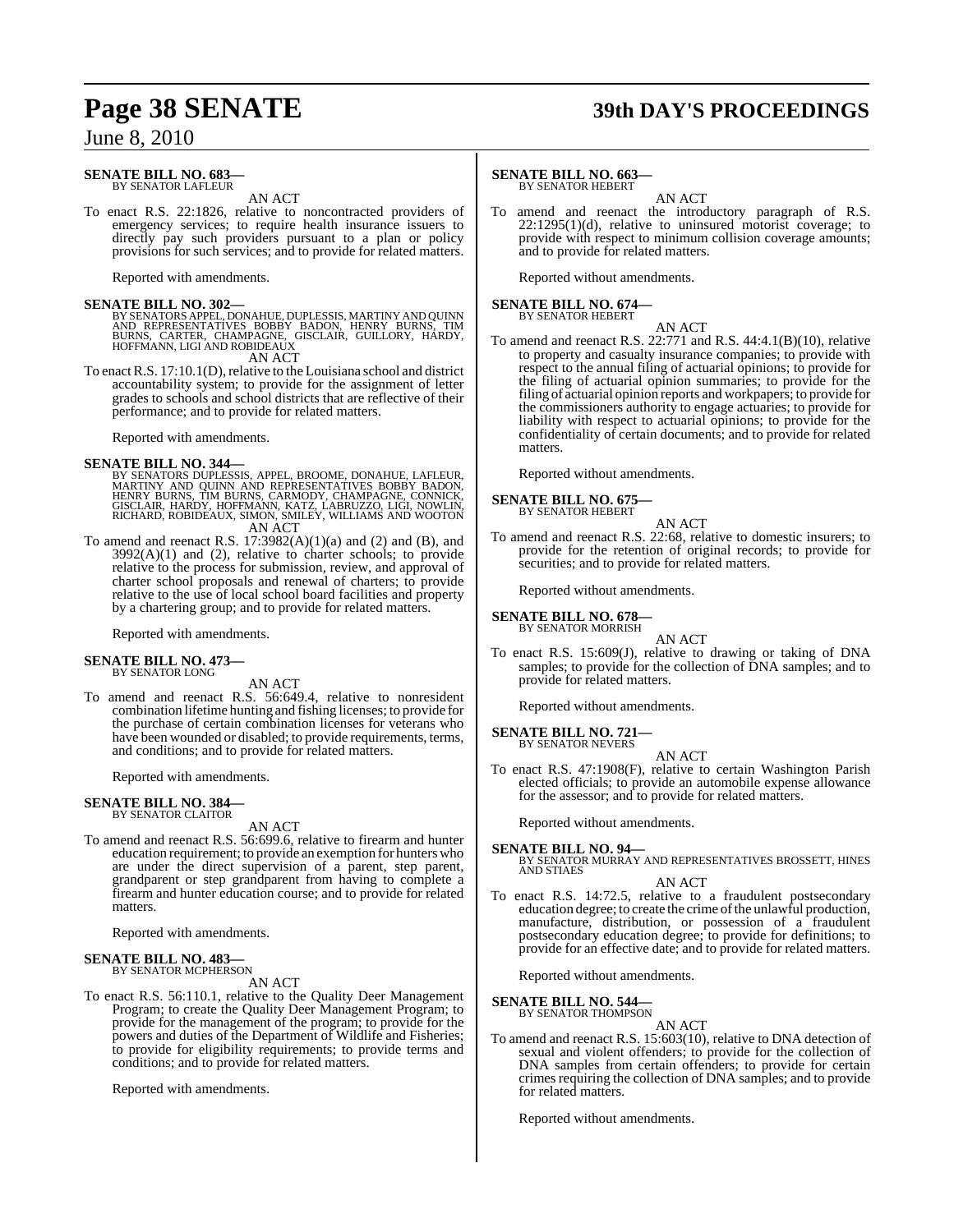## **39th DAY'S PROCEEDINGS Page 39 SENATE**

#### **SENATE BILL NO. 685—** BY SENATOR MURRAY

AN ACT

To enact R.S. 14:110.1.1, relative to jumping bail; to create the crime of out of state bail jumping; to provide for certain criteria; to provide for penalties; and to provide for related matters.

Reported without amendments.

Respectfully submitted, ALFRED W. SPEER Clerk of the House of Representatives

#### **Message from the House**

#### **CONCURRING IN SENATE CONCURRENT RESOLUTIONS**

June 8, 2010

To the Honorable President and Members of the Senate:

I am directed to inform your honorable body that the House of Representatives has finally concurred in the following Senate Concurrent Resolutions:

#### **SENATE CONCURRENT RESOLUTION NO. 107—**

BY SENATORS B. GAUTREAUX, N. GAUTREAUX, CHABERT, HEBERT AND PETERSONAND REPRESENTATIVESDOVE, SAMJONES AND ST. GERMAIN

A CONCURRENT RESOLUTION

To urge and request all executive branch agencies of the State of Louisiana and of the United States and their associated contractors and subcontractors to give priority of opportunities to participate in the rehabilitation effort to those persons who are directly affected by the catastrophic oil spill in the Gulf of Mexico and to encourage BP and its contractors and subcontractors to do the same.

Reported without amendments.

Respectfully submitted, ALFRED W. SPEER Clerk of the House of Representatives

#### **Message from the House**

#### **DISAGREEMENT TO HOUSE BILL**

#### June 8, 2010

To the Honorable President and Members of the Senate:

I am directed to inform your honorable body that the House of Representatives has refused to concur in the proposed Senate Amendment(s) to **House Bill No. 545** by Representative Baldone, and ask the President to appoint on the part of the Senate a committee to confer with a like committee from the House on the disagreement.

> Respectfully submitted, ALFRED W. SPEER Clerk of the House of Representatives

#### **Message from the House**

#### **DISAGREEMENT TO HOUSE BILL**

#### June 8, 2010

To the Honorable President and Members of the Senate:

I am directed to inform your honorable body that the House of Representatives has refused to concur in the proposed Senate Amendment(s) to **House Bill No. 252** by Representative Lorusso,

# June 8, 2010

and ask the President to appoint on the part of the Senate a committee to confer with a like committee from the House on the disagreement.

> Respectfully submitted, ALFRED W. SPEER Clerk of the House of Representatives

#### **Conference Committee Reports Received**

Conference Committee Reports were received for the following legislative instruments:

June 8, 2010

#### **HOUSE BILL NO. 292—**

BY REPRESENTATIVE GREENE AN ACT

To amend and reenact R.S. 18:44(A) and (B)(5)(b), 110(B), 193(F), 197, 401(B), 402(B), (C)(introductory paragraph), (E), and (G),  $433(G)(1)$  and  $(H)(1)(introductory$  paragraph),  $434(A)(1)$ , (C)(introductory paragraph), and  $(D)(1)$  and  $(2)$ ,  $435(A)(1)$  and  $(B)$ , 436, 453 $(A)$  and  $(B)$ , 467 $($ introductory paragraph) and  $(2)$ ,  $468(A)$ , 481, 491(A) and (C), 511(A) and (B), 512(B), 535(B), 552(A)(introductory paragraph), 1272(A), 1278(B), 1279,  $1285(B)(1)(a)$ ,  $1300(C)(1)$ ,  $1300.7(A)$ ,  $1306(A)(4)$  and  $(C)(2)$ , 1307(A)(8) and (E), 1308(A)(2)(a), 1314(B) and (C), 1355(6), 1401(B), 1402(B)(1)(c), 1405(A), 1406(B), 1407, 1409(B)(1) and (2),  $1432(A)$ , and  $1461(A)(17)$  and to repeal R.S. 18:1275.1 through 1275.24, relative to elections; to provide for an open primary systemof electionsfor congressional offices; to provide relative to objections to candidacy and contests of elections; to provide relative to changes to and challenge and cancellation of voter registration; to provide relative to procedures for voting; to provide for election dates; to provide relative to courses of instruction for commissioners; to provide relative to selection and replacement of commissioners; to provide relative to alternate commissioners; to provide relative to watchers; to provide relative to dual candidacy; to provide relative to qualification of candidates; to provide relative to the election of candidates in a primary and general election; to provide relative to notice of location of precincts and polling places; to provide relative to election materials; to provide relative to filling vacancies in federal offices; to provide relative to recall elections; to provide relative to absentee by mail and early voting; to provide relative to voting machines; to provide relative to election offenses; and to provide for related matters.

The Conference Committee Reports for the legislative instruments above lie over under the rules.

#### **Introduction of Senate Resolutions**

Senator Morrish asked for and obtained a suspension of the rules to read Senate Resolutions a first and second time.

### **SENATE RESOLUTION NO. 118—** BY SENATORS MORRISH AND MOUNT

A RESOLUTION

To commend and congratulate Dr. Robert D. Hebert upon the occasion of his retirement, to recognize his forty-one years of service to McNeese State University and twenty-three years of leadership as president of the university, to record his myriad accomplishments and remarkable contributionsto the university and the state of Louisiana, and to extend to him the best wishes of the Senate on his future endeavors.

On motion of Senator Morrish the resolution was read by title and adopted.

#### **Introduction of Senate Concurrent Resolutions**

Senator Crowe asked for and obtained a suspension of the rules to read Senate Concurrent Resolutions a first and second time.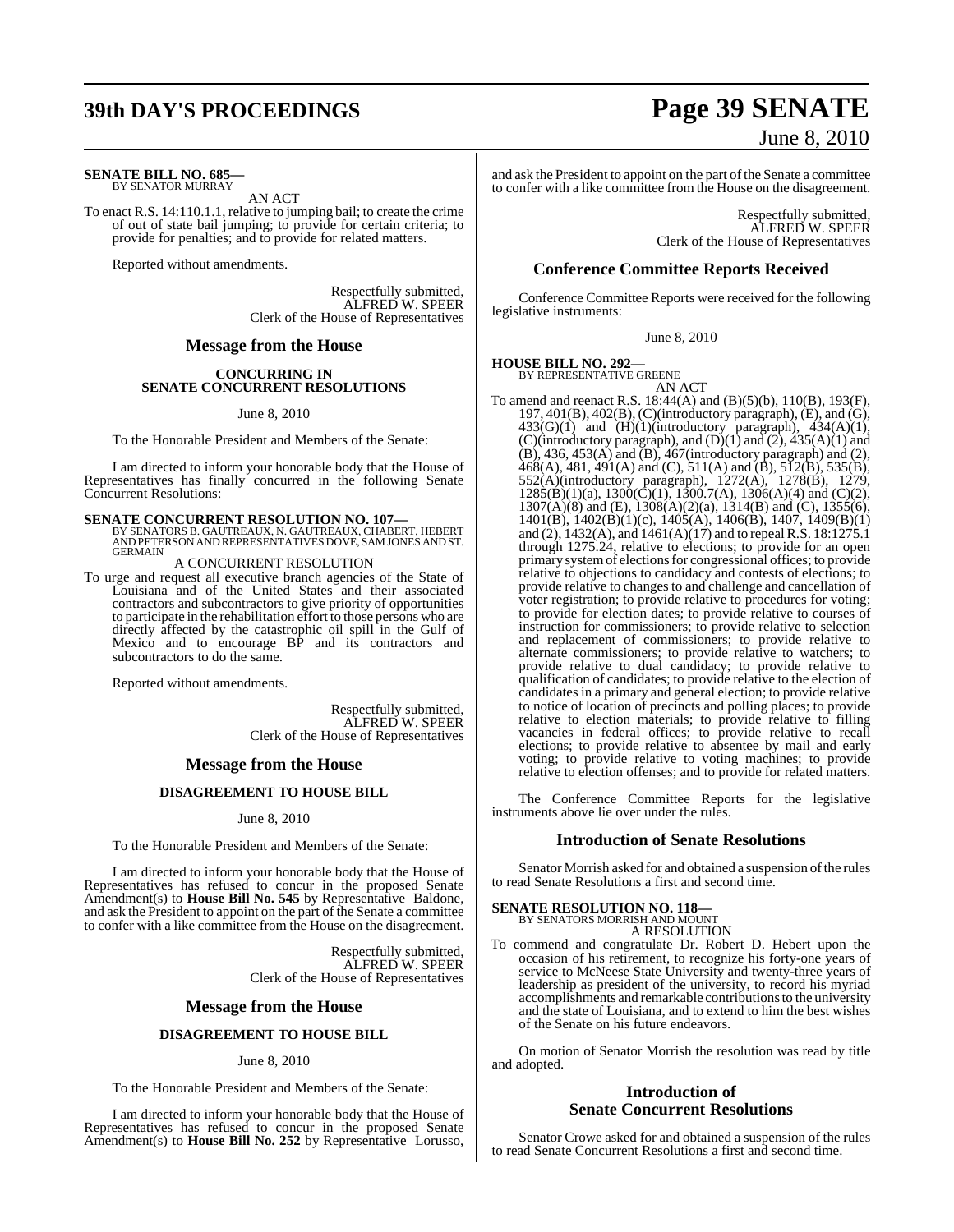#### **SENATE CONCURRENT RESOLUTION NO. 109—**

BY SENATOR CROWE A CONCURRENT RESOLUTION

To urge and request that the division of probation and parole, within the Department of Public Safety and Corrections, reinstate and reopen the St. Bernard Parish Probation and Parole Office.

The resolution was read by title. Senator Crowe moved to adopt the Senate Concurrent Resolution.

### **ROLL CALL**

The roll was called with the following result:

#### YEAS

| Mr. President<br>Adley<br>Alario<br>Appel<br><b>Broome</b><br>Chabert<br>Cheek<br>Crowe<br>Donahue<br>Dorsey<br>Duplessis<br>Total - 33 | Erdey<br>Gautreaux B<br><b>Gautreaux N</b><br>Guillory<br>Hebert<br>Heitmeier<br>Kostelka<br>Long<br>McPherson<br>Michot<br>Morrell<br><b>NAYS</b> | Morrish<br>Mount<br>Murray<br><b>Nevers</b><br>Peterson<br>Ouinn<br>Riser<br>Shaw<br>Smith<br>Thompson<br>Walsworth |
|-----------------------------------------------------------------------------------------------------------------------------------------|----------------------------------------------------------------------------------------------------------------------------------------------------|---------------------------------------------------------------------------------------------------------------------|
| Total - 0                                                                                                                               | <b>ABSENT</b>                                                                                                                                      |                                                                                                                     |

| Amedee    | Jackson | Marionneaux |
|-----------|---------|-------------|
| Claitor   | LaFleur | Martiny     |
| Total - 6 |         |             |

The Chair declared the Senate adopted the Senate Concurrent Resolution and ordered it sent to the House.

## **SENATE CONCURRENT RESOLUTION NO. 110—**

BY SENATOR PETERSON A CONCURRENT RESOLUTION

To continue the Louisiana Climate Change Policy Commission, provide for its membership, powers, duties, functions, responsibilities, and related matters and to urge and request the governor to have the executive department secretaries on the commission carry out their responsibilities under the Resolution.

The resolution was read by title. Senator Peterson moved to adopt the Senate Concurrent Resolution.

### **ROLL CALL**

The roll was called with the following result:

#### **YEAS**

| Mr. President | Gautreaux B | Mount           |
|---------------|-------------|-----------------|
| Adley         | Gautreaux N | Murray          |
| Alario        | Guillory    | <b>Nevers</b>   |
| Appel         | Hebert      | Peterson        |
| <b>Broome</b> | Heitmeier   | Ouinn           |
| Chabert       | Kostelka    | Riser           |
| Cheek         | Long        | Shaw            |
| Dorsey        | McPherson   | Smith           |
| Duplessis     | Michot      | <b>Thompson</b> |
| Erdey         | Morrell     | Walsworth       |
| Total - 30    |             |                 |
|               | <b>NAYS</b> |                 |

Total - 0

## **Page 40 SENATE 39th DAY'S PROCEEDINGS**

#### ABSENT

| Amedee    |  |
|-----------|--|
| Claitor   |  |
| Crowe     |  |
| Total - 9 |  |

Amedee Donahue Marionneaux<br>
Claitor Jackson Martiny<br>
Crowe LaFleur Morrish Martiny<br>Morrish

The Chair declared the Senate adopted the Senate Concurrent Resolution and ordered it sent to the House.

### **SENATE CONCURRENT RESOLUTION NO. 111—** BY SENATOR PETERSON AND REPRESENTATIVE BROSSETT A CONCURRENT RESOLUTION

LaFleur

To commend Diana E. Bajoie, a former state Senator and Representative, on being named the 2010 Gala Honoree for the Urban League of Greater New Orleans.

The resolution was read by title. Senator Peterson moved to adopt the Senate Concurrent Resolution.

### **ROLL CALL**

The roll was called with the following result:

#### YEAS

| Mr. President<br>Adley<br>Alario<br>Appel<br>Broome<br>Chabert<br>Cheek<br>Donahue<br>Dorsey<br>Duplessis<br>Erdev<br>Total - 31 | Gautreaux B<br>Gautreaux N<br>Guillory<br>Hebert<br>Heitmeier<br>Kostelka<br>Long<br>McPherson<br>Michot<br>Morrell<br>Morrish<br><b>NAYS</b> | Mount<br>Murray<br><b>Nevers</b><br>Peterson<br>Ouinn<br>Shaw<br>Smith<br>Thompson<br>Walsworth |
|----------------------------------------------------------------------------------------------------------------------------------|-----------------------------------------------------------------------------------------------------------------------------------------------|-------------------------------------------------------------------------------------------------|
| Total - 0                                                                                                                        | <b>ABSENT</b>                                                                                                                                 |                                                                                                 |
| Amedee<br>Claitor<br>Crowe                                                                                                       | Jackson<br>LaFleur<br>Marionneaux                                                                                                             | Martiny<br>Riser                                                                                |

The Chair declared the Senate adopted the Senate Concurrent Resolution and ordered it sent to the House.

#### **SENATE CONCURRENT RESOLUTION NO. 112—**

### BY SENATOR BROOME A CONCURRENT RESOLUTION

To commend La Musique de Louisianne Inc., (The Louisiana Music Hall Of Fame) for its outstanding work and declare it the official honors and recognition organization and information resource for Louisiana's music, musicians and musical heritage.

The resolution was read by title. Senator Broome moved to adopt the Senate Concurrent Resolution.

### **ROLL CALL**

The roll was called with the following result:

#### YEAS

Appel Guillory<br>Broome Hebert Chabert Heitmeier Quinn<br>Cheek Kostelka Shaw

Total - 8

Mr. President Gautreaux B Mount<br>Alario Gautreaux N Murray Alario Gautreaux N Murray Hebert Peterson<br>
Heitmeier Ouinn Kostelka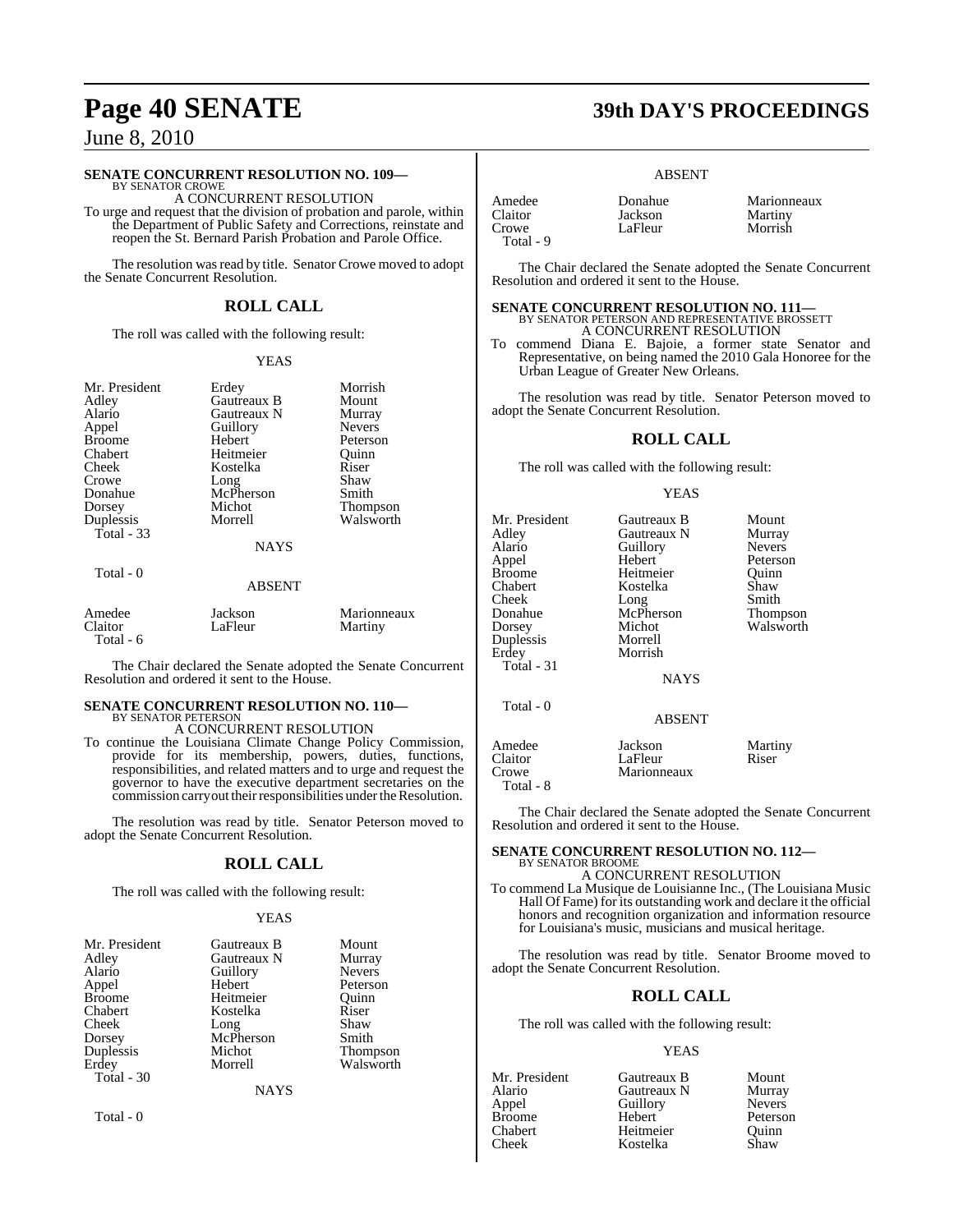## **39th DAY'S PROCEEDINGS Page 41 SENATE**

Crowe Long Smith Duplessis Morrell Erdey Total - 31

Donahue McPherson Thompson Dorsey Michot Walsworth

**NAYS** 

Total - 0

ABSENT

| Adley     | Jackson     | Martiny |
|-----------|-------------|---------|
| Amedee    | LaFleur     | Riser   |
| Claitor   | Marionneaux |         |
| Total - 8 |             |         |

The Chair declared the Senate adopted the Senate Concurrent Resolution and ordered it sent to the House.

### **Rules Suspended**

Senator Quinn asked for and obtained a suspension of the rules to take up at this time:

#### **Senate Concurrent Resolutions to be Adopted, Subject to Call**

#### **Called from the Calendar**

Senator Quinn asked that Senate Concurrent Resolution No. 106 be called from the Calendar.

#### **SENATE CONCURRENT RESOLUTION NO. 106—** BY SENATOR QUINN

A CONCURRENT RESOLUTION

To urge and request the Louisiana State Law Institute to study and make recommendations relative to the laws regarding spousal support, and to report its findings to the legislature prior to the convening of the 2011 Regular Session.

The resolution was read by title. Senator Quinn moved to adopt the Senate Concurrent Resolution.

### **ROLL CALL**

The roll was called with the following result:

#### YEAS

| Mr. President<br>Adley<br>Alario<br>Appel<br><b>Broome</b> | Erdey<br>Gautreaux B<br>Gautreaux N<br>Guillory<br>Hebert | Mount<br>Murray<br><b>Nevers</b><br>Peterson<br>Ouinn |
|------------------------------------------------------------|-----------------------------------------------------------|-------------------------------------------------------|
| Chabert                                                    | Heitmeier                                                 | Shaw                                                  |
| Cheek                                                      | Long                                                      | Smith                                                 |
| Crowe                                                      | Michot                                                    | <b>Thompson</b>                                       |
| Dorsey                                                     | Morrell                                                   | Walsworth                                             |
| Duplessis                                                  | Morrish                                                   |                                                       |
| Total - 29                                                 |                                                           |                                                       |
|                                                            | <b>NAYS</b>                                               |                                                       |
| Total - 0                                                  |                                                           |                                                       |
|                                                            | <b>ABSENT</b>                                             |                                                       |
| Amedee                                                     | Kostelka                                                  | McPherson                                             |
| Claitor                                                    | LaFleur                                                   | Riser                                                 |
| Donahue                                                    | Marionneaux                                               |                                                       |
| Jackson                                                    | Martiny                                                   |                                                       |

The Chair declared the Senate adopted the Senate Concurrent Resolution and ordered it sent to the House.

Total - 10

June 8, 2010

### **Messages from the House**

The following Messages from the House were received and read as follows:

### **Message from the House**

#### **ASKING CONCURRENCE IN HOUSE BILLS AND JOINT RESOLUTIONS**

June 8, 2010

To the Honorable President and Members of the Senate:

I am directed to inform your honorable body that the House of Representatives has finally passed and asks your concurrence in the following House Bills and Joint Resolutions:

HB No. 955

Respectfully submitted, ALFRED W. SPEER Clerk of the House of Representatives

### **House Bills and Joint Resolutions on First Reading**

Senator Morrell asked for and obtained a suspension of the rules to read House Bills and Joint Resolutions a first and second time by title and refer them to Committee.

#### **HOUSE BILL NO. 955—** BY REPRESENTATIVE LEGER

AN ACT To amend and reenactR.S. 33:4720.55(D)(2) and 4720.56(20) and to enact R.S. 33:4720.56(21), relative to the New Orleans Redevelopment Authority; to provide relative to the membership of the governing board; to provide relative to the powers and duties of the authority; and to provide for related matters.

The bill was read by title and referred by the President to the Committee on Local and Municipal Affairs.

### **Messages from the House**

The following Messages from the House were received and read as follows:

### **Message from the House**

#### **ASKING CONCURRENCE IN HOUSE CONCURRENT RESOLUTIONS**

June 8, 2010

To the Honorable President and Members of the Senate:

I am directed to inform your honorable body that the House of Representatives has finally passed and asks your concurrence in the following House Concurrent Resolutions:

HCR No. 230 HCR No. 231 HCR No. 232

HCR No. 216

Respectfully submitted, ALFRED W. SPEER Clerk of the House of Representatives

### **House Concurrent Resolutions**

Senator Morrell asked for and obtained a suspension of the rules to read House Concurrent Resolutions a first and second time.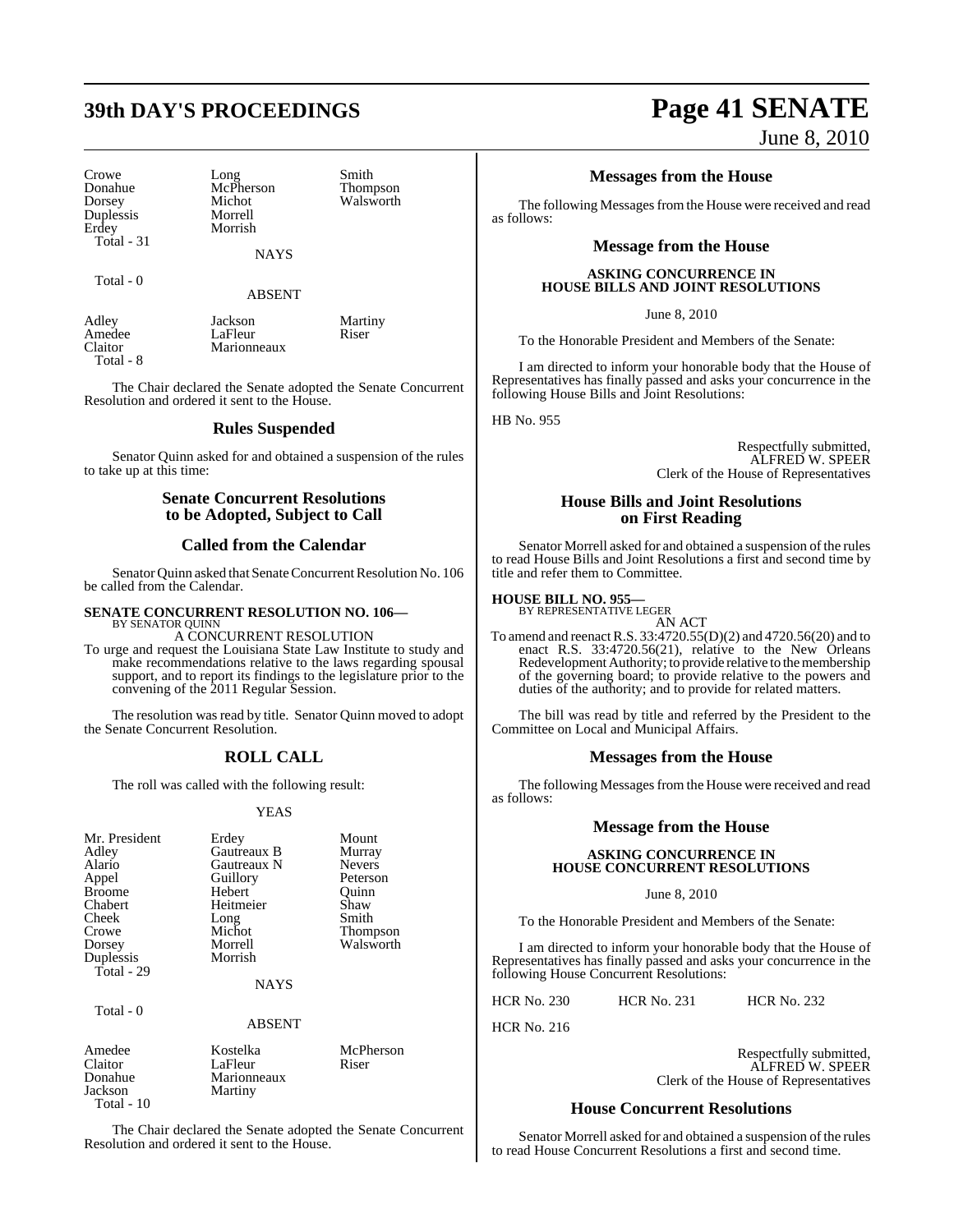### **HOUSE CONCURRENT RESOLUTION NO. 216—** BY REPRESENTATIVE ROBIDEAUX

A CONCURRENT RESOLUTION

To suspend from 12:01 a.m. August 10, 2010, through 11:59 p.m. on August 13, 2010, the provisions of R.S.  $47:841(A)$  and  $(C)$  as it relates to the excise tax collected on cigars and smoking tobacco by the state when a dealer gives away cigars or smoking tobacco for advertising or any other purpose whatsoever.

The resolution was read by title and referred by the President to the Committee on Revenue and Fiscal Affairs.

#### **HOUSE CONCURRENT RESOLUTION NO. 230—** BY REPRESENTATIVE RICHARD

A CONCURRENT RESOLUTION

To recognize Wednesday, June 9, 2010, as Allen Chapel AME Church Day at the state capitol.

The resolution was read by title. Senator Broome moved to concur in the House Concurrent Resolution.

#### **ROLL CALL**

The roll was called with the following result:

#### YEAS

| Mr. President | Dorsey      | Morrish         |
|---------------|-------------|-----------------|
| Adley         | Duplessis   | Mount           |
| Alario        | Erdey       | Murray          |
| Appel         | Gautreaux B | Peterson        |
| <b>Broome</b> | Gautreaux N | Ouinn           |
| Chabert       | Hebert      | Riser           |
| Cheek         | Heitmeier   | Shaw            |
| Claitor       | Long        | <b>Thompson</b> |
| Donahue       | Michot      | Walsworth       |
| Total - 27    |             |                 |
|               | <b>NAYS</b> |                 |

Total - 0

#### ABSENT

| Amedee     | Kostelka    | McPherson     |  |
|------------|-------------|---------------|--|
| Crowe      | LaFleur     | Morrell       |  |
| Guillory   | Marionneaux | <b>Nevers</b> |  |
| Jackson    | Martiny     | Smith         |  |
| Total - 12 |             |               |  |

The Chair declared the Senate concurred in the House Concurrent Resolution and ordered it returned to the House.

#### **HOUSE CONCURRENT RESOLUTION NO. 231—** BY REPRESENTATIVE HARRISON

A CONCURRENT RESOLUTION

To urge and request the Office of Group Benefits to conduct a study on the financial benefits of establishing a programto addressthe high rate of obesity in Louisiana and to report the findings to the Legislature of Louisiana no later than January 1, 2011.

The resolution was read by title. Senator Mount moved to concur in the House Concurrent Resolution.

#### **ROLL CALL**

The roll was called with the following result:

#### YEAS

Mr. President Erdey Nevers<br>Adley Gautreaux B Peterson Adley Gautreaux B Peterson Gautreaux N<br>Hebert Appel Hebert Riser Heitmeier

| Chabert<br>Cheek<br>Donahue<br>Dorsey<br>Duplessis<br>Total - 28 | Long<br>Michot<br>Morrish<br>Mount<br>Murray<br><b>NAYS</b> | Smith<br>Thompson<br>Walsworth  |
|------------------------------------------------------------------|-------------------------------------------------------------|---------------------------------|
| Total - 0                                                        | <b>ABSENT</b>                                               |                                 |
| Amedee<br>Claitor<br>Crowe<br>Guillory<br>Total - 11             | Jackson<br>Kostelka<br>LaFleur<br>Marionneaux               | Martiny<br>McPherson<br>Morrell |

The Chair declared the Senate concurred in the House Concurrent Resolution and ordered it returned to the House.

**HOUSE CONCURRENT RESOLUTION NO. 232—** BY REPRESENTATIVES MILLS, ABRAMSON, LAFONTA, AND LEGER A CONCURRENT RESOLUTION

To urge and request the attorney general to request from a court of competent jurisdiction an injunction and a temporary restraining order preventing British Petroleum from removing assets from the state until all matters relating to the Deepwater Horizon disaster, including remediation costs and economic damages, have been resolved.

The resolution was read by title. Senator Chaisson moved to concur in the House Concurrent Resolution.

#### **ROLL CALL**

The roll was called with the following result:

#### YEAS

Mr. President Duplessis Mount<br>Adley Erdey Murray Adley Erdey Murray Appel Gautreaux N Peterson<br>Broome Hebert Quinn Broome Hebert Quinn<br>
Chabert Heitmeier Riser Chabert Heitmeier Riser Claitor Long Smith<br>Donahue Michot Thom Donahue Michot Thompson Total - 30

Total - 0

Kostelka

**Gautreaux B** Nevers<br> **Gautreaux N** Peterson Walsworth

**NAYS** 

#### ABSENT

| Amedee      | Jackson     | Martiny   |
|-------------|-------------|-----------|
| Crowe       | LaFleur     | McPherson |
| Guillory    | Marionneaux | Morrell   |
| Total - $9$ |             |           |

The Chair declared the Senate concurred in the House Concurrent Resolution and ordered it returned to the House.

#### **Reports of Committees**

The following reports of committees were received and read:

#### **REPORT OF COMMITTEE ON**

#### **JUDICIARY A**

Senator Julie Quinn, Chairman on behalf of the Committee on Judiciary A, submitted the following report:

## **Page 42 SENATE 39th DAY'S PROCEEDINGS**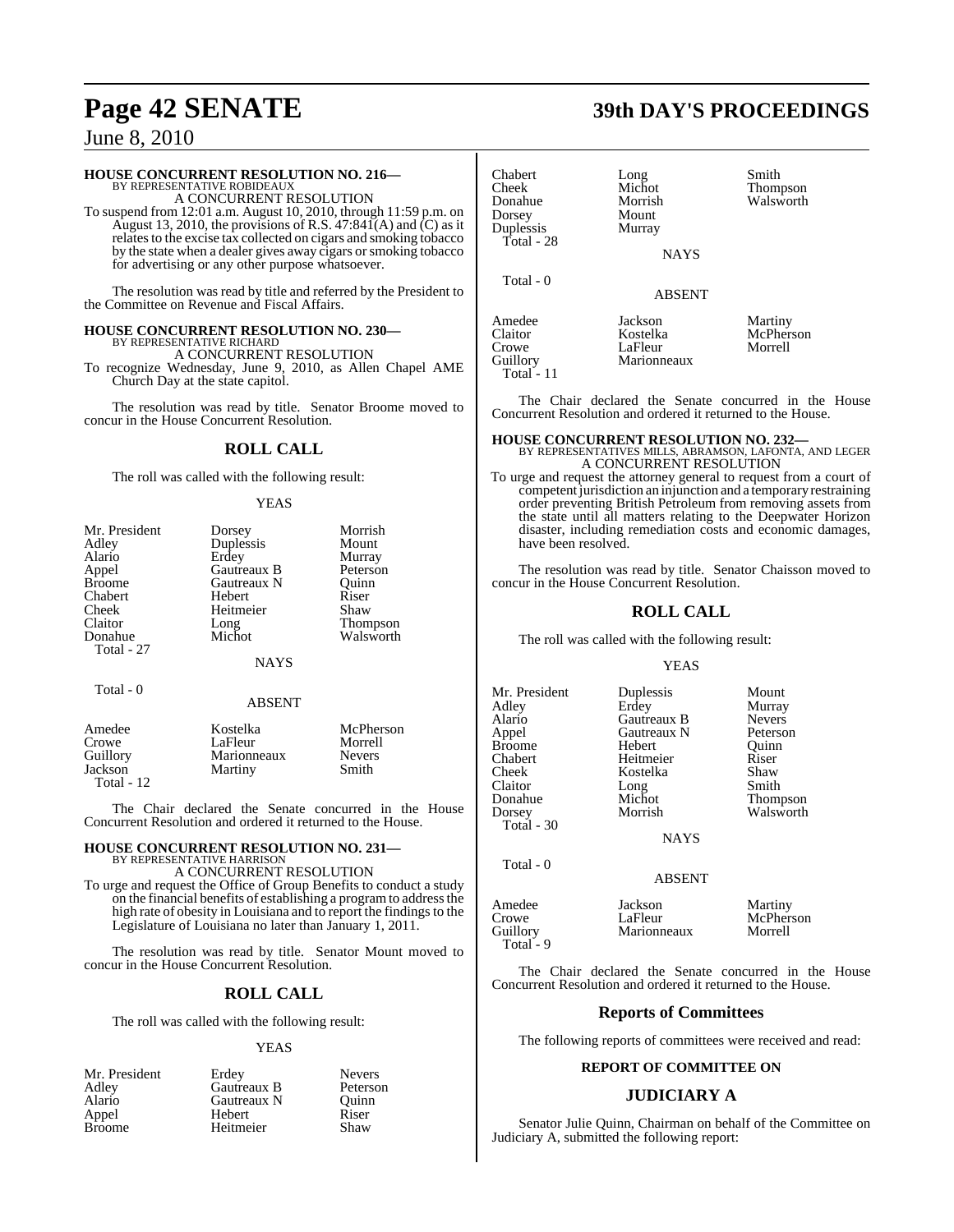## **39th DAY'S PROCEEDINGS Page 43 SENATE**

#### June 8, 2010

To the President and Members of the Senate:

I am directed by your Committee on Judiciary A to submit the following report:

#### **SENATE BILL NO. 531—** BY SENATOR CLAITOR

AN ACT

To enact Chapter 22-A of Title 39 of the Louisiana Revised Statutes of 1950, comprised ofR.S. 39:2165 through 2165.10,relative to actions and qui tam actions; to authorize actions and qui tam actions for certain matters related to public entities and spending programs; to provide definitions, terms, procedures, conditions, and requirements; to provide relative to damages and awards; and to provide for related matters.

Reported with amendments.

## **HOUSE BILL NO. 33—** BY REPRESENTATIVE CONNICK

AN ACT

To amend and reenact Code of Civil Procedure Articles 1458, 1462(B), and 1467, relative to discovery; to require certain forms of responses to interrogatories, requests for production of documents, and requests for admissions; and to provide for related matters.

Reported favorably.

### **HOUSE BILL NO. 38—** BY REPRESENTATIVE CONNICK

AN ACT

To amend and reenact Code of Civil Procedure Article 1443(B), relative to the recordation of testimony, questions, objections, and other statements during depositions; to require recordation during depositions except under certain circumstances; and to provide for related matters.

Reported favorably.

#### **HOUSE BILL NO. 41—**

BY REPRESENTATIVE CONNICK AN ACT

To enact Code of Civil Procedure Article 1443(E), relative to depositions; to provide for the payment of costs and sanctions in certain circumstances; and to provide for related matters.

Reported favorably.

### **HOUSE BILL NO. 214—**

BY REPRESENTATIVE KLECKLEY AN ACT

To amend and reenact Code of Civil Procedure Article 253(B) and to enact Code of Civil Procedure Article 253(C), relative to the electronic filing and storage of documents; to authorize the establishment of a system; to provide procedures; and to provide for related matters.

Reported favorably.

#### **HOUSE BILL NO. 215—** BY REPRESENTATIVE GREENE

AN ACT

To amend and reenact Children's Code Articles 631(A) and 652(C), (D), and (E) and to enact Children's Code Article 652(F) and (G), relative to child in need of care proceedings; to provide relative to filing petitions; to provide relative to discovery; and to provide for related matters.

Reported favorably.

#### **HOUSE BILL NO. 259—**

BY REPRESENTATIVE GREENE

AN ACT To amend and reenact Code of Civil Procedure Article 74.2(C)(1), relative to the venue for a modification of child support; to provide for the parish where the person awarded support is domiciled; to provide for the registration of the support award; and to provide for related matters.

Reported with amendments.

### **HOUSE BILL NO. 260—** BY REPRESENTATIVE ABRAMSON

AN ACT

To amend and reenact Code of Civil Procedure Article 966(E) and to enact Code of Civil Procedure Article 966(F), relative to motions for summary judgment; to provide for the rendering of a summary judgment; to provide for affirmation on appeal; to provide for the allocation of fault; to provide for the admission of evidence; to provide for submission to the jury; and to provide for related matters.

Reported favorably.

- **HOUSE BILL NO. 263—** BY REPRESENTATIVE BALDONE AN ACT
- To amend and reenact Children's Code Article 313 and R.S. 46:236.2(B) and to enactR.S. 9:311(G),relative to child support proceedings; to provide for the jurisdiction of juvenile courts; to provide for the proper party to enforce obligations; to provide for the modification of support; and to provide for related matters.

Reported favorably.

**HOUSE BILL NO. 266—** BY REPRESENTATIVE FOIL

AN ACT

To amend and reenact R.S. 13:4682 and 4686, relative to the Louisiana State University Law Library; to discontinue the requirement that the library keep duplicate copies of transcripts and briefs from the Supreme Court of Louisiana and the Courts of Appeal of the state of Louisiana; to require duplicate copies of records previously received by the library from the Courts of Appeal to be retained for a specified number of years; to authorize the destruction of certain records; and to provide for related matters.

Reported favorably.

#### **HOUSE BILL NO. 345—**

BY REPRESENTATIVE ARNOLD AN ACT

To repeal R.S. 6:965(D), relative to the Additional Default Remedies Act.

Reported favorably.

### **HOUSE BILL NO. 398—** BY REPRESENTATIVE LANDRY

AN ACT

To amend and reenact R.S. 9:2781(E) and to enact R.S. 9:2781(F), relative to suits on open accounts; to provide for the award of reasonable attorney fees in certain circumstances; to provide for definitions; to provide procedures for obtaining a judgment for attorney fees; and to provide for related matters.

Reported favorably.

#### **HOUSE BILL NO. 509—**

BY REPRESENTATIVE LORUSSO

- AN ACT
- To amend and reenact R.S. 33:1373(D) and 1374(D) and to enact R.S. 13:2493.1(D), relative to providing concurrent jurisdiction of the Municipal Court of New Orleans with the Civil District

June 8, 2010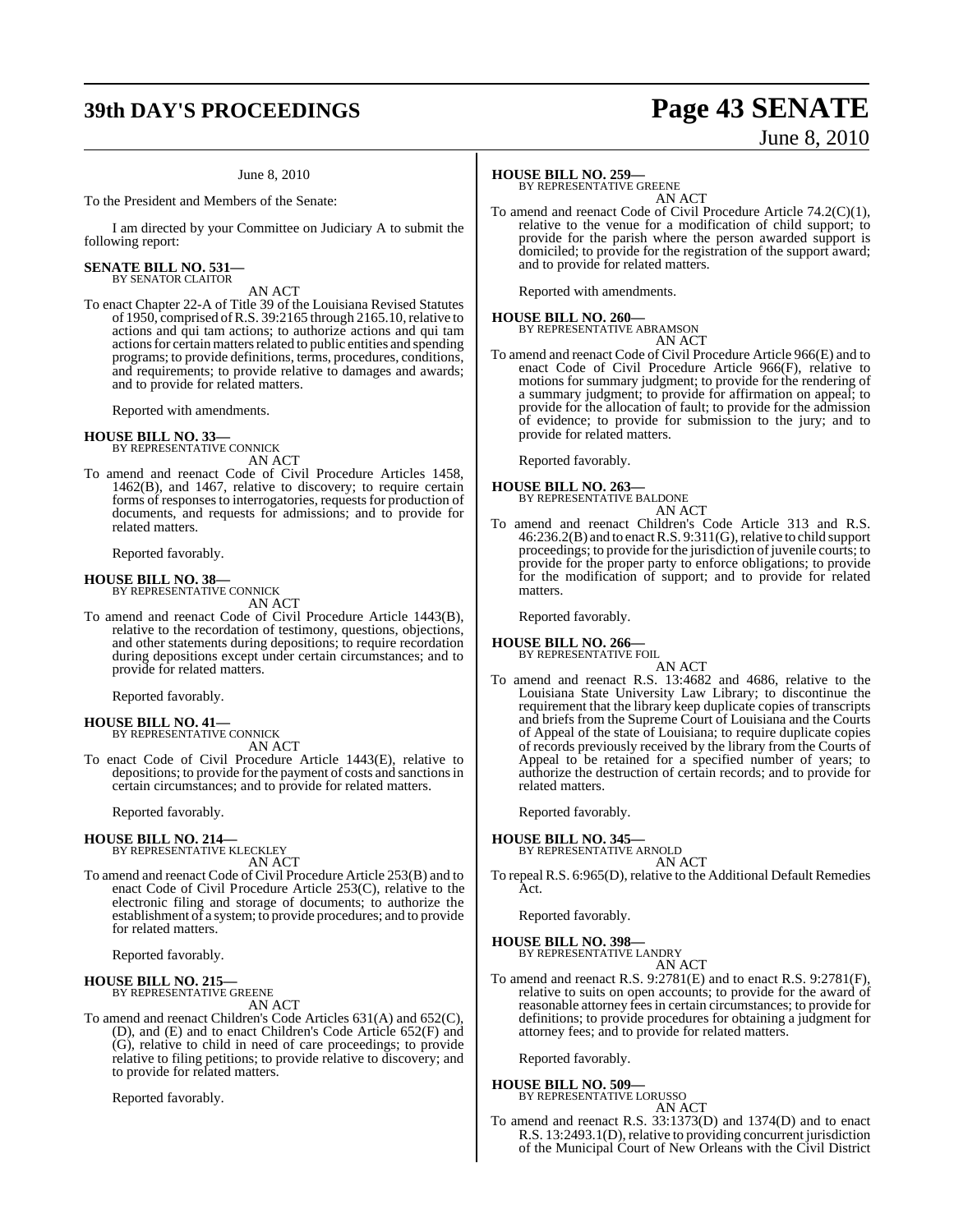Court for the parish of Orleans over certain environmental and blighted property issues; to provide for a special environmental docket for the Housing and Environmental Court Division of the Municipal Court of New Orleans; to authorize summary proceedings; and to provide for related matters.

Reported favorably.

**HOUSE BILL NO. 701—** BY REPRESENTATIVE WOOTON

AN ACT

To enact Code of Civil Procedure Article 2542, relative to foreign defamation judgments; to provide the grounds for the recognition of foreign defamation judgments; to provide for jurisdiction; to provide for definitions; and to provide forrelated matters.

Reported favorably.

#### **HOUSE BILL NO. 785—**

BY REPRESENTATIVE WOOTON AN ACT

To enact Chapter 1 of Code Title I of Code Book IV of Title 9 of the Louisiana Revised Statutes of 1950, to be comprised of R.S. 9:6000, relative to the application of foreign laws; to provide for definitions; to provide for legislative findings; to prohibit the enforcement of foreign laws under certain circumstances; to provide for applicability to certain persons; and to provide for related matters.

Reported with amendments.

## **HOUSE BILL NO. 807—** BY REPRESENTATIVE TIM BURNS

AN ACT

To amend and reenact R.S. 22:512(17)(b)(introductory paragraph) and (vi)(bb) and (gg), relative to title insurance; to require that a title opinion contain a search of the mortgage records for a period of twenty years for federal judgments; to require the length of the examiner's search for a transaction involving a sale be a minimum period of thirty years or longer in order to reach a third-party transfer; to require the examiner's search be a minimum of ten years or two links in the chain of title, whichever is greater, if only the mortgage is being insured; and to provide for related matters.

Reported with amendments.

## **HOUSE BILL NO. 1114—** BY REPRESENTATIVE GREENE

AN ACT

To enact R.S. 13:961.2 and 1411, relative to court reporters; to provide for the preparation of transcripts; to provide for time limitations; and to provide for related matters.

Reported favorably.

#### **HOUSE BILL NO. 1146—** BY REPRESENTATIVE LANDRY

AN ACT

To amend and reenact Children's Code Articles 1244(A), 1245(A), 1247(B), and 1253(A), to enact Children's Code Article 1244.1, and to repeal Children's Code Articles 1245.1 and 1258, relative to intrafamily adoptions; to provide for the filing of an opposition; to provide for a hearing; to provide for notice; to provide for an analysis regarding the appointment of an attorney by the court; to provide for time periods; to provide for the refusal of a decree; to provide for attorney fees; and to provide for related matters.

Reported with amendments.

## **Page 44 SENATE 39th DAY'S PROCEEDINGS**

#### **HOUSE BILL NO. 1159—**

BY REPRESENTATIVE GREENE AN ACT

To amend and reenact R.S. 40:1299.96(A)(2)(b), relative to charges for health care records; to provide for the fees charged for copying records; to prohibit additional charges for providing copies of records; to provide for exceptions; and to provide for related matters.

Reported favorably.

## **HOUSE BILL NO. 1423—** BY REPRESENTATIVE HUTTER

AN ACT

To enact R.S. 9:1121.104, relative to condominiums; to provide for attorney feesin certain circumstances; and to provide for related matters.

Reported with amendments.

Respectfully submitted, JULIE QUINN Chairman

#### **REPORT OF COMMITTEE ON**

### **JUDICIARY B**

Senator Daniel R. Martiny, Chairman on behalf of the Committee on Judiciary B, submitted the following report:

June 8, 2010

To the President and Members of the Senate:

I am directed by your Committee on Judiciary B to submit the following report:

### **HOUSE CONCURRENT RESOLUTION NO. 9—** BY REPRESENTATIVE RICHMOND A CONCURRENT RESOLUTION

To direct the Louisiana State Law Institute to study and make recommendations for the revision of the laws regarding criminal procedure, the preservation of forensic evidence, confessions and admissions, the code of evidence, and all other issues regarding the finality and accuracy of criminal convictions.

Reported favorably.

### **HOUSE CONCURRENT RESOLUTION NO. 194—** BY REPRESENTATIVE ROSALIND JONES A CONCURRENT RESOLUTION

To authorize and request the Judicial Council of the Supreme Court of Louisiana to study the feasibility and necessity of statewide uniformity of jurisdictional amounts in city courts and to make recommendations to the Legislature of Louisiana prior to the 2012 Regular Session of the Legislature.

Reported favorably.

**HOUSE BILL NO. 23—** BY REPRESENTATIVE BALDONE

AN ACT

To amend and reenact R.S.  $14:402(D)(9)$  and  $(E)(7)$ , relative to contraband on the grounds of correctional institutions; to add component hardware of telecommunications equipment in the definition of "contraband"; and to provide for related matters.

Reported favorably.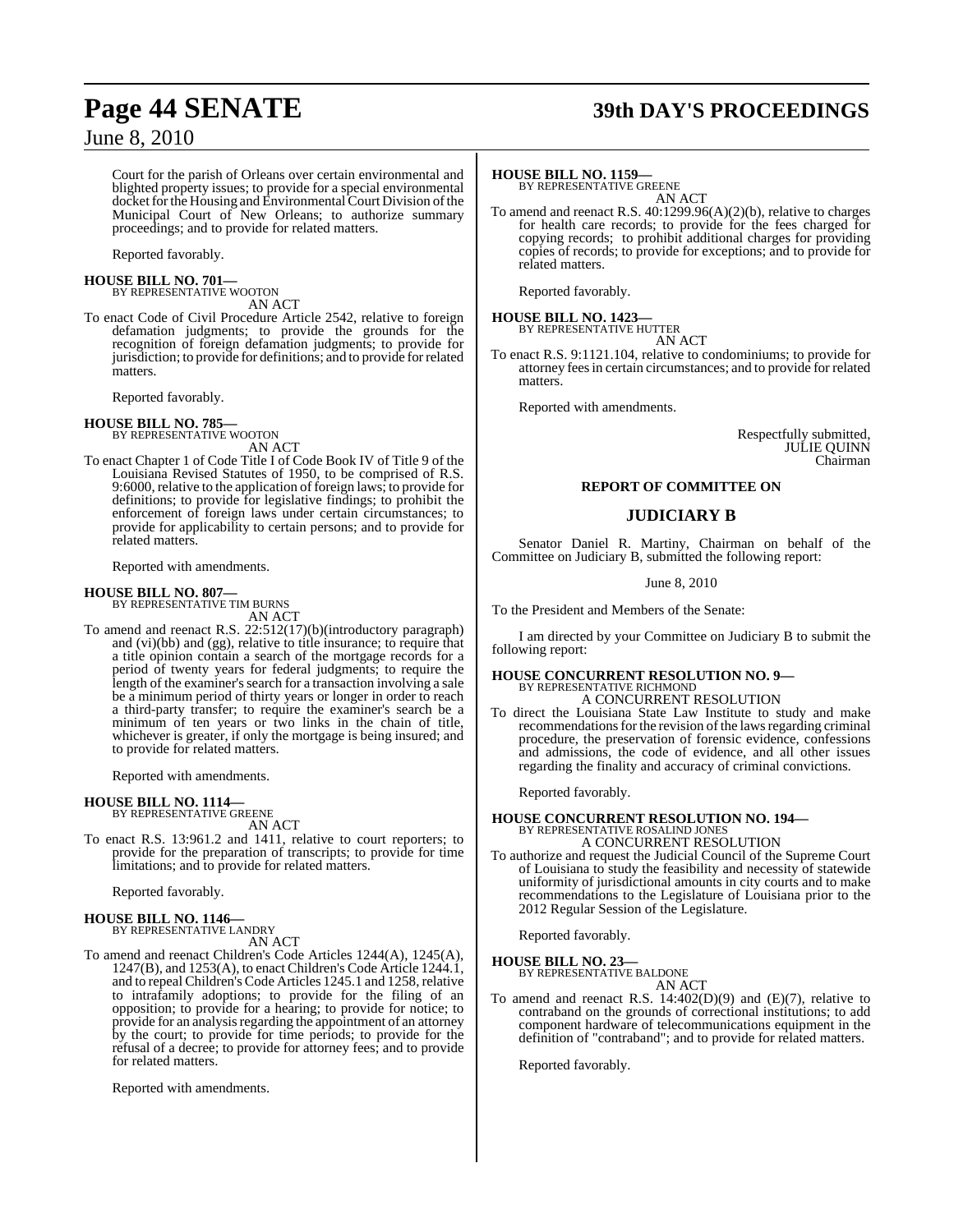## **39th DAY'S PROCEEDINGS Page 45 SENATE**

# June 8, 2010

#### **HOUSE BILL NO. 35—**

BY REPRESENTATIVE PATRICIA SMITH AN ACT

To enact R.S. 15:574.4(A)(4), relative to parole; to provide for eligibility for parole consideration for certain inmates who are at least sixty years of age, have been incarcerated for at least ten years, and have met certain conditions; to provide for exceptions; and to provide for related matters.

Reported favorably.

## **HOUSE BILL NO. 43—** BY REPRESENTATIVE HARDY

AN ACT

To amend and reenact R.S.  $17:405(A)(1)(b)$  and (i) and (C)(1), R.S. 40:981.3(A), (B), and (D) and 1058.10(A) and (C)(1), relative to drug free zones; to expand the area of drug free zones; and to provide for related matters.

Reported favorably.

#### **HOUSE BILL NO. 106—** BY REPRESENTATIVE LOPINTO

AN ACT

To enact R.S. 15:587.1.1, relative to criminal history information; to provide with respect to criminal history information of persons with supervisory or disciplinary authority over children; to authorize prospective employees and independent contractors; to receive a certified copy of their criminal history information; to provide for portability of such information; to provide for definitions; and to provide for related matters.

Reported favorably.

#### **HOUSE BILL NO. 107—**

BY REPRESENTATIVES LOPINTO AND BROSSETT AN ACT

To amend and reenact Code of Criminal Procedure Article 211.5(A) and (C) and to enact Code of Criminal Procedure Article  $211.5(D)$ , relative to persons with outstanding warrants for misdemeanor offenses; to provide that a lawenforcement officer may either arrest or release an individual for an outstanding warrant on certain offenses; to provide for exceptions; to provide for the collection of past due court costs, fines, or fees; and to provide for related matters.

Reported with amendments.

**HOUSE BILL NO. 111—** BY REPRESENTATIVE CHANDLER AN ACT

To amend and reenact R.S. 33:1448(M), relative to insurance for retired sheriffs and deputy sheriffs; to provide with respect to insurance premium costs for retired sheriffs and retired deputy sheriffs of the LaSalle Parish Sheriff's Office; to provide for eligibility for payment of premium costs; and to provide for related matters.

#### Reported favorably.

**HOUSE BILL NO. 138—** BY REPRESENTATIVES CONNICK, LABRUZZO, LEGER, LIGI, AND LOPINTO AND SENATOR QUINN

- AN ACT
- To amend and reenact R.S. 14:118(C), 120(B), 133(C), 134, 134.3(B), 138(C), and 140(B) and to enact R.S. 9:2790.5 and 2790.6 and R.S. 14:140(C), relative to crime; to provide for restitution to the state upon conviction of certain crimes; to provide for the disgorgement of profits gained through the commission of certain crimes; to provide for definitions; and to provide for related matters.

Reported with amendments.

#### **HOUSE BILL NO. 163—**

BY REPRESENTATIVE GARY SMITH AN ACT

To amend and reenact R.S. 33:1448(G)(1) and (O) and to enact R.S. 33:1448(Y), relative to premium costs of group hospital and health insurance for retired sheriffs and retired deputy sheriffs in certain parishes; to provide for eligibility for payment of premium costs; and to provide for related matters.

Reported favorably.

## **HOUSE BILL NO. 192—** BY REPRESENTATIVE LITTLE

AN ACT To amend and reenact Code of Criminal Procedure Article 871(B)(1)(a) and to enact Code of Criminal Procedure Article  $871(B)(2)(f)$ , (g), and (h), relative to fingerprinting of criminal defendants; to require the fingerprints of a defendant to be attached to the bill of information or indictment in a judgment of guilty in certain enumerated cases; and to provide for related matters.

Reported favorably.

#### **HOUSE BILL NO. 193—**

- BY REPRESENTATIVES LOPINTO, ANDERS, ARNOLD, BOBBY BADON, BALDONE, BARRAS, BILLIOT, BROSSETT, BURFORD, HENRY BURNS, CARTER, CHAMPAGNE, CHANEY, CONNICK, CROMER, INDEX HOLD ROBOTING HOFFORDE, DOUGH, HOFFORD, HENRY, HOLD HOFFO AN ACT
- To enact Code of Criminal Procedure Article 732.1, relative to subpoenas; to authorize the use of administrative subpoenas for the production of information in investigations of certain sex offenses or in the exploitation of children; to provide for the types of information which may be disclosed pursuant to an administrative subpoena; to provide for information which may not be disclosed pursuant to an administrative subpoena; and to provide for related matters.

Reported favorably.

**HOUSE BILL NO. 207—** BY REPRESENTATIVE BILLIOT

AN ACT

To amend and reenact Code of Criminal Procedure Article 894.2(E), (F), (G), (H), (I), (J), and (K) and to enact Code of Criminal Procedure Article 894.2(L), relative to home incarceration; to require that written notice be given to local law enforcement when an offender is sentenced to home incarceration; and to provide for related matters.

Reported with amendments.

**HOUSE BILL NO. 314—** BY REPRESENTATIVE CARMODY AN ACT

To amend and reenact R.S. 14:90(C) and 90.3(F) and to repeal R.S. 14:90(D) and (E), relative to gambling; to provide technical corrections for certain exceptions to the crimes of gambling and gambling by computer; and to provide for related matters.

Reported favorably.

### **HOUSE BILL NO. 375—**

### BY REPRESENTATIVES MORRIS AND WOOTON

AN ACT

To amend and reenact R.S. 15:499(B) and 501 and to enact R.S. 15:499(D), relative to evidence from criminalistics laboratories; to provide for the retention of certain records regarding the accreditation and background of analysts and laboratories issuing certificates of analysis; to provide for the issuance of a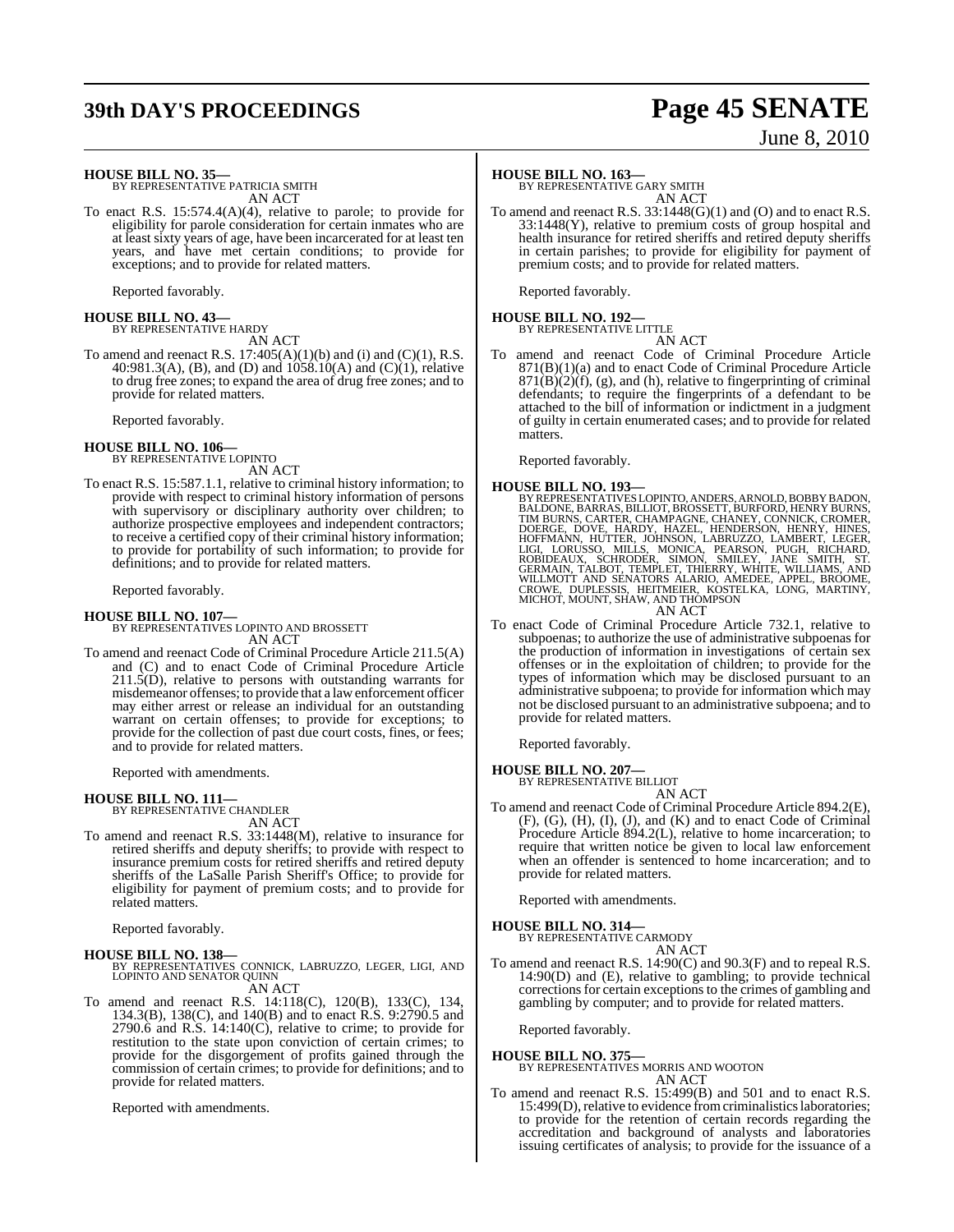## **Page 46 SENATE 39th DAY'S PROCEEDINGS**

written demand regarding testimony of the person signing the certificate of analysis; to provide for the procedure for making a demand; to provide for time limitations; and to provide for related matters.

Reported favorably.

#### **HOUSE BILL NO. 418—**

BY REPRESENTATIVE GARY SMITH AN ACT

To amend and reenact R.S. 15:574.2(A), relative to the Board of Parole; to provide relative to the membership of the board; to provide for an ex officio, nonvoting member; and to provide for related matters.

Reported favorably.

#### **HOUSE BILL NO. 419—**

BY REPRESENTATIVE BARROW AN ACT

To enact R.S. 40:2405.6, relative to law enforcement officers; to provide for training on the use of electronic control devices; to require manufacturers to provide training; and to provide for related matters.

Reported favorably.

## **HOUSE BILL NO. 506—** BY REPRESENTATIVE DOVE

AN ACT

To amend and reenact R.S. 33:1448(L)(introductory paragraph), relative to the Terrebonne Parish Sheriff's Office; to provide for retirement benefits; to provide with respect to dental insurance; and to provide for related matters.

Reported favorably.

#### **HOUSE BILL NO. 520—** BY REPRESENTATIVE THIBAUT

AN ACT

To amend and reenact R.S. 15:1096.2 and to repeal R.S. 15:1093.2, relative to the Tri-Parish Juvenile Justice District; to provide for additional purposes and authority; to authorize the board of commissioners to enter into certain cooperative endeavor agreements; to provide for the expenditure of funds and payment of costs and expenses; to repeal provisions applying the additional purposes and authority statewide; and to provide for related matters.

Reported favorably.

#### **HOUSE BILL NO. 543—**

BY REPRESENTATIVE BARRAS AN ACT

To repeal Part V of Chapter 3 of Title 25 of the Louisiana Revised Statutes of 1950, comprised of R.S. 25:291 through 294, relative to the Iberia Parish Law Library Commission; to repeal such commission and the powers, rights, and duties of such commission; to provide for the transfer of any obligations, property, records, and employees of the commission; to provide for use of the monies of the commission; and to provide for related matters.

Reported favorably.

**HOUSE BILL NO. 563—** BY REPRESENTATIVE BALDONE

AN ACT

To enact R.S. 15:571.35.1, relative to incarceration; to authorize the Lafourche Parish Sheriff's Office to establish a pilot program utilizing home incarceration and electronic monitoring; to provide criteria for eligibility for participation in such program;

to require the development of rules and regulations for the development, implementation, and administration of such program; to provide for applicability; to provide for a limitation of liability; to require the inclusion of certain conditions within the rules and regulations; to require an evaluation of the program and a report regarding the program to be provided to certain legislative committees; to provide for termination of the program; and to provide for related matters.

Reported favorably.

**HOUSE BILL NO. 564—** BY REPRESENTATIVE PATRICIA SMITH AN ACT

To enact R.S. 44:9(L), relative to expungement of arrest records in misdemeanor and felony cases; to require the Louisiana State Law Institute to develop a uniform expungement form and a uniform order of expungement; and to provide for related matters.

Reported favorably.

#### **HOUSE BILL NO. 571—**

BY REPRESENTATIVE SCHRODER

AN ACT To amend and reenact Code of Criminal Procedure Article 345(A) and (B), relative to bail; to provide with respect to the surrender of a defendant; and to provide for related matters.

Reported with amendments.

**HOUSE BILL NO. 663—** BY REPRESENTATIVES LEGER, BALDONE, AND HOWARD AN ACT

To amend and reenact Children's Code Articles 320, 321, and 809 and to enact Children's Code Article 881.1, relative to juvenile delinquency; to provide for indigency determination; to provide for reimbursement of legal fees in certain cases; to provide for right to counsel; to provide for the admissibility and voluntariness of a child's confession; to provide for the determination of admissibility of a confession; and to provide for related matters.

Reported favorably.

**HOUSE BILL NO. 728—** BY REPRESENTATIVES LITTLE, LEGER, AND WOOTON AN ACT

To amend and reenact R.S. 15:1352(A)(12) and to enact R.S.  $15:1352(A)(20)$  through (29), relative to "racketeering activity"; to add enumerated crimes to the definition of "racketeering activity"; and to provide for related matters.

Reported favorably.

### **HOUSE BILL NO. 772—**

BY REPRESENTATIVE LOPINTO AN ACT

To amend and reenact R.S. 15:257, relative to compulsory process; to amend provisions relative to securing the presence of a material witness; and to provide for related matters.

Reported favorably.

#### **HOUSE BILL NO. 775—** BY REPRESENTATIVE SIMON

AN ACT

To enact R.S. 15:827(A)(6), relative to the Department of Public Safety and Corrections; to provide with respect to the General Education Development test for certain incarcerated offenders; to provide for a comprehensive program; and to provide for related matters.

Reported favorably.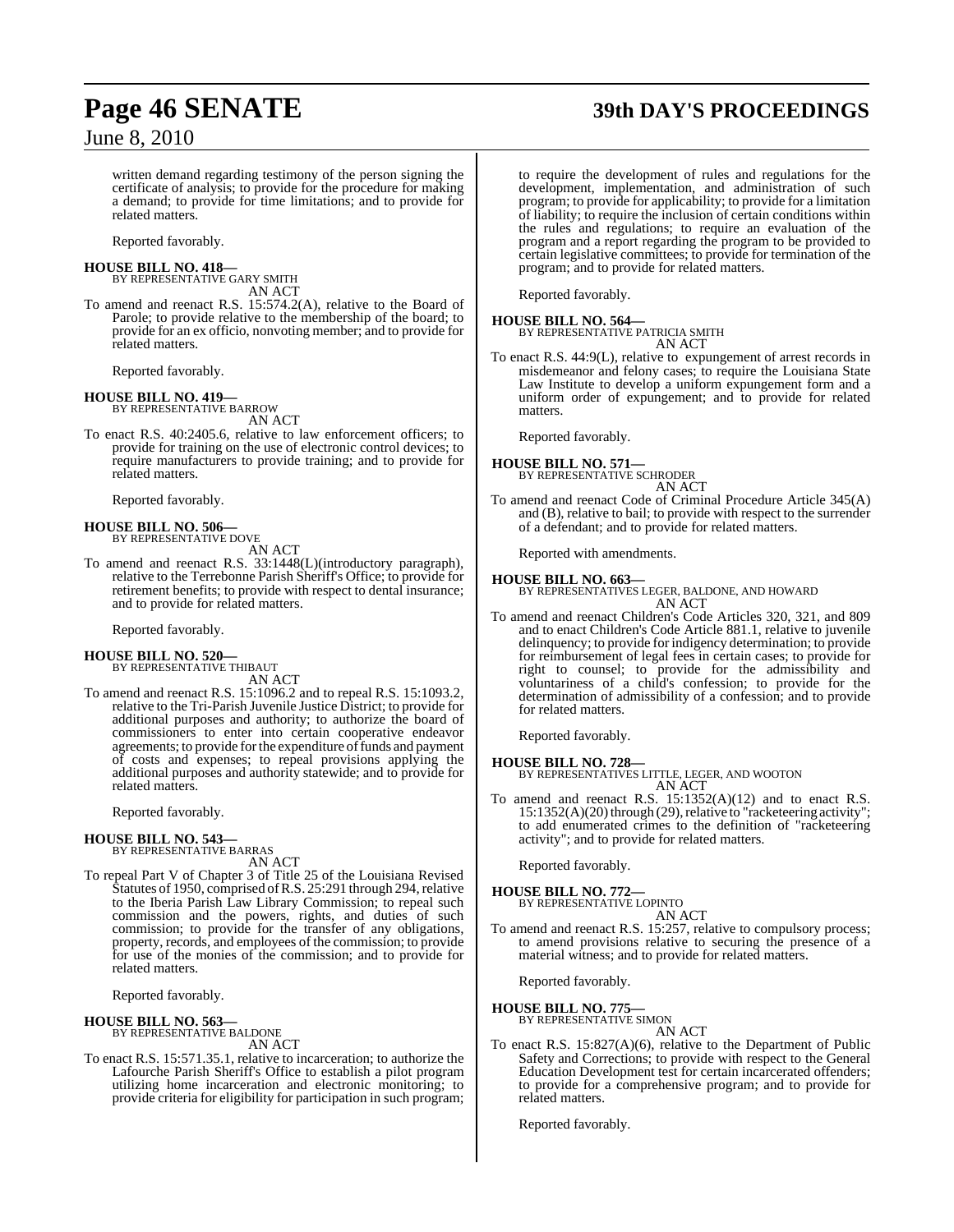## **39th DAY'S PROCEEDINGS Page 47 SENATE**

June 8, 2010

#### **HOUSE BILL NO. 833—**

BY REPRESENTATIVE KLECKLEY AN ACT

To amend and reenact R.S. 13:3883, relative to requiring security for costs; to authorize a marshal to demand security in certain circumstances; and to provide for related matters.

Reported favorably.

**HOUSE BILL NO. 900—** BY REPRESENTATIVE GALLOT

AN ACT

To amend and reenact R.S. 49:149 and 149.2, relative to capitol police; to provide that capitol police officers shall be employees of the Department of Public Safety and Corrections; to provide relative to the carrying of weapons; to provide with respect to bonds; and to provide for related matters.

Reported with amendments.

#### **HOUSE BILL NO. 927—** BY REPRESENTATIVE GALLOT

AN ACT

To enact R.S. 44:9(A)(5), relative to the expungement of certain criminal records; to authorize the expungement of certain misdemeanor conviction records under certain circumstances; to provide relative to the motion for expungement; and to provide for related matters.

Reported with amendments.

### **HOUSE BILL NO. 995—** BY REPRESENTATIVE HOWARD

AN ACT

To enact R.S. 26:598, relative to local option elections in a municipality; to authorize the governing authority of a municipality to hold an election for a proposal to allow a restaurant to sell alcohol; to provide for definitions; to provide for the election; and to provide for related matters.

Reported with amendments.

#### **HOUSE BILL NO. 1013—** BY REPRESENTATIVE RICHMOND

AN ACT

To enact R.S. 13:621.41(J) and 1343(C), relative to the Forty-First Judicial District Court and the Criminal District Court for the parish of Orleans; to provide for the implementation of the workforce development sentencing pilot project program for the reentry division of the Forty-First Judicial District Court and the reentry division of the Criminal District Court for the parish of Orleans; to provide for conditions and procedures; to provide for applicability; and to provide for related matters.

Reported favorably.

#### **HOUSE BILL NO. 1477— (Substitute for House Bill No. 1015 by Representative Baldone)** BY REPRESENTATIVE BALDONE

AN ACT

To amend and reenact R.S. 15:1110, relative to juvenile detention; to provide relative to juvenile detention facilities and procedures; to provide forthe development oflicensing standards; to provide for the creation of the Task Force on Juvenile Detention Standards and Licensing; to require the licensing of juvenile detention facilities; and to provide for related matters.

Reported favorably.

#### **HOUSE BILL NO. 1484— (Substitute for HouseBill No. 503 by Representative Danahay)** BY REPRESENTATIVE DANAHAY

AN ACT

To amend and reenact R.S.  $26:90(A)(5)$  and  $286(A)(5)$  and to enact R.S. 26:793(A)(5), relative to homebrew beer; to provide for exceptions to the prohibitions for alcohol of high and low alcoholic content for homebrew beer; to provide for a three-day special event permit for a retail dealer to authorize homebrew on the licensed permits; to provide for purposes for which homebrew beer is authorized; to provide for limitations; to provide for definitions; and to provide for related matters.

Reported with amendments.

Respectfully submitted, DANIEL R. MARTINY Chairman

#### **REPORT OF COMMITTEE ON**

#### **JUDICIARY C**

Senator Yvonne Dorsey, Chairman on behalf of the Committee on Judiciary C, submitted the following report:

#### June 8, 2010

To the President and Members of the Senate:

I am directed by your Committee on Judiciary C to submit the following report:

#### **HOUSE BILL NO. 79—**

BY REPRESENTATIVE SAM JONES AN ACT

To enact R.S. 14:37.6, relative to aggravated assault; to create the crime of aggravated assault with a motor vehicle upon a peace officer; to provide for definitions; to provide for criminal penalties; and to provide for related matters.

Reported favorably.

#### **HOUSE BILL NO. 89—** BY REPRESENTATIVE LEGER

AN ACT

To amend and reenact R.S. 15:1111(H), relative to work release programs; to provide for deductions of costs resulting from participation in work release programs; and to provide for related matters.

Reported with amendments.

## **HOUSE BILL NO. 117—** BY REPRESENTATIVE WOOTON

AN ACT

To repeal R.S.15:574.9(G)(2)(a)(ii), relative to parole; to amend the definition of a "technical violation" for purposes of parole revocation.

Reported favorably.

**HOUSE BILL NO. 169—** BY REPRESENTATIVE ROSALIND JONES AN ACT

To amend and reenact R.S. 14:108.1(E) and to enact R.S. 14:108.1(F), relative to the crime of aggravated flight from an officer; to amend the criminal penalty for aggravated flight from an officer; to provide for restitution; and to provide for related matters.

Reported favorably.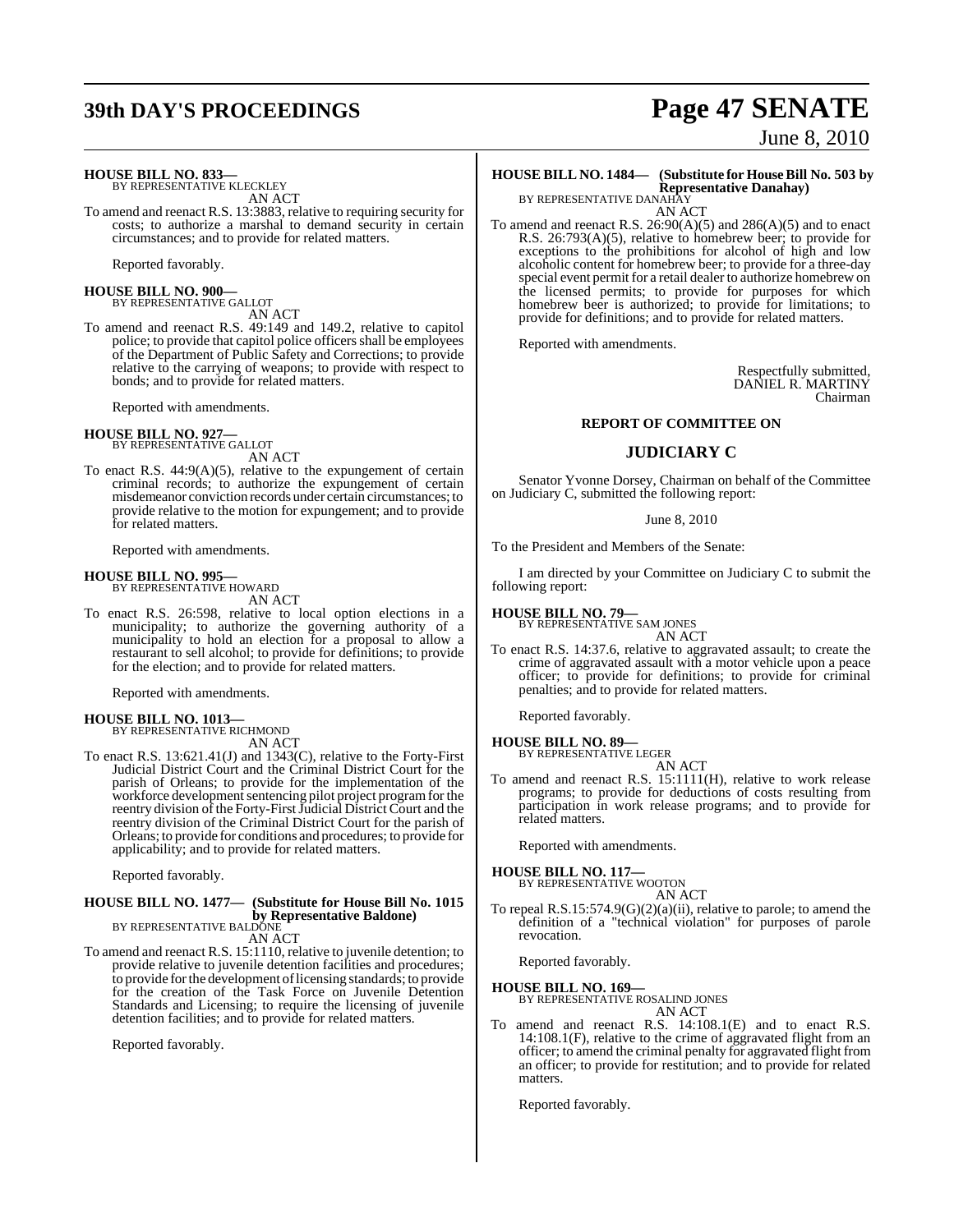### **HOUSE BILL NO. 219—**

BY REPRESENTATIVE ST. GERMAIN AN ACT

To enact R.S. 14:102.24, relative to offenses affecting public sensibility; to create the crime of unlawful restraint of a dog; to provide for definitions; to provide for exceptions; to provide for applicability; to provide criminal penalties; and to provide for related matters.

Reported with amendments.

**HOUSE BILL NO. 283—** BY REPRESENTATIVES ARNOLD AND GISCLAIR AN ACT

To enact R.S. 32:41(F) and 42(D), relative to traffic camera violations; to provide relative to traffic citations as a result of an automated traffic enforcement system to be heard in certain courts; and to provide for related matters.

Reported with amendments.

HOUSE BILL NO. 290—<br>BY REPRESENTATIVES TALBOT, ANDERS, ARNOLD, BOBBY BADON, BALDONE, BARRAS, BILLIOT, BROSSETT, BURFORD, HENRY BURNS, TIM BURNS, CHAMPAGNE, CHANEY, CONNICK, CROMER, DOERGE, DOVE, HARDY, HENDERSON, HENRY, HI

#### AN ACT

To amend and reenact R.S. 14:81.1(A), (B), (C), and (E), and to enact R.S. 14:81.1(H), relative to the crime of pornography involving juveniles; to provide for the elements of the crime; to provide for definitions; to provide for criminal penalties; to provide for exceptions; and to provide for related matters.

Reported favorably.

HOUSE BILL NO. 291—<br>BY REPRESENTATIVES WOOTON, ANDERS, ARNOLD, BOBBY<br>BADON, BALDONE, BARRAS, BILLIOT, BROSSETT, BURFORD, HENRY<br>BURNS, TIM BURNS, CHAMPAGNE, CHANEY, CONNICK, CROMER,<br>DOERGE, DOVE, HARDY, HENDERSON, HENRY, HI

#### AN ACT

To enact R.S. 14:81.3(B)(1)(d), relative to computer-aided solicitation of a minor; to provide for increased penalties for computer-aided solicitation of a minor which results in sexual conduct between the offender and the victim; and to provide for related matters.

Reported favorably.

## **HOUSE BILL NO. 348—** BY REPRESENTATIVE LORUSSO

AN ACT

To amend and reenact R.S. 14:95.1(B), relative to the crime of possession of a firearm or carrying a concealed weapon by a person convicted of certain felonies; to provide with respect to penalties for violations and attempted violations; and to provide for related matters.

Reported favorably.

## **Page 48 SENATE 39th DAY'S PROCEEDINGS**

### **HOUSE BILL NO. 376—** BY REPRESENTATIVE WOOTON

AN ACT

To amend and reenact R.S. 15:574.9(G)(1), relative to parole; to provide with respect to "technical violations" of parole for certain sex offenders; and to provide for related matters.

Reported favorably.

#### **HOUSE BILL NO. 514—** BY REPRESENTATIVE ST. GERMAIN

AN ACT To amend and reenact R.S. 14:52(A), relative to the crime of simple arson; to expand the definition of simple arson; and to provide for related matters.

Reported with amendments.

**HOUSE BILL NO. 554—** BY REPRESENTATIVE DANAHAY AN ACT

To amend and reenact Code of Criminal Procedure Article 334.2, relative to bail; to provide that a person arrested for domestic abuse battery shall not be released on his own recognizance; and to provide for related matters.

Reported favorably.

#### **HOUSE BILL NO. 555—** BY REPRESENTATIVE ROSALIND JONES AN ACT

To amend and reenact R.S. 14:67(B), 67.2(B)(1), (2), and (3), 67.5(B), 67.10(B)(1), (2), and (3), 67.13(B), 67.18(B), 67.21(C)(1), (2), and (3), 67.23(C), 67.26(C), 68.2(C), 68.7(B)(1), 69(B)(1), (2), and (3), 70.2(C)(2), (3), and (4), 70.4 $(E)(1)$ , (2), and (3), and 71 $(C)$ , (D), and  $(E)$ , relative to offenses involving misappropriation without violence; to provide for a uniformsystemof gradations based upon the value of the goods taken for certain offenses involving theft or misappropriation without violence; to provide with respect to criminal penalties for certain offenses; and to provide for related matters.

Reported favorably.

### **HOUSE BILL NO. 562—**

BY REPRESENTATIVE BALDONE AN ACT

To amend and reenact R.S. 14:34.6, relative to the crime of disarming a peace officer; to provide for the elements of the crime of disarming a peace officer; to provide for definitions; and to provide for related matters.

Reported with amendments.

### **HOUSE BILL NO. 609—** BY REPRESENTATIVE WHITE

AN ACT

To amend and reenact R.S. 14:62.8(B)(2) and to enact R.S.  $14:2(B)(42)$ , relative to the crime of home invasion; to require that the sentence imposed for the crime of home invasion shall be served at hard labor; to add the crime of home invasion to the list of enumerated crimes of violence; and to provide for related matters.

Reported favorably.

## **HOUSE BILL NO. 740—** BY REPRESENTATIVE LOPINTO

AN ACT

To enact Code of Criminal Procedure Article 523, relative to pretrial motions; to provide relative to notice of pretrial motion hearings; to provide relative to the defendant's appearance at pretrial motion hearings; and to provide for related matters.

Reported with amendments.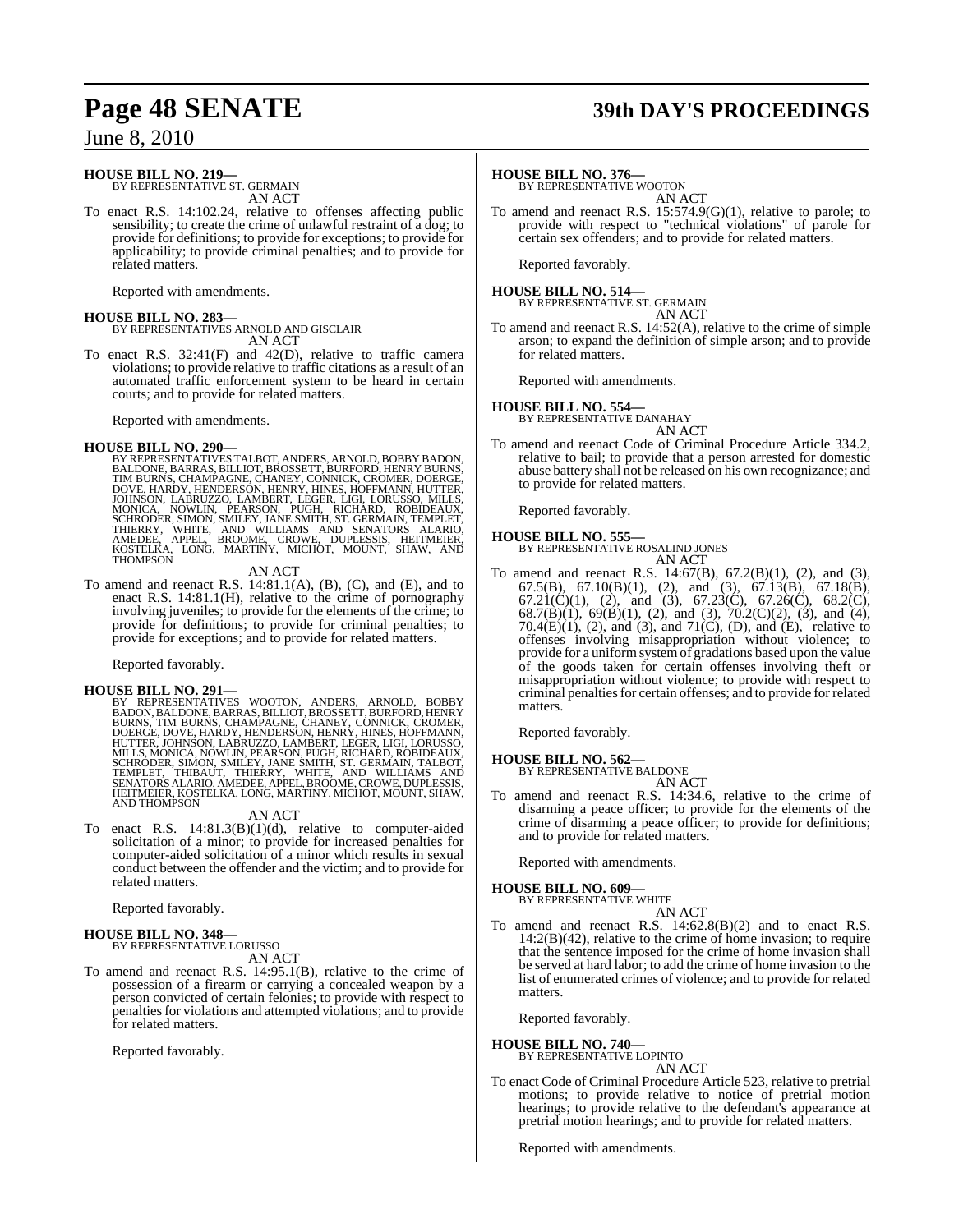## **39th DAY'S PROCEEDINGS Page 49 SENATE**

# June 8, 2010

**HOUSE BILL NO. 990—** BY REPRESENTATIVE THIERRY AND SENATOR GUILLORY AN ACT

To amend and reenact R.S. 15:1199.1, 1199.2(A)(introductory paragraph), 1199.3(2), 1199.4(A) and (M), 1199.7(A), 1199.9,  $1199.10(B)(1)$ ,  $1199.11$ ,  $1199.12$ , and  $1199.14(B)$ , to enact R.S.  $15:1199.2(A)(5), (6), (7), (8), (9), (G), (H), (I), (J), (K),$  and (L), 1199.3(9), and 1199.4(N), and to repeal R.S. 15:1199.2(F), relative to inmate rehabilitation; to provide for reentry programs and initiatives; to provide for definitions; to provide for additional duties ofthe reentry advisory council; to provide with respect to eligibility standards; to provide for certification and licensing of skilled craftsmen; to provide for the percentage of inmate wages which can be taken to pay for some of the expenses of the program; to provide for the duration of the program; to provide for applicability; and to provide for related matters.

Reported favorably.

**HOUSE BILL NO. 1024—** BY REPRESENTATIVE LOPINTO AN ACT

To amend and reenact R.S. 40:971.1(A), relative to the crime of false representation regarding imitation or counterfeit controlled dangerous substances; to prohibit the transportation or delivery of an imitation or counterfeit controlled dangerous substance; and to provide for related matters.

Reported favorably.

### **HOUSE BILL NO. 1244—** BY REPRESENTATIVE BARRAS

AN ACT

To amend and reenact R.S. 14:27(D)(2), relative to attempted theft; to provide criminal penalties for attempted theft when the value of the thing taken exceeds a certain amount; and to provide for related matters.

Reported favorably.

**HOUSE BILL NO. 1264—** BY REPRESENTATIVE LAFONTA AN ACT

To enact R.S. 14:56.5, relative to damage to property; to create the crime of criminal damage to historic buildings and landmarks by defacing with graffiti; to provide for penalties; to provide for definitions; and to provide for related matters.

Reported with amendments.

#### **HOUSE BILL NO. 1269—**

BY REPRESENTATIVE GIROD JACKSON AN ACT

To amend and reenact R.S. 15:1403.1(B), relative to criminal street gangs; to provide with respect to the crime of solicitation of membership in a criminal street gang; to provide for penalties; and to provide for related matters.

Reported favorably.

#### **HOUSE BILL NO. 1357—** BY REPRESENTATIVE BALDONE

AN ACT

To enact R.S. 14:81.1.1, relative to sexual offenses affecting minors; to create the crime of sexting; to provide for elements of the crime; to provide for criminal penalties; to provide for definitions; and to provide for related matters.

Reported with amendments.

**HOUSE BILL NO. 1436—** BY REPRESENTATIVES NORTON, ARNOLD, AUSTIN BADON, BARROW, TIM BURNS, DIXON, ELLINGTON, GISCLAIR, HARDY, LABRUZZO,LEBAS, MILLS,RICHARD, RICHMOND, STIAES,THIERRY, AND WILLIAMS

AN ACT

To amend and reenact R.S.  $15:542.1(A)(1)(b)$ , relative to sex offenders; to provide relative to sex offender notification requirements; and to provide for related matters.

Reported with amendments.

Respectfully submitted, YVONNE DORSEY Chairman

#### **Privilege Report of the Committee on Senate and Governmental Affairs**

#### **ENROLLMENTS**

Senator Kostelka, Chairman on behalf of the Committee on Senate and Governmental Affairs, submitted the following report:

#### June 8, 2010

To the President and Members of the Senate:

I am directed by your Committee on Senate and Governmental Affairs to submit the following report:

The following Senate Bills have been properly enrolled:

## **SENATE BILL NO. 9—** BY SENATOR B. GAUTREAUX

AN ACT To amend and reenact R.S. 32:300.5(C)(4) and R.S. 32:300.7(D), relative to texting while driving a motor vehicle; to provide for the use of certain wireless telecommunications devices for text messaging; to change the violation to a primary offense; and to provide for related matters.

**SENATE BILL NO. 440—**<br>BY SENATORS RISER, THOMPSON AND WALSWORTH AND REPRESENTATIVE HOFFMANN AN ACT

To amend and reenact R.S. 47:490.2(B), 490.3(A), 490.5(B), 490.6(A), 490.8(A), 490.9(A), 490.10(A), 490.11(A), 490.12(A), 490.13(A), 490.14(A), 490.15(A), 490.17(A)(introductory paragraph), 490.18(B), 490.19(A),  $490.20(B)$ , and  $490.21(B)$ , relative to military honor license plates; to provide for all such license plates for motorcycles; and to provide for related matters.

#### **SENATE BILL NO. 635—**

BY SENATOR LONG AND REPRESENTATIVES HENRY BURNS AND MONTOUCET AN ACT

To amend and reenact R.S. 32:1(1), (10) and (93.1), 2(D) and (E),  $3(C)$ ,  $388(A)(3)$ , the introductory paragraph of  $(B)(1)(a)$ ,  $(B)(4)(a)$ ,  $(C)(3)$ ,  $(F)$  and  $(G)$ , 388.1, 389, 390.23 $(A)$ , and 392(A)(1), R.S. 36:408(B)(3) and 409(C)(8), R.S. 40:1379.8, andR.S. 47:511.1(B),(C),(D), and (E), 516(A),(B)(2), and (D), 718(B)(1) and (C) and 812(C), and to repeal R.S. 32:1(93) and 2(B) and (C), relative to weights and standards; to transfer the operation and maintenance of stationary weight enforcement scale locations from the Department of Transportation and Development to the Department of Public Safety and Corrections; to provide for authority of the Department of Transportation and Development; to provide for the authority of the Department of Public Safety and Corrections; to provide for definitions; to provide for penalties and payments; to provide for enforcement, payment, and collections procedures; to provide for administrative review; to provide for transition; to provide for effective date; and to provide for related matters.